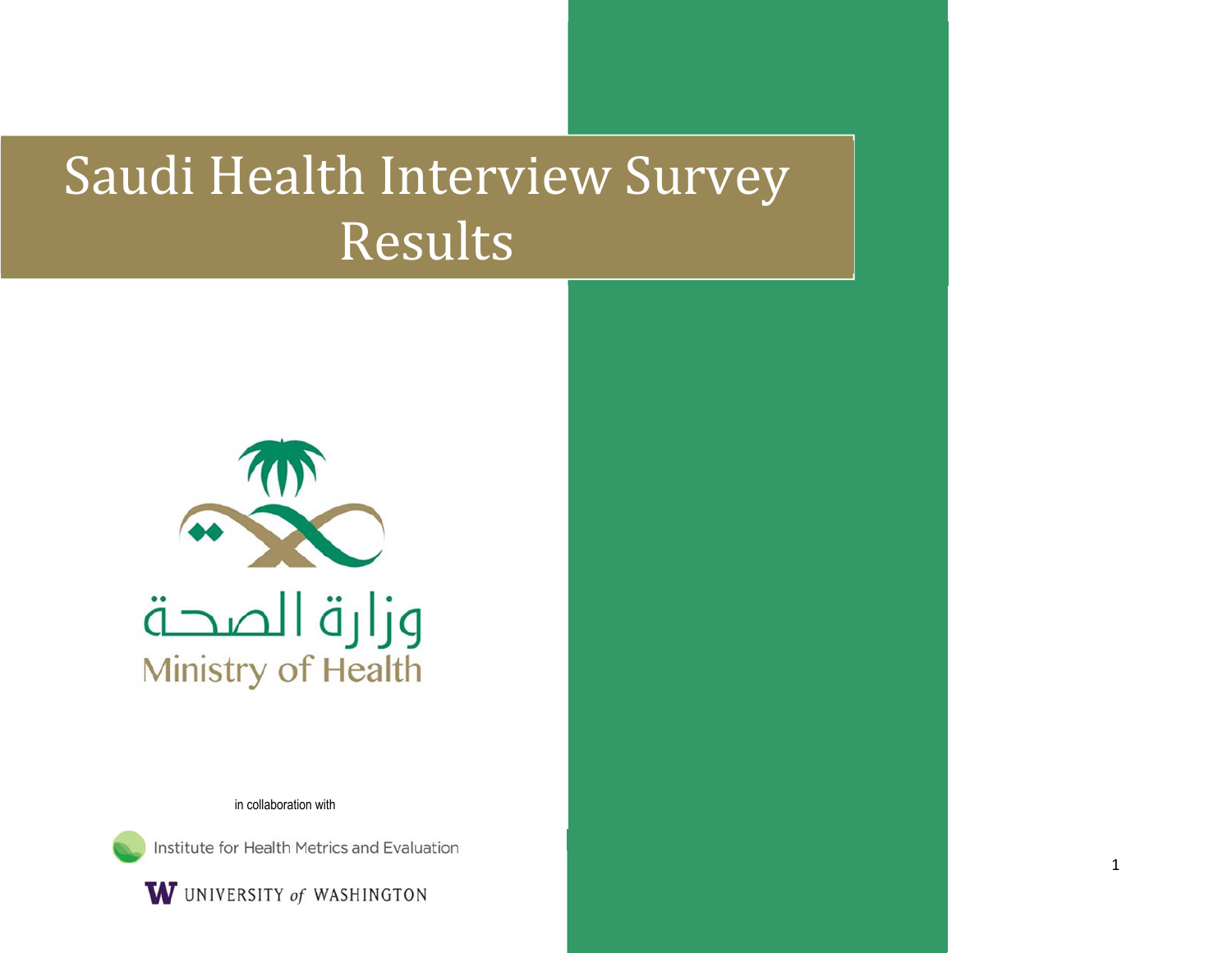# **Table of contents**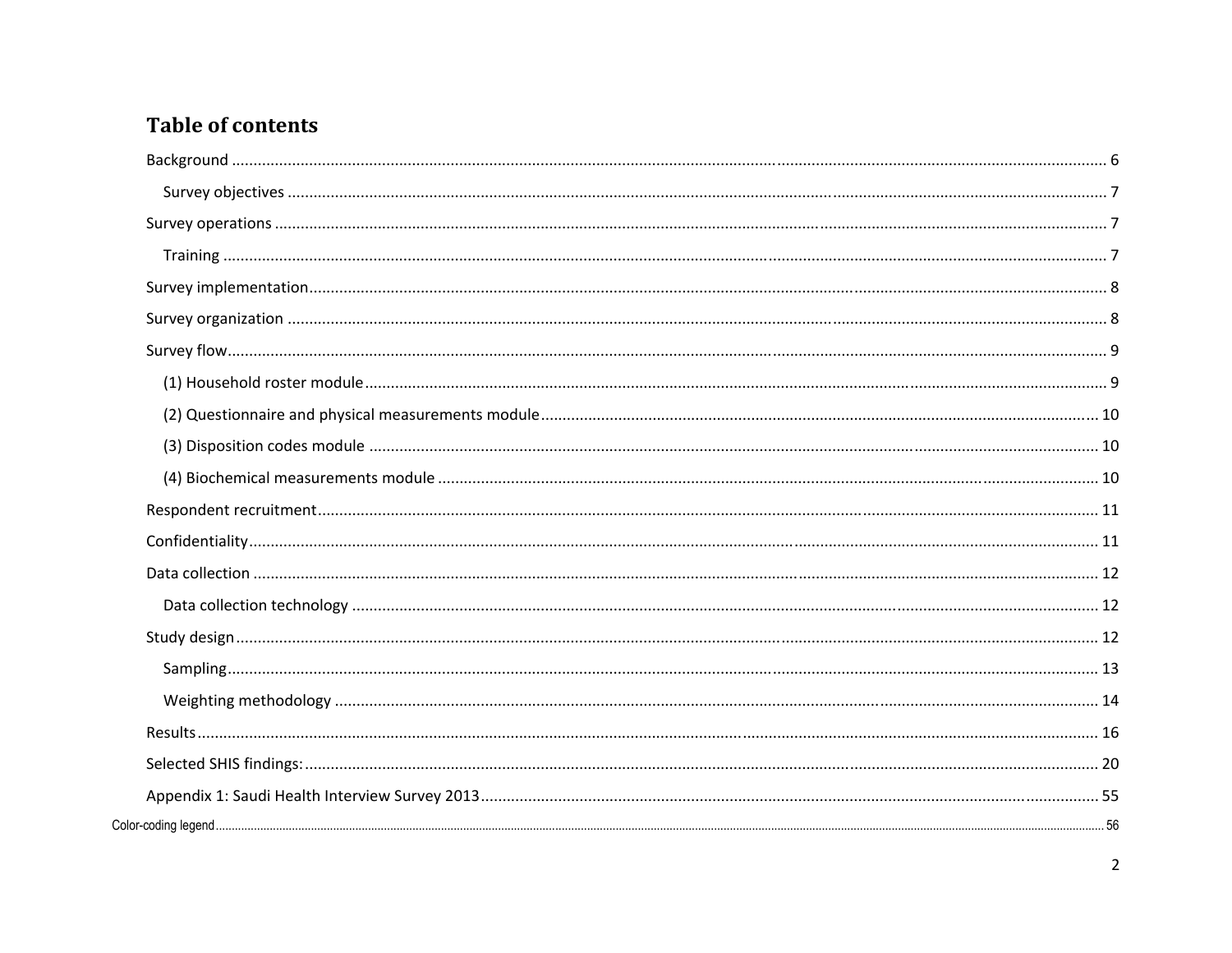# **Figures and Tables**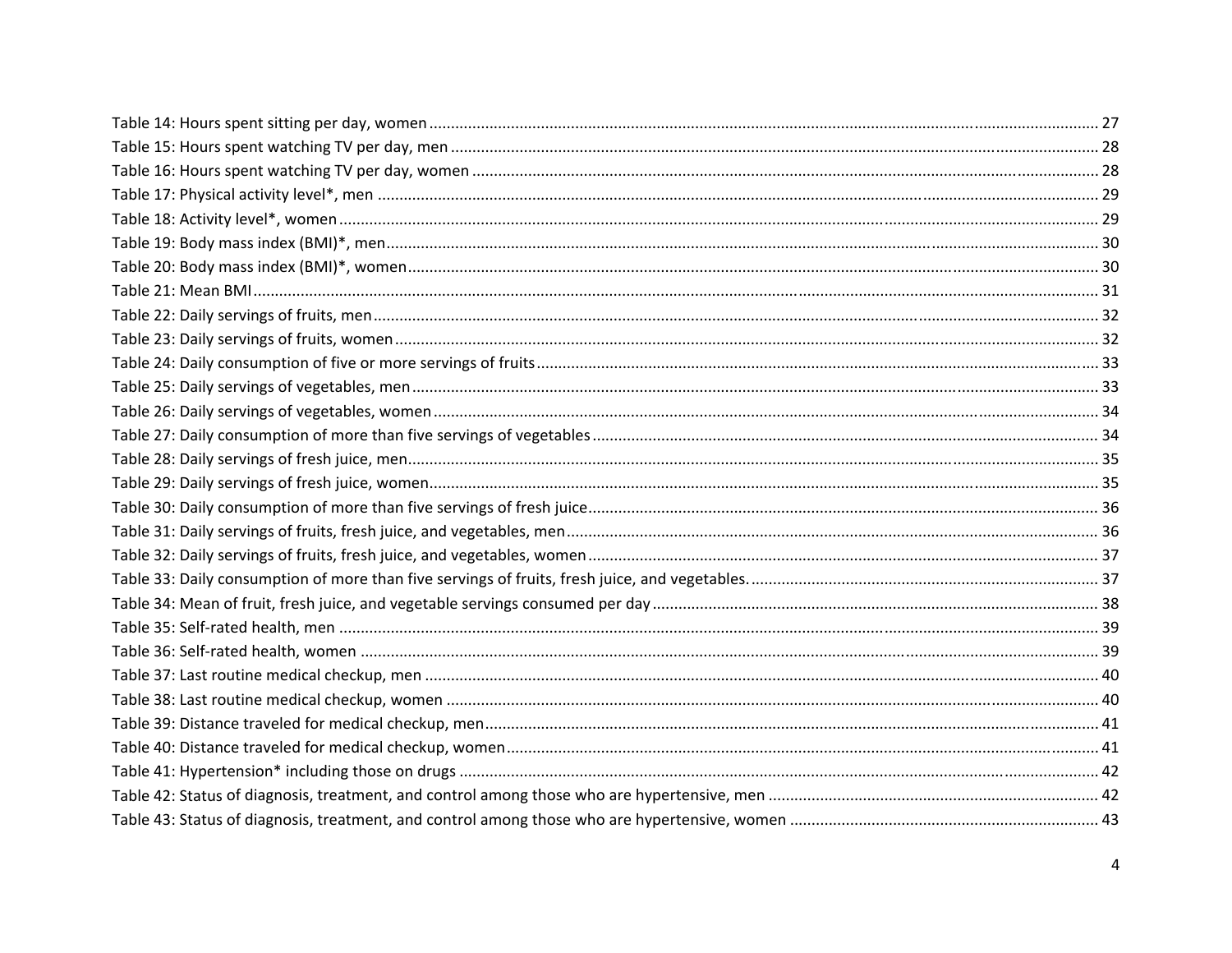Figure 1: Survey flow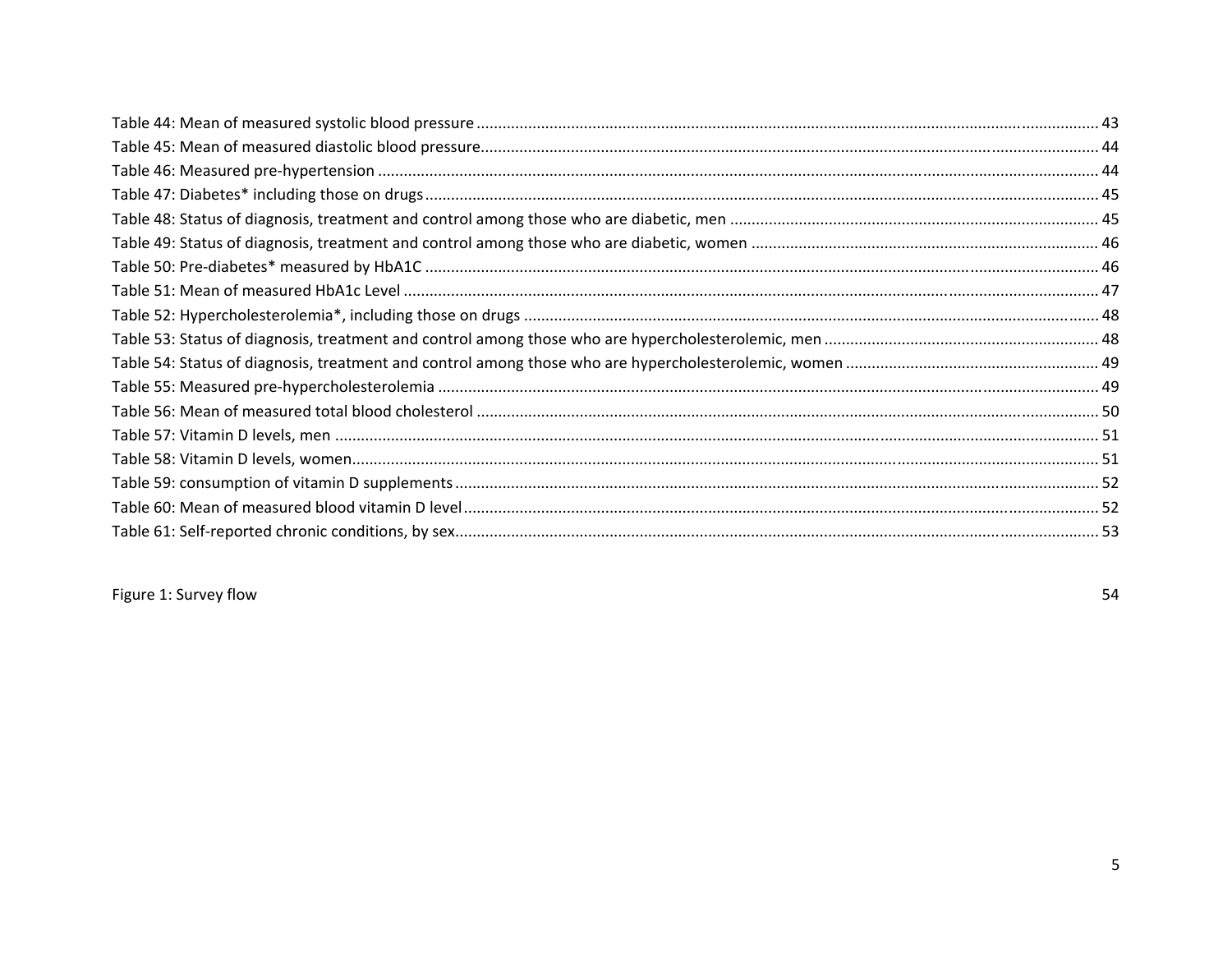## **Background**

The Kingdom of Saudi Arabia (KSA) has made large strides in improving health standards over the past two decades. The Kingdom has seen <sup>a</sup> dramatic shift in its burden of disease profile, transitioning away from communicable, maternal, and perinatal causes and toward non‐ communicable diseases. The leading causes of death for females in 2010 in the KSA were ischemic heart disease (IHD) followed by cerebrovascular disease, representing 18% and 17% of total deaths, respectively. In comparison, IHD was the leading cause of death for males, followed by road traffic injuries and cerebrovascular diseases. Diabetes mellitus ranked sixth, causing 3.7% of the total deaths in males, while in females it ranked seventh, causing 3.8% of total deaths in 2010. Risk factors for death, such as high blood pressure, high fasting plasma glucose (FPG), and high body mass index (BMI), among men of all ages ranked second, third, and fourth in 2010, whereas in females these risk factors ranked first, fourth, and third, respectively. Dietary risk factors contributed to 25% and 24% of deaths among males and females, respectively, while in both males and females physical activity was ranked as the sixth risk factor for deaths in 2010.

The Ministry of Health of the KSA is currently investing in reforming its health information systems and began <sup>a</sup> five‐year collaboration with the Institute for Health Metrics and Evaluation (IHME) in 2012 to implement an integrated health information system in the Kingdom. The first step of this collaboration is to implement <sup>a</sup> population‐based surveillance system that integrates multiple data sources to track the risk factors for chronic diseases at the local level. This system will capture the complete spectrum of relevant information from socioeconomic context and health risk factors to disease incidence and the resulting cascade of hospitalizations, outpatient visits, and use of and adherence to interventions. It will enable the Kingdom of Saudi Arabia to gain more information regarding health outcomes, health risk factors, health services, and socioeconomic determinants. Furthermore, it will allow them to evaluate disparities in health and tailor interventions confronting chronic disease in the Kingdom of Saudi Arabia.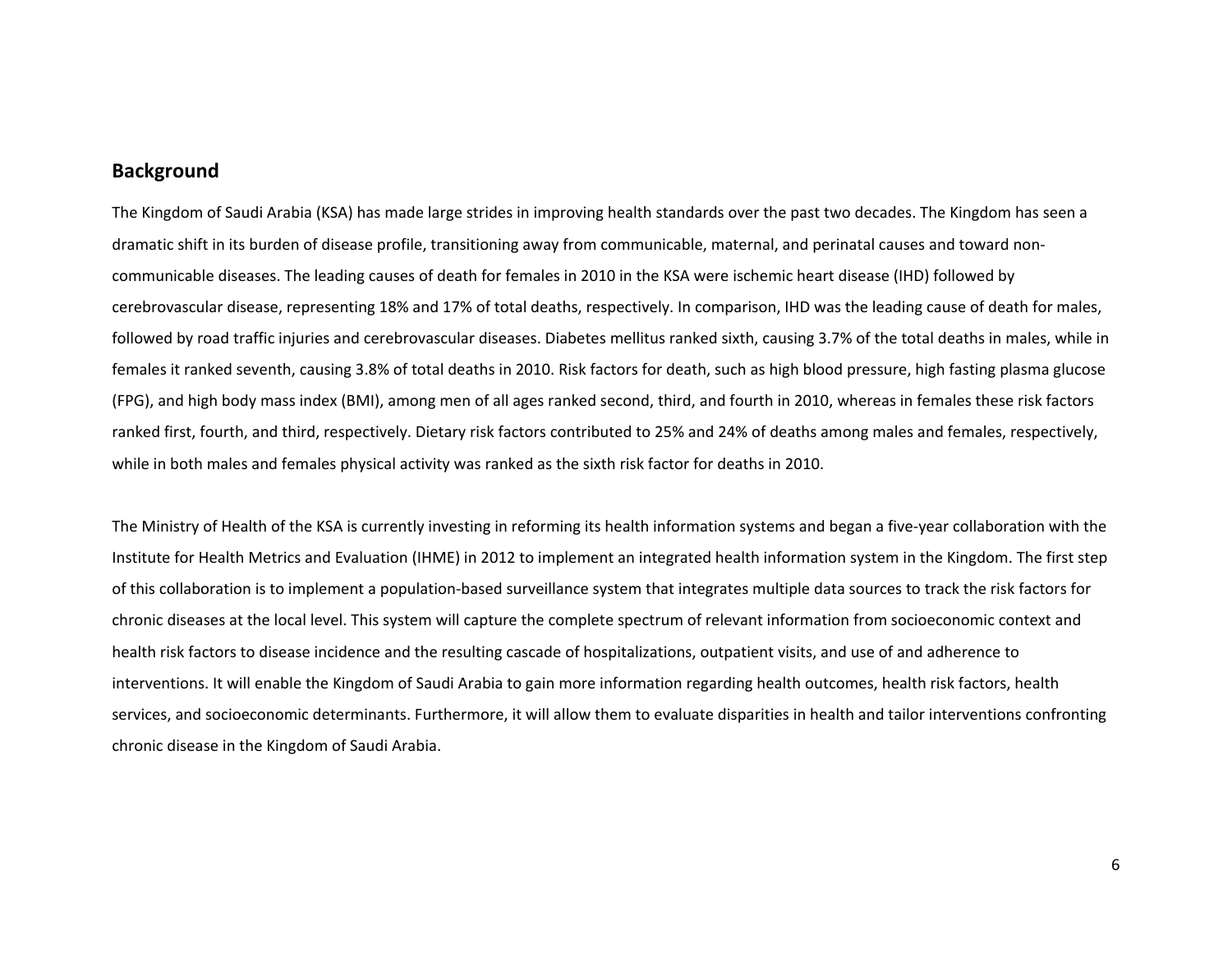# **Survey objectives**

The primary objective of the Saudi Health Interview Survey (SHIS) was to collect data on health and demographic characteristics in order to assess the prevalence of several chronic conditions and identify their risk factors. The information provided by the survey will help the Ministry of Health better understand the health of people in the Kingdom of Saudi Arabia and provide <sup>a</sup> sound basis to better develop and implement preventive and curative programs throughout the Kingdom.

# **Survey operations**

The MOH has implemented and overseen the operation of the survey, including planning and conducting fieldwork and processing collected data. MOH staff was responsible for overseeing the day‐to‐day technical operations, including recruiting and training field and data‐processing staff and supervising office and field operations.

Financial support for the survey was provided by the Kingdom of Saudi Arabia. The Institute for Health Metrics and Evaluation (IHME) provided technical assistance when required.

# **Training**

Joint and separate in‐depth trainings were held for supervisors and local interviewers. During the training, survey experts from IHME and MOH introduced all aspects of the protocol and survey content, including methodology for physical measurement, to supervisors and interviewers. In addition, in-class practice was conducted in order to familiarize the interviewers with the instrument, and the intended purpose of each question was clearly explained. The training sessions included familiarizing interviewers and supervisors with using the computer software (DatStat) that was used for data collection. Interviewers learned DatStat and practiced administering the questionnaire and submitting the surveys in class.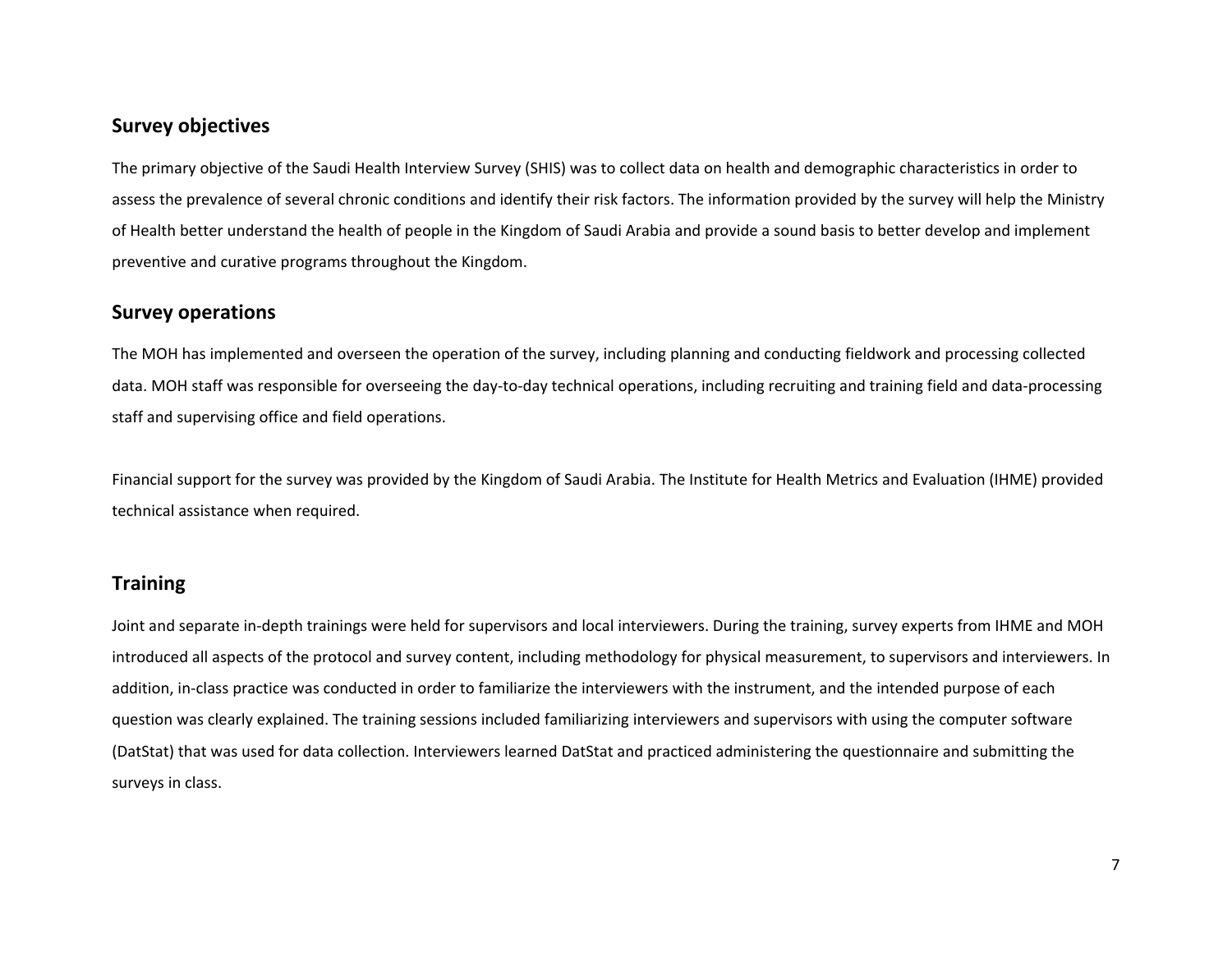A pilot study was conducted to familiarize the interviewers with the operation and the issues that might be encountered in the field. A final version of the survey was finalized based on the results of the pilot, and <sup>a</sup> final training was conducted in each region for all interviewers before the start of the survey.

# **Survey implementation**

Each local survey area was composed of <sup>a</sup> supervisor and approximately 20 interviewers (10 two‐person teams). Interviewers visited households in teams of two consisting of one male and one female to ensure that respondents were interviewed by <sup>a</sup> member of the same sex.

Lenovo notebooks were used in administering and transmitting the data via <sup>a</sup> secure link to MOH. The Health Interview Survey comprises four modules, which are discussed in detail in the following sections. The questions have been specifically selected to provide information on demographics, morbidity, effective coverage, and leading health conditions within the population.

# **Survey organization**

The SHIS includes the following modules (described in detail later in this document):

- I.Household roster **(Module 1)**
- II. Selected adult questionnaire **(Module 2, part 1)**
	- a. Socio‐demographic information
	- b. Tobacco use
	- c. Diet
	- d. General health status and functional health status
	- e. Physical activity
	- f. Access to and utilization of health care
	- g. Oral health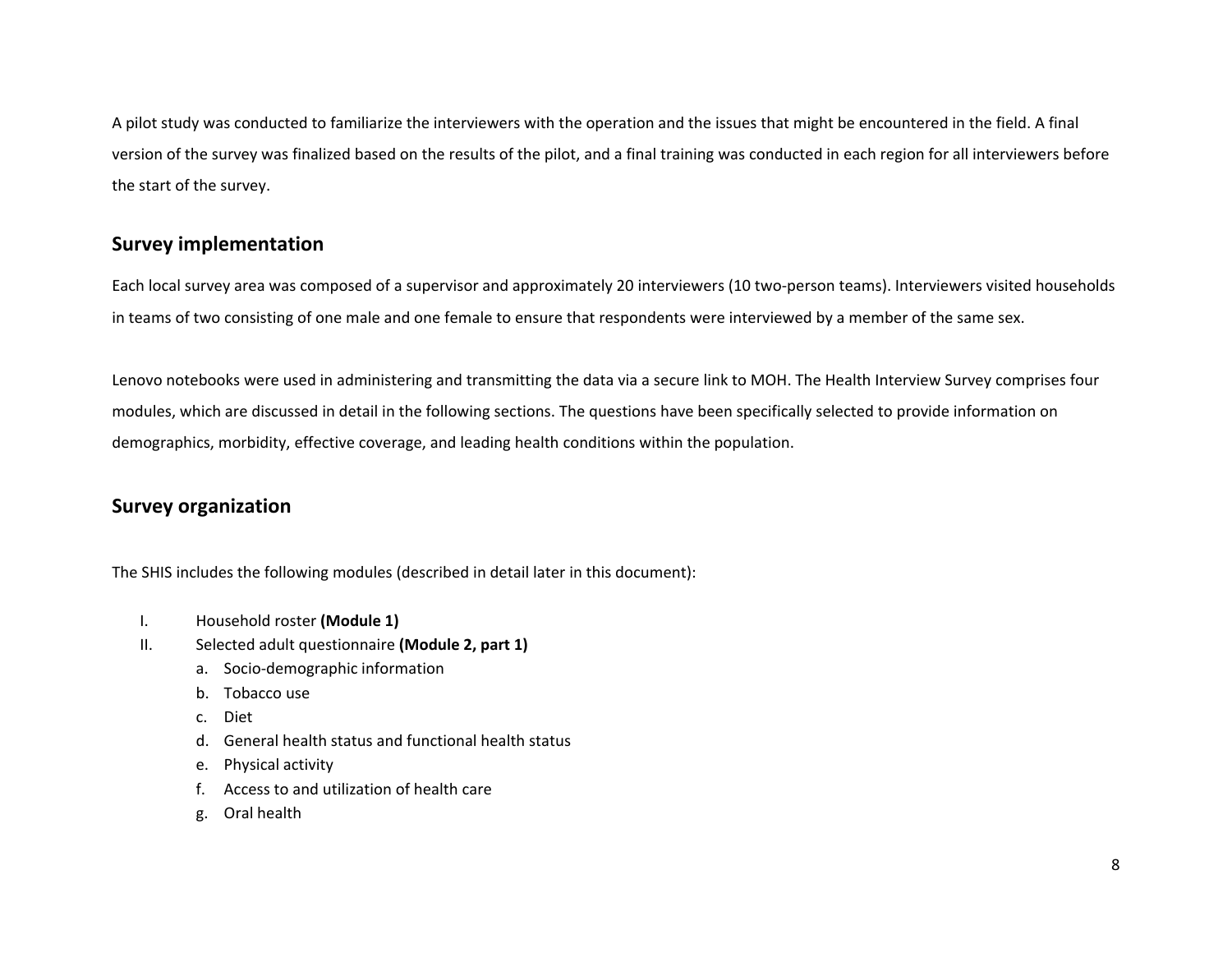- h. History of chronic conditions
- i. Inventory of medications for chronic conditions
- j. Miscellaneous health behaviors
- III. Selected adult physical measurements **(Module 2, part 2)**
	- a. Anthropometry
	- b. Blood pressure, heart rate, and respiration
- IV.Disposition codes **(Module 3)**
- V. Selected adult biochemical measurements (completed at <sup>a</sup> local clinic) **(Module 4)**
	- a. Fasting lipid profile
	- b. Hemoglobin A1c
	- c. Vitamin D

Please refer to **Appendix 1** for the full instrument.

# **Survey flow**

The flow of the survey and linkage between different steps is summarized in **Figure 1**. As the figure shows, there are four main components to the SHIS: (1) the household roster, (2) questionnaire and physical measurements, (3) disposition codes, and (4) biochemical measurements. Details on each section are provided below.

# **(1) Household roster module**

The SHIS starts with the household roster; after the household head was successfully identified, the interviewer administered the household roster module to them. If the head of household was away or unable to answer, <sup>a</sup> household member aged 15 years or older could fill in information for the roster. This module lasts about five minutes. Information collected for this module was used to randomly select an adult for the following modules. Specifically, at the end of the household roster module, the DatStat software randomly selected an eligible person from the list of all eligible persons in that household to participate in the rest of the survey.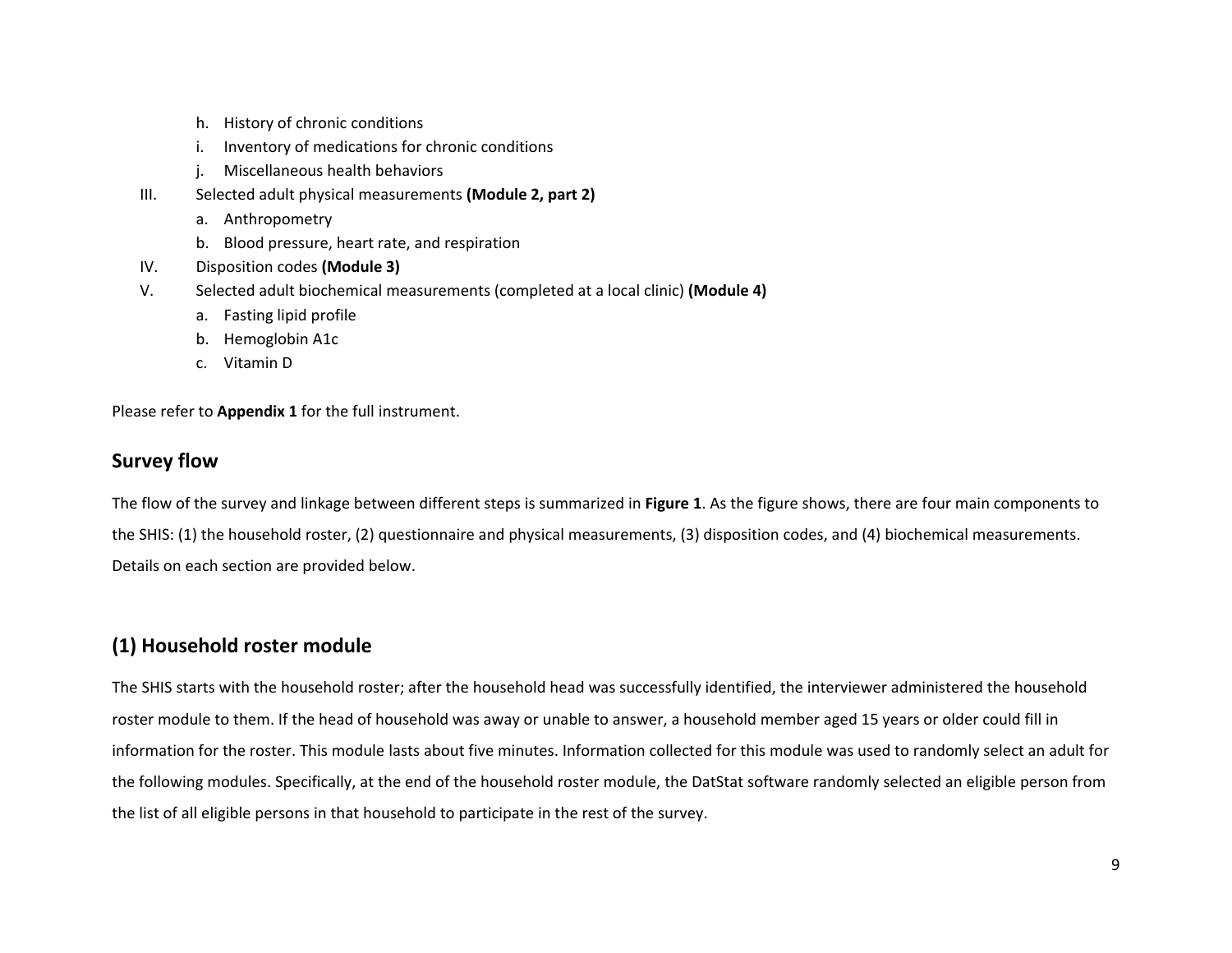# **(2) Questionnaire and physical measurements module**

This module has two sub‐components: 1) questionnaire and 2) physical measurements.

Once the randomly selected individual was successfully contacted and consent was obtained, <sup>a</sup> series of demographic and health questions were asked, followed by recording of physical measurements. These physical measurements include weight, height, waist circumference, blood pressure, and heart and respiration rates. Omron HN286 (SN:201207‐03163F) was used to measure weight. Omron M6 Comfort (HEM‐7223‐E) was used to measure blood pressure. At the end of this module, respondents were invited to visit their local health clinic to have their blood drawn and tested.

# **(3) Disposition codes module**

This module captures information used to calculate response rates and determines the final status of each contact with the selected household. When <sup>a</sup> survey was stopped at any point such as the end of or during <sup>a</sup> module, Datastat required <sup>a</sup> disposition code. When <sup>a</sup> survey was completed, the final disposition code was assigned as complete. This allowed the survey managers to monitor progress and assign work in the field. At the end of the survey, the disposition codes were used to compute the response rate.

# **(4) Biochemical measurements module**

Participants were referred to <sup>a</sup> local clinic, where their blood was drawn for testing. After blood had been drawn from the participant, the local clinic shipped the blood sample collected to King Fahd Medical City (KFMC) in Riyadh for analysis. The blood collected was tested for fasting lipid profile, hemoglobin A1c, and Vitamin D. The survey used <sup>a</sup> central lab to ensure the standardization of all measurements. Roche Hitachi COBAS 8000 was used to measure total cholesterol, HDL, LDL, triglycerides, and vitamin D. COBAS INTEGRA400 plus was used to measure HbA1c.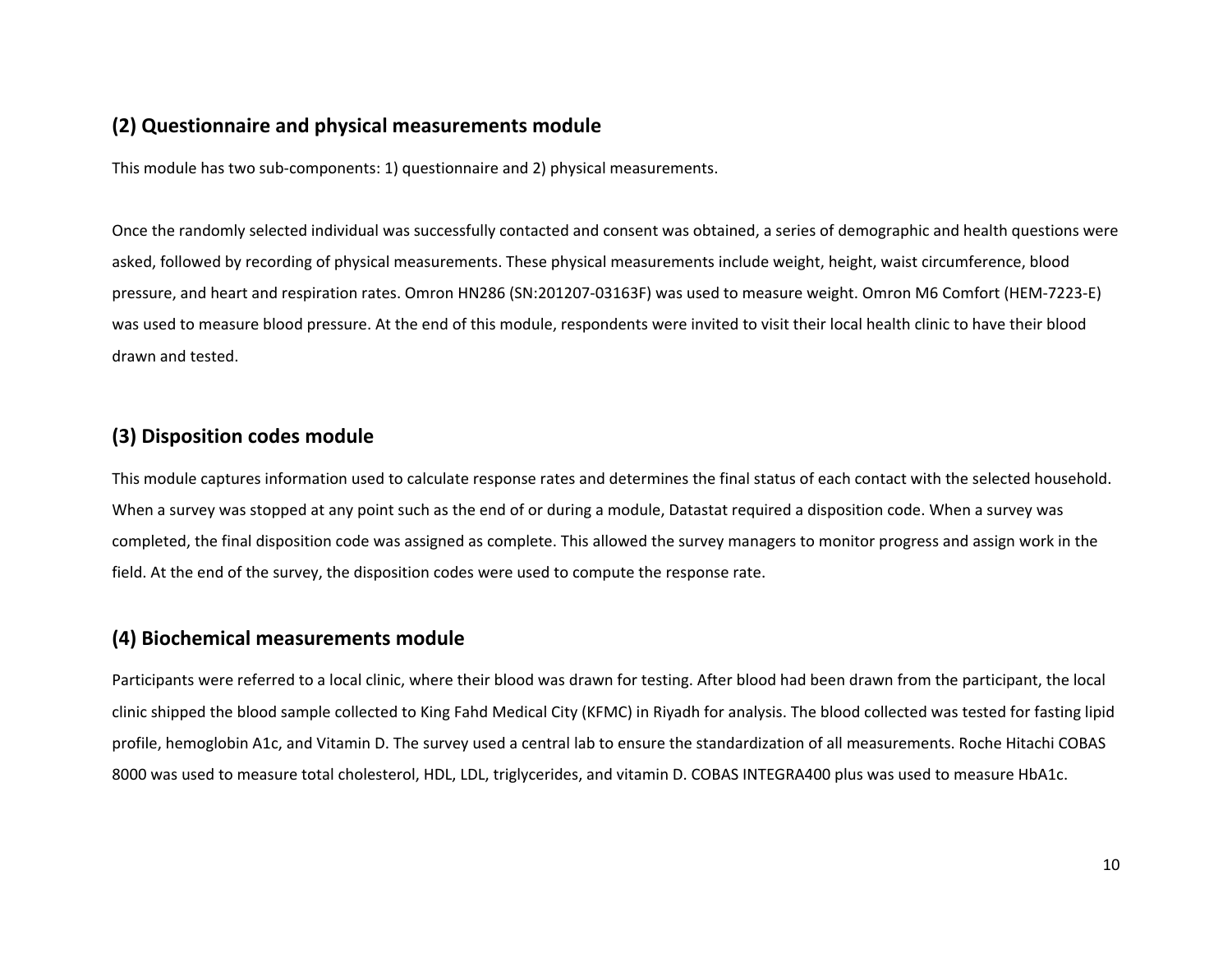DatStat was used to enter values at clinics and the lab, and this information was then transmitted to the MOH. The household ID (HHID) was used for data entry at all levels. Date and time of when the blood sample was taken and questions about drugs (such as insulin) that might have been taken by the participant during that day were collected at the clinic. When the sample was analyzed at KFMC lab, <sup>a</sup> lab technician entered and transmitted the results of the blood analysis on DatStat.

# **Respondent recruitment**

The potential respondents were contacted by staff trained in interview procedures. Each potential respondent was informed about the purpose of the study and the approximate time needed for the interview. Written or verbal informed consent for participation was sought from each respondent. Potential respondents had the right to refuse participation, and <sup>a</sup> respondent could refuse to participate in the study at any given time. The respondent information sheet and informed consent form were translated into and administered in Arabic.

# **Confidentiality**

All interviews were conducted with the respondent without the presence of another person from the household. Each respondent was identified by <sup>a</sup> unique identifier (HHID) and not by his or her name. The roster was administered to the head of the household or the most knowledgeable person of the house if the head of the household was not present at the time of the first contact. The roster included all members of the family listed according to their date of birth. A random member aged 15 or older was selected for the interview. The data transmitted to MOH had the HHID and not the personal identity of the respondents (i.e., names of the respondents were not collected by questions in the survey and hence not transmitted to the MOH).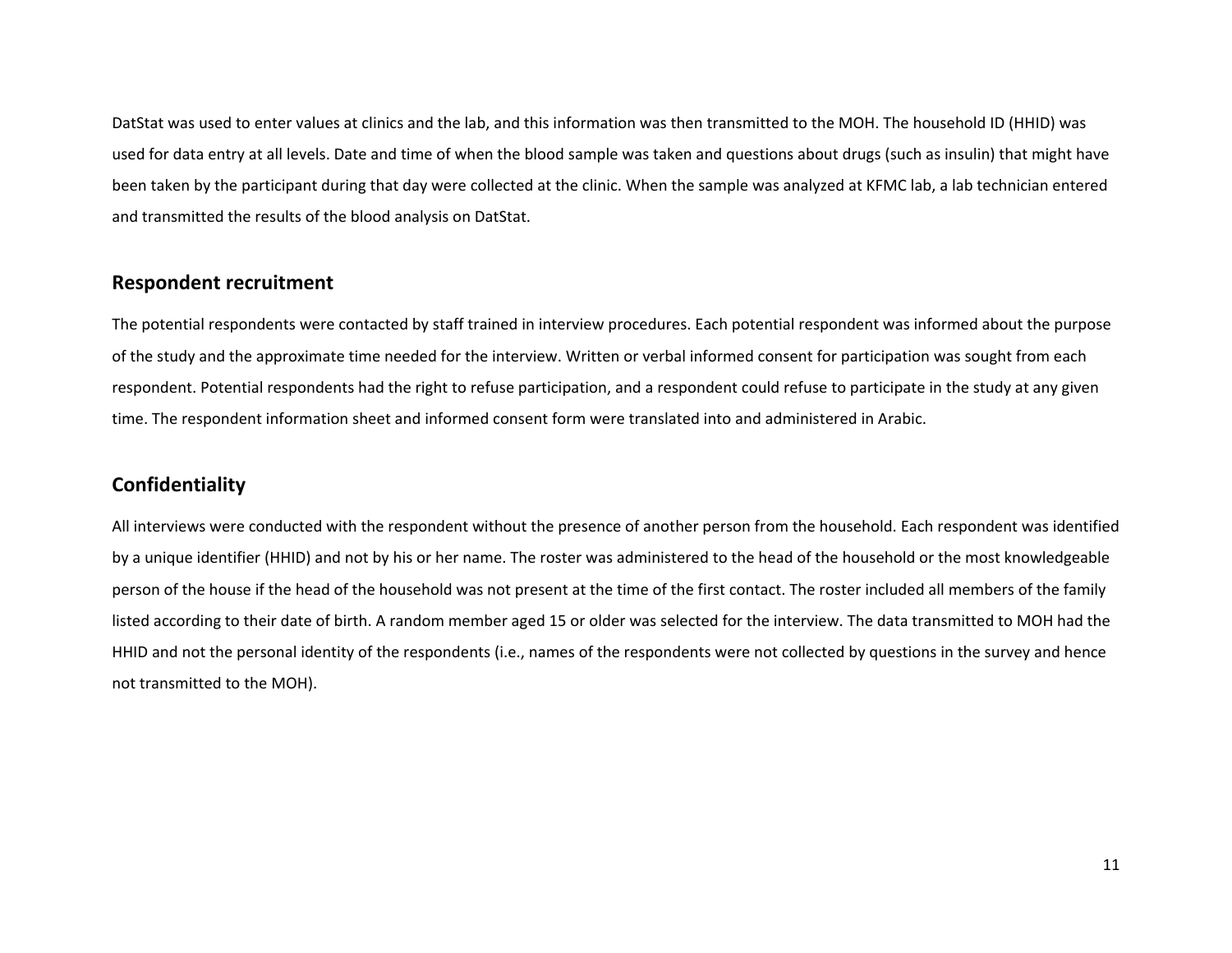### **Data collection**

All interviews and physical measurements were done on <sup>a</sup> one‐to‐one basis. Each interview consisted of one interviewer and another interviewer responsible for physical measurements. Each team consisted of one male and one female interviewer to ensure that if <sup>a</sup> female was selected for the interview, <sup>a</sup> female interviewer could administer the questionnaire. No other person was present other than the respondent and the interviewer. Each respondent was identified by their HHID number.

# **Data‐collection technology**

DatStat software was used for data collection. This data entry program included range and consistency checks to control the quality of data entered. The data collected through this software were immediately sent to MOH's server and were constantly monitored and checked for quality purposes. All computers had connections to the internet for continuous data upload and feedback. This allowed timely feedback to interviewers in the field, thereby allowing better data‐collection results. MOH was responsible for translating the survey into Arabic, and IHME programmed the survey in Arabic using DatStat. The final instrument covered information about socio‐demographic data; tobacco consumption, diet, and physical activity pattern; history of blood pressure and diabetes; anthropometric and blood pressure measurements; and biochemical assessment of total and HDL cholesterol and triglycerides, hemoglobin A1c, and vitamin D.

# **Study design**

The SHIS is based on <sup>a</sup> multistage representative sample of adults 15 years or older. The survey was conducted covering all regions in the Kingdom of Saudi Arabia using probability proportional to size. This study was used to estimate the prevalence of some of the risk factors of non‐ communicable diseases through interview, physical examination, and laboratory examination of blood samples of study participants.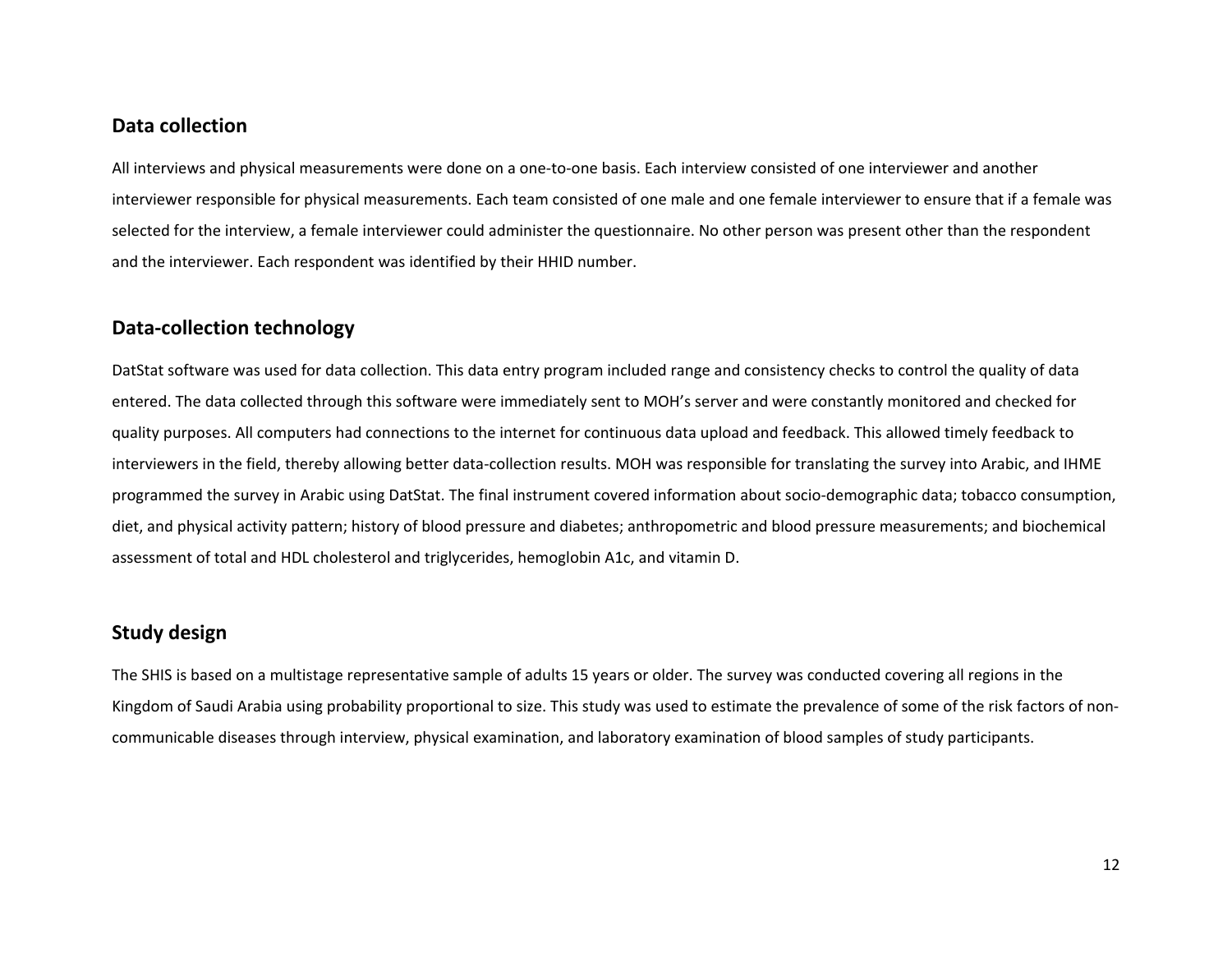# **Sampling**

A multistage stratified probability sample was developed to recruit the study participants while ensuring probability proportionate to size for each stratum. Stratification was based the 13 regions of the Kingdom (Al Riyadh; Makkah Al Moukarrama; Eastern Region; Northern Borders; Madinah; Jezan; Aseer; Najran; Qaseem; Tabuk; Hail ; Al‐Jouf; Al‐Baha).

The Census Bureau of the Kingdom of Saudi Arabia has divided the Kingdom into small clusters of households (averaging about 140 household in each cluster) and labeled them as enumeration units. These enumeration units serve as primary sampling units (PSU) for the survey. The number of households in each PSU depends upon the population size, density, and geographical spread of the area. Therefore, the congested cities have more households in <sup>a</sup> PSU as compared to more scattered rural areas.

A probability proportional to size sample of PSUs was randomly selected from each of 13 administrative regions. Fourteen households from each PSU (enumeration unit) were randomly selected and contacted. A total of 12,000 households were selected and contacted. A total of 10,827 completed the survey and were invited to the local health clinics. The remaining 1,173 completed part of the roster or all of it, but the selected adult did not complete the rest of the survey (Module 2). The sections in the survey that were administered at the household (Modules 1 and 2) had <sup>a</sup> 90% response rate (10,827/12,000). A total of 5,941 individuals went to the local clinics and provided blood samples for analyses. The section of the survey that was administered at the clinic (Module 4) had <sup>a</sup> response rate of 55% (5,941/10,827), or <sup>a</sup> final response rate of 49.5% (5,941/12,000). All survey weights were post‐stratified to the general Saudi population and to the composition of the selected adults. Hence, the methodology adjusted for self‐selection bias in the clinic part of the survey. Indeed, participants who went to the clinic were more likely to be older women with certain pre‐conditions. Consequently, our weights accounted for this bias.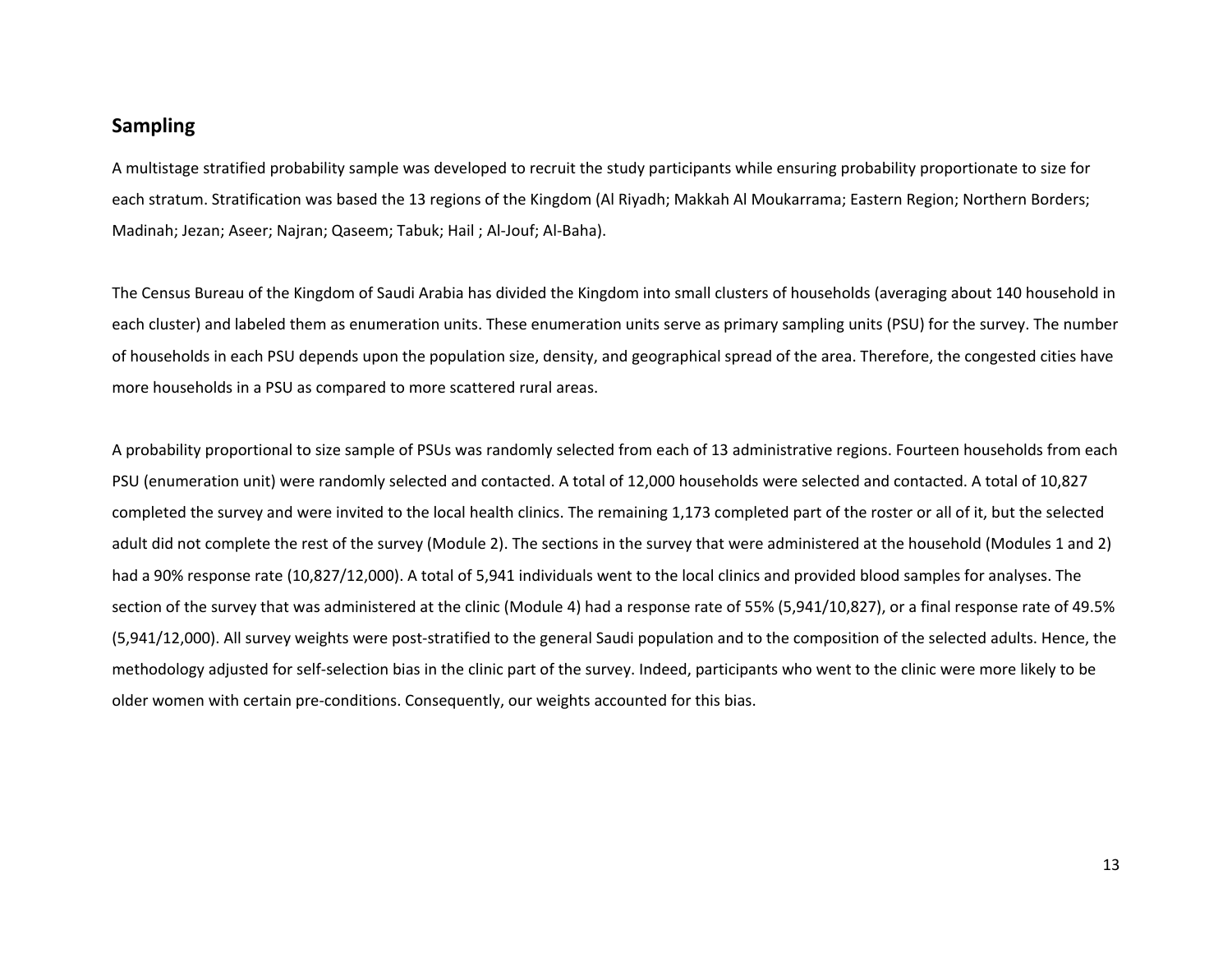# **Weighting methodology**

As previously described, sampling was performed using the regions as strata and the primary sampling unit created by the census bureau in each region. There were 13 strata in total. Two sets of sample weights were generated and incorporated into the merged datasets for analysis. We define an individual's probability of selection as the total number of sampled individuals in his or her strata divided by the total number of households in that strata and the number of individuals eligible for selection in his or her household.

> $p_{\text{selection}} = \frac{N_{\text{individuals,sampled,strata}}}{N}$  $\rm N_{\rm \,households, total, strata} \, N_{\rm \, individuals, total, household}$

An individual's selection weight is defined as the inverse of the probability of selection.

$$
w_{person} = \frac{1}{p_{selection}}
$$

The selection weight is multiplied by <sup>a</sup> post‐stratification factor to account for differences in the demographic distribution in our sample and the total population of Saudi Arabia. The post‐stratified person‐weight more fully incorporates information about the sample gleaned from the 2013 KSA census. The post‐stratification factor is defined as the ratio of the percentage of individuals in that selected individual's age and sex group in the Saudi population to the percentage of individuals in that selected individual's age and sex group in our sample.

> Wperson,post–stratified  $=$  Wperson % pop<sub>Saudi,age,sex</sub> % pop<sub>sample,age,sex</sub>

This post‐stratified person‐weight is used when analyzing all data collected in the household.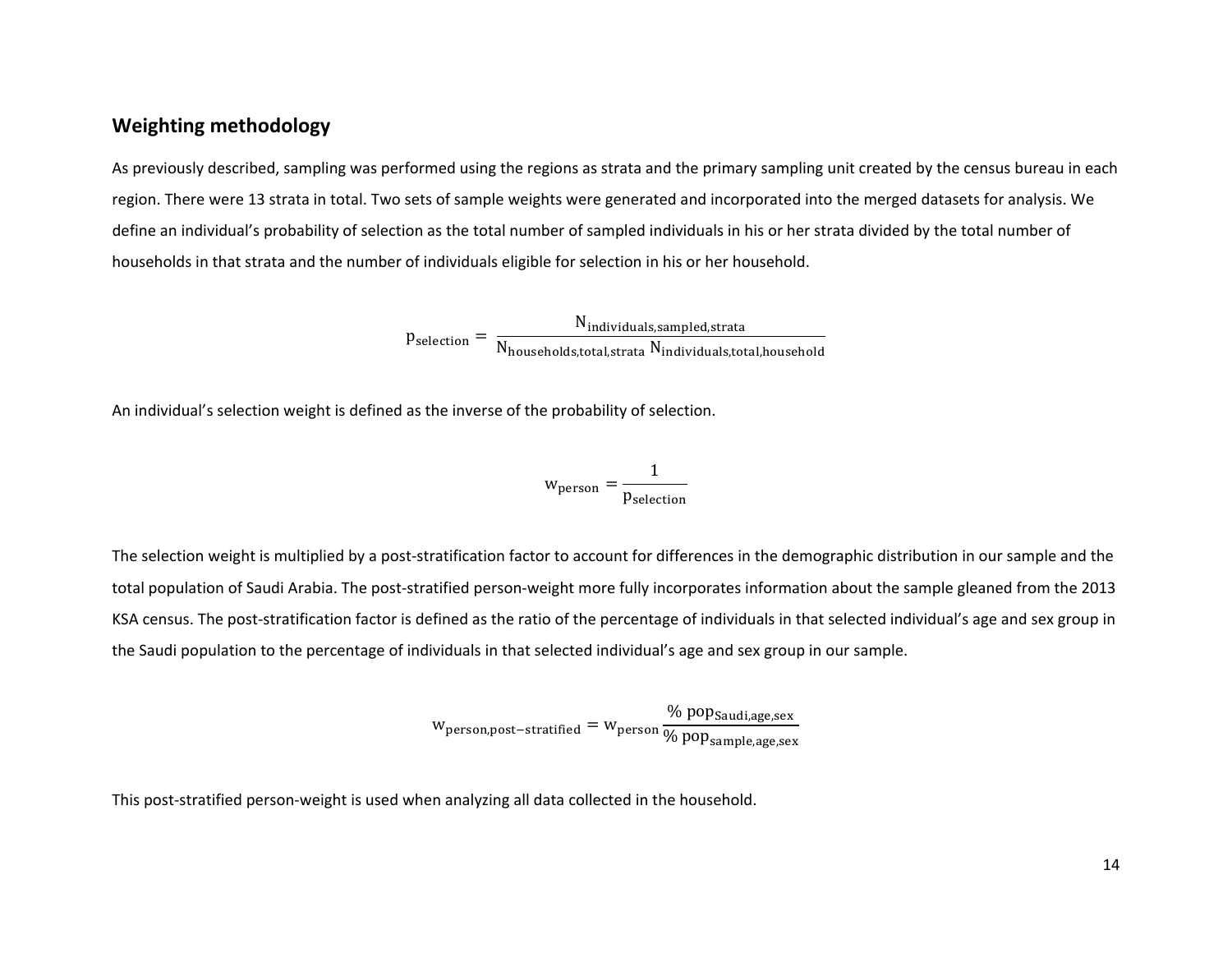For individuals who have completed Module 4, we computed an additional weight that should be used for all data collected in the laboratory. The non‐post‐stratified laboratory weight is defined as the ratio of the total number of sampled individuals in that individual's strata to the number of individuals in that individual's strata from whom laboratory data were collected and multiplied by the individual's selection weight computed above.

$$
w_{lab} = \frac{N_{individuals, sampled, strata}}{N_{individuals, Mod\ 4, strata}}\ w_{person}
$$

The individual's non‐post‐stratified laboratory weight is multiplied by <sup>a</sup> post‐stratification factor using <sup>a</sup> predicted probability derived from <sup>a</sup> logistic regression on an individual's age group, sex, diabetes status, self-reported health, recent health clinic visits, and smoking status. An additional demographic post‐stratification factor is applied to account for differences in the demographic characteristics of individuals completing Module 4 and the Saudi population. Finally, we apply a factor **F** to adjust the post-stratified lab weight to represent the sample estimated population of individuals 15 years of age and older in Saudi as predicted using <sup>a</sup> weighted tabulation of our post‐stratified person‐ weight.

$$
w_{\text{lab,post-stratified}} = w_{\text{lab}} p_{\text{logistic}} F \frac{\% \, \text{pop}_{\text{householdSample variables}}}{\% \, \text{pop}_{\text{Mod } 4, \text{variables}}}
$$

This weight was used for all the data collected at the clinics.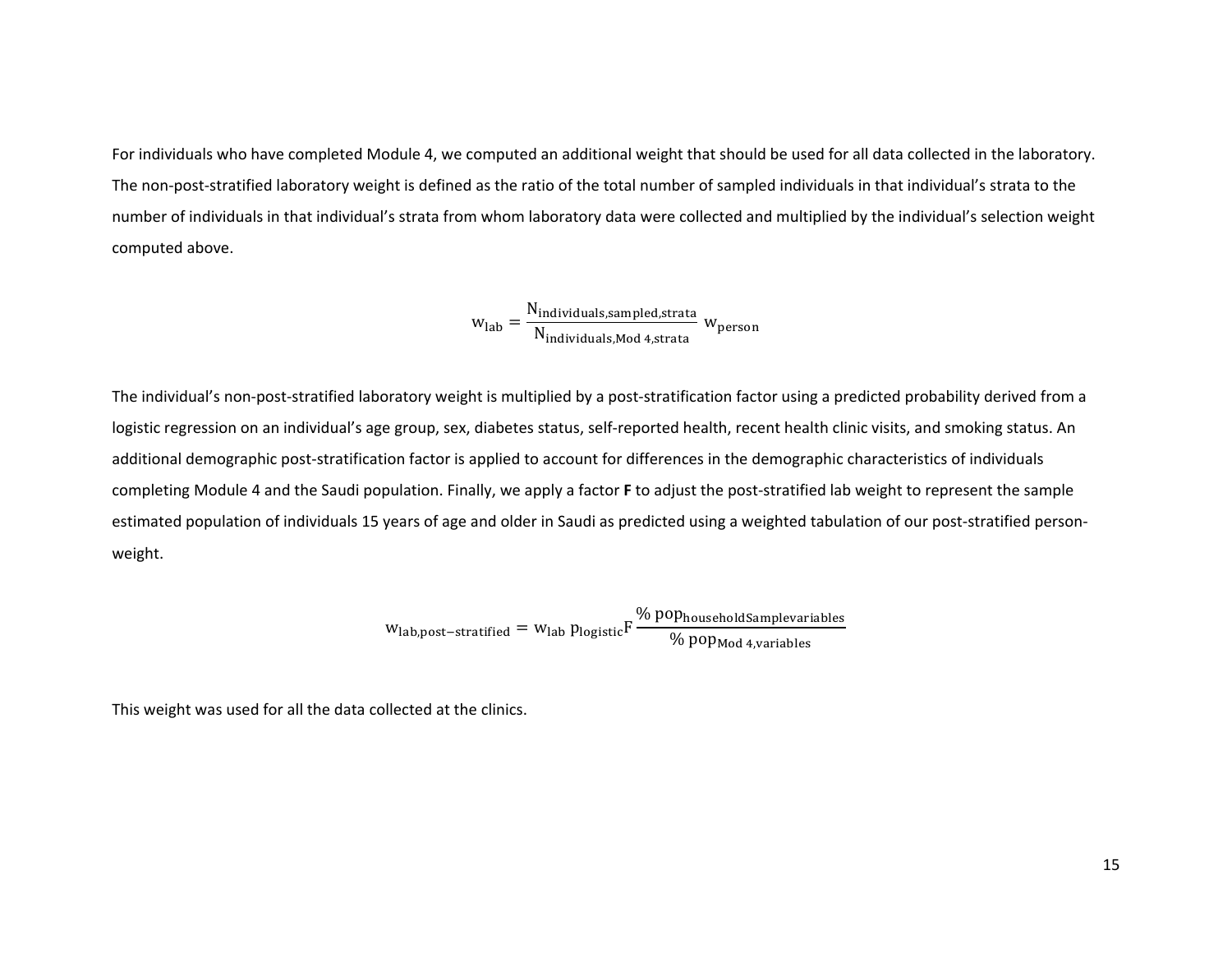# **Results**

SHIS is <sup>a</sup> cross‐sectional study covering all 13 regions of KSA that uses <sup>a</sup> multi‐staged representative sample of adults 15 years and older. This study estimates the prevalence of non‐communicable diseases and its risk factors in the Kingdom. The following is <sup>a</sup> brief summary of the key findings of our study.

The prevalence of obesity in Saudi Arabia ranged from 13.6% in young adults aged 15‐24 to 48% in adults aged 55‐64. 24.1 % of males and 33.5% of females have a body mass index (BMI) above 30 kg/m<sup>2</sup>. 33.4% of males and 28.0% of females are overweight, with a BMI between 25 kg/m<sup>2</sup> and 30 kg/m<sup>2</sup>.

The prevalence of hypertension also increased across age groups from 3.4% among those aged 15‐24 to 48.4% among those aged 55 to 64 and 65.2% among those aged 65 and older. Borderline hypertension was noted in 46.5% (3.0 million) of males and 34.3% (2.1 million) of females. About 1.1 million Saudi men and 0.8 million Saudi women are hypertensive, with 0.5 million men and 0.4 million women who have been diagnosed with hypertension. 0.4 million men and 0.3 million women are on medication for hypertension; however, 0.2 million men and 0.2 million women have uncontrolled elevated blood pressure.

The prevalence of hypercholesterolemia increased with age and ranged from 5.7% among those aged 25‐34 to 28.7% among those aged 65 and older. 19.5% (1.3 million) of males and 20.6% (1.2 million) of females have borderline hypercholesterolemia. About 0.7 million Saudi men and 0.5 million Saudi women are hypercholesterolemic, with 0.4 million men and 0.3 million women diagnosed with hypercholesterolemia. 0.2 million men and 0.1 million women are on medication for hypercholesterolemia; however, only 7.44% of hypercholesterolemic men and women who are treated have uncontrolled elevated blood cholesterol.

The prevalence of diabetes increased with age and ranged from 7.8% among those aged 25‐34 to 50.4% among those aged 65 and older. Borderline diabetes was present in 17.0% (1.2 million) of males and 15.5% (1 million) of females. 1.0 million Saudi men and 0.7 million Saudi women are diabetic, with approximately 0.6 million men and 0.5 million women diagnosed with diabetes. 0.5 million men and 0.3 million women are on medication for their diabetes; however, about 0.2 million of those men and 0.2 million of those women have uncontrolled

16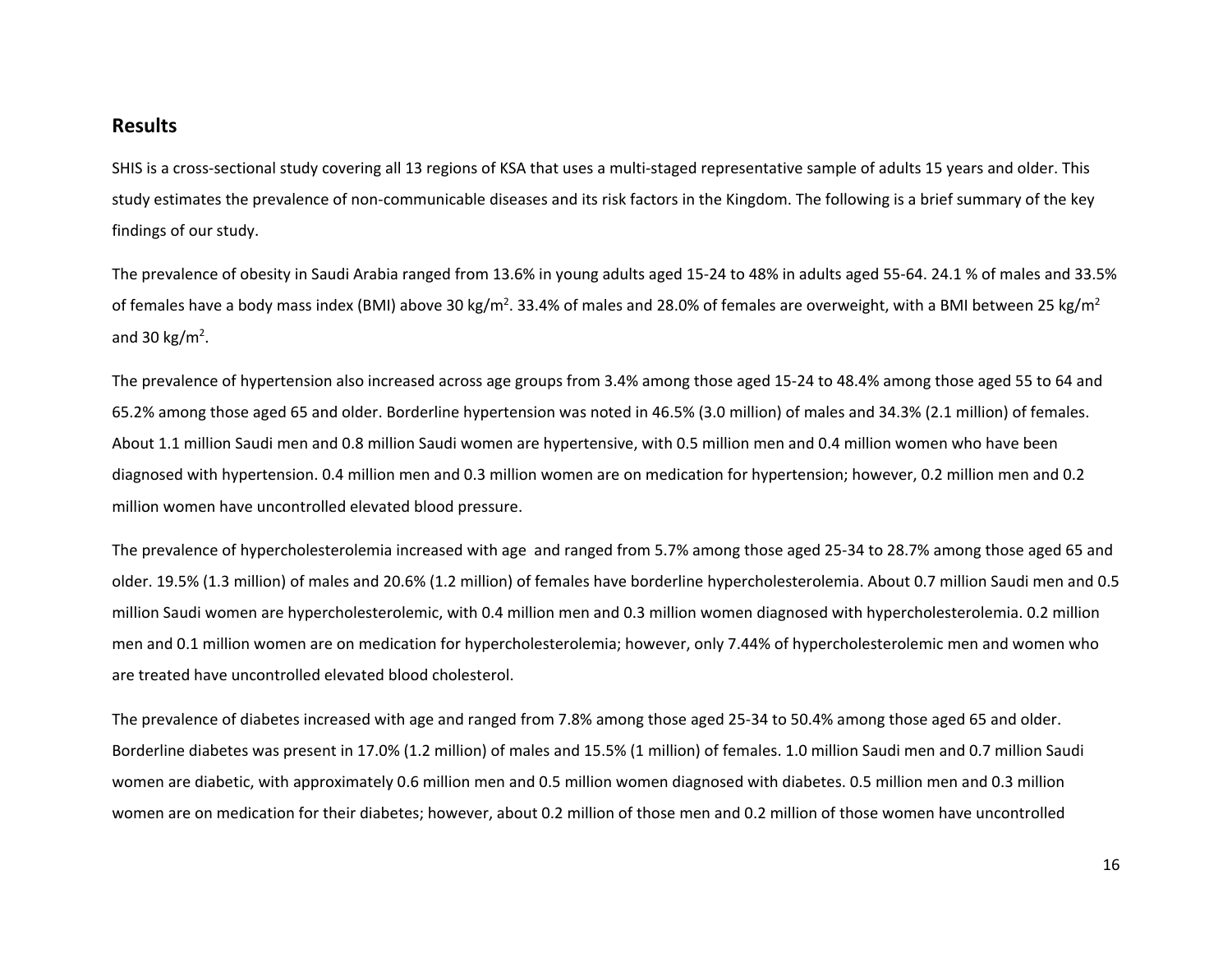diabetes. Moreover, 4.5% of men and 3.5% of females in KSA have asthma, whereas only 0.1% of men and 0.4% of females have reported to have cancer.

The findings of SHIS call for more efforts to prevent the chronic disease risk factors. Programs to improve diet, reduce smoking, and increase physical activity are urgently needed. The high rates of diabetes, high blood pressure, and high cholesterol levels in <sup>a</sup> young population are alarming. These rates will continue to increase as the Saudi population is aging. Moreover, the high prevalence of borderline and undiagnosed conditions as well as the lack of compliance with medical treatment call for campaigns of early detection and health education. Awareness campaigns need to highlight the importance of compliance with medication, the impact of shisha and smoking on health, and the interrelated risks of total caloric intake and physical activity with obesity.

The MOH is about to launch <sup>a</sup> health census that will provide <sup>a</sup> comprehensive picture of the burden of disease in the Kingdom. This includes assessing the prevalence of communicable and non‐communicable diseases as well as injuries among populations in Saudi. The results of the census will be essential for implementing effective health policies that aim to create <sup>a</sup> better health system in the Kingdom that is based on prevention and early detection. The census will also give accurate information related to access to health care by facility by region, which is crucial in building <sup>a</sup> stronger and more efficient health system.

# **Why are SHIS findings different from those previously reported by other studies?**

SHIS was based on <sup>a</sup> nationally representative household sample designed to produce national and regional estimates. All interviewers and supervisors used <sup>a</sup> standardized methodology for households' selection and data collection. All laboratory work was done in <sup>a</sup> standardized approach at <sup>a</sup> central location. SHIS used computer‐assisted personal interviewing (CAPI) to improve the quality and the timeliness of data. The computer software used in data collection (DatStat) included range and consistency checks for all variables, hence eliminating interviewers' errors. Moreover, the software picked the eligible household member at random from <sup>a</sup> roster, hence eliminating selection bias at the household.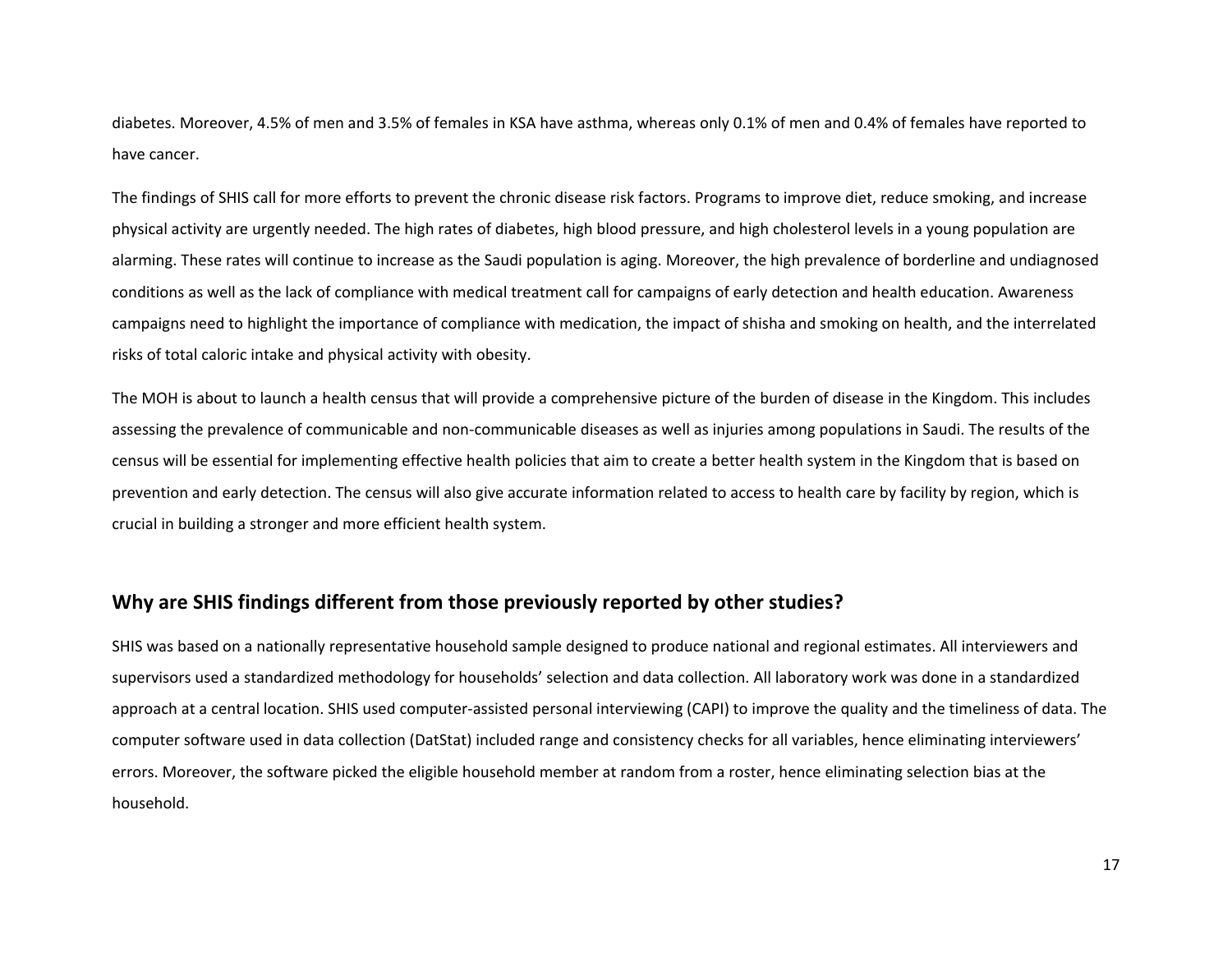Finally, SHIS applied an advanced statistical approach in post-collection management of the data. The final weights used for individuals were based on the probability of selection and <sup>a</sup> post‐stratification factor to ensure <sup>a</sup> representative sample of the Kingdom. More importantly, SHIS adjusted for self-selection bias among those who went to the clinic and those who did not. In health studies, sick persons or those who are not feeling well are more likely to accept physical exams and undergo blood analyses (refer to the table below). SHIS weights adjusted for this bias and applied an approach to correct the estimates to be representative of the general population and not of those who decided to go to the clinics.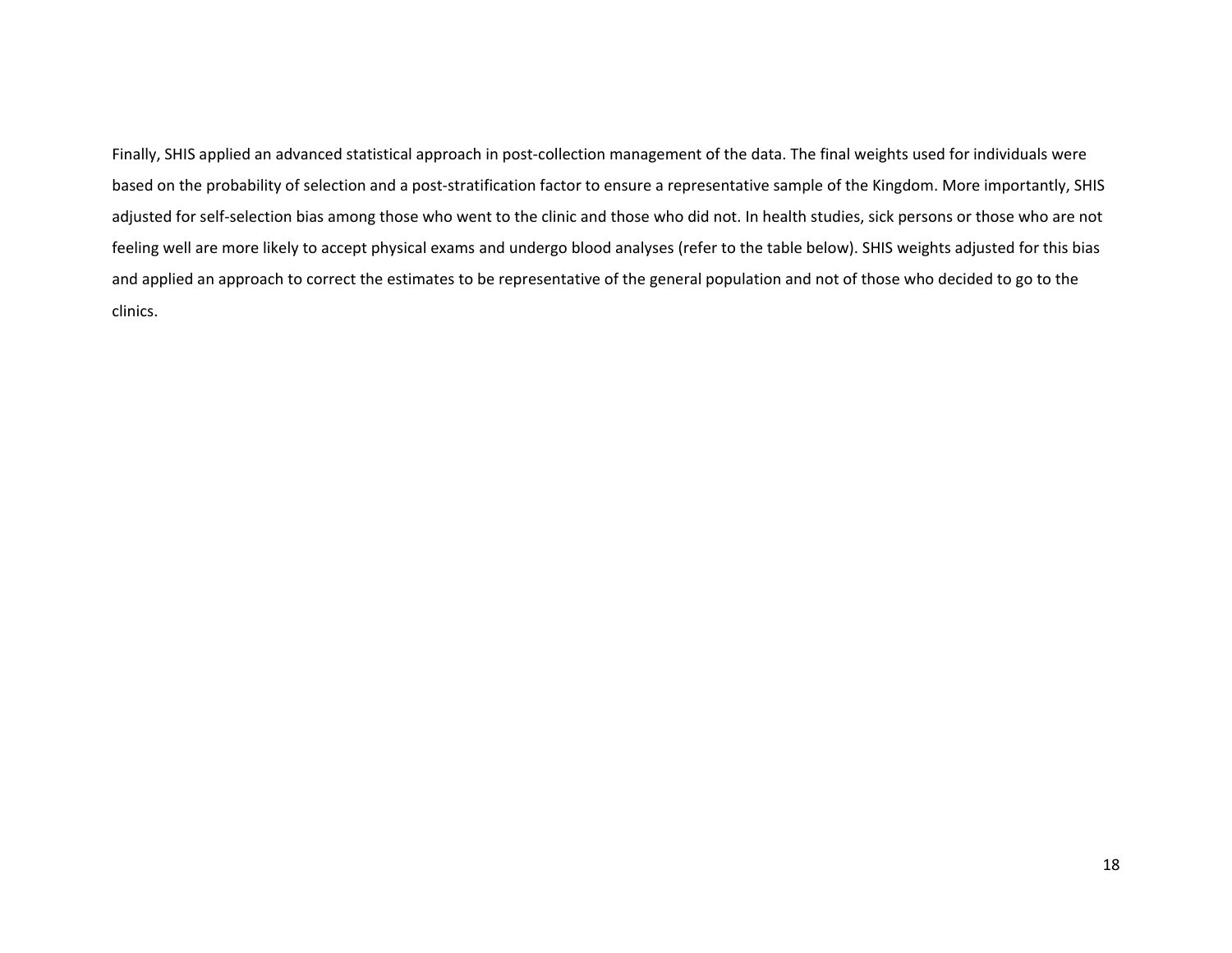#### Table: Clinical visit participation bias

|                                   |                        | Participated in the lab exam |              | <b>Bivariate analysis</b> |             | <b>Multivariate analysis</b> |             |
|-----------------------------------|------------------------|------------------------------|--------------|---------------------------|-------------|------------------------------|-------------|
| <b>Factors</b>                    | <b>Categories</b>      | No (row %)                   | Yes (row %)  | Chi <sup>2</sup>          | P value     | <b>Adjusted OR</b>           | 95% CI      |
| Gender                            | Males                  | 3,085 (58.2)                 | 2,211(41.8)  | 15.6                      | ${}< 0.001$ | Reference                    |             |
|                                   | Females                | 3,010(54.5)                  | 2,515(45.5)  |                           |             | $1.2$                        | $1.1 - 1.3$ |
| Age                               | $15 - 24$              | 1,406 (59.0)                 | 976 (41.0)   | 76.8                      | ${}< 0.001$ | Reference                    |             |
|                                   | $25 - 34$              | 1,672(60.6)                  | 1,085 (39.4) |                           |             | 0.9                          | $0.8 - 1.0$ |
|                                   | $35 - 44$              | 1,314 (56.2)                 | 1,025 (43.8) |                           |             | 1.05                         | $0.9 - 1.2$ |
|                                   | $45 - 54$              | 774 (50.9)                   | 746 (49.1)   |                           |             | $1.2$                        | $1.1 - 1.4$ |
|                                   | $55 - 64$              | 455 (52.8)                   | 407 (47.2)   |                           |             | 1.2                          | $1.0 - 1.4$ |
|                                   | $65 - 74$              | 249 (45.9)                   | 293(54.1)    |                           |             | 1.6                          | $1.3 - 2.0$ |
|                                   | $75+$                  | 173 (51.9)                   | 160(48.1)    |                           |             | 1.2                          | $1.0 - 1.6$ |
| Routine medical check-up          | Never                  | 4,468 (56.8)                 | 3,401 (43.2) | 7.6                       | 0.05        |                              |             |
|                                   | Within 2013            | 997 (54.4)                   | 837 (45.6)   |                           |             |                              |             |
|                                   | within 2012            | 391 (54.0)                   | 333 (46.0)   |                           |             |                              |             |
|                                   | $2005 - 2011$          | 241(60.2)                    | 159 (39.8)   |                           |             |                              |             |
| Fruits and vegetables consumption | < 5 servings per day   | 5,592 (56.30                 | 4,337 (43.7) | 0.02                      | 0.9         |                              |             |
|                                   | 5+ servings per day    | 343 (56.4)                   | 265(43.6)    |                           |             |                              |             |
| <b>Current smoking status</b>     | Non-smoker             | 5,189 (54.8)                 | 4,272 (45.2) | 65.6                      | < 0.001     |                              |             |
|                                   | Smoker                 | 908 (66.5)                   | 458 933.5)   |                           |             |                              |             |
| BMI $\text{kg/m}^2$               | $< 25$                 | 2,070 (59.7)                 | 1,398 (40.3) | 67.7                      | < 0.001     | Reference                    |             |
|                                   | 25.00-29.99            | 1,195 (57.5)                 | 1,477 (42.5) |                           |             | 1.1                          | $0.9 - 1.2$ |
|                                   | 30.00-34.99            | 1,577(51.5)                  | 1,482 (48.5) |                           |             | 1.3                          | $1.1 - 1.4$ |
|                                   | $\geq 35$              | 185 (44.8)                   | 228 (55.2)   |                           |             | 1.7                          | $1.3 - 2.1$ |
| Self-rated health                 | Excellent or very good | 4,626(58.7)                  | 3,249(41.3)  | 73.1                      | < 0.001     |                              |             |
|                                   | Good                   | 1,026 (50.5)                 | 1,004 (49.5) |                           |             |                              |             |
|                                   | Fair or poor           | 420 (47.7)                   | 461 (52.3)   |                           |             |                              |             |
| Asthma                            | No                     | 5,880 (56.5)                 | 4,532 (43.5) | 4.6                       | 0.03        |                              |             |
|                                   | Yes                    | 200(51.0)                    | 192 (49.0)   |                           |             |                              |             |
| <b>COPD</b>                       | No                     | 6,066(56.3)                  | 4,709 (43.7) | 0.7                       | 0.4         |                              |             |
|                                   | Yes                    | 14(48.3)                     | 15(51.7)     |                           |             |                              |             |
| <b>Pre-diabetes</b>               | No                     | 5,996 (56.6)                 | 4,603 (43.4) | 20.5                      | ${}< 0.001$ | Reference                    |             |
|                                   | Yes                    | 83 (40.7)                    | 121(59.3)    |                           |             | 1.7                          | $1.2 - 2.2$ |
| <b>Diabetes</b>                   | No                     | 5,415 (57.3)                 | 4,027 (42.7) | 31.4                      | ${}< 0.001$ |                              |             |
|                                   | Yes                    | 616 (49.0)                   | 641 (51.0)   |                           |             |                              |             |
| <b>Blood pressure</b>             | No                     | 5,518 (57.0)                 | 4,161 (43.0) | 21.9                      | ${}< 0.001$ |                              |             |
|                                   | Yes                    | 511(49.4)                    | 523 (50.6)   |                           |             |                              |             |
| Cholesterol                       | No                     | 5,574 (57.0)                 | 4,206 (43.0) | 16.3                      | ${}< 0.001$ |                              |             |
|                                   | Yes                    | 379 (49.5)                   | 387 (50.5)   |                           |             |                              |             |
| <b>Total</b>                      |                        | 6,097 (56.3)                 | 4,730 (43.7) |                           |             |                              |             |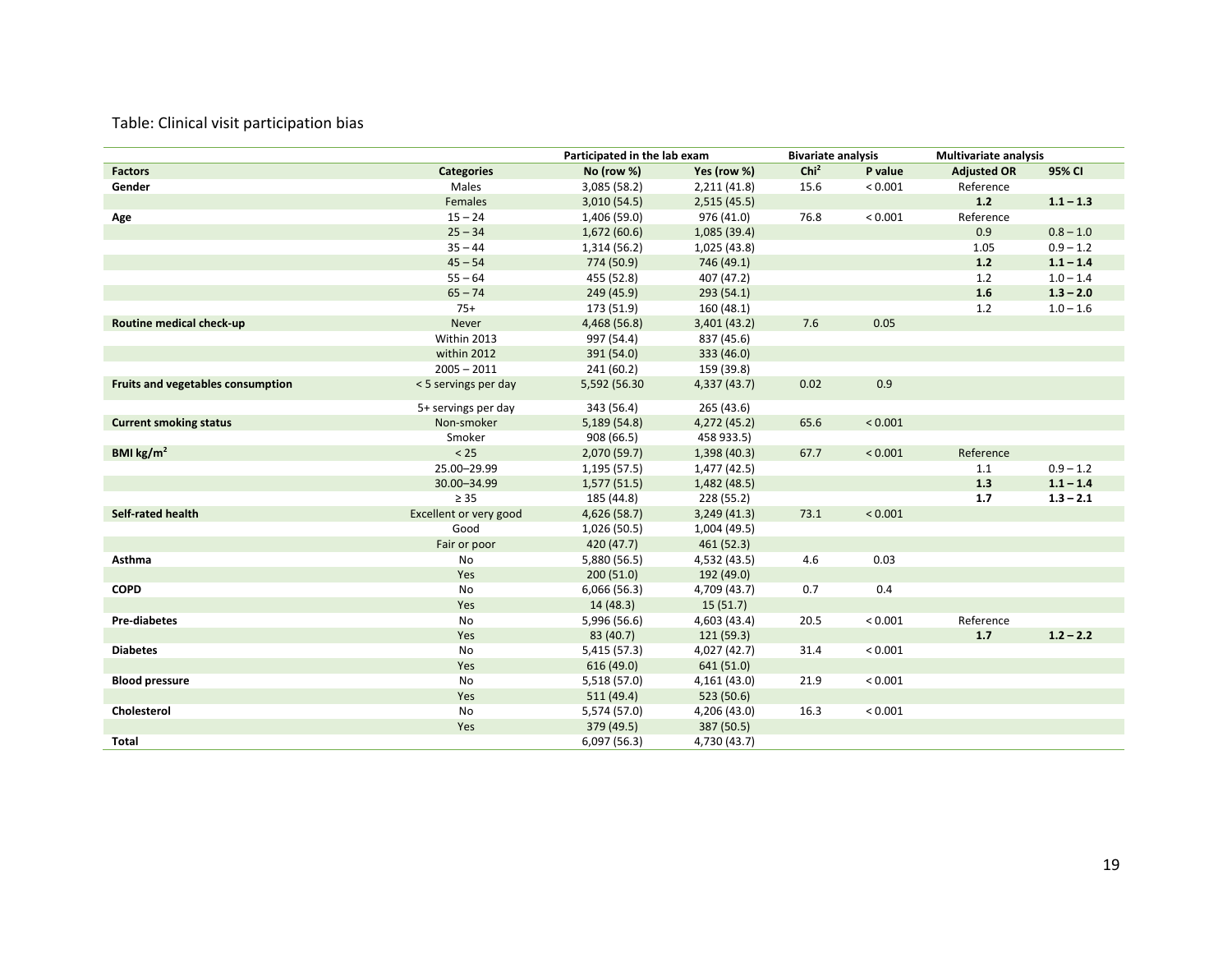# **Selected SHIS findings:**

#### **Table 1: Age and sex distribution**

|           |              | Men               |           |      | Women             |           | Total |                   |           |  |  |
|-----------|--------------|-------------------|-----------|------|-------------------|-----------|-------|-------------------|-----------|--|--|
| Age       | <sub>N</sub> | <b>Weighted %</b> | <b>SE</b> | N    | <b>Weighted %</b> | <b>SE</b> | N     | <b>Weighted %</b> | <b>SE</b> |  |  |
| $15 - 24$ | 1189         | 51.3              | 1.32      | 1193 | 48.7              | 1.32      | 2382  | 100               | 0.72      |  |  |
| $25 - 34$ | 1254         | 51.1              | 1.30      | 1503 | 48.9              | 1.30      | 2757  | 100               | 0.51      |  |  |
| $35 - 44$ | 1132         | 45.4              | 1.35      | 1207 | 54.6              | 1.35      | 2339  | 100               | 0.4       |  |  |
| $45 - 54$ | 722          | 49.0              | 1.66      | 798  | 51.0              | 1.66      | 1520  | 100               | 0.39      |  |  |
| $55 - 64$ | 439          | 55.4              | 2.30      | 423  | 44.6              | 2.30      | 862   | 100               | 0.29      |  |  |
| $65+$     | 517          | 59.1              | 2.32      | 358  | 40.9              | 2.32      | 875   | 100               | 0.19      |  |  |
| Total     | 5253         | 50.6              | 0.69      | 5482 | 49.4              | 0.69      | 10735 | 100               |           |  |  |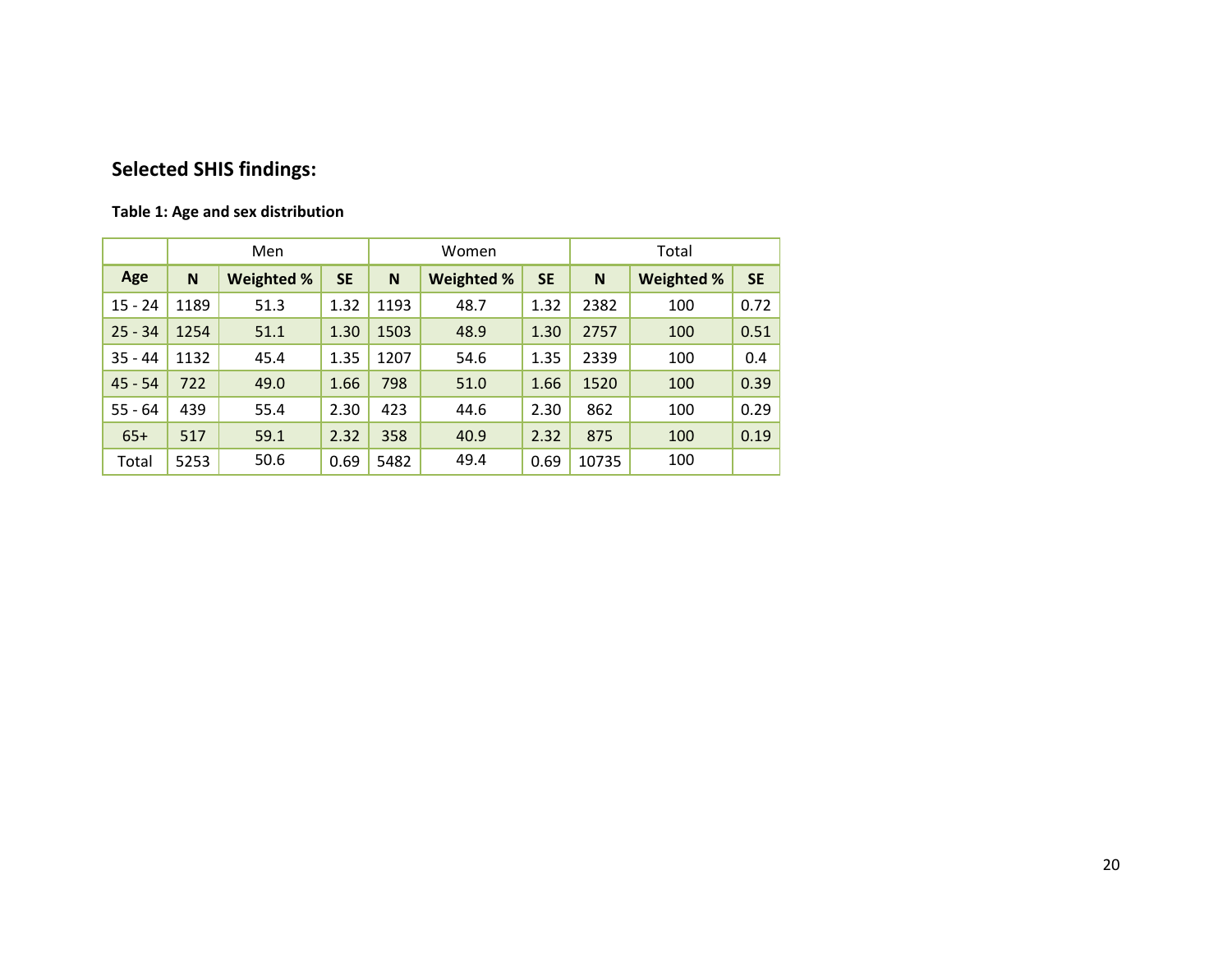#### **Table 2: Level of education, men**

|           |                | Can't read or write<br>Can read and write |     |                    | Primary school<br>completed |                    | Intermediate school<br>completed |                    |      | Completed school or high<br>school |      | College/university<br>completed | Post-graduate degree |                    |
|-----------|----------------|-------------------------------------------|-----|--------------------|-----------------------------|--------------------|----------------------------------|--------------------|------|------------------------------------|------|---------------------------------|----------------------|--------------------|
| Age       | N              | Weighted %<br>(SE)                        | N   | Weighted %<br>(SE) | N                           | Weighted %<br>(SE) | N                                | Weighted %<br>(SF) |      | Weighted %<br>(SF)                 | N    | Weighted %<br>(SE)              | N                    | Weighted %<br>(SE) |
| $15 - 24$ | $\overline{2}$ | 0.2<br>(0.13)                             | 25  | 3.5<br>(0.75)      | 126                         | 10.8<br>(1.10)     | 428                              | 35.4<br>(1.77)     | 528  | 42.4<br>(1.84)                     | 79   | 7.7<br>(1.03)                   | $\mathbf 0$          | N/A(N/A)           |
| $25 - 34$ | 9              | 0.8<br>(0.29)                             | 13  | 1.4<br>(0.47)      | 63                          | 5.0<br>(0.73)      | 140                              | 11.2<br>(1.20)     | 526  | 43.1<br>(1.89)                     | 481  | 37.0<br>(1.79)                  | 21                   | 1.6(0.42)          |
| $35 - 44$ | 17             | $\overline{2}$<br>(0.63)                  | 30  | 2.5<br>(0.55)      | 89                          | 8.9<br>(1.13)      | 152                              | 13.2<br>(1.36)     | 419  | 38.2<br>(1.89)                     | 381  | 31.5<br>(1.78)                  | 42                   | 3.7(0.67)          |
| $45 - 54$ | 29             | 3.1<br>(0.76)                             | 52  | 8.0<br>(1.33)      | 114                         | 16.7<br>(1.87)     | 139                              | 18.5<br>(1.86)     | 208  | 30.0<br>(2.20)                     | 152  | 19.1<br>(1.78)                  | 25                   | 4.6(1.03)          |
| $55 - 64$ | 74             | 17.3<br>(2.51)                            | 60  | 12.5<br>(2.09)     | 97                          | 23.3<br>(2.71)     | 70                               | 17<br>(2.35)       | 64   | 15.3<br>(2.33)                     | 63   | 12.6<br>(1.83)                  | 10                   | 2.0(0.79)          |
| $65+$     | 231            | 43.0<br>(2.97)                            | 92  | 16.5<br>(2.09)     | 94                          | 21.1<br>(2.54)     | 42                               | 8.3<br>(1.62)      | 29   | 6.3<br>(1.49)                      | 23   | 4.0<br>(0.95)                   | 5                    | 0.7(0.30)          |
| Total     | 362            | 4.2<br>(0.31)                             | 272 | 4.7<br>(0.41)      | 583                         | 11.3<br>(0.60)     | 971                              | 22.5<br>(0.87)     | 1774 | 36.8<br>(0.96)                     | 1179 | 18.8<br>(0.70)                  | 103                  | 1.6(0.19)          |

#### **Table 3: Level of education, women**

|           |      | Can't read or write |     | Can read and write | Primary school<br>completed |                      |     | Intermediate school<br>completed |                | Completed school or<br>high school |      | College/university<br>completed | Post-graduate degree |                    |
|-----------|------|---------------------|-----|--------------------|-----------------------------|----------------------|-----|----------------------------------|----------------|------------------------------------|------|---------------------------------|----------------------|--------------------|
| Age       | N    | Weighted %<br>(SE)  | N.  | Weighted %<br>(SE) | N                           | Weighted<br>$%$ (SE) | N   | Weighted %<br>(SE)               | N              | Weighted %<br>(SE)                 | N    | Weighted %<br>(SE)              | N                    | Weighted %<br>(SE) |
| $15 - 24$ | 16   | 1.1<br>(0.39)       | 41  | 4.3<br>(0.79)      | 118                         | 9.5<br>(1.11)        | 346 | 27.5<br>(1.67)                   | 481            | 41.5<br>(1.86)                     | 187  | 16.0<br>(1.38)                  | $\overline{2}$       | 0.1<br>(0.05)      |
| $25 - 34$ | 51   | 3.3<br>(0.65)       | 71  | 4.7<br>(0.70)      | 135                         | 8.5<br>(1.04)        | 171 | 11.3<br>(1.09)                   | 486            | 31.5<br>(1.65)                     | 563  | 39.2<br>(1.77)                  | 21                   | 1.5<br>(0.38)      |
| $35 - 44$ | 140  | 11.3<br>(1.22)      | 107 | 10.2<br>(1.24)     | 142                         | 14.8<br>(1.48)       | 172 | 15.4<br>(1.42)                   | 251            | 20.2<br>(1.46)                     | 373  | 26.8<br>(1.62)                  | 21                   | 1.3<br>(0.32)      |
| $45 - 54$ | 297  | 34.9<br>(2.18)      | 124 | 17.4<br>(1.89)     | 109                         | 14.2<br>(1.64)       | 83  | 11.7<br>(1.54)                   | 90             | 11.0<br>(1.31)                     | 86   | 9.6<br>(1.25)                   | 8                    | 1.3<br>(0.55)      |
| $55 - 64$ | 283  | 66.4<br>(3.12)      | 60  | 15.4<br>(2.53)     | 28                          | 6.0<br>(1.29)        | 22  | 6.1<br>(1.52)                    | 17             | 3.5<br>(1.01)                      | 10   | 2.3<br>(0.87)                   | $\overline{2}$       | 0.3<br>(0.24)      |
| $65+$     | 322  | 89.5<br>(2.01)      | 19  | 5.6<br>(1.53)      | 6                           | 1.5<br>(0.64)        | 4   | 1.4<br>(0.80)                    | $\overline{4}$ | 1.5<br>(0.87)                      |      | 0.1<br>(0.13)                   |                      | 0.3<br>(0.29)      |
| Total     | 1109 | 14.5<br>(0.59)      | 422 | 7.8<br>(0.51)      | 538                         | 10.3<br>(0.60)       | 798 | 17.9<br>(0.79)                   | 132<br>9       | 28.3<br>(0.92)                     | 1220 | 20.5<br>(0.77)                  | 55                   | 0.8<br>(0.12)      |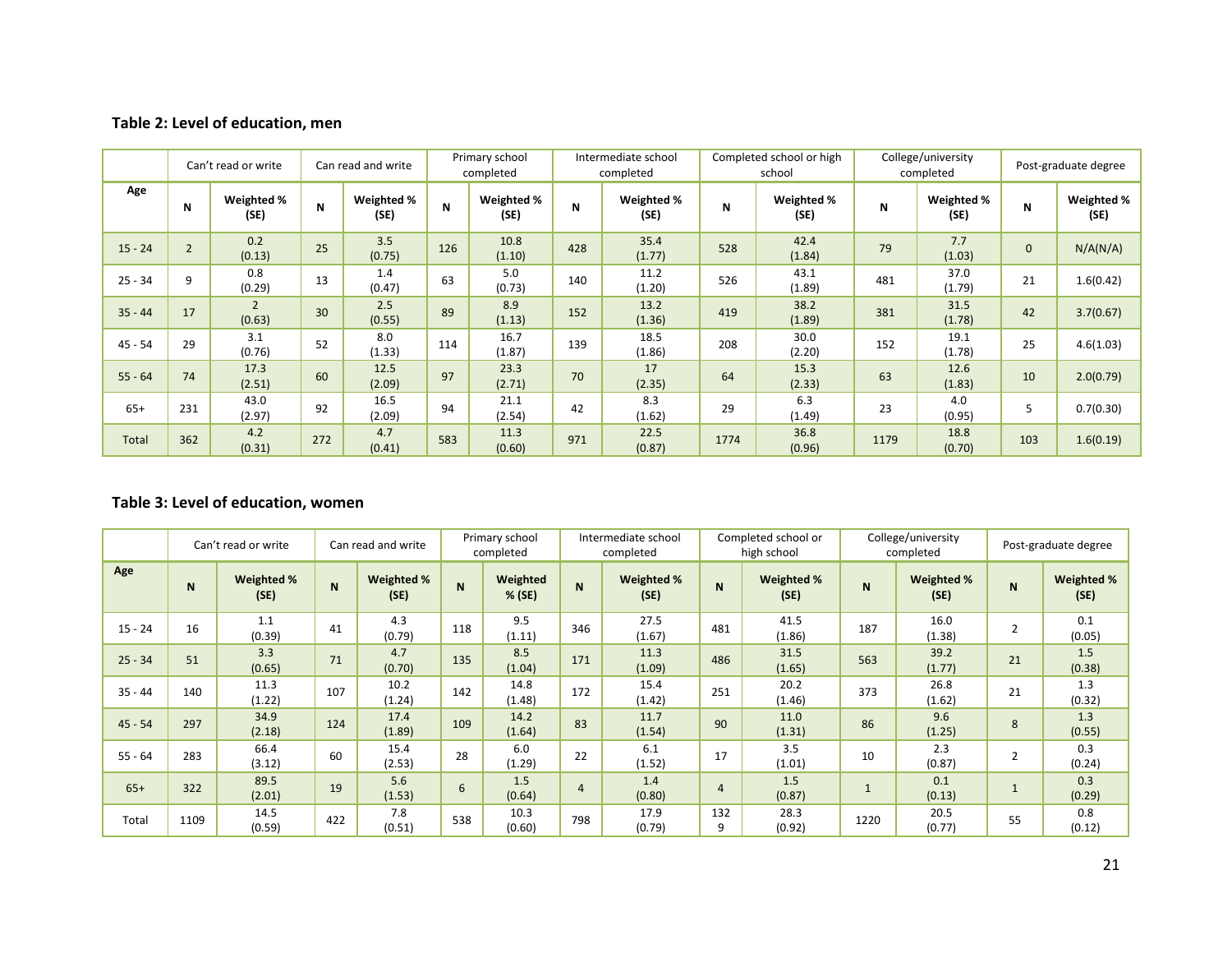#### **Table 4: Total household income, men**

|           |                | Less than 3,000<br>riyal |     | 3,000 to less than<br>5,000 riyal |     | 5,000 to less than<br>7,000 riyal |     | 7,000 to less than<br>10,000 riyal |          | 10,000 to less than<br>15,000 riyal | 15,000 riyal or<br>more |                    |  |
|-----------|----------------|--------------------------|-----|-----------------------------------|-----|-----------------------------------|-----|------------------------------------|----------|-------------------------------------|-------------------------|--------------------|--|
| Age       | N <sub>1</sub> | Weighted<br>$%$ (SE)     | N   | Weighted<br>% (SE)                | N   | Weighted %<br>(SE)                | N   | Weighted %<br>(SE)                 | <b>N</b> | Weighted %<br>(SE)                  | N                       | Weighted<br>% (SE) |  |
| $15 - 24$ | 187            | 20.2(1.75)               | 183 | 19.5(1.72)                        | 134 | 13.0(1.45)                        | 160 | 19.3(1.77)                         | 122      | 15.1(1.61)                          | 95                      | 12.9(1.48)         |  |
| $25 - 34$ | 118            | 10.5(1.18)               | 198 | 18.5(1.58)                        | 231 | 19.7(1.58)                        | 304 | 24.8(1.68)                         | 171      | 13.5(1.27)                          | 132                     | 13.0(1.32)         |  |
| $35 - 44$ | 74             | 6.6(0.97)                | 122 | 11.0(1.20)                        | 171 | 14.6(1.40)                        | 222 | 20.7(1.67)                         | 284      | 27.1(1.82)                          | 180                     | 20.0(1.65)         |  |
| $45 - 54$ | 47             | 7.3(1.38)                | 112 | 16.2(1.87)                        | 95  | 13.4(1.62)                        | 130 | 19.2(1.97)                         | 131      | 19.9(1.99)                          | 147                     | 23.9(2.14)         |  |
| $55 - 64$ | 65             | 17.8(2.72)               | 104 | 27.9(3.02)                        | 62  | 15.0(2.24)                        | 49  | 12.4(2.25)                         | 51       | 11.3(1.96)                          | 62                      | 15.6(2.28)         |  |
| $65+$     | 158            | 30.5(2.84)               | 110 | 29.2(3.09)                        | 62  | 15.8(2.47)                        | 42  | 9.2(1.80)                          | 48       | 8.9(1.54)                           | 32                      | 6.5(1.64)          |  |
| Total     | 649            | 14.4(0.76)               | 829 | 18.7(0.83)                        | 755 | 15.2(0.74)                        | 907 | 19.7(0.84)                         | 807      | 16.5(0.77)                          | 648                     | 15.3(0.74)         |  |

#### **Table 5: Household income level, women**

|           |     | Less than 3,000<br>riyal | 3,000 to less than<br>5,000 riyal |                    | 5,000 to less than<br>7,000 riyal |                      |     | 7,000 to less than<br>10,000 riyal |     | 10,000 to less than<br>15,000 riyal | 15,000 riyal or more |                           |  |
|-----------|-----|--------------------------|-----------------------------------|--------------------|-----------------------------------|----------------------|-----|------------------------------------|-----|-------------------------------------|----------------------|---------------------------|--|
| Age       | N   | Weighted<br>$%$ (SE)     | N                                 | Weighted<br>% (SE) | N                                 | Weighted<br>$%$ (SE) | N   | Weighted %<br>(SE)                 | N   | Weighted %<br>(SE)                  | N                    | <b>Weighted %</b><br>(SE) |  |
| $15 - 24$ | 173 | 21.7(1.91)               | 187                               | 23.2(1.92)         | 135                               | 13.5(1.49)           | 161 | 17.0(1.63)                         | 122 | 13.2(1.45)                          | 86                   | 11.3(1.38)                |  |
| $25 - 34$ | 162 | 15.3(1.53)               | 220                               | 20.2(1.71)         | 221                               | 14.1(1.22)           | 307 | 25.2(1.67)                         | 179 | 13.8(1.34)                          | 121                  | 11.3(1.32)                |  |
| $35 - 44$ | 125 | 14.1(1.58)               | 171                               | 19.0(1.76)         | 175                               | 16.2(1.55)           | 161 | 16.5(1.62)                         | 179 | 19.1(1.68)                          | 147                  | 15.2(1.50)                |  |
| $45 - 54$ | 127 | 22.0(2.40)               | 130                               | 19.4(2.01)         | 96                                | 12.9(1.57)           | 89  | 15.0(1.81)                         | 88  | 14.4(1.78)                          | 88                   | 16.3(2.01)                |  |
| $55 - 64$ | 122 | 31.1(3.47)               | 54                                | 22.1(3.72)         | 46                                | 15.6(2.80)           | 35  | 12.6(2.94)                         | 34  | 10.2(2.09)                          | 30                   | 8.3(1.79)                 |  |
| $65+$     | 174 | 57.1(4.13)               | 38                                | 13.1(2.39)         | 21                                | 11.9(2.98)           | 20  | 9.0(2.64)                          | 11  | 4.9(1.85)                           | 11                   | 4.0(1.39)                 |  |
| Total     | 883 | 20.7(0.93)               | 800                               | 20.9(0.94)         | 694                               | 14.1(0.74)           | 773 | 18.0(0.83)                         | 613 | 14.1(0.74)                          | 483                  | 12.2(0.71)                |  |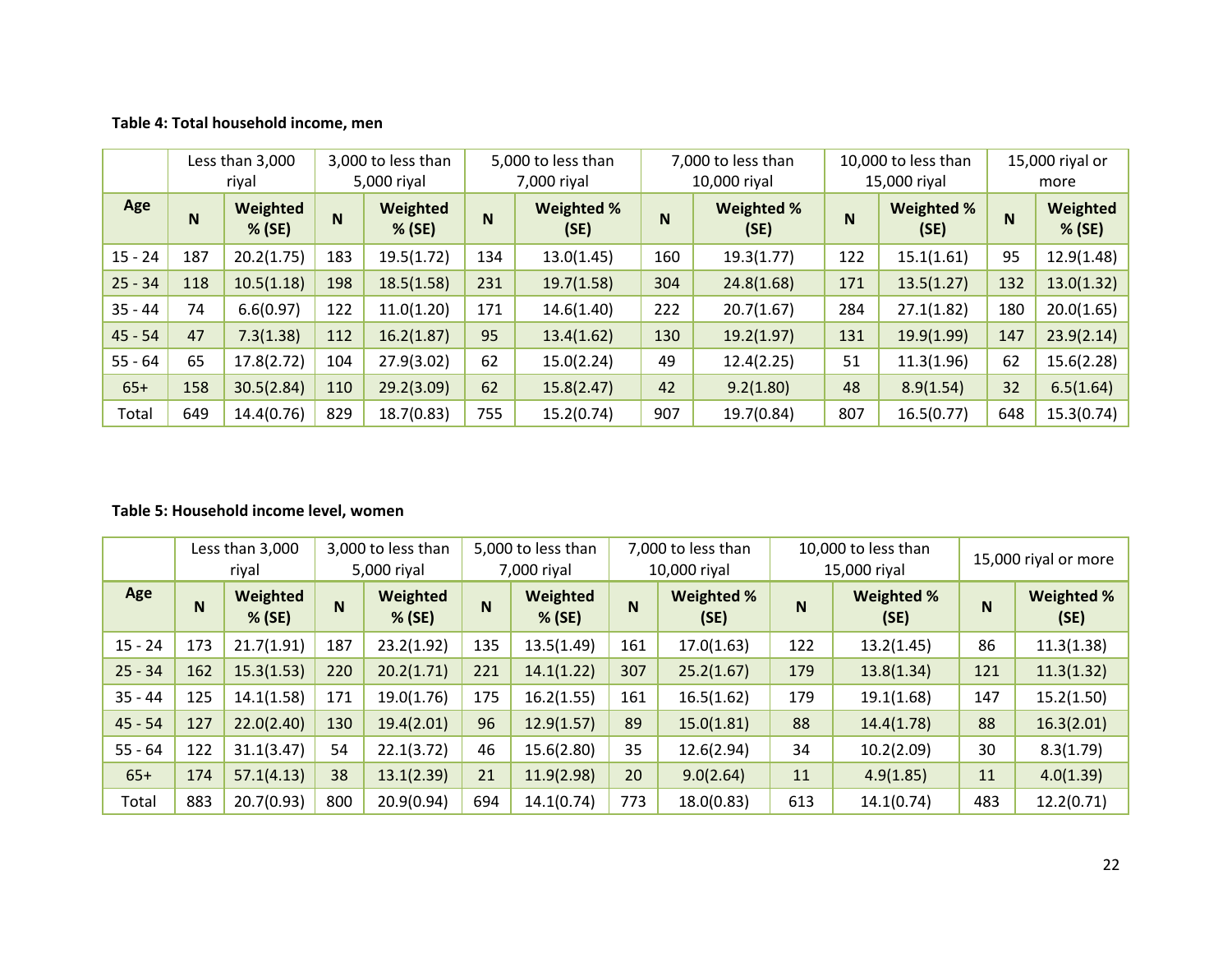#### **Table 6: Smoking status, men**

|           |       | Never             |           |     | Ex         |           | Current daily   |      |           |             | Current non-daily |           |  |  |
|-----------|-------|-------------------|-----------|-----|------------|-----------|-----------------|------|-----------|-------------|-------------------|-----------|--|--|
| Age       | N     | <b>Weighted %</b> | <b>SE</b> | N   | Weighted % | <b>SE</b> | Weighted %<br>N |      | <b>SE</b> | $\mathbf N$ | Weighted %        | <b>SE</b> |  |  |
| $15 - 24$ | 943   | 81.2              | 1.46      | 42  | 2.7        | 0.55      | 191             | 14.9 | 1.33      | 11          | 1.2               | 0.48      |  |  |
| $25 - 34$ | 771   | 62.0              | 1.83      | 83  | 7.6        | 1.01      | 374             | 29.0 | 1.72      | 19          | 1.4               | 0.38      |  |  |
| $35 - 44$ | 688   | 60.5              | 1.92      | 105 | 8.8        | 1.08      | 321             | 29.6 | 1.82      | 14          | 1.1               | 0.37      |  |  |
| $45 - 54$ | 455   | 63.5              | 2.34      | 66  | 10.0       | 1.51      | 188             | 25.7 | 2.13      | 8           | 0.8               | 0.36      |  |  |
| $55 - 64$ | 279   | 61.8              | 3.09      | 66  | 13.5       | 1.95      | 89              | 23.1 | 2.82      | 5           | 1.6               | 0.82      |  |  |
| $65+$     | 406   | 74.7              | 3.80      | 67  | 15.5       | 2.32      | 37              | 9.1  | 2.00      | 3           | 0.7               | 0.42      |  |  |
| Total     | 3,542 | 70.5              | 0.87      | 429 | 6.8        | 0.44      | 1,200           | 21.5 | 0.79      | 60          | 1.2               | 0.23      |  |  |

#### **Table 7: Smoking status, women**

|           |       | <b>Never</b>  |           |                | Ex            |           |    | Current daily |           |              | Current non-daily |           |
|-----------|-------|---------------|-----------|----------------|---------------|-----------|----|---------------|-----------|--------------|-------------------|-----------|
| Age       | N     | Weighted<br>% | <b>SE</b> | N              | Weighted<br>% | <b>SE</b> | N  | Weighted<br>% | <b>SE</b> | N            | Weighted<br>%     | <b>SE</b> |
| $15 - 24$ | 1,169 | 98.5          | 0.48      | 8              | 0.7           | 0.35      | 5  | 0.5           | 0.31      | 6            | 0.3               | 0.11      |
| $25 - 34$ | 1,475 | 98.5          | 0.37      | 6              | 0.4           | 0.17      | 11 | 0.5           | 0.17      | 6            | 0.6               | 0.29      |
| $35 - 44$ | 1,178 | 98.0          | 0.45      | 6              | 0.7           | 0.28      | 14 | 0.7           | 0.21      | 6            | 0.6               | 0.29      |
| $45 - 54$ | 771   | 96.5          | 0.84      | $\overline{2}$ | 0.5           | 0.50      | 24 | 2.9           | 0.69      | $\mathbf{1}$ | 0.1               | 0.08      |
| $55 - 64$ | 404   | 95.1          | 1.87      | 4              | 0.7           | 0.46      | 15 | 4.2           | 1.82      | $\mathbf 0$  | N/A               | N/A       |
| $65+$     | 347   | 98.0          | 0.81      | 3              | 0.3           | 0.19      | 8  | 1.7           | 0.79      | $\mathbf{0}$ | N/A               | N/A       |
| Total     | 5,344 | 97.9          | 0.27      | 29             | 0.6           | 0.17      | 77 | 1.1           | 0.20      | 19           | 0.4               | 0.09      |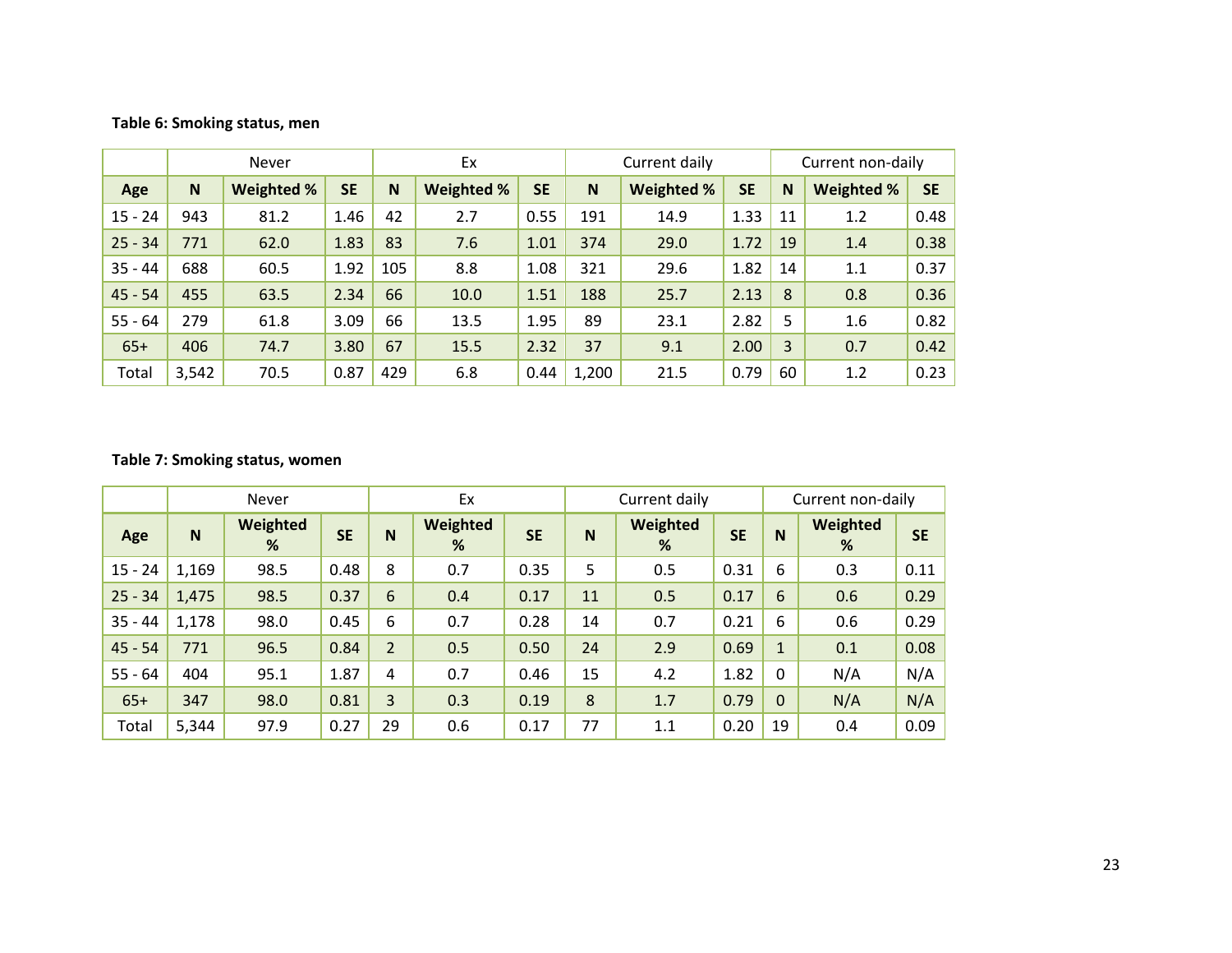#### **Table 8: Smokeless tobacco use**

|           |     | Men               |           |                | Women      |           |     | Total             |           |
|-----------|-----|-------------------|-----------|----------------|------------|-----------|-----|-------------------|-----------|
| Age       | N   | <b>Weighted %</b> | <b>SE</b> | N              | Weighted % | <b>SE</b> | N   | <b>Weighted %</b> | <b>SE</b> |
| $15 - 24$ | 19  | 1.1               | 0.33      | $\Omega$       | N/A        | N/A       | 19  | 0.6               | 0.17      |
| $25 - 34$ | 33  | 1.6               | 0.37      | $\overline{4}$ | 0.4        | 0.37      | 37  | 1.1               | 0.26      |
| $35 - 44$ | 28  | 2.0               | 0.54      | $\mathbf{1}$   | 0          | 0.02      | 29  | 0.9               | 0.25      |
| $45 - 54$ | 14  | 1.8               | 0.66      | $\overline{2}$ | 0.6        | 0.53      | 16  | 1.2               | 0.42      |
| $55 - 64$ | 13  | 1.9               | 0.67      | $\overline{2}$ | 0.5        | 0.37      | 15  | 1.3               | 0.41      |
| $65+$     | 9   | 1.6               | 0.71      | 5              | 1.8        | 1.09      | 14  | 1.7               | 0.62      |
| Total     | 116 | 1.5               | 0.20      | 14             | 0.3        | 0.11      | 130 | 0.9               | 0.12      |

#### **Table 9: Mean age of smoking initiation**

|           |     |             | Men           |              |             | Women        |              |             | Total        |                 |
|-----------|-----|-------------|---------------|--------------|-------------|--------------|--------------|-------------|--------------|-----------------|
| Age       | N   | <b>Mean</b> | Lower 95 % Cl | Upper 95% CI | <b>Mean</b> | Lower 95% CI | Upper 95% CI | <b>Mean</b> | Lower 95% CI | Upper $95\%$ Cl |
| $15 - 24$ | 244 | 16.24       | 15.7          | 16.7         | 17.76       | 16.7         | 18.7         | 16.35       | 15.9         | 16.8            |
| $25 - 34$ | 478 | 18.67       | 18.2          | 19           |             | 14.3         | 22.5         | 18.66       | 18.2         | 19.0            |
| $35 - 44$ | 441 | 19.8        | 19.3          | 20.3         |             | 22.5         | 28.9         | 20.09       | 19.5         | 20.6            |
| $45 - 54$ | 263 | 20.66       | 19.8          | 21.4         |             | 17.5         | 29           | 20.86       | 20.0         | 21.7            |
| $55 - 64$ | 160 | 20.61       | 19.6          | 21.5         | 18.5        | 12.2         | 24.7         | 20.43       | 19.4         | 21.4            |
| $65+$     | 107 | 22.37       | 20.7          | 24           | 22.5        | 14.3         | 30.6         | 22.38       | 20.8         | 24.0            |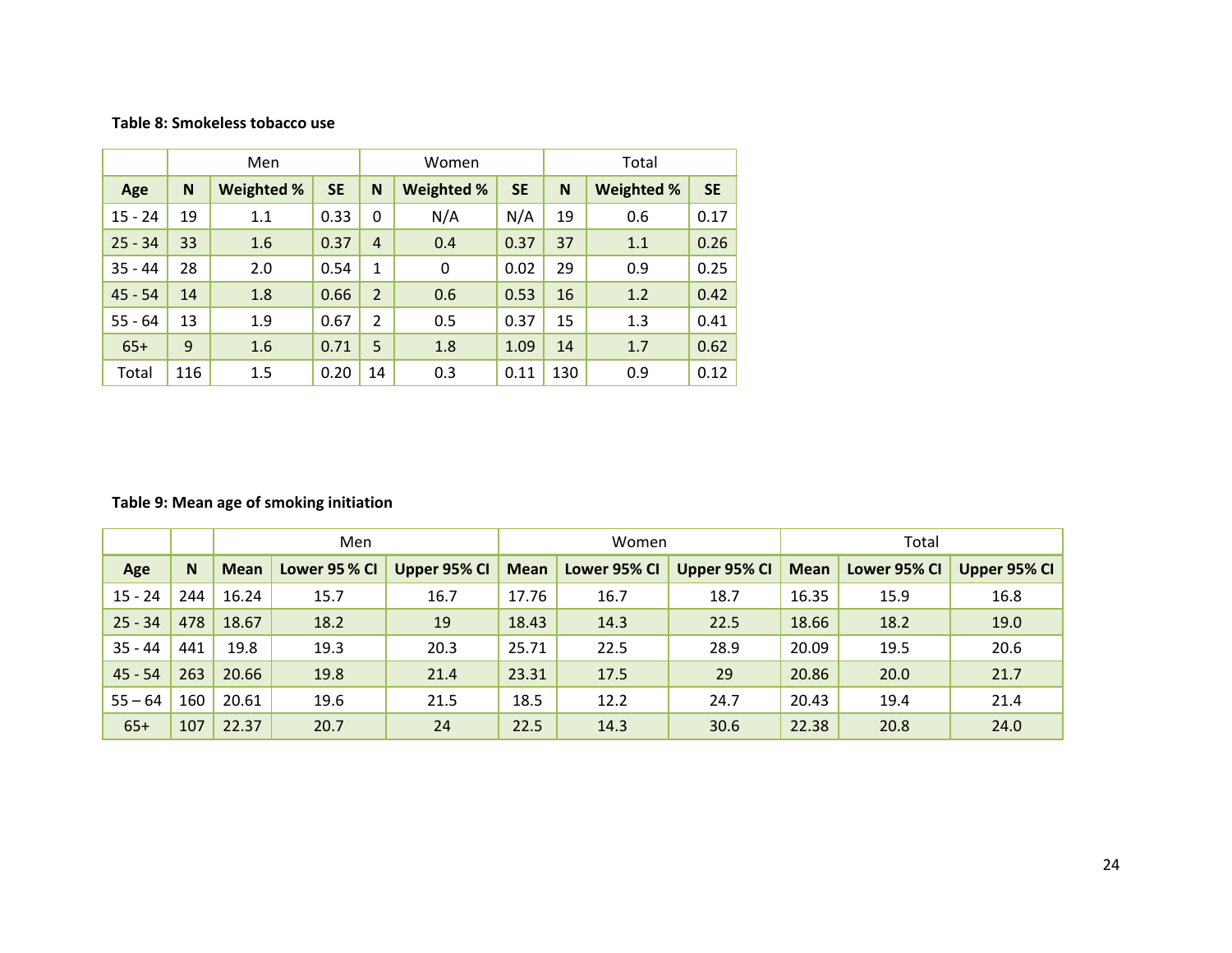#### **Table 10: Mean years of smoking**

|           |     |             | Men          |              |    |             | Women        |              |     |             | Total        |              |
|-----------|-----|-------------|--------------|--------------|----|-------------|--------------|--------------|-----|-------------|--------------|--------------|
| Age       | N.  | <b>Mean</b> | Lower 95% CI | Upper 95% CI | N  | <b>Mean</b> | Lower 95% CI | Upper 95% CI | N   | <b>Mean</b> | Lower 95% CI | Upper 95% CI |
| $15 - 24$ | 244 | 4.6         | 4.12         | 5.06         | 20 | 3.1         | 1.9          | 4.2          | 264 | 4.5         | 4.0          | 4.9          |
| $25 - 34$ | 478 | 11.4        | 10.9         | 11.84        | 24 | 11.2        | 6.5          | 15.8         | 502 | 11.4        | 10.9         | 11.8         |
| $35 - 44$ | 441 | 19.4        | 18.9         | 20.03        | 26 | 13.6        | 10.2         | 16.9         | 467 | 19.2        | 18.6         | 19.8         |
| $45 - 54$ | 263 | 28.5        | 27.6         | 29.47        | 27 | 25.7        | 20.2         | 31.2         | 290 | 28.3        | 27.4         | 29.3         |
| $55 - 64$ | 160 | 37.7        | 36.68        | 38.83        | 19 | 40.2        | 33.5         | 46.9         | 179 | 38          | 36.9         | 39.1         |
| $65+$     | 107 | 49.6        | 47.34        | 51.82        | 11 | 47.5        | 37.4         | 57.6         | 118 | 49.4        | 47.3         | 51.6         |

#### **Table 11: Consumption of manufactured cigarettes**

|           |       | Men               |           |                | Women             |           |       | Total             |           |
|-----------|-------|-------------------|-----------|----------------|-------------------|-----------|-------|-------------------|-----------|
| Age       | N     | <b>Weighted %</b> | <b>SE</b> | N              | <b>Weighted %</b> | <b>SE</b> | N     | <b>Weighted %</b> | <b>SE</b> |
| $15 - 24$ | 195   | 15.6              | 1.38      | 10             | 0.7               | 0.33      | 205   | 8.3               | 0.75      |
| $25 - 34$ | 367   | 28.7              | 1.72      | 13             | 0.8               | 0.22      | 380   | 14.9              | 0.95      |
| $35 - 44$ | 312   | 28.7              | 1.82      | 8              | 0.6               | 0.25      | 320   | 13.2              | 0.92      |
| $45 - 54$ | 188   | 25.4              | 2.12      | 20             | 2.4               | 0.63      | 208   | 13.6              | 1.16      |
| $55 - 64$ | 89    | 23.2              | 2.82      | $\overline{7}$ | 3.3               | 1.81      | 96    | 14.3              | 1.81      |
| $65+$     | 38    | 9.3               | 2.00      | $\overline{7}$ | 1.6               | 0.76      | 45    | 6.1               | 1.24      |
| Total     | 1,189 | 21.6              | 0.80      | 65             | 1.1               | 0.20      | 1,254 | 11.4              | 0.44      |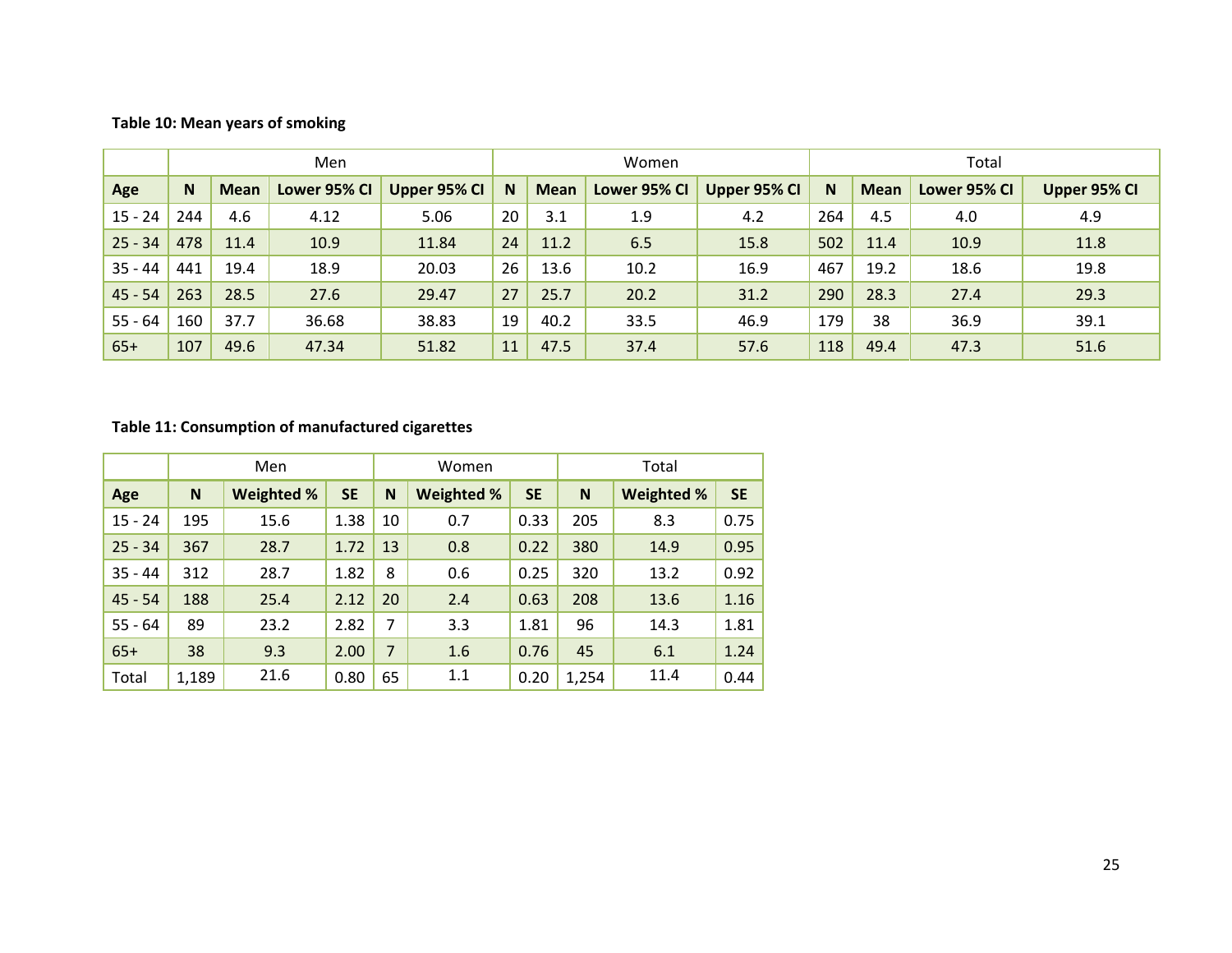#### **Table 12: Consumption of shisha**

|           |       | Men        |           |    | Women      |           |       | Total             |           |
|-----------|-------|------------|-----------|----|------------|-----------|-------|-------------------|-----------|
| Age       | N     | Weighted % | <b>SE</b> | N  | Weighted % | <b>SE</b> | N     | <b>Weighted %</b> | <b>SE</b> |
| $15 - 24$ | 191   | 14.7       | 1.33      | 10 | 0.7        | 0.33      | 201   | 7.9               | 0.73      |
| $25 - 34$ | 365   | 27.9       | 1.69      | 16 | 1.1        | 0.32      | 381   | 14.8              | 0.95      |
| $35 - 44$ | 314   | 28.1       | 1.78      | 17 | 1.1        | 0.32      | 331   | 13.3              | 0.91      |
| $45 - 54$ | 186   | 25.1       | 2.11      | 24 | 2.9        | 0.69      | 210   | 13.8              | 1.16      |
| $55 - 64$ | 86    | 23.0       | 2.84      | 13 | 4.0        | 1.81      | 99    | 14.5              | 1.83      |
| $65+$     | 35    | 8.5        | 1.88      | 8  | 1.8        | 0.79      | 43    | 5.8               | 1.18      |
| Total     | 1,177 | 20.9       | 0.78      | 88 | 1.4        | 0.21      | 1,265 | 11.3              | 0.43      |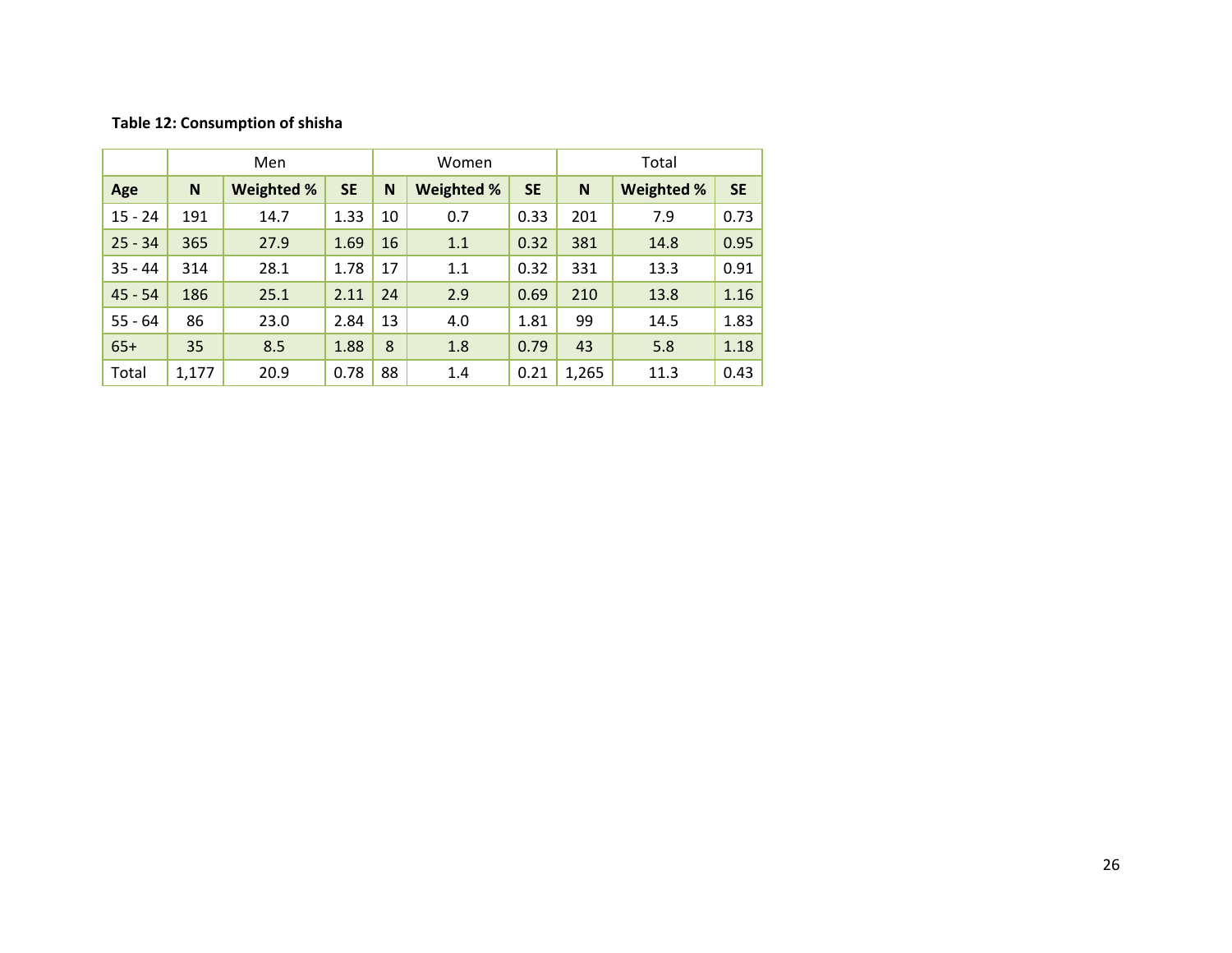| Table 13: Hours spent sitting per day, men |  |  |  |  |
|--------------------------------------------|--|--|--|--|
|--------------------------------------------|--|--|--|--|

|           |                | None       |           |     | $0.5 - 2$  |           |       | $2 - 4$    |           |       | $4 - 6$           |           |       | >6         |           |
|-----------|----------------|------------|-----------|-----|------------|-----------|-------|------------|-----------|-------|-------------------|-----------|-------|------------|-----------|
| Age       | N              | Weighted % | <b>SE</b> | N   | Weighted % | <b>SE</b> | N.    | Weighted % | <b>SE</b> | N     | <b>Weighted %</b> | <b>SE</b> | N     | Weighted % | <b>SE</b> |
| $15 - 24$ | 10             | 0.8        | 0.34      | 119 | 10.7       | 1.18      | 408   | 38.3       | 1.90      | 232   | 24.3              | 1.71      | 308   | 26.0       | 1.67      |
| $25 - 34$ | 10             | 0.7        | 0.32      | 99  | 8.3        | 1.04      | 409   | 38.9       | 1.95      | 305   | 27.9              | 1.81      | 295   | 24.2       | 1.72      |
| $35 - 44$ | 13             | 1.0        | 0.41      | 121 | 10.8       | 1.13      | 392   | 42.7       | 2.10      | 198   | 20.5              | 1.66      | 294   | 25.0       | 1.80      |
| $45 - 54$ | 4              | 0.7        | 0.40      | 66  | 9.4        | 1.41      | 236   | 39.2       | 2.47      | 168   | 27.9              | 2.30      | 178   | 23.0       | 2.06      |
| $55 - 64$ | 0              | N/A        | N/A       | 31  | 8.3        | 1.81      | 143   | 39.8       | 3.26      | 103   | 28.5              | 3.17      | 115   | 23.5       | 2.58      |
| $65+$     | $\overline{4}$ | 1.0        | 0.54      | 30  | 9.7        | 2.30      | 111   | 29.6       | 3.00      | 114   | 28.0              | 2.92      | 171   | 32.0       | 2.93      |
| Total     | 41             | 0.8        | 0.17      | 466 | 9.8        | 0.6       | 1,699 | 38.8       | 1.01      | 1,120 | 25.5              | 0.91      | 1,361 | 25.1       | 0.88      |

#### **Table 14: Hours spent sitting per day, women**

|           |    | None              |           |     | $0.5 - 2$  |           |       | $2 - 54$   |           |       | $4 - 6$           |           |       | >6         |           |
|-----------|----|-------------------|-----------|-----|------------|-----------|-------|------------|-----------|-------|-------------------|-----------|-------|------------|-----------|
| Age       | N  | <b>Weighted %</b> | <b>SE</b> | N   | Weighted % | <b>SE</b> | N     | Weighted % | <b>SE</b> | N     | <b>Weighted %</b> | <b>SE</b> | N     | Weighted % | <b>SE</b> |
| $15 - 24$ | 12 | 1.1               | 1.43      | 92  | 8.7        | 1.12      | 346   | 32.1       | 0.86      | 286   | 29.0              | 1.87      | 307   | 29.1       | 1.83      |
| $25 - 34$ | 17 | 1.2               | 1.41      | 140 | 10.4       | 1.12      | 490   | 36.9       | 0.83      | 311   | 27.0              | 1.76      | 339   | 24.8       | 1.70      |
| $35 - 44$ | 17 | 0.9               | 0.31      | 127 | 13.6       | 1.52      | 412   | 42.6       | 2.08      | 234   | 24.0              | 1.80      | 223   | 19.1       | 1.59      |
| $45 - 54$ | 9  | 0.6               | 0.25      | 76  | 10.7       | 1.44      | 284   | 44.1       | 2.44      | 164   | 22.0              | 2.01      | 168   | 22.4       | 2.07      |
| $55 - 64$ | 12 | 1.5               | 0.50      | 33  | 12.5       | 2.84      | 87    | 29.1       | 3.54      | 76    | 24.0              | 3.31      | 132   | 33.2       | 3.48      |
| $65+$     | 6  | 1.0               | 0.46      | 16  | 5.7        | 1.98      | 52    | 17.9       | 3.03      | 75    | 33.0              | 3.99      | 141   | 42.7       | 4.07      |
| Total     | 73 | 1.0               | 0.21      | 484 | 10.2       | 0.62      | 1,671 | 35.8       | 1.00      | 1,146 | 26.6              | 0.96      | 1,310 | 26.3       | 0.94      |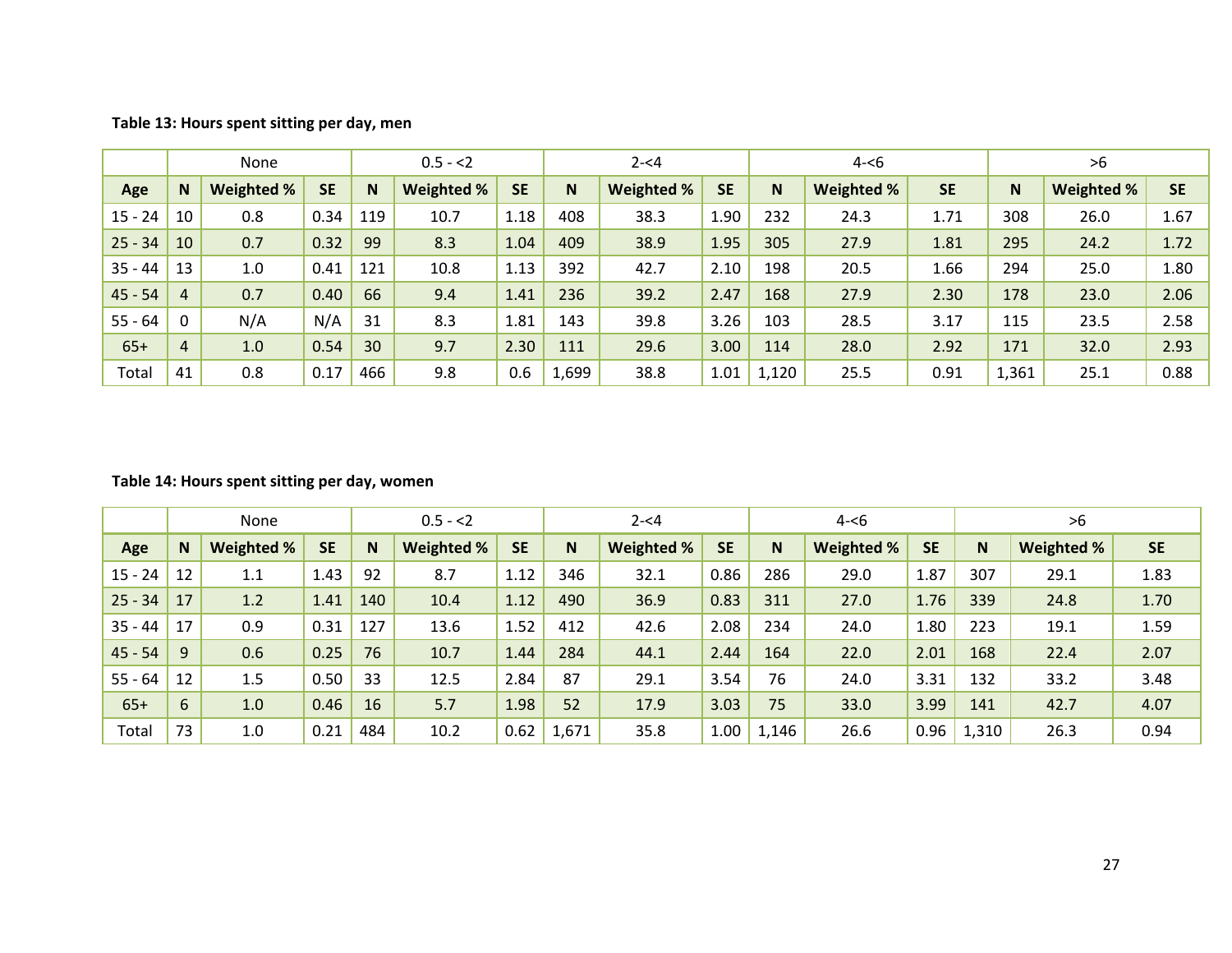|            | None         |            |           |     | $0.5 - 2$  |           |       | $2 - 4$    |           |     | 4- 6       |           |              | >6         |           |
|------------|--------------|------------|-----------|-----|------------|-----------|-------|------------|-----------|-----|------------|-----------|--------------|------------|-----------|
| Age        | $\mathsf{N}$ | Weighted % | <b>SE</b> | N   | Weighted % | <b>SE</b> | N     | Weighted % | <b>SE</b> | N   | Weighted % | <b>SE</b> | <sub>N</sub> | Weighted % | <b>SE</b> |
| $15 - 24$  | 30           | 3.1        | 0.74      | 134 | 15.4       | 1.58      | 380   | 42.6       | 2.10      | 199 | 23.7       | 1.85      | 138          | 15.1       | 1.55      |
| $25 - 34$  | 28           | 2.8        | 0.65      | 135 | 13.6       | 1.49      | 411   | 47.1       | 2.21      | 196 | 19.9       | 1.71      | 142          | 16.7       | 1.67      |
| $35 - 44.$ | 42           | 5.5        | 1.02      | 169 | 17.9       | 1.67      | 347   | 40.6       | 2.15      | 167 | 21.6       | 1.91      | 125          | 14.5       | 1.70      |
| $45 - 54$  | 34           | 6.3        | 1.36      | 153 | 25.9       | 2.33      | 227   | 42.1       | 2.63      | 87  | 16.2       | 2.10      | 74           | 9.6        | 1.44      |
| $55 - 64$  | 35           | 9.5        | 2.34      | 104 | 30.9       | 3.22      | 122   | 33.1       | 3.23      | 49  | 14.6       | 2.54      | 49           | 11.8       | 2.23      |
| $65+$      | 109          | 25.8       | 2.85      | 100 | 23.9       | 2.83      | 122   | 33.5       | 3.18      | 56  | 10.8       | 1.90      | 35           | 6.0        | 1.28      |
| Total      | 278          | 5.5        | 0.46      | 795 | 18.3       | 0.85      | 1,609 | 42.0       | $1.10\,$  | 754 | 20.3       | 0.93      | 563          | 13.9       | 0.79      |

**Table 15: Hours spent watching TV per day, men**

#### **Table 16: Hours spent watching TV per day, women**

|            |     | None              |           |     | $0.5 - 2$         |           |       | $2 - 4$           |           |     | $4 - 6$    |           |          | >6         |           |
|------------|-----|-------------------|-----------|-----|-------------------|-----------|-------|-------------------|-----------|-----|------------|-----------|----------|------------|-----------|
| Age        | N   | <b>Weighted %</b> | <b>SE</b> | N   | <b>Weighted %</b> | <b>SE</b> | N     | <b>Weighted %</b> | <b>SE</b> | N   | Weighted % | <b>SE</b> | <b>N</b> | Weighted % | <b>SE</b> |
| $15 - 24$  | 36  | 3.6               | 0.81      | 123 | 13.9              | 1.51      | 366   | 42.5              | 2.19      | 178 | 22.8       | 1.90      | 163      | 17.1       | 1.60      |
| $25 - 34$  | 55  | 4.4               | 0.78      | 221 | 20.8              | 1.64      | 475   | 41.2              | 2.00      | 228 | 21.8       | 1.78      | 144      | 11.8       | 1.39      |
| $35 - 44.$ | 77  | 7.6               | 1.10      | 193 | 21.0              | 1.81      | 387   | 44.4              | 2.20      | 137 | 15.0       | 1.59      | 122      | 12.0       | 1.41      |
| $45 - 54$  | 51  | 9.4               | 1.51      | 158 | 29.0              | 2.42      | 218   | 35.3              | 2.51      | 100 | 14.2       | 1.74      | 76       | 12.1       | 1.86      |
| $55 - 64$  | 53  | 14.1              | 2.49      | 85  | 30.8              | 3.76      | 103   | 29.9              | 3.48      | 47  | 12.5       | 2.42      | 49       | 12.8       | 2.31      |
| $65+$      | 85  | 26.8              | 3.58      | 54  | 17.9              | 3.24      | 80    | 30.9              | 3.72      | 37  | 13.4       | 3.10      | 40       | 10.9       | 2.69      |
| Total      | 357 | 6.7               | 0.50      | 834 | 19.7              | 0.87      | 1,629 | 40.4              | 1.11      | 727 | 19.2       | 0.93      | 594      | 14.0       | 0.79      |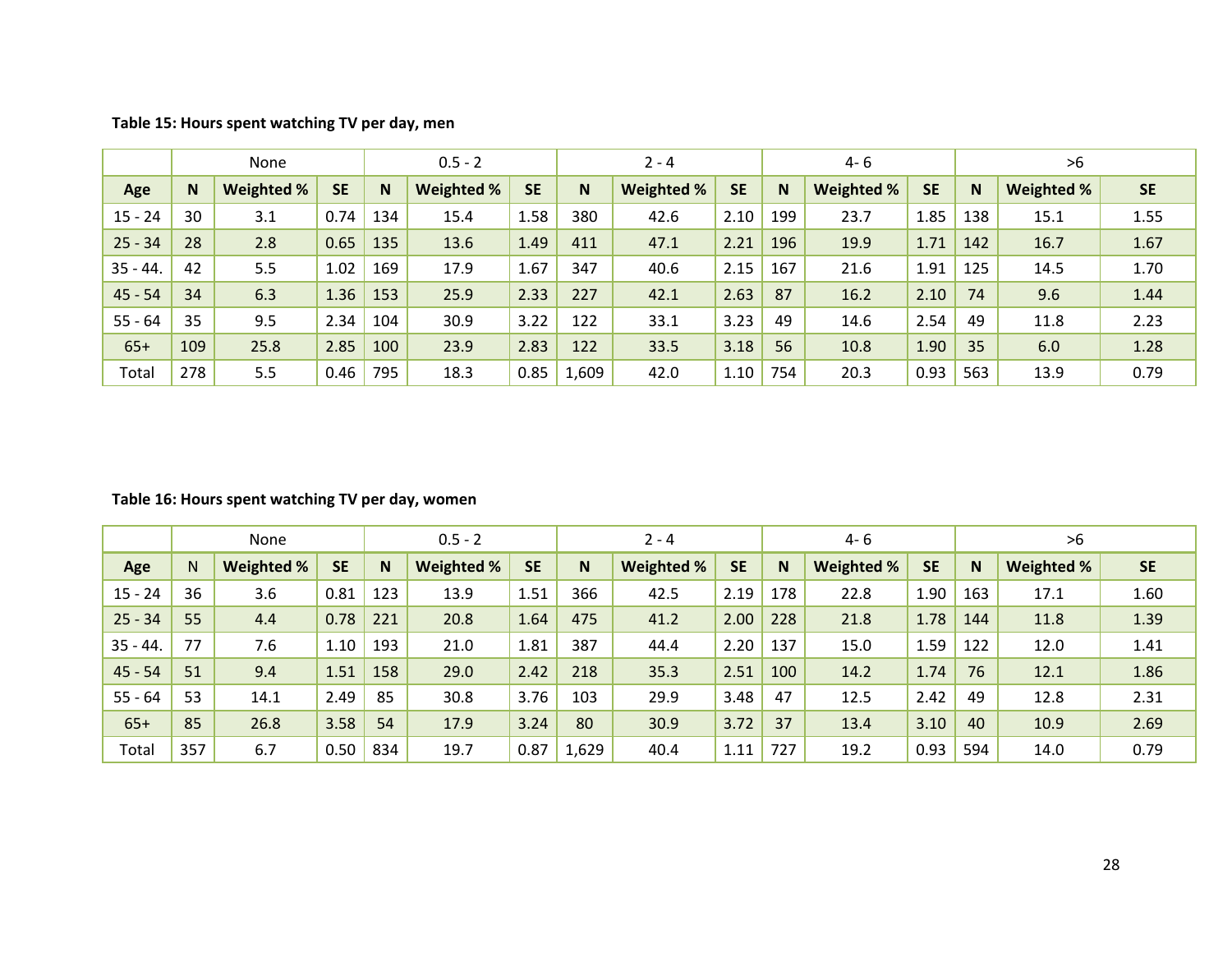#### **Table 17: Physical activity level\*, men**

|           |       | Not active |           |       | Low        |           |     | Moderate   |           |       | High level        |           |
|-----------|-------|------------|-----------|-------|------------|-----------|-----|------------|-----------|-------|-------------------|-----------|
| Age       | N     | Weighted % | <b>SE</b> | N     | Weighted % | <b>SE</b> | N   | Weighted % | <b>SE</b> | N     | <b>Weighted %</b> | <b>SE</b> |
| $15 - 24$ | 223   | 16.9       | 1.33      | 217   | 18.2       | 1.45      | 194 | 17.2       | 1.38      | 555   | 47.7              | 1.85      |
| $25 - 34$ | 362   | 27.8       | 1.63      | 252   | 20.2       | 1.51      | 185 | 14.2       | 1.38      | 455   | 37.8              | 1.83      |
| $35 - 44$ | 321   | 26.2       | 1.64      | 276   | 29.5       | 1.86      | 183 | 15.9       | 1.49      | 352   | 28.4              | 1.69      |
| $45 - 54$ | 188   | 21.9       | 1.86      | 209   | 31.3       | 2.25      | 121 | 17.3       | 1.78      | 204   | 29.6              | 2.23      |
| $55 - 64$ | 149   | 27.2       | 2.63      | 118   | 31.0       | 2.99      | 77  | 19.1       | 2.56      | 95    | 22.7              | 2.67      |
| $65+$     | 232   | 37.9       | 2.82      | 128   | 27.1       | 2.71      | 65  | 12.2       | 1.94      | 92    | 22.8              | 2.65      |
| Total     | 1,475 | 22.9       | 0.76      | 1,200 | 23.1       | 0.81      | 825 | 16.2       | 0.73      | 1,753 | 37.8              | 0.97      |

\*A low level of physical activity is considered as <sup>a</sup> total of less than 150 minutes of moderate to intense activity per week. A moderate level of physical activity is considered as <sup>a</sup> total of 15–300 minutes of moderate to intense activity per week. A high level of physical activity is considered as <sup>a</sup> total of more than 450 minutes of moderate to intense activity per week.

|           |       | Not active |           | Low   |            |           | Moderate |            | High Level |     |                   |           |
|-----------|-------|------------|-----------|-------|------------|-----------|----------|------------|------------|-----|-------------------|-----------|
| Age       | N     | Weighted % | <b>SE</b> | N     | Weighted % | <b>SE</b> | N        | Weighted % | <b>SE</b>  | N   | <b>Weighted %</b> | <b>SE</b> |
| $15 - 24$ | 520   | 41.6       | 1.84      | 339   | 30.9       | 1.78      | 143      | 11.1       | 1.15       | 191 | 16.5              | 1.39      |
| $25 - 34$ | 730   | 45.1       | 1.76      | 382   | 27.6       | 1.65      | 137      | 9.1        | 1.08       | 254 | 18.2              | 1.45      |
| $35 - 44$ | 627   | 48.1       | 1.90      | 297   | 28         | 1.75      | 111      | 8.6        | 1.10       | 172 | 15.3              | 1.44      |
| $45 - 54$ | 418   | 51.6       | 2.31      | 204   | 26.4       | 2.04      | 81       | 9.4        | 1.28       | 95  | 12.5              | 1.54      |
| $55 - 64$ | 247   | 54.2       | 3.44      | 96    | 28.3       | 3.28      | 31       | 4.9        | 1.00       | 49  | 12.6              | 2.38      |
| $65+$     | 257   | 70.6       | 3.69      | 56    | 20.7       | 3.62      | 23       | 4.2        | 1.21       | 22  | 4.5               | 1.21      |
| Total     | 2,799 | 46.5       | 0.97      | 1,374 | 28.6       | 0.91      | 526      | 9.4        | 0.57       | 783 | 15.5              | 0.72      |

#### **Table 18: Activity level\*, women**

\*A low level of physical activity is considered as <sup>a</sup> total of less than 150 minutes of moderate to intense activity per week. A moderate level of physical activity is considered as <sup>a</sup> total of 15–300 minutes of moderate to intense activity per week. A high level of physical activity is considered as <sup>a</sup> total of more than 450 minutes of moderate to intense activity per week.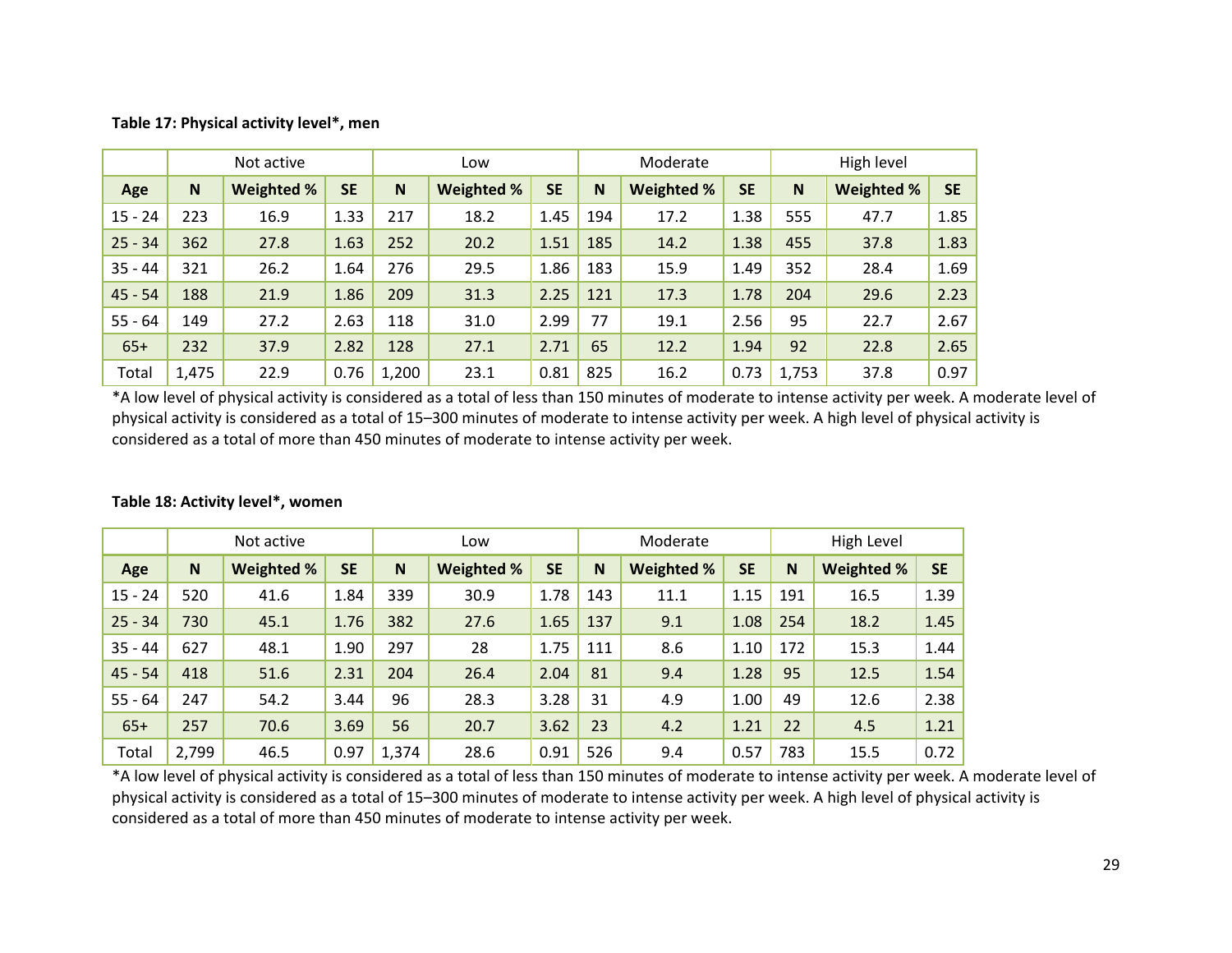| Table 19: Body mass index (BMI)*, men |  |  |
|---------------------------------------|--|--|
|---------------------------------------|--|--|

|           |          | $< 18.5$ kg/m <sup>2</sup> |           | $18.5 - 25.0$ kg/m <sup>2</sup> |            |           |       | $25.0 - 30.0$ kg/m <sup>2</sup> |           | 30.0 - 40.0 kg/m <sup>2</sup> |            |           |     | $> 40 \text{ kg/m}^2$ |           |  |  |
|-----------|----------|----------------------------|-----------|---------------------------------|------------|-----------|-------|---------------------------------|-----------|-------------------------------|------------|-----------|-----|-----------------------|-----------|--|--|
| Age       | <b>N</b> | Weighted %                 | <b>SE</b> | N                               | Weighted % | <b>SE</b> | N     | Weighted %                      | <b>SE</b> | N.                            | Weighted % | <b>SE</b> | N   | <b>Weighted %</b>     | <b>SE</b> |  |  |
| $15 - 24$ | 164      | 14.4                       | 1.32      | 544                             | 47.4       | 1.89      | 284   | 24.9                            | 1.56      | 131                           | 11.3       | 1.23      | 26  | 2.1                   | 0.52      |  |  |
| $25 - 34$ | 41       | 3.6                        | 0.85      | 376                             | 32.1       | 1.80      | 479   | 39.4                            | 1.85      | 286                           | 21.9       | 1.54      | 40  | 3.1                   | 0.69      |  |  |
| $35 - 44$ | q        | 1.0                        | 0.39      | 252                             | 23.7       | 1.75      | 439   | 37.9                            | 1.90      | 352                           | 33.1       | 1.86      | 47  | 4.3                   | 0.81      |  |  |
| $45 - 54$ | 8        | 1.9                        | 0.78      | 160                             | 21.6       | 1.94      | 275   | 40.6                            | 2.41      | 232                           | 34.6       | 2.36      | 13  | 1.3                   | 0.46      |  |  |
| $55 - 64$ |          | 0.6                        | 0.39      | 101                             | 24.0       | 2.80      | 175   | 39.5                            | 3.07      | 136                           | 33.3       | 3.05      | 13  | 2.6                   | 0.90      |  |  |
| $65+$     | 13       | 2.0                        | 0.72      | 152                             | 31.9       | 2.90      | 196   | 38.3                            | 2.94      | 136                           | 26.4       | 2.62      | 5   | 1.4                   | 0.74      |  |  |
| Total     | 238      | 7.1                        | 0.59      | 1,585                           | 35.4       | 0.98      | 1,848 | 33.4                            | 0.91      | 1,273                         | 21.6       | 0.78      | 144 | 2.5                   | 0.30      |  |  |

\*BMI is calculated as the person's weight in kilograms divided by their squared height in meters.

|           | $< 18.5$ kg/m <sup>2</sup> |            |           | $18.5 - 25.0$ kg/m <sup>2</sup> |                   |           |       | $25.0 - 30.0$ kg/m <sup>2</sup> |           | 30.0 - 40.0 kg/m <sup>2</sup> |            |           |             | $> 40 \text{ kg/m}^2$ |           |  |  |
|-----------|----------------------------|------------|-----------|---------------------------------|-------------------|-----------|-------|---------------------------------|-----------|-------------------------------|------------|-----------|-------------|-----------------------|-----------|--|--|
| Age       | N                          | Weighted % | <b>SE</b> | N                               | <b>Weighted %</b> | <b>SE</b> | N     | Weighted %                      | <b>SE</b> | N                             | Weighted % | <b>SE</b> | $\mathbf N$ | Weighted %            | <b>SE</b> |  |  |
| $15 - 24$ | 131                        | 12.3       | 1.27      | 568                             | 50.5              | 1.92      | 272   | 23.4                            | 1.60      | 152                           | 12.0       | 1.19      | 18          | 1.9                   | 0.53      |  |  |
| $25 - 34$ | 49                         | 4.2        | 0.78      | 422                             | 29.0              | 1.66      | 509   | 33.6                            | 1.71      | 413                           | 28.9       | 1.63      | 54          | 4.4                   | 0.81      |  |  |
| $35 - 44$ | 13                         | 1.8        | 0.57      | 210                             | 18.0              | 1.51      | 377   | 30.7                            | 1.75      | 483                           | 43.7       | 1.95      | 67          | 5.8                   | 0.89      |  |  |
| $45 - 54$ | 8                          | 0.7        | 0.29      | 91                              | 13.8              | 1.67      | 225   | 28                              | 2.05      | 371                           | 47.1       | 2.34      | 78          | 10.5                  | 1.48      |  |  |
| $55 - 64$ | C.                         | 0.2        | 0.15      | 42                              | 9.4               | 1.79      | 109   | 27.3                            | 3.18      | 203                           | 53.5       | 3.51      | 42          | 9.6                   | 1.94      |  |  |
| $65+$     | 6                          | 2.0        | 1.00      | 70                              | 20.8              | 3.01      | 107   | 33.6                            | 3.70      | 145                           | 39.9       | 3.68      | 12          | 3.7                   | 1.22      |  |  |
| Total     | 209                        | 6.3        | 0.55      | 1,403                           | 32.3              | 0.98      | 1,599 | 28                              | 0.87      | 1,767                         | 28.8       | 0.85      | 271         | 4.7                   | 0.39      |  |  |

#### **Table 20: Body mass index (BMI)\*, women**

\*BMI is calculated as the person's weight in kilograms divided by their squared height in meters.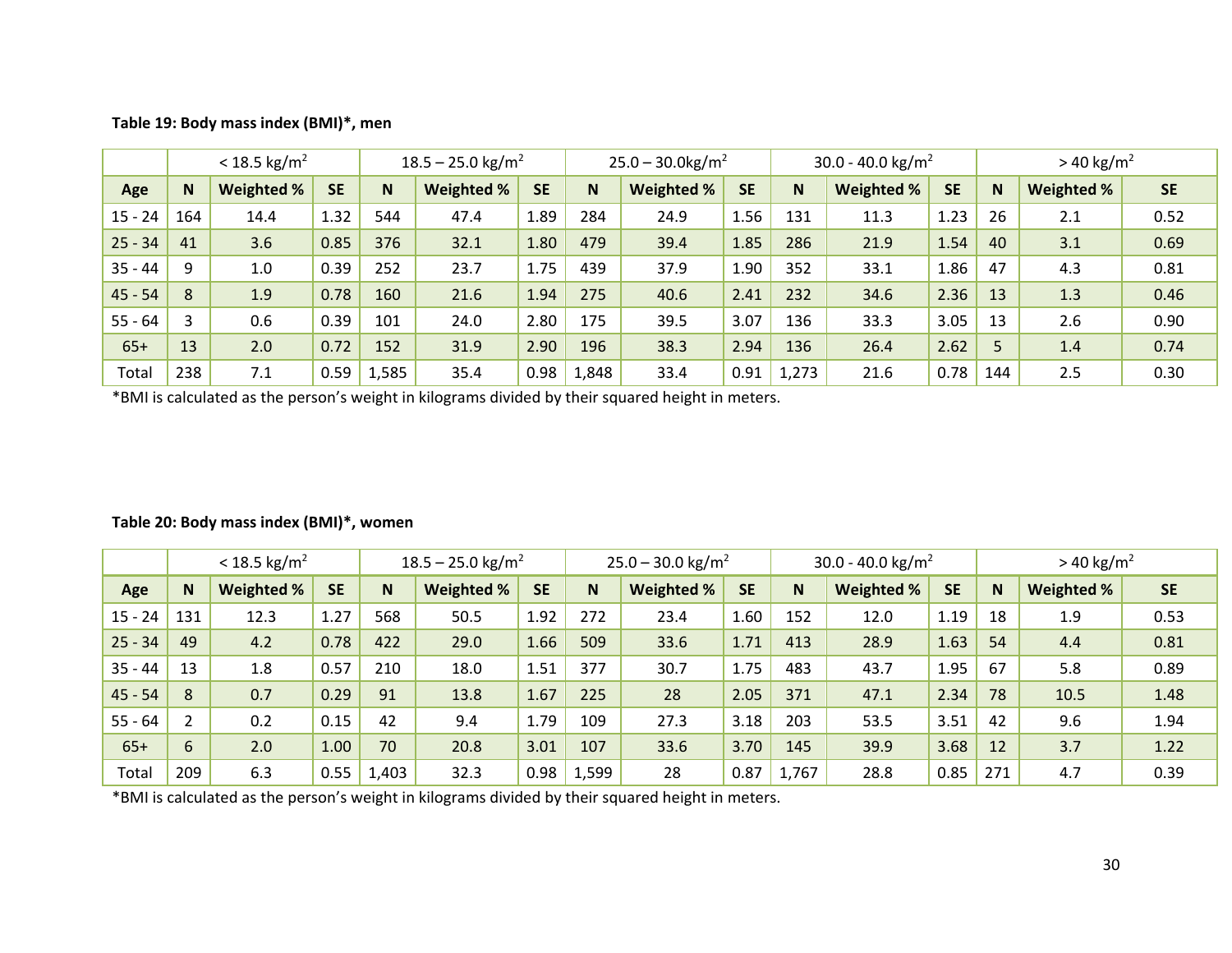#### **Table 21: Mean BMI**

|           | Men   |             |           | Women |             |           | Total |             |           |  |  |
|-----------|-------|-------------|-----------|-------|-------------|-----------|-------|-------------|-----------|--|--|
| Age       | N     | <b>Mean</b> | <b>SE</b> | N     | <b>Mean</b> | <b>SE</b> | N     | <b>Mean</b> | <b>SE</b> |  |  |
| $15 - 24$ | 1,134 | 24.2        | 0.22      | 1,134 | 24.4        | 0.21      | 2,268 | 24.3        | 0.15      |  |  |
| $25 - 34$ | 1,213 | 27.2        | 0.22      | 1,435 | 27.7        | 0.21      | 2,648 | 27.5        | 0.15      |  |  |
| $35 - 44$ | 1,090 | 28.8        | 0.22      | 1,140 | 30.1        | 0.24      | 2,230 | 29.5        | 0.17      |  |  |
| $45 - 54$ | 684   | 28.5        | 0.24      | 761   | 31.3        | 0.29      | 1,445 | 29.9        | 0.19      |  |  |
| $55 - 64$ | 426   | 28.5        | 0.33      | 393   | 32.0        | 0.37      | 819   | 30.1        | 0.26      |  |  |
| $65+$     | 500   | 27.4        | 0.32      | 339   | 29.5        | 0.45      | 839   | 28.2        | 0.27      |  |  |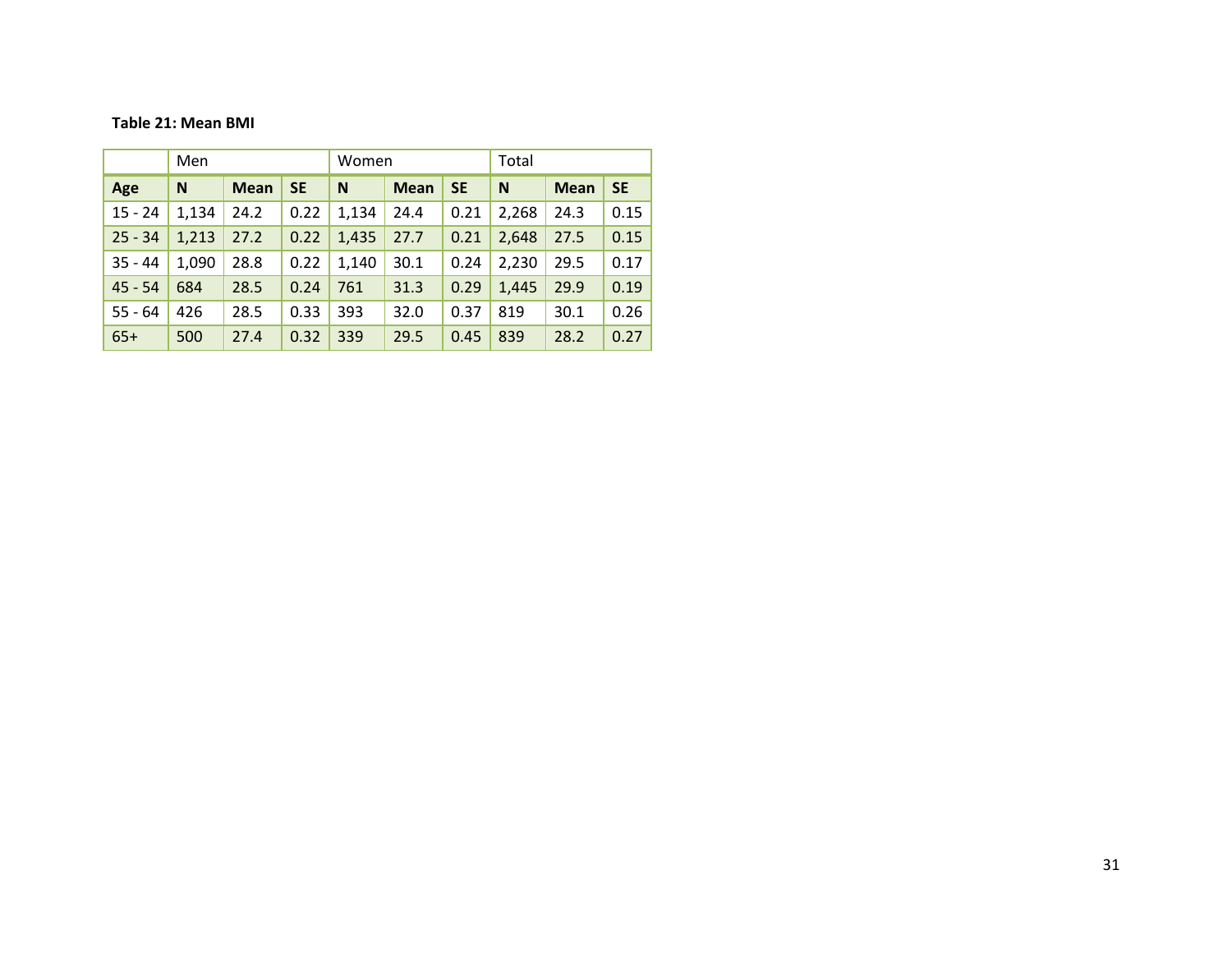#### **Table 22: Daily servings of fruit, men**

|           | $<$ 1 |                   |           |     |            |           | $2 - 4$ |                   |           | >5  |            |           |  |
|-----------|-------|-------------------|-----------|-----|------------|-----------|---------|-------------------|-----------|-----|------------|-----------|--|
| Age       | N     | <b>Weighted %</b> | <b>SE</b> | N   | Weighted % | <b>SE</b> | N       | <b>Weighted %</b> | <b>SE</b> | N   | Weighted % | <b>SE</b> |  |
| $15 - 24$ | 918   | 81.6              | 1.47      | 131 | 11.7       | 1.25      | 64      | 5.6               | 0.84      | 15  | 1.1        | 0.34      |  |
| $25 - 34$ | 918   | 77.0              | 1.68      | 143 | 13.4       | 1.38      | 95      | 8.1               | 1.10      | 19  | 1.5        | 0.40      |  |
| $35 - 44$ | 796   | 73.9              | 1.77      | 156 | 14.3       | 1.36      | 92      | 8.7               | 1.22      | 31  | 3.0        | 0.68      |  |
| $45 - 54$ | 471   | 67.7              | 2.28      | 105 | 15.6       | 1.78      | 90      | 14.3              | 1.73      | 19  | 2.4        | 0.66      |  |
| $55 - 64$ | 294   | 75.3              | 2.72      | 64  | 13.0       | 1.90      | 40      | 9.8               | 2.06      | 7   | 1.9        | 0.86      |  |
| $65+$     | 344   | 73.4              | 2.62      | 78  | 15.4       | 2.14      | 51      | 9.6               | 1.74      | 12  | 1.6        | 0.54      |  |
| Total     | 3,741 | 77.0              | 0.82      | 677 | 13.2       | 0.68      | 432     | 8.1               | 0.52      | 103 | 1.7        | 0.21      |  |

#### **Table 23: Daily servings of fruit, women**

|           | $<$ 1 |            |           |     |                   |           | $2 - 4$ |                   |           |                | >5                |           |  |  |
|-----------|-------|------------|-----------|-----|-------------------|-----------|---------|-------------------|-----------|----------------|-------------------|-----------|--|--|
| Age       | N     | Weighted % | <b>SE</b> | N   | <b>Weighted %</b> | <b>SE</b> | N       | <b>Weighted %</b> | <b>SE</b> | N              | <b>Weighted %</b> | <b>SE</b> |  |  |
| $15 - 24$ | 922   | 84.0       | 1.41      | 119 | 10.3              | 1.19      | 71      | 5.6               | 0.82      | 8              | 0.6               | 0.28      |  |  |
| $25 - 34$ | 1,105 | 81.0       | 1.40      | 181 | 11.2              | 1.09      | 97      | 6.0               | 0.81      | 25             | 2.1               | 0.61      |  |  |
| $35 - 44$ | 848   | 74.0       | 1.77      | 155 | 14.7              | 1.49      | 110     | 9.7               | 1.13      | 15             | 1.6               | 0.50      |  |  |
| $45 - 54$ | 556   | 78.0       | 1.93      | 110 | 13.0              | 1.54      | 50      | 6.4               | 1.14      | 17             | 2.7               | 0.79      |  |  |
| $55 - 64$ | 295   | 76.0       | 3.09      | 47  | 10.9              | 1.97      | 28      | 10.8              | 2.58      | 9              | 2.1               | 0.87      |  |  |
| $65+$     | 260   | 77.0       | 3.58      | 47  | 14.7              | 3.06      | 20      | 6.9               | 2.14      | $\overline{2}$ | 1.5               | 1.22      |  |  |
| Total     | 3,986 | 80.0       | 0.78      | 659 | 11.8              | 0.64      | 376     | 6.8               | 0.47      | 76             | 1.5               | 0.22      |  |  |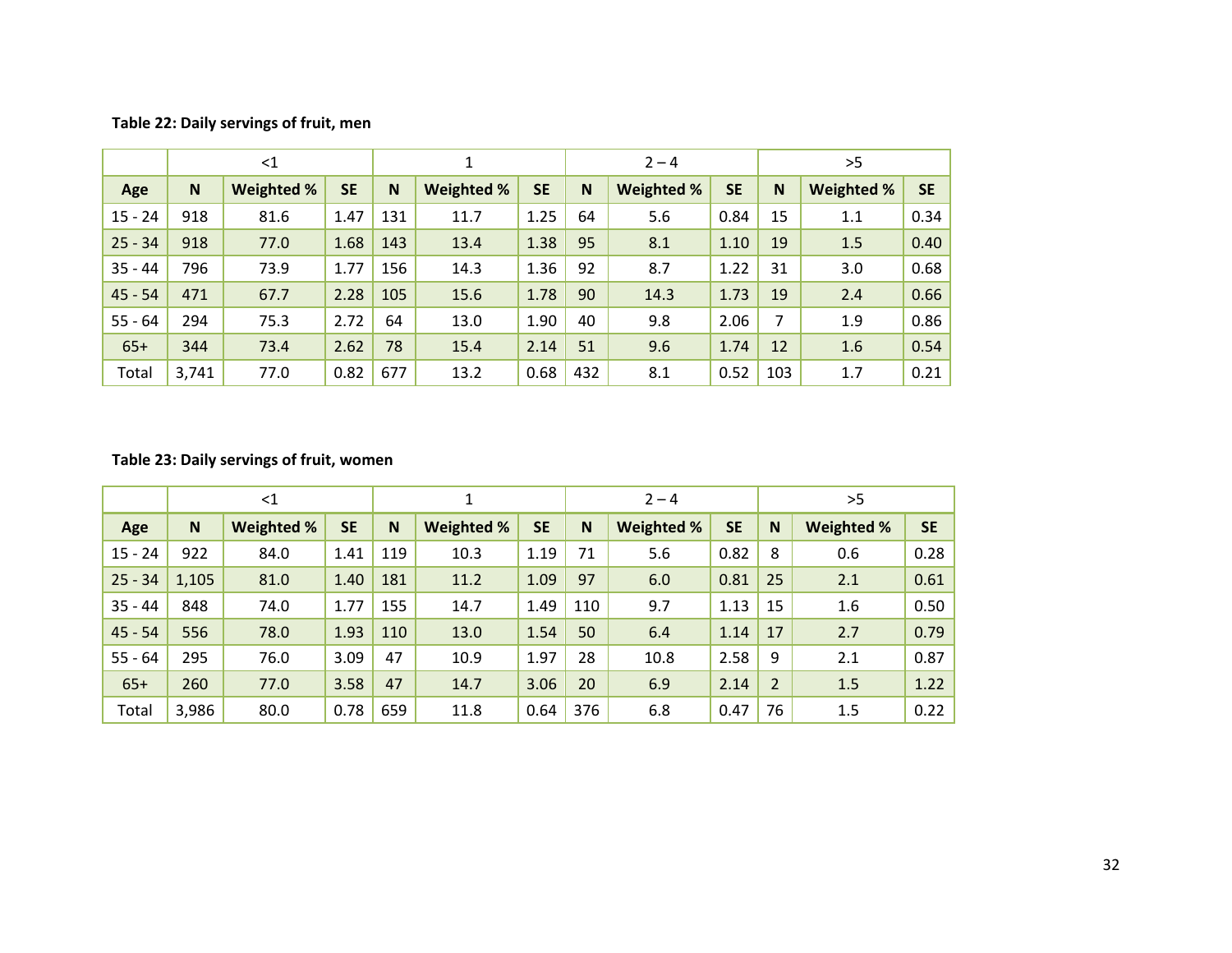|           |     | Men               |           |                | Women             |           | Total |            |           |  |  |
|-----------|-----|-------------------|-----------|----------------|-------------------|-----------|-------|------------|-----------|--|--|
| Age       | N   | <b>Weighted %</b> | <b>SE</b> | N              | <b>Weighted %</b> | <b>SE</b> | N     | Weighted % | <b>SE</b> |  |  |
| $15 - 24$ | 15  | 1.1               | 0.34      | 8              | 0.6               | 0.28      | 23    | 0.9        | 0.22      |  |  |
| $25 - 34$ | 19  | 1.5               | 0.40      | 25             | 2.1               | 0.61      | 44    | 1.8        | 0.36      |  |  |
| $35 - 44$ | 31  | 3.0               | 0.68      | 15             | 1.6               | 0.50      | 46    | 2.2        | 0.41      |  |  |
| $45 - 54$ | 19  | 2.4               | 0.66      | 17             | 2.7               | 0.79      | 36    | 2.6        | 0.51      |  |  |
| $55 - 64$ | 7   | 1.9               | 0.86      | 9              | 2.1               | 0.87      | 16    | 2.0        | 0.61      |  |  |
| $65+$     | 12  | 1.6               | 0.54      | $\overline{2}$ | 1.5               | 1.22      | 14    | 1.6        | 0.59      |  |  |
| Total     | 103 | 1.7               | 0.21      | 76             | 1.5               | 0.22      | 179   | 1.6        | 0.16      |  |  |

**Table 24: Daily consumption of five or more servings of fruit**

#### **Table 25: Daily servings of vegetables, men**

|           | $<$ 1 |            |           | 1     |            | $2 - 4$   |     |            | >5        |     |                   |           |
|-----------|-------|------------|-----------|-------|------------|-----------|-----|------------|-----------|-----|-------------------|-----------|
| Age       | N     | Weighted % | <b>SE</b> | N     | Weighted % | <b>SE</b> | N   | Weighted % | <b>SE</b> | N   | <b>Weighted %</b> | <b>SE</b> |
| $15 - 24$ | 722   | 65.7       | 1.75      | 263   | 22.3       | 1.52      | 148 | 9.9        | 1.06      | 23  | 2.0               | 0.55      |
| $25 - 34$ | 684   | 59.7       | 1.88      | 278   | 24.3       | 1.64      | 186 | 12.7       | 1.24      | 35  | 3.3               | 0.61      |
| $35 - 44$ | 600   | 57.8       | 1.94      | 259   | 24         | 1.71      | 199 | 14.3       | 1.25      | 41  | 3.8               | 0.76      |
| $45 - 54$ | 386   | 56.3       | 2.41      | 158   | 23.5       | 2.12      | 124 | 16.2       | 1.71      | 26  | 4.1               | 0.95      |
| $55 - 64$ | 225   | 54.8       | 3.26      | 104   | 28.3       | 3.01      | 68  | 14.0       | 2.26      | 13  | 2.9               | 0.91      |
| $65+$     | 313   | 65.7       | 2.85      | 93    | 17.1       | 2.18      | 78  | 15.0       | 2.18      | 11  | 2.2               | 0.84      |
| Total     | 2,930 | 61.5       | 0.95      | 1,155 | 23.3       | 0.83      | 803 | 12.4       | 0.61      | 149 | 2.9               | 0.31      |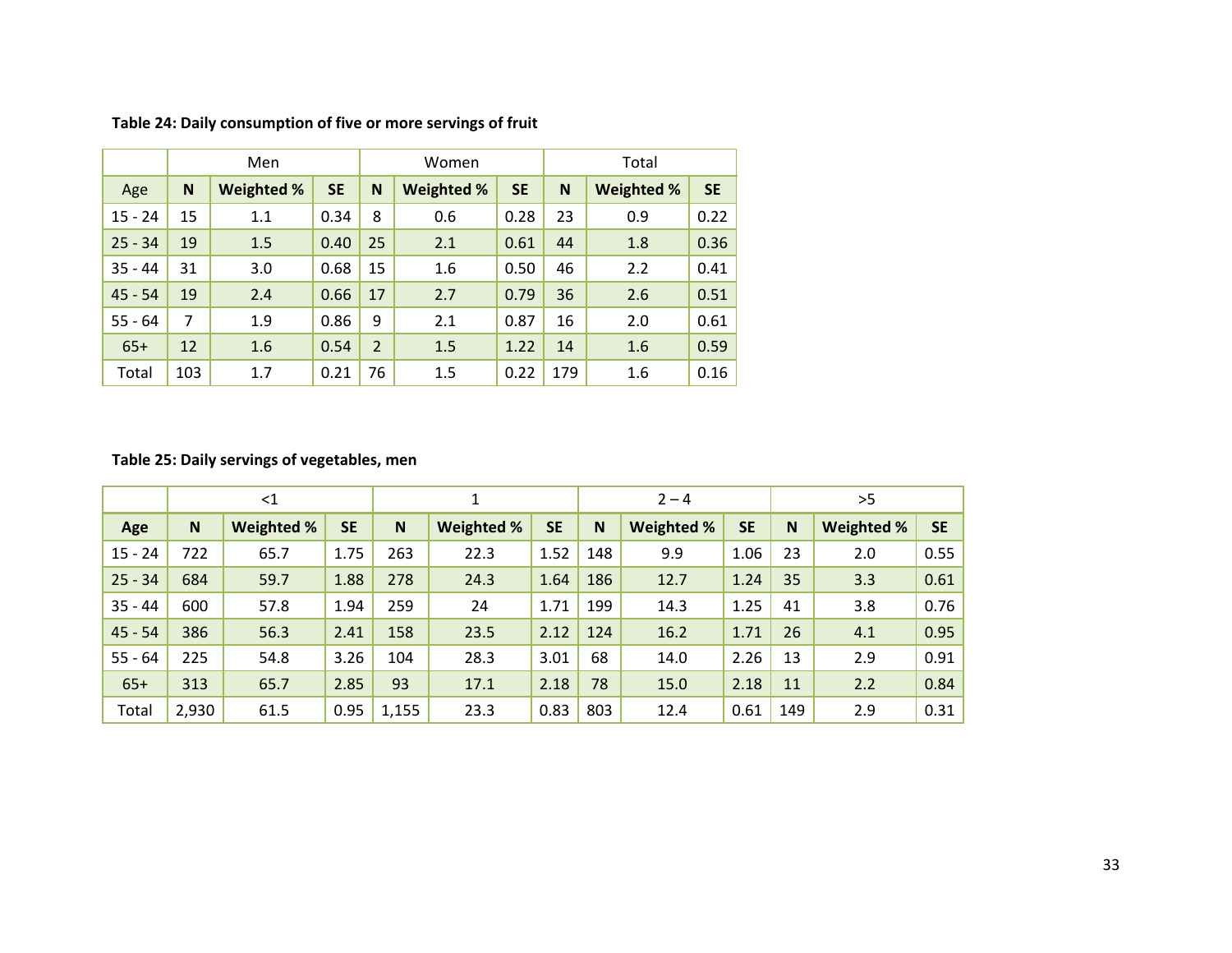|           |       | $<$ 1             |           |       | 1          |           | $2 - 4$ |            |           | >5  |            |           |  |
|-----------|-------|-------------------|-----------|-------|------------|-----------|---------|------------|-----------|-----|------------|-----------|--|
| Age       | N     | <b>Weighted %</b> | <b>SE</b> | N     | Weighted % | <b>SE</b> | N       | Weighted % | <b>SE</b> | N   | Weighted % | <b>SE</b> |  |
| $15 - 24$ | 697   | 57.7              | 1.91      | 295   | 26.8       | 1.73      | 120     | 10.8       | 1.19      | 34  | 4.7        | 0.95      |  |
| $25 - 34$ | 831   | 58.7              | 1.81      | 383   | 25.9       | 1.64      | 184     | 11.2       | 1.10      | 45  | 4.2        | 0.84      |  |
| $35 - 44$ | 652   | 57.3              | 1.91      | 309   | 25.5       | 1.68      | 163     | 12.8       | 1.26      | 38  | 4.4        | 0.87      |  |
| $45 - 54$ | 430   | 57.5              | 2.33      | 196   | 25.2       | 2.00      | 107     | 13.7       | 1.72      | 26  | 3.6        | 0.85      |  |
| $55 - 64$ | 209   | 52.6              | 3.59      | 102   | 25.4       | 3.03      | 64      | 16.0       | 2.69      | 13  | 5.9        | 2.12      |  |
| $65+$     | 215   | 57.5              | 3.92      | 74    | 22.9       | 3.29      | 39      | 14.8       | 3.06      | 6   | 4.8        | 2.22      |  |
| Total     | 3,034 | 57.5              | 0.98      | 1,359 | 26.0       | 0.89      | 677     | 12.0       | 0.63      | 162 | 4.5        | 0.47      |  |

**Table 26: Daily servings of vegetables, women**

#### **Table 27: Daily consumption of more than five servings of vegetables**

|           |              | Men        |           |     | Women      |           | Total        |            |           |  |  |
|-----------|--------------|------------|-----------|-----|------------|-----------|--------------|------------|-----------|--|--|
| Age       | $\mathsf{N}$ | Weighted % | <b>SE</b> | N   | Weighted % | <b>SE</b> | $\mathsf{N}$ | Weighted % | <b>SE</b> |  |  |
| $15 - 24$ | 23           | 2.0        | 0.55      | 34  | 4.7        | 0.95      | 57           | 3.3        | 0.54      |  |  |
| $25 - 34$ | 35           | 3.3        | 0.61      | 45  | 4.2        | 0.84      | 80           | 3.8        | 0.52      |  |  |
| $35 - 44$ | 41           | 3.8        | 0.76      | 38  | 4.4        | 0.87      | 79           | 4.2        | 0.59      |  |  |
| $45 - 54$ | 26           | 4.1        | 0.95      | 26  | 3.7        | 0.85      | 52           | 3.9        | 0.64      |  |  |
| $55 - 64$ | 13           | 2.9        | 0.91      | 13  | 5.9        | 2.12      | 26           | 4.2        | 1.08      |  |  |
| $65+$     | 11           | 2.2        | 0.85      | 6   | 4.8        | 2.20      | 17           | 3.2        | 1.03      |  |  |
| Total     | 149          | 2.9        | 0.31      | 162 | 4.5        | 0.47      | 311          | 3.7        | 0.28      |  |  |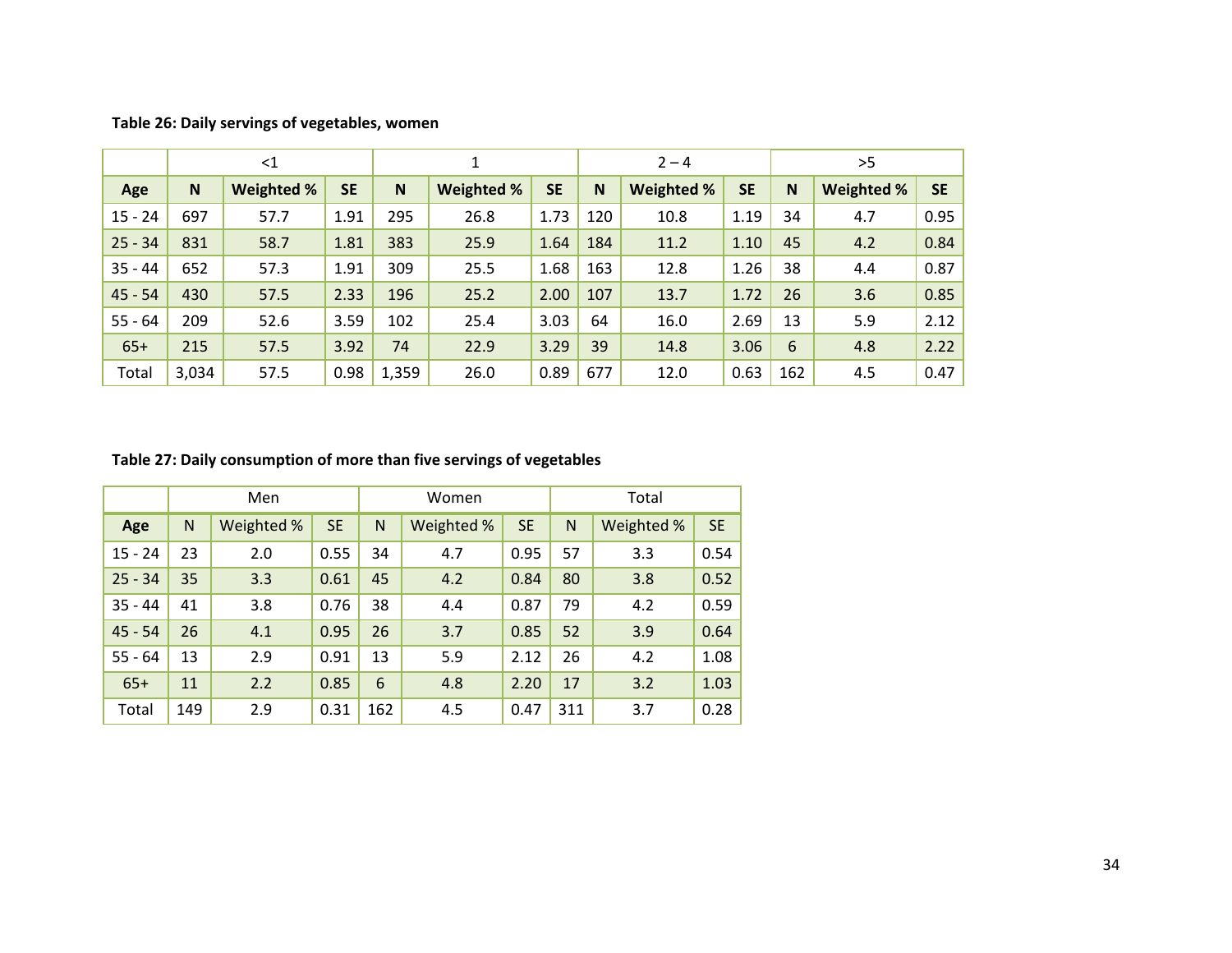#### **Table 28: Daily servings of fresh juice, men**

|           | $\leq$ 1 |            |           |     |            |           | $2 - 4$ |            |           |                | >5                |           |  |  |
|-----------|----------|------------|-----------|-----|------------|-----------|---------|------------|-----------|----------------|-------------------|-----------|--|--|
| Age       | N        | Weighted % | <b>SE</b> | N   | Weighted % | <b>SE</b> | N       | Weighted % | <b>SE</b> | N              | <b>Weighted %</b> | <b>SE</b> |  |  |
| $15 - 24$ | 1,038    | 91.6       | 1.07      | 58  | 5.7        | 0.88      | 19      | 2.2        | 0.62      | 8              | 0.5               | 0.23      |  |  |
| $25 - 34$ | 1,047    | 89.5       | 1.20      | 80  | 7.0        | 0.94      | 25      | 2.7        | 0.76      | 10             | 0.8               | 0.28      |  |  |
| $35 - 44$ | 986      | 90.6       | 1.20      | 59  | 6.4        | 1.01      | 24      | 2.2        | 0.53      | 7              | 0.9               | 0.46      |  |  |
| $45 - 54$ | 607      | 87.6       | 1.63      | 44  | 7.4        | 1.28      | 26      | 4.1        | 0.96      | 6              | 0.9               | 0.55      |  |  |
| $55 - 64$ | 373      | 92.5       | 1.62      | 21  | 5.0        | 1.35      | 7       | 1.3        | 0.59      | 4              | 1.2               | 0.73      |  |  |
| $65+$     | 457      | 93.4       | 1.58      | 19  | 4.9        | 1.41      | 7       | 1.6        | 0.77      | $\overline{2}$ | 0.1               | 0.09      |  |  |
| Total     | 4,508    | 90.7       | 0.59      | 281 | 6.2        | 0.48      | 108     | 2.4        | 0.33      | 37             | 0.7               | 0.15      |  |  |

**Table 29: Daily servings of fresh juice, women**

|           | $<$ 1 |            |           |     | 1                 |           |    | $2 - 4$           |           |                | >5                |           |  |
|-----------|-------|------------|-----------|-----|-------------------|-----------|----|-------------------|-----------|----------------|-------------------|-----------|--|
| Age       | N     | Weighted % | <b>SE</b> | N   | <b>Weighted %</b> | <b>SE</b> | N  | <b>Weighted %</b> | <b>SE</b> | N              | <b>Weighted %</b> | <b>SE</b> |  |
| $15 - 24$ | 1,025 | 92.5       | 1.00      | 55  | 4.8               | 0.80      | 19 | 2.1               | 0.57      | 6              | 0.6               | 0.28      |  |
| $25 - 34$ | 1,293 | 90.1       | 1.22      | 76  | 6.9               | 1.05      | 27 | 2.1               | 0.61      | 9              | 0.9               | 0.33      |  |
| $35 - 44$ | 1,014 | 90.6       | 1.15      | 64  | 5.8               | 0.84      | 26 | 3.2               | 0.75      | 2              | 0.5               | 0.35      |  |
| $45 - 54$ | 699   | 94.3       | 1.09      | 26  | 3.8               | 0.86      | 8  | 1.2               | 0.53      | 3              | 0.7               | 0.44      |  |
| $55 - 64$ | 356   | 91.7       | 2.01      | 18  | 6.5               | 1.82      | 6  | 1.9               | 0.92      | $\mathbf 0$    | N/A               | N/A       |  |
| $65+$     | 308   | 93.1       | 1.83      | 13  | 4.8               | 1.58      | 6  | 1.2               | 0.66      | $\overline{2}$ | 0.9               | 0.72      |  |
| Total     | 4,695 | 91.9       | 0.55      | 252 | 5.4               | 0.45      | 92 | 2.1               | 0.30      | 22             | 0.6               | 0.16      |  |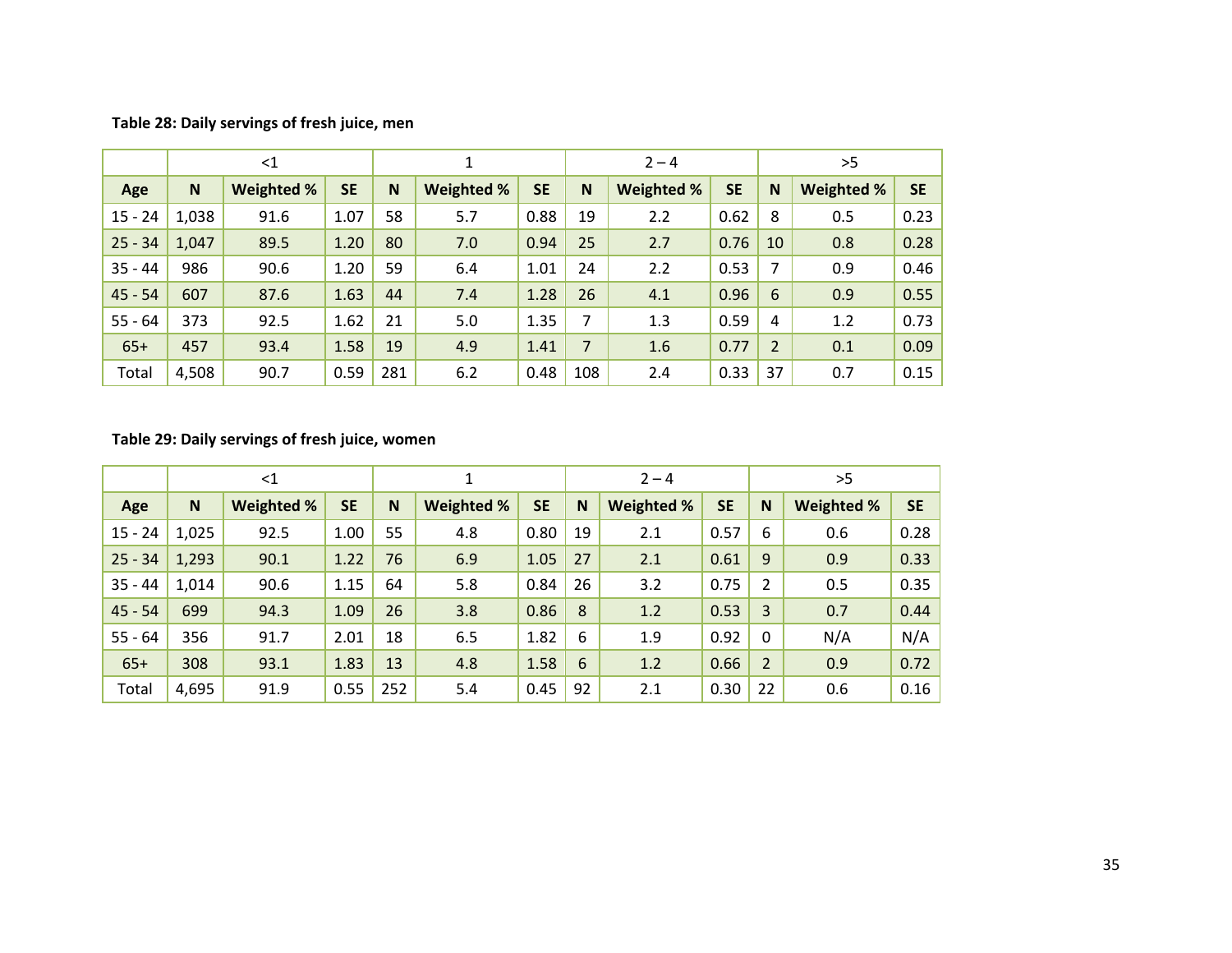|           |      | Men                     |      |      | Women             |           | Total |                   |           |  |
|-----------|------|-------------------------|------|------|-------------------|-----------|-------|-------------------|-----------|--|
| Age       | N    | <b>SE</b><br>Weighted % |      | N    | <b>Weighted %</b> | <b>SE</b> | N     | <b>Weighted %</b> | <b>SE</b> |  |
| $15 - 24$ | 8.0  | 0.5                     | 0.23 | 6.0  | 0.6               | 0.28      | 14.0  | 0.6               | 0.18      |  |
| $25 - 34$ | 10.0 | 0.8                     | 0.28 | 9.0  | 0.9               | 0.33      | 19.0  | 0.8               | 0.22      |  |
| $35 - 44$ | 7.0  | 0.9                     | 0.46 | 2.0  | 0.5               | 0.35      | 9.0   | 0.6               | 0.28      |  |
| $45 - 54$ | 6.0  | 0.9                     | 0.55 | 3.0  | 0.7               | 0.44      | 9.0   | 0.8               | 0.35      |  |
| $55 - 64$ | 4.0  | 1.2                     | 0.73 | 0.0  | N/A               | N/A       | 4.0   | 0.7               | 0.41      |  |
| $65+$     | 2.0  | 0.1                     | 0.09 | 2.0  | 0.9               | 0.72      | 4.0   | 0.4               | 0.29      |  |
| Total     | 37.0 | 0.7                     | 0.15 | 22.0 | 0.6               | 0.16      | 59.0  | 0.6               | 0.11      |  |

**Table 30: Daily consumption of more than five servings of fresh juice**

#### **Table 31: Daily servings of fruit, fresh juice, and vegetables, men**

|           | $<$ 1 |            |           |       | 1          |           | $2 - 4$ |                   |           | >5  |            |           |
|-----------|-------|------------|-----------|-------|------------|-----------|---------|-------------------|-----------|-----|------------|-----------|
| Age       | N     | Weighted % | <b>SE</b> | N     | Weighted % | <b>SE</b> | N       | <b>Weighted %</b> | <b>SE</b> | N   | Weighted % | <b>SE</b> |
| $15 - 24$ | 384   | 36.1       | 1.82      | 405   | 32.7       | 0.74      | 323     | 25.8              | 1.60      | 63  | 5.4        | 0.86      |
| $25 - 34$ | 328   | 27.8       | 1.77      | 407   | 34.4       | 0.81      | 405     | 30.5              | 1.71      | 82  | 7.4        | 1.00      |
| $35 - 44$ | 263   | 25.6       | 1.74      | 393   | 34.9       | 0.87      | 361     | 31.4              | 1.83      | 100 | 8.1        | 1.00      |
| $45 - 54$ | 150   | 21.8       | 2.04      | 235   | 33.4       | 2.28      | 244     | 33.1              | 2.26      | 79  | 11.7       | 1.52      |
| $55 - 64$ | 123   | 32.9       | 3.11      | 143   | 31.7       | 2.88      | 126     | 27.3              | 2.81      | 35  | 8.2        | 1.74      |
| $65+$     | 172   | 34.6       | 2.87      | 140   | 28.8       | 2.74      | 158     | 30.2              | 2.78      | 39  | 6.3        | 1.27      |
| Total     | 1,420 | 30.9       | 0.94      | 1,723 | 33.2       | 0.92      | 1,617   | 28.7              | 0.87      | 398 | 7.2        | 0.49      |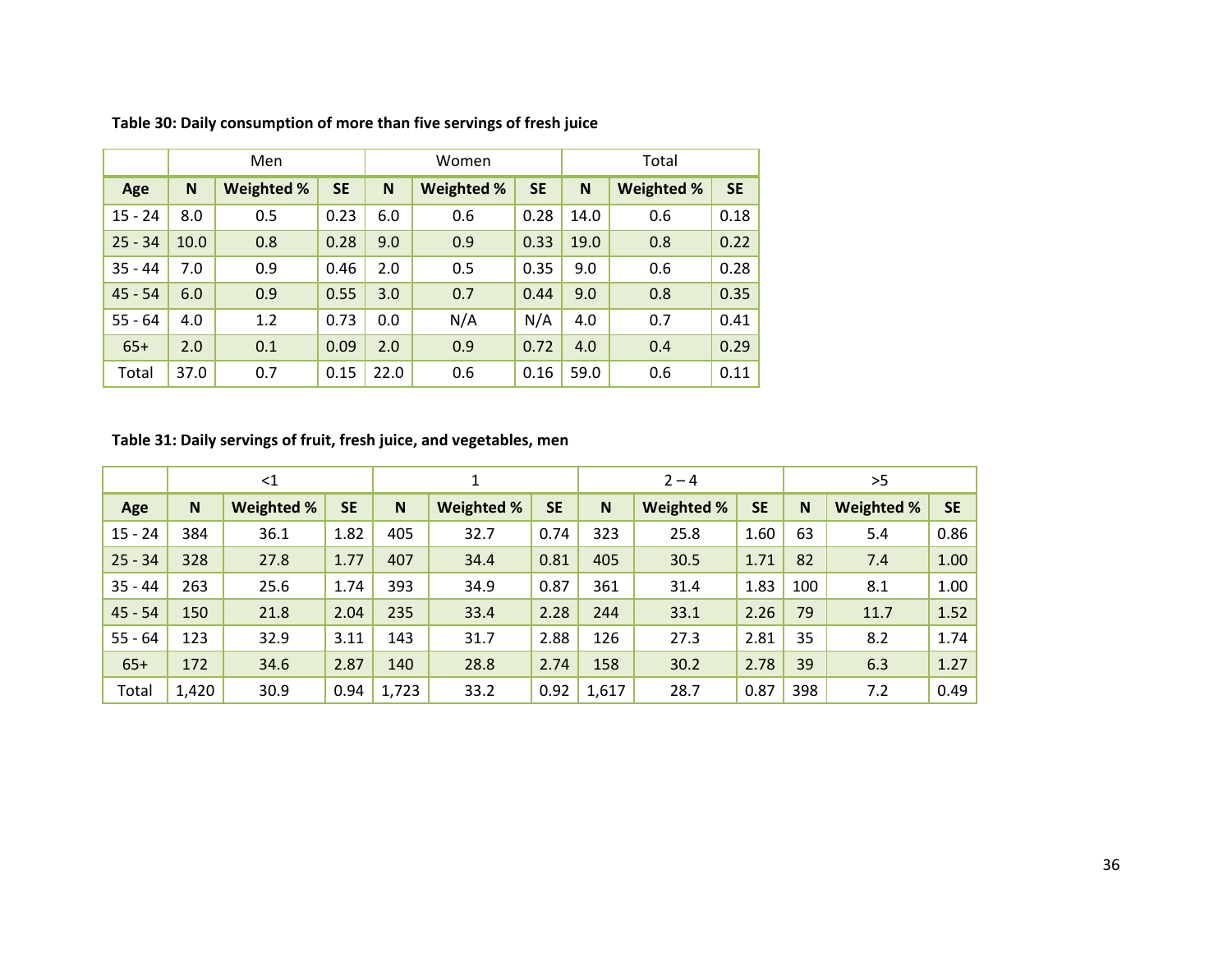|           | $<$ 1 |            |           |      |            |           |              | $2 - 4$           |           |     | >5                |           |
|-----------|-------|------------|-----------|------|------------|-----------|--------------|-------------------|-----------|-----|-------------------|-----------|
| Age       | N     | Weighted % | <b>SE</b> | N    | Weighted % | <b>SE</b> | $\mathsf{N}$ | <b>Weighted %</b> | <b>SE</b> | N   | <b>Weighted %</b> | <b>SE</b> |
| $15 - 24$ | 399   | 36.2       | 1.83      | 403  | 31.0       | 1.73      | 303          | 24.8              | 1.64      | 66  | 8.0               | 1.12      |
| $25 - 34$ | 385   | 29.6       | 1.65      | 528  | 35.2       | 1.74      | 471          | 27.7              | 1.56      | 91  | 7.5               | 1.05      |
| $35 - 44$ | 306   | 27.8       | 1.74      | 445  | 35.1       | 1.82      | 342          | 28.3              | 1.74      | 89  | 8.9               | 1.14      |
| $45 - 54$ | 239   | 32.9       | 2.23      | 272  | 33.6       | 2.16      | 222          | 26.6              | 2.04      | 52  | 6.9               | 1.20      |
| $55 - 64$ | 112   | 27.0       | 3.10      | 143  | 32.8       | 3.22      | 122          | 30.9              | 3.17      | 28  | 9.2               | 2.47      |
| $65+$     | 131   | 35.5       | 3.50      | 112  | 29.1       | 3.42      | 90           | 26.2              | 2.26      | 14  | 9.3               | 3.00      |
| Total     | 1,572 | 32.4       | 0.93      | 1903 | 33.0       | 0.91      | 1,550        | 26.6              | 0.86      | 340 | 8.0               | 0.57      |

**Table 32: Daily servings of fruit, fresh juice, and vegetables, women**

**Table 33: Daily consumption of more than five servings of fruit, fresh juice and vegetables.**

|           |     | Men               |           |     | Women      |           | Total |            |           |  |  |
|-----------|-----|-------------------|-----------|-----|------------|-----------|-------|------------|-----------|--|--|
| Age       | N   | <b>Weighted %</b> | <b>SE</b> | N   | Weighted % | <b>SE</b> | N     | Weighted % | <b>SE</b> |  |  |
| $15 - 24$ | 63  | 5.4               | 0.86      | 66  | 8          | 1.12      | 129   | 6.6        | 0.71      |  |  |
| $25 - 34$ | 82  | 7.4               | 1.00      | 91  | 7.5        | 1.05      | 173   | 7.4        | 0.73      |  |  |
| $35 - 44$ | 100 | 8.1               | 1.00      | 89  | 8.9        | 1.15      | 189   | 8.5        | 0.77      |  |  |
| $45 - 54$ | 79  | 11.7              | 1.52      | 52  | 6.9        | 1.20      | 131   | 9.3        | 0.97      |  |  |
| $55 - 64$ | 35  | 8.2               | 1.74      | 28  | 9.2        | 2.47      | 63    | 8.7        | 1.46      |  |  |
| $65+$     | 39  | 6.3               | 1.27      | 14  | 9.3        | 2.99      | 53    | 7.5        | 1.43      |  |  |
| Total     | 398 | 7.2               | 0.49      | 340 | 8.0        | 0.57      | 738   | 7.6        | 0.38      |  |  |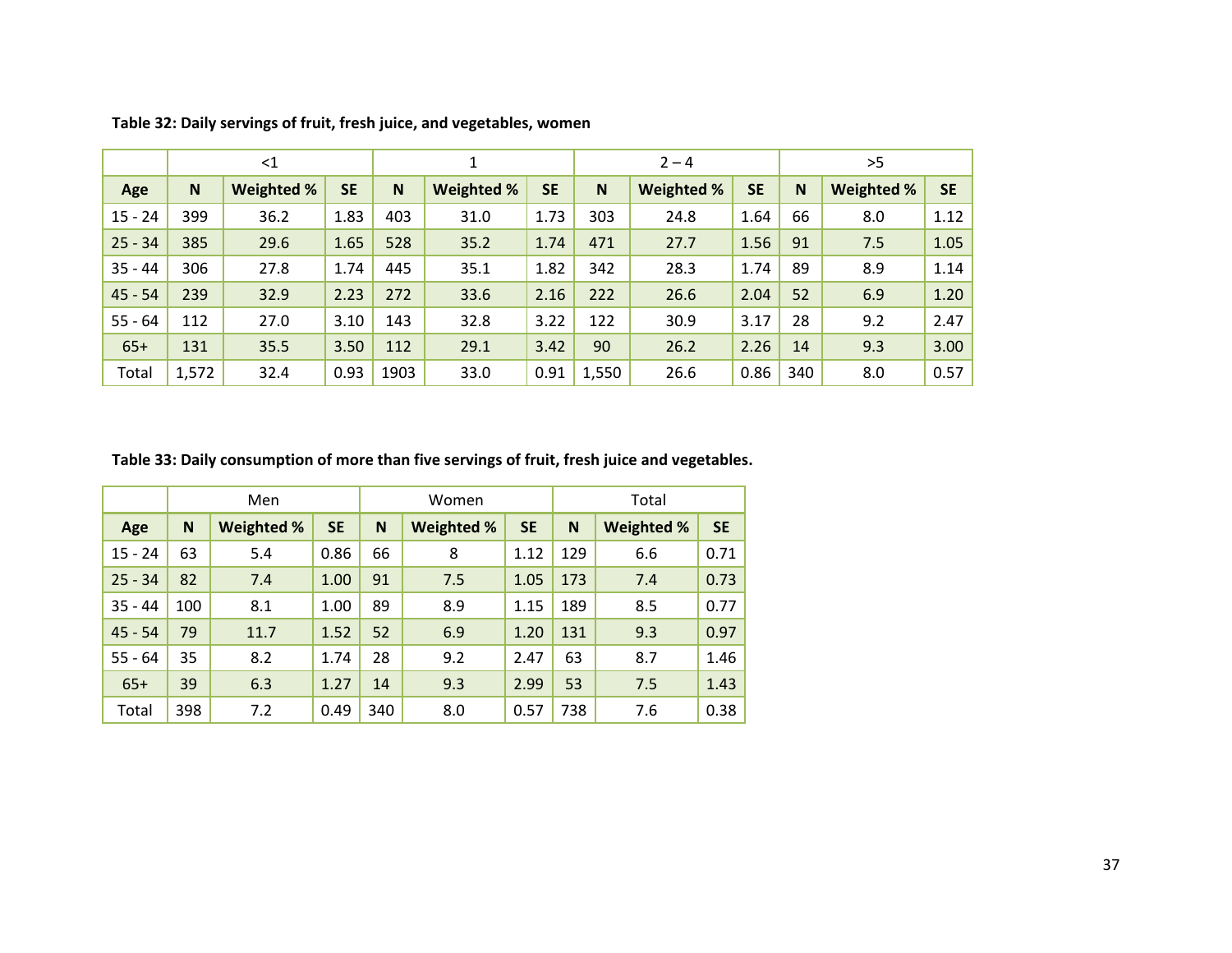|           |       |      | Men             |                 |       |        | Women           |          | Total |      |                 |                 |  |
|-----------|-------|------|-----------------|-----------------|-------|--------|-----------------|----------|-------|------|-----------------|-----------------|--|
| Age       | N     | mean | <b>Lower CI</b> | <b>Upper CI</b> | N     | mean   | <b>Lower CI</b> | Upper CI | N     | mean | <b>Lower CI</b> | <b>Upper CI</b> |  |
| $15 - 24$ | 1,189 | 0.1  | 0.06            | 0.2             | 1,193 | 0.1    | 0.04            | 0.18     | 2,382 | 0.1  | 0.08            | 0.17            |  |
| $25 - 34$ | 1,254 | 0.3  | 0.24            | 0.38            | 1,503 | 0.3    | 0.28            | 0.39     | 2,757 | 0.3  | 0.28            | 0.37            |  |
| $35 - 44$ | 1,132 | 0.4  | 0.37            | 0.49            | 1,207 | 0.3    | 0.27            | 0.39     | 2,339 | 0.4  | 0.33            | 0.42            |  |
| $45 - 54$ | 722   | 0.5  | 0.45            | 0.61            | 798   | 0.3    | 0.17            | 0.33     | 1,520 | 0.4  | 0.33            | 0.44            |  |
| $55 - 64$ | 439   | 0.3  | 0.2             | 0.42            | 423   | 0.2    | 0.13            | 0.36     | 862   | 0.3  | 0.2             | 0.36            |  |
| $65+$     | 517   | 0.2  | 0.04            | 0.27            | 358   | $-0.1$ | $-0.2$          | 0.09     | 875   | 0.1  | $-0.02$         | 0.16            |  |

**Table 34: Mean of fruit, fresh juice, and vegetable servings consumed per day**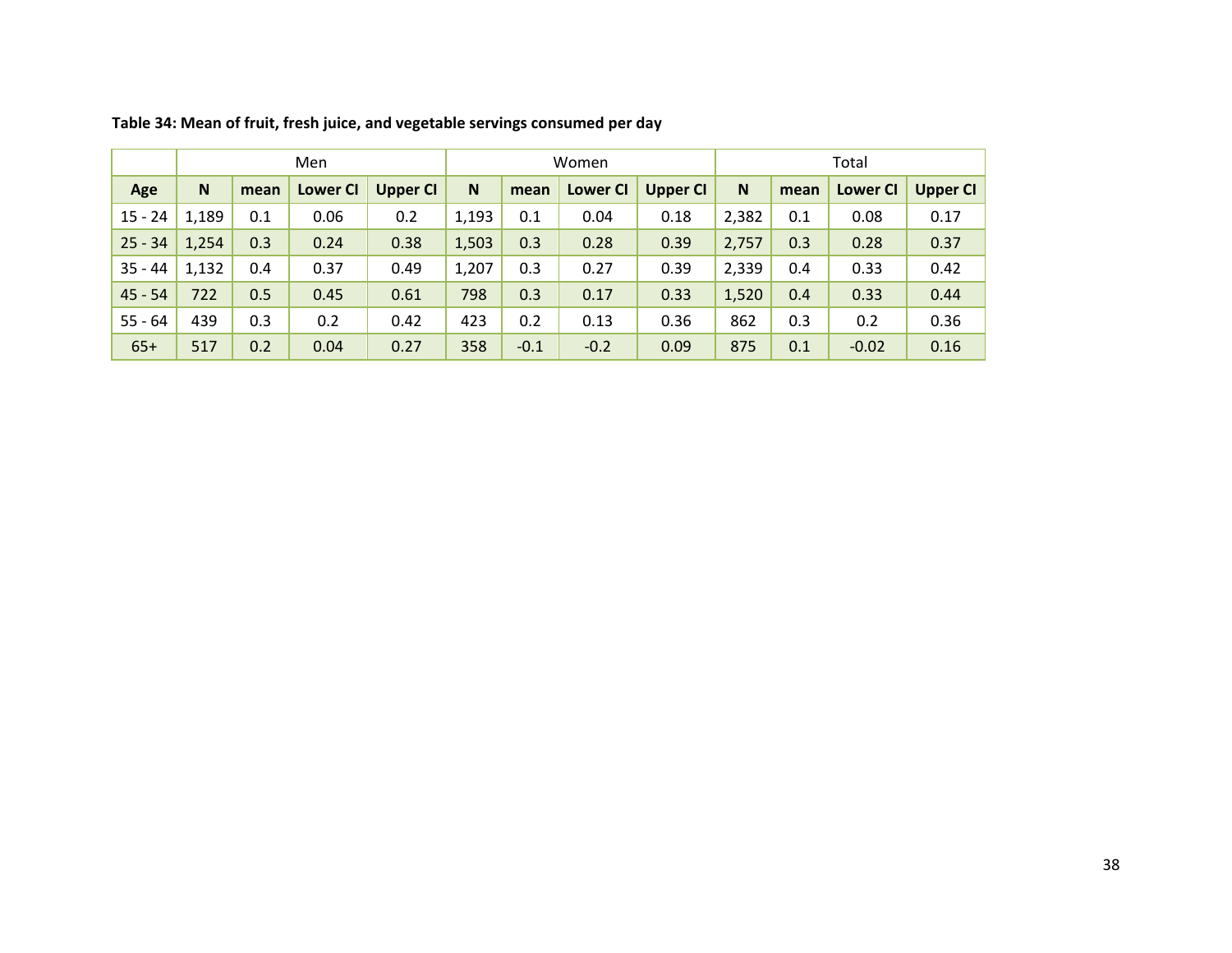#### **Table 35: Self‐rated health, men**

|            |       | Excellent or very good |           |     | Good              |           | Fair or poor |            |           |  |  |
|------------|-------|------------------------|-----------|-----|-------------------|-----------|--------------|------------|-----------|--|--|
| Age        | N     | Weighted %             | <b>SE</b> | N   | <b>Weighted %</b> | <b>SE</b> | N            | Weighted % | <b>SE</b> |  |  |
| $15 - 24$  | 1,075 | 90.3                   | 1.12      | 84  | 7.5               | 1.00      | 29           | 2.2        | 0.54      |  |  |
| $25 - 34$  | 1,098 | 87.7                   | 1.17      | 123 | 10.1              | 1.09      | 31           | 2.1        | 0.46      |  |  |
| $35 - 44.$ | 938   | 79.9                   | 1.72      | 155 | 17.0              | 1.63      | 34           | 3.1        | 0.73      |  |  |
| $45 - 54$  | 509   | 67.2                   | 2.29      | 156 | 24.7              | 2.11      | 55           | 8.1        | 1.37      |  |  |
| $55 - 64$  | 249   | 56.2                   | 3.12      | 124 | 30.5              | 2.92      | 66           | 13.3       | 2.03      |  |  |
| $65+$      | 171   | 31.9                   | 2.79      | 184 | 38.0              | 2.93      | 161          | 30.1       | 2.69      |  |  |
| Total      | 4,040 | 80.3                   | 0.73      | 826 | 14.5              | 0.65      | 376          | 5.1        | 0.38      |  |  |

#### **Table 36: Self‐rated health, women**

|            |       | Excellent or very good |           |        | Good       |           | Fair or poor |            |           |  |
|------------|-------|------------------------|-----------|--------|------------|-----------|--------------|------------|-----------|--|
| Age        | N     | <b>Weighted %</b>      | <b>SE</b> | N      | Weighted % | <b>SE</b> | N            | Weighted % | <b>SE</b> |  |
| $15 - 24$  | 1,010 | 85.0                   | 1.35      | 146    | 11.4       | 1.18      | 33           | 3.6        | 0.74      |  |
| $25 - 34$  | 1,232 | 83.1                   | 1.27      | 222    | 14.6       | 1.21      | 45           | 2.3        | 0.45      |  |
| $35 - 44.$ | 857   | 71.0                   | 1.73      | 289    | 23.6       | 1.59      | 59           | 5.4        | 0.93      |  |
| $45 - 54$  | 433   | 54.8                   | 2.31      | 266    | 34.2       | 2.19      | 94           | 11.0       | 1.51      |  |
| $55 - 64$  | 161   | 41.8                   | 3.46      | 148    | 37.3       | 3.28      | 110          | 20.9       | 2.51      |  |
| $65+$      | 87    | 26.5                   | 3.24      | 122    | 37.1       | 3.70      | 148          | 36.5       | 3.58      |  |
| Total      | 3,780 | 73.8                   | 0.81      | 1,h193 | 19.5       | 0.72      | 489          | 6.7        | 0.45      |  |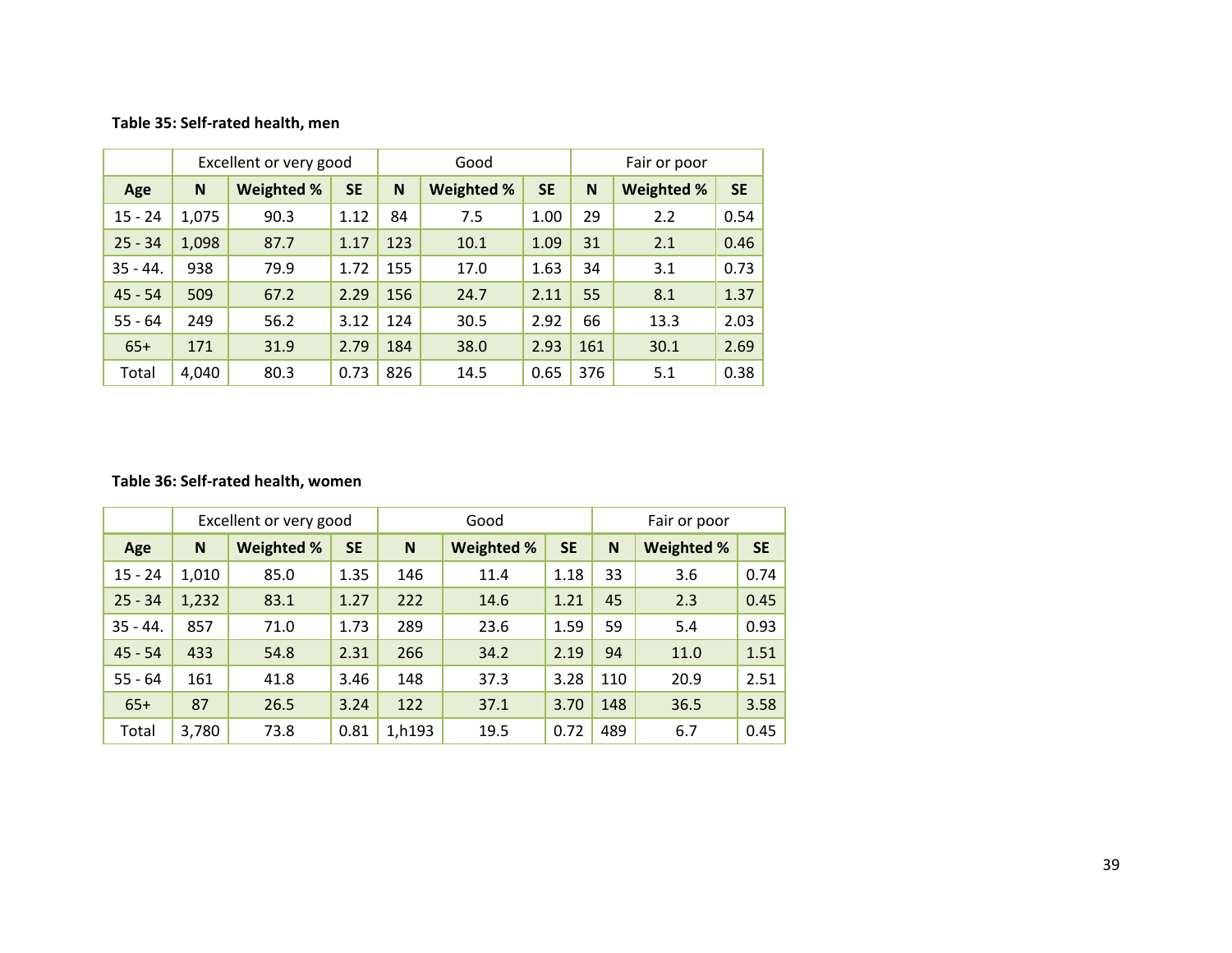|            | Never |            |           |     | Within 2013       |           |     | Within 2012 |           |     | 2-6 years ago |           |
|------------|-------|------------|-----------|-----|-------------------|-----------|-----|-------------|-----------|-----|---------------|-----------|
| Age        | N     | Weighted % | <b>SE</b> | N   | <b>Weighted %</b> | <b>SE</b> | N   | Weighted %  | <b>SE</b> | N   | Weighted %    | <b>SE</b> |
| $15 - 24$  | 1,015 | 86.5       | 1.28      | 85  | 7.3               | 1.00      | 56  | 3.9         | 0.71      | 31  | 2.2           | 0.54      |
| $25 - 34$  | 950   | 76.4       | 1.59      | 159 | 13.6              | 1.30      | 86  | 5.1         | 0.73      | 57  | 4.9           | 0.84      |
| $35 - 44.$ | 766   | 66.6       | 1.87      | 202 | 18.9              | 1.58      | 97  | 8.6         | 1.05      | 66  | 5.9           | 1.02      |
| $45 - 54$  | 436   | 56.8       | 2.38      | 188 | 29.2              | 2.23      | 64  | 9.9         | 1.42      | 34  | 4.1           | 0.86      |
| $55 - 64$  | 250   | 59.5       | 3.07      | 122 | 24.7              | 2.60      | 42  | 9.3         | 1.89      | 25  | 6.5           | 1.63      |
| $65+$      | 311   | 58.1       | 2.95      | 148 | 30.7              | 2.79      | 43  | 8.9         | 1.69      | 15  | 2.3           | 0.69      |
| Total      | 3,728 | 74.8       | 0.81      | 904 | 15.2              | 0.66      | 388 | 6.2         | 0.43      | 228 | 3.8           | 0.36      |

#### **Table 37: Last routine medical checkup, men**

#### **Table 38: Last routine medical checkup, women**

|            |       | Never      |           |     | Within 2013 |           |     | Within 2012 |           |                | 2-6 years ago     |           |
|------------|-------|------------|-----------|-----|-------------|-----------|-----|-------------|-----------|----------------|-------------------|-----------|
| Age        | N     | Weighted % | <b>SE</b> | N   | Weighted %  | <b>SE</b> | N   | Weighted %  | <b>SE</b> | N              | <b>Weighted %</b> | <b>SE</b> |
| $15 - 24$  | 983   | 83.4       | 1.35      | 117 | 9.0         | 1.02      | 60  | 4.9         | 0.79      | 33             | 2.6               | 0.60      |
| $25 - 34$  | 1,149 | 76.2       | 1.52      | 215 | 13.5        | 1.17      | 83  | 5.8         | 0.84      | 56             | 4.5               | 0.83      |
| $35 - 44.$ | 902   | 73.1       | 1.68      | 194 | 16.6        | 1.39      | 76  | 7.3         | 1.03      | 35             | 3.0               | 0.63      |
| $45 - 54$  | 536   | 67.5       | 1.16      | 178 | 21.2        | 1.85      | 54  | 7.6         | 1.26      | 29             | 3.8               | 0.90      |
| $55 - 64$  | 282   | 66.9       | 3.16      | 105 | 23.8        | 2.81      | 27  | 6.7         | 1.66      | 8              | 2.6               | 1.20      |
| $65+$      | 209   | 60.7       | 3.63      | 110 | 27.6        | 3.23      | 31  | 10.5        | 2.46      | $\overline{7}$ | 1.2               | 0.52      |
| Total      | 4,061 | 76.3       | 0.79      | 919 | 14.3        | 0.62      | 331 | 6.2         | 0.45      | 168            | 3.2               | 0.34      |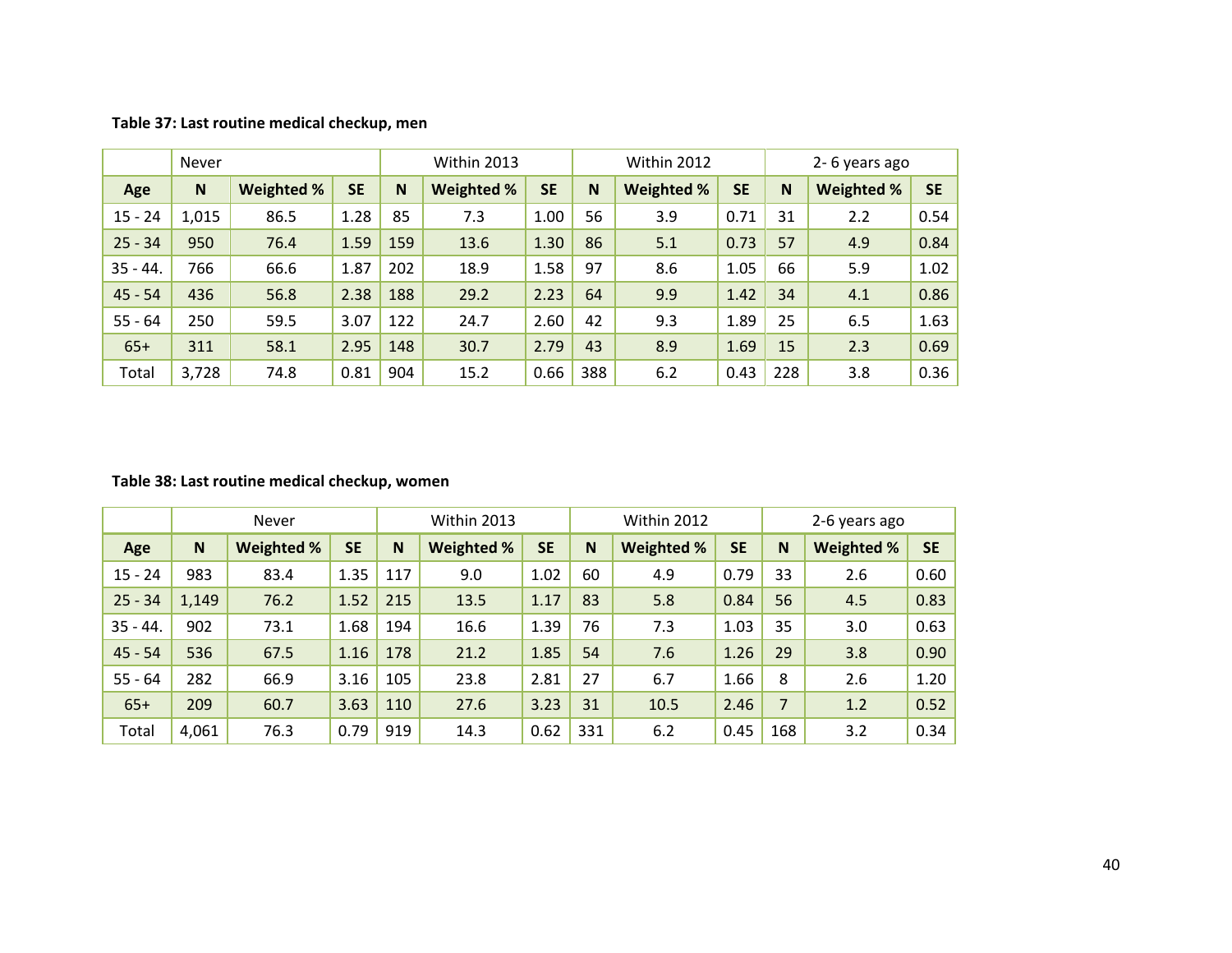|            |       | < 5 km     |           | $5 - 10$ km |                   |           | 10 - 50 km |                   |           |                | 50 - 100 km |           |
|------------|-------|------------|-----------|-------------|-------------------|-----------|------------|-------------------|-----------|----------------|-------------|-----------|
| Age        | N     | Weighted % | <b>SE</b> | N           | <b>Weighted %</b> | <b>SE</b> | N          | <b>Weighted %</b> | <b>SE</b> | N              | Weighted %  | <b>SE</b> |
| $15 - 24$  | 143   | 71.4       | 4.17      | 35          | 18.7              | 3.78      | 20         | 8.9               | 2.33      | 3              | 0.9         | 0.80      |
| $25 - 34$  | 203   | 63.8       | 3.41      | 62          | 18.9              | 2.91      | 64         | 16.0              | 2.27      | $\overline{4}$ | 1.3         | 0.82      |
| $35 - 44.$ | 238   | 60.8       | 3.34      | 72          | 19.0              | 2.62      | 68         | 19.8              | 2.82      | $\overline{2}$ | 0.5         | 0.34      |
| $45 - 54$  | 182   | 66.3       | 3.48      | 51          | 16.5              | 2.68      | 47         | 16.3              | 2.72      | $\overline{2}$ | 0.9         | 0.73      |
| $55 - 64$  | 117   | 62.8       | 4.63      | 36          | 19.5              | 3.93      | 29         | 16.8              | 3.49      | 3              | 0.9         | 0.56      |
| $65+$      | 125   | 55.9       | 4.63      | 32          | 19.4              | 4.00      | 46         | 23.0              | 3.81      | 3              | 1.7         | 1.14      |
| Total      | 1,008 | 64.9       | 1.62      | 288         | 18.5              | 1.39      | 274        | 15.6              | 1.14      | 17             | 1.0         | 0.32      |

#### **Table 39: Distance traveled for medical checkup, men**

#### **Table 40: Distance traveled for medical checkup, women**

|            |     | $<$ 5 km   |           |     | $5 - 10$ km |           |     | 10 - 50 km        |           |                | 50 - 100 km       |           |
|------------|-----|------------|-----------|-----|-------------|-----------|-----|-------------------|-----------|----------------|-------------------|-----------|
| Age        | N   | Weighted % | <b>SE</b> | N   | Weighted %  | <b>SE</b> | N   | <b>Weighted %</b> | <b>SE</b> | N              | <b>Weighted %</b> | <b>SE</b> |
| $15 - 24$  | 97  | 54.3       | 4.85      | 36  | 18.8        | 3.90      | 44  | 26.6              | 4.25      | 1              | 0.3               | 0.33      |
| $25 - 34$  | 162 | 58.2       | 3.94      | 67  | 21.4        | 3.50      | 56  | 18.6              | 2.94      | 6              | 1.7               | 0.86      |
| $35 - 44.$ | 110 | 49.3       | 4.36      | 49  | 21.7        | 3.60      | 53  | 24.1              | 3.78      | 6              | 4.9               | 2.52      |
| $45 - 54$  | 117 | 54.1       | 4.22      | 56  | 20.5        | 3.23      | 51  | 22.5              | 3.61      | $\overline{4}$ | 2.9               | 1.54      |
| $55 - 64$  | 65  | 60.4       | 6.06      | 24  | 22.8        | 5.82      | 25  | 14.3              | 3.14      | 3              | 2.5               | 1.45      |
| $65+$      | 69  | 58.8       | 6.06      | 19  | 16.9        | 4.59      | 30  | 22.1              | 4.81      | 2              | 2.1               | 1.52      |
| Total      | 620 | 55.0       | 2.02      | 251 | 20.4        | 1.69      | 259 | 22.4              | 1.71      | 22             | 2.1               | 0.57      |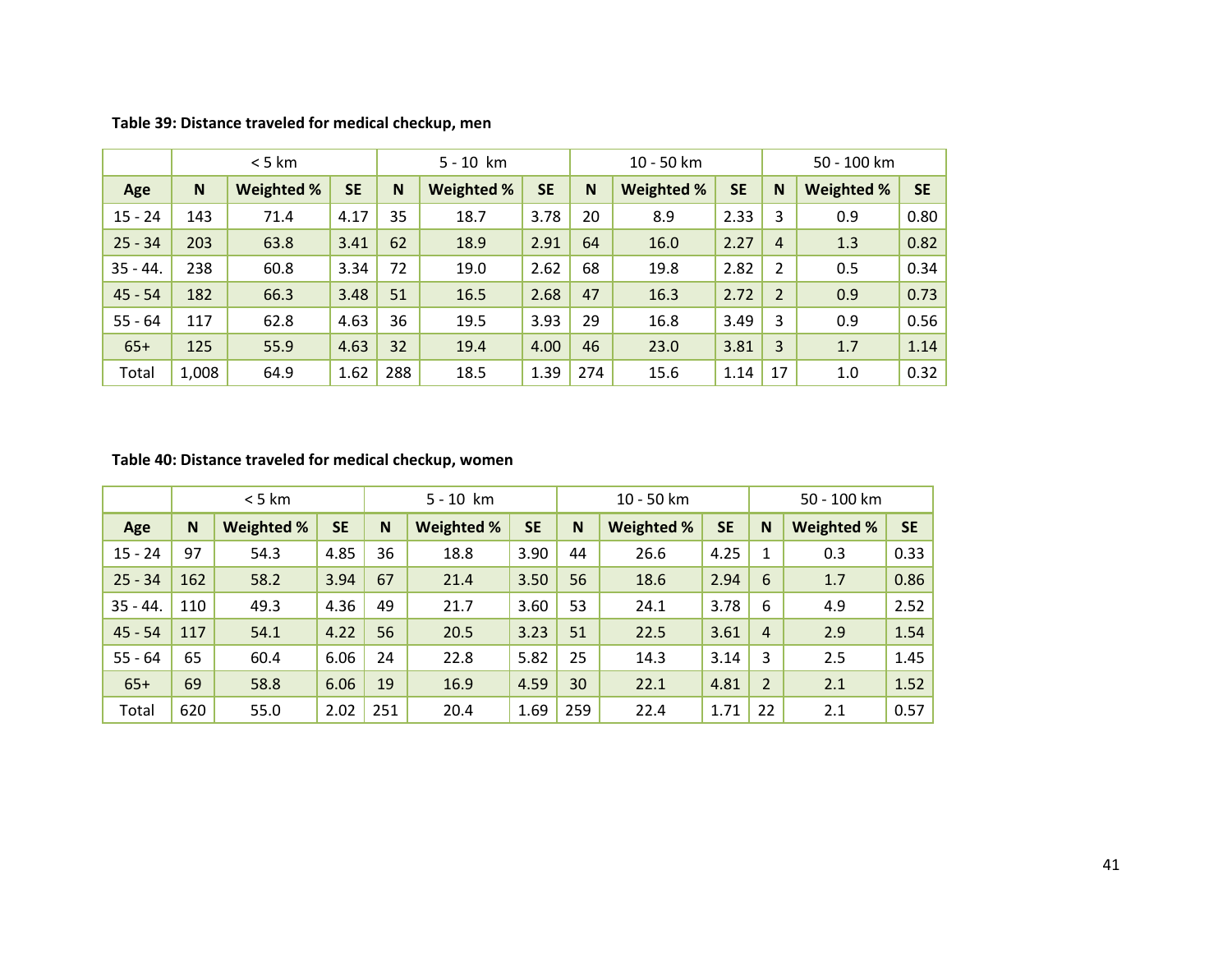|           |       | Men               |           |     | Women      |           | Total |                   |           |  |  |
|-----------|-------|-------------------|-----------|-----|------------|-----------|-------|-------------------|-----------|--|--|
| Age       | N     | <b>Weighted %</b> | <b>SE</b> | N   | Weighted % | <b>SE</b> | N     | <b>Weighted %</b> | <b>SE</b> |  |  |
| $15 - 24$ | 50    | 4.2               | 0.75      | 24  | 2.4        | 0.63      | 74    | 3.4               | 0.49      |  |  |
| $25 - 34$ | 135   | 10.3              | 1.06      | 69  | 4.1        | 0.66      | 204   | 7.3               | 0.63      |  |  |
| $35 - 44$ | 216   | 21.1              | 1.61      | 149 | 13.3       | 1.37      | 365   | 16.9              | 1.05      |  |  |
| $45 - 54$ | 232   | 35.3              | 2.37      | 224 | 26.9       | 2.04      | 456   | 31                | 1.56      |  |  |
| $55 - 64$ | 209   | 48.3              | 3.17      | 214 | 48.4       | 3.44      | 423   | 48.4              | 2.33      |  |  |
| $65+$     | 318   | 68                | 2.66      | 217 | 60.9       | 3.62      | 535   | 65.2              | 2.16      |  |  |
| Total     | 1,160 | 17.7              | 0.67      | 897 | 12.5       | 0.57      | 2,057 | 15.1              | 0.44      |  |  |

**Table 41: Hypertension\* including those on drugs**

\*An individual is considered hypertensive if their systolic blood pressure was 140 mmHg or more, or if their diastolic blood pressure was 90 mmHg or more, or if they have been diagnosed and are currently treated for hypertension but their systolic and diastolic blood pressure are below the cited cut‐off points.

|           |     | Undiagnosed |           |    | Untreated         |           |          | <b>Treated controlled</b> |           |          | Treated uncontrolled |           |
|-----------|-----|-------------|-----------|----|-------------------|-----------|----------|---------------------------|-----------|----------|----------------------|-----------|
| Age       | N   | Weighted %  | <b>SE</b> | N  | <b>Weighted %</b> | <b>SE</b> | N        | Weighted %                | <b>SE</b> | <b>N</b> | Weighted %           | <b>SE</b> |
| $15 - 24$ | 48  | 97.8        | 1.62      | 1  | 1.0               | 0.98      | $\Omega$ | N/A                       | N/A       | 1        | 1.3                  | 1.27      |
| $25 - 34$ | 104 | 77.4        | 4.51      | 14 | 10.6              | 3.09      | 10       | 8.5                       | 3.48      | 6        | 3.5                  | 1.51      |
| $35 - 44$ | 160 | 74.7        | 3.67      | 17 | 7.4               | 2.07      | 18       | 10.2                      | 2.74      | 16       | 7.7                  | 2.13      |
| $45 - 54$ | 136 | 61.7        | 4.12      | 13 | 5.3               | 1.76      | 35       | 16.7                      | 3.29      | 44       | 16.3                 | 2.91      |
| $55 - 64$ | 93  | 41.6        | 4.64      | 11 | 5.7               | 2.13      | 42       | 20.4                      | 3.80      | 62       | 32.3                 | 4.54      |
| $65+$     | 117 | 39.0        | 3.71      | 17 | 4.6               | 1.47      | 60       | 17.6                      | 2.88      | 117      | 38.8                 | 3.74      |
| Total     | 658 | 61.2        | 1.90      | 73 | 5.8               | 0.82      | 165      | 13.9                      | 1.38      | 246      | 19.1                 | 1.50      |

#### **Table 42: Status of diagnosis, treatment, and control among those who are hypertensive, men**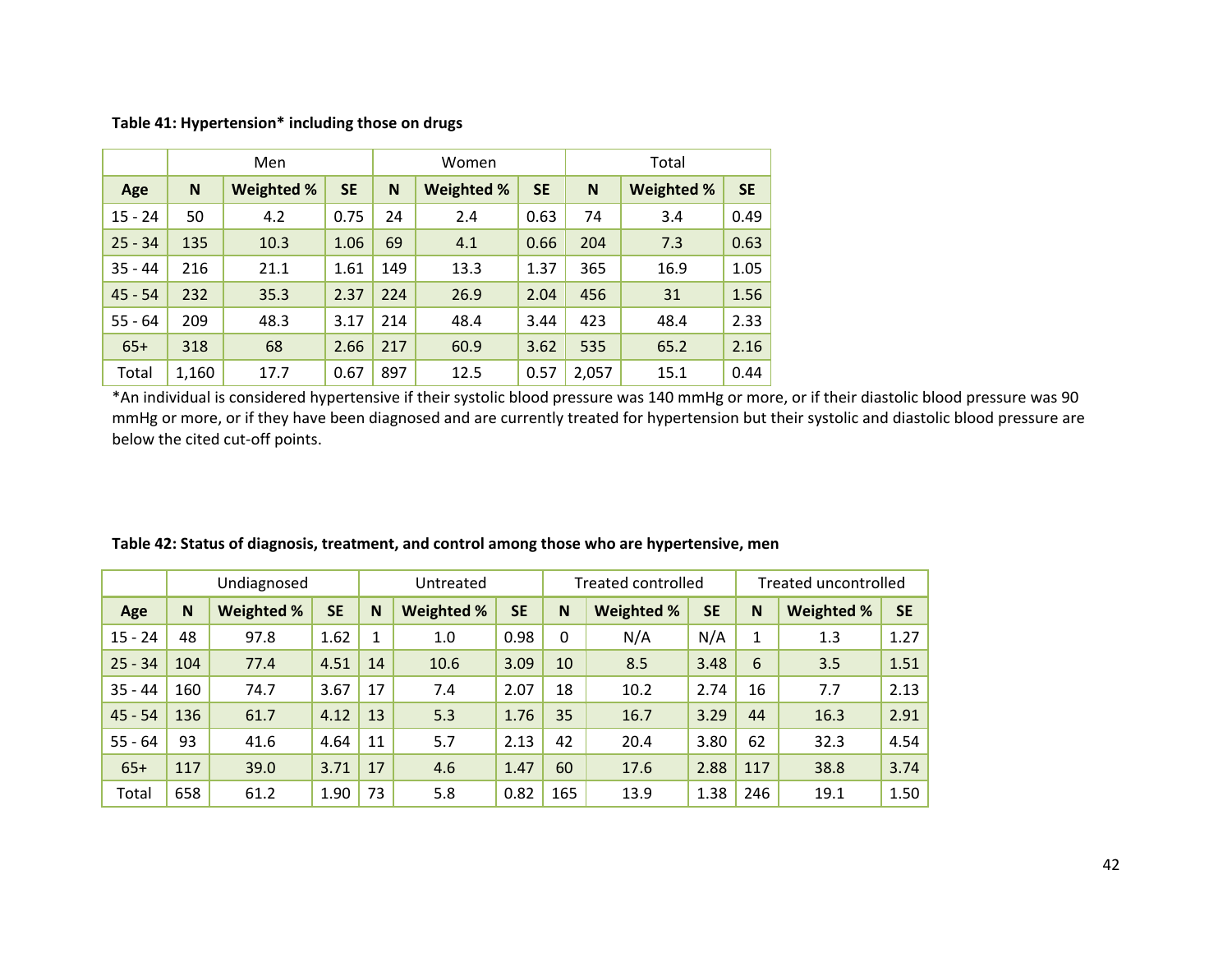|           |     | Undiagnosed       |           |                | Untreated         |           |     | <b>Treated controlled</b> |           |              | Treated uncontrolled |           |
|-----------|-----|-------------------|-----------|----------------|-------------------|-----------|-----|---------------------------|-----------|--------------|----------------------|-----------|
| Age       | N   | <b>Weighted %</b> | <b>SE</b> | N              | <b>Weighted %</b> | <b>SE</b> | N   | <b>Weighted %</b>         | <b>SE</b> | N            | Weighted %           | <b>SE</b> |
| $15 - 24$ | 22  | 95.6              | 3.25      | $\Omega$       | N/A               | N/A       |     | 2.6                       | 2.59      | $\mathbf{1}$ | 1.9                  | 1.89      |
| $25 - 34$ | 57  | 84.8              | 5.28      | $\overline{4}$ | 7.3               | 3.97      | 3   | 4.0                       | 2.99      | 3            | 3.9                  | 2.26      |
| $35 - 44$ | 97  | 63.7              | 5.44      | 9              | 9.9               | 4.12      | 22  | 12.1                      | 3.14      | 18           | 14.3                 | 3.94      |
| $45 - 54$ | 103 | 45.0              | 4.34      | 11             | 5.8               | 2.39      | 44  | 21.6                      | 3.76      | 64           | 27.5                 | 4.03      |
| $55 - 64$ | 84  | 44.7              | 4.97      | 4              | 1.4               | 2.94      | 64  | 30.2                      | 4.25      | 57           | 23.8                 | 4.09      |
| $65+$     | 68  | 32.1              | 4.71      | 12             | 4.2               | 1.38      | 61  | 30.0                      | 4.74      | 73           | 33.7                 | 4.66      |
| Total     | 431 | 52.9              | 2.37      | 40             | 4.9               | 1.10      | 195 | 20.5                      | 1.83      | 216          | 21.7                 | 1.89      |

**Table 43: Status of diagnosis, treatment and control among those who are hypertensive, women**

#### **Table 44: Mean of measured systolic blood pressure**

|           |       | Men         |           |       | Women       |           | Total |             |           |  |
|-----------|-------|-------------|-----------|-------|-------------|-----------|-------|-------------|-----------|--|
| Age       | N     | <b>Mean</b> | <b>SE</b> | N     | <b>Mean</b> | <b>SE</b> | N     | <b>Mean</b> | <b>SE</b> |  |
| $15 - 24$ | 1,180 | 116.0       | 0.38      | 1,178 | 109.1       | 0.43      | 2,358 | 112.6       | 0.30      |  |
| $25 - 34$ | 1,238 | 120.0       | 0.34      | 1,489 | 111.3       | 0.39      | 2,727 | 115.8       | 0.28      |  |
| $35 - 44$ | 1,122 | 123.3       | 0.49      | 1,183 | 116.0       | 0.49      | 2,305 | 119.3       | 0.36      |  |
| $45 - 54$ | 705   | 129.0       | 0.75      | 789   | 123.3       | 0.83      | 1,494 | 126.1       | 0.57      |  |
| $55 - 64$ | 435   | 135.1       | 1.14      | 417   | 129.2       | 1.32      | 852   | 132.5       | 0.88      |  |
| $65+$     | 514   | 142.3       | 1.33      | 355   | 136.7       | 1.91      | 869   | 140.0       | 1.14      |  |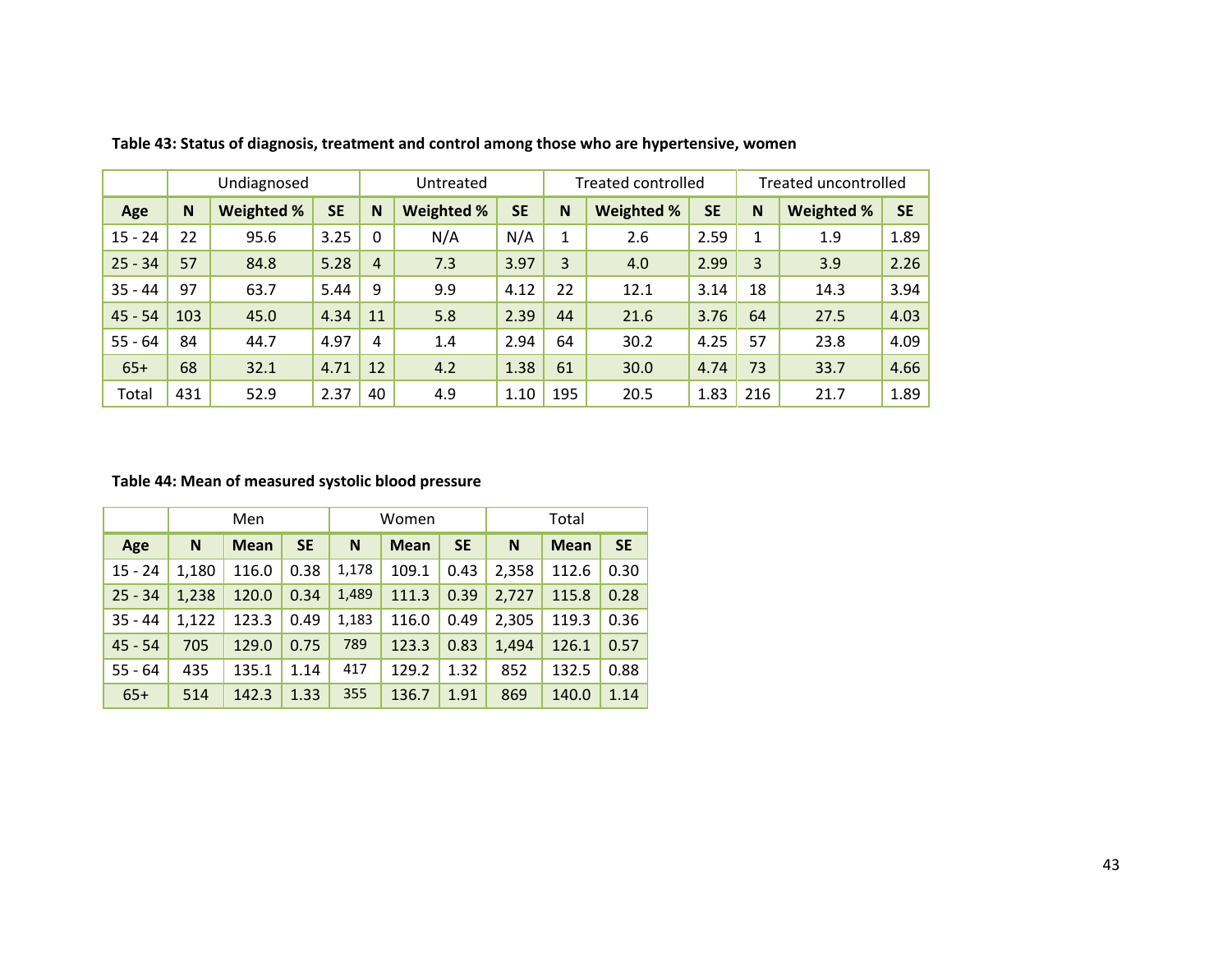| Table 45: Mean of measured diastolic blood pressure |  |  |  |
|-----------------------------------------------------|--|--|--|
|-----------------------------------------------------|--|--|--|

|           |       | Men         |           |       | Women       |           | Total |             |           |  |
|-----------|-------|-------------|-----------|-------|-------------|-----------|-------|-------------|-----------|--|
| Age       | N     | <b>Mean</b> | <b>SE</b> | N     | <b>Mean</b> | <b>SE</b> | N     | <b>Mean</b> | <b>SE</b> |  |
| $15 - 24$ | 1,179 | 74.1        | 0.30      | 1,175 | 72.8        | 0.28      | 2,354 | 73.5        | 0.20      |  |
| $25 - 34$ | 1,228 | 78.4        | 0.27      | 1,484 | 74.8        | 0.28      | 2,712 | 76.6        | 0.20      |  |
| $35 - 44$ | 1,119 | 81.4        | 0.38      | 1,180 | 77.7        | 0.33      | 2,299 | 79.4        | 0.25      |  |
| $45 - 54$ | 705   | 83.2        | 0.45      | 789   | 81.1        | 0.46      | 1.494 | 82.1        | 0.33      |  |
| $55 - 64$ | 435   | 85.8        | 0.57      | 415   | 83.1        | 0.75      | 850   | 84.6        | 0.46      |  |
| $65+$     | 514   | 84.5        | 0.70      | 355   | 83.3        | 0.94      | 869   | 84.0        | 0.57      |  |

#### **Table 46: Measured pre‐hypertension**

|           |       | Men        |           |       | Women      |           | Total |            |           |  |
|-----------|-------|------------|-----------|-------|------------|-----------|-------|------------|-----------|--|
| Age       | N     | Weighted % | <b>SE</b> | N     | Weighted % | <b>SE</b> | N     | Weighted % | <b>SE</b> |  |
| $15 - 24$ | 454   | 38.7       | 1.82      | 295   | 24.5       | 1.62      | 749   | 31.8       | 1.24      |  |
| $25 - 34$ | 651   | 54.7       | 1.88      | 485   | 34.4       | 1.73      | 1,136 | 44.8       | 1.31      |  |
| $35 - 44$ | 610   | 54.6       | 1.96      | 501   | 43.3       | 1.92      | 1,111 | 48.4       | 1.38      |  |
| $45 - 54$ | 373   | 51.4       | 2.43      | 366   | 37.1       | 2.32      | 739   | 49.2       | 1.68      |  |
| $55 - 64$ | 224   | 53.3       | 3.16      | 186   | 43.3       | 3.41      | 410   | 49.3       | 2.33      |  |
| $65+$     | 201   | 32.8       | 2.65      | 141   | 39.2       | 3.63      | 342   | 35.4       | 2.17      |  |
| Total     | 2,513 | 46.5       | 0.98      | 1,974 | 34.3       | 0.91      | 4,487 | 40.5       | 0.68      |  |

\*An individual is considered pre‐hypertensive if their systolic blood pressure was 120 mmHg to less than 140 mmHg, or if their diastolic blood pressure was 80 mmHg to less than 90 mmHg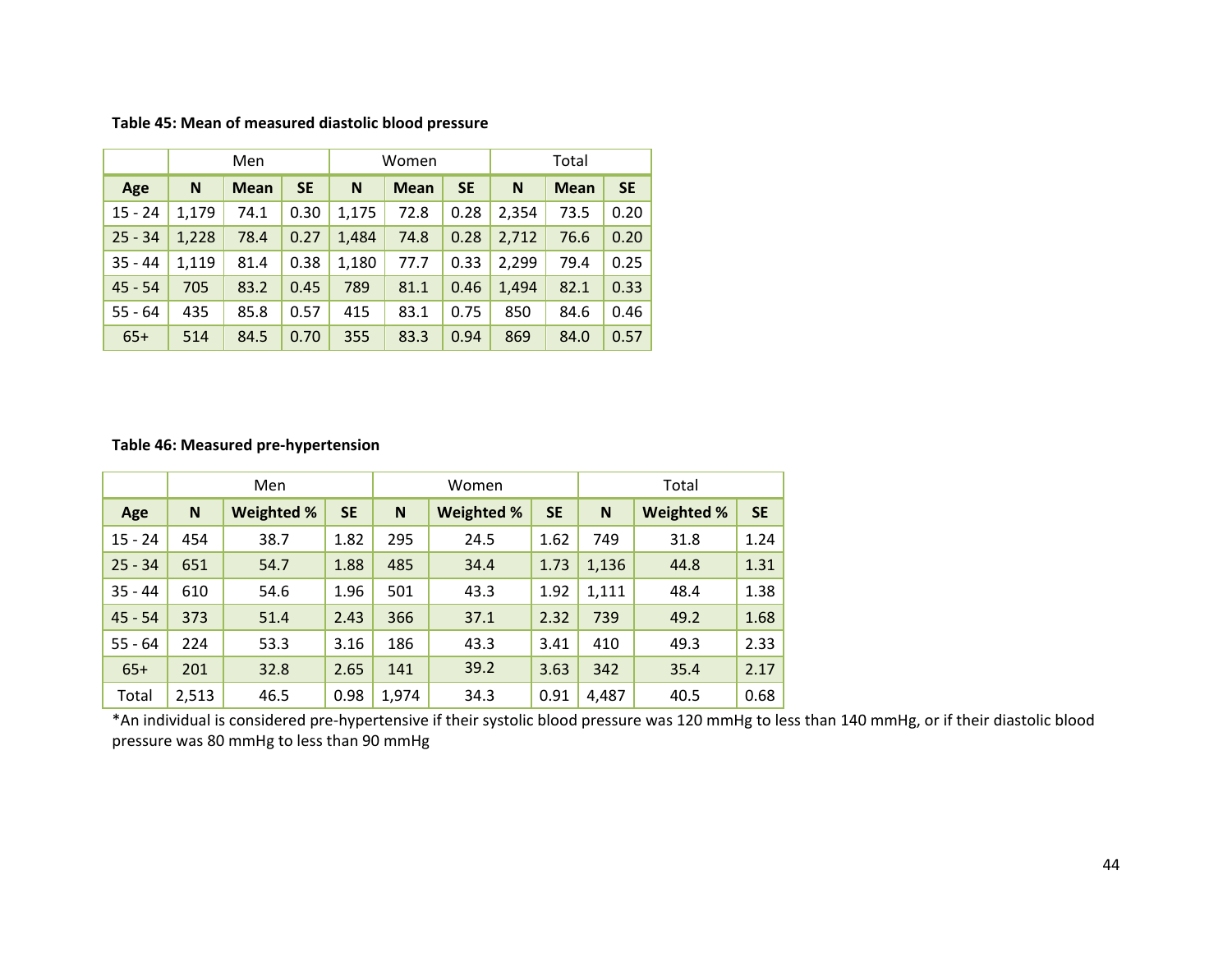|           | Men |            |           |     | Women             |           | Total |            |           |  |
|-----------|-----|------------|-----------|-----|-------------------|-----------|-------|------------|-----------|--|
| Age       | N   | Weighted % | <b>SE</b> | N   | <b>Weighted %</b> | <b>SE</b> | N     | Weighted % | <b>SE</b> |  |
| $15 - 24$ | 30  | 4.0        | 0.96      | 37  | 5.4               | 1.19      | 67    | 4.7        | 0.76      |  |
| $25 - 34$ | 47  | 9.5        | 1.74      | 51  | 5.9               | 1.07      | 98    | 7.8        | 1.06      |  |
| $35 - 44$ | 86  | 14.5       | 1.90      | 79  | 10.5              | 1.58      | 165   | 12.4       | 1.23      |  |
| $35 - 44$ | 123 | 30.9       | 3.22      | 136 | 22.5              | 2.52      | 259   | 26.9       | 2.09      |  |
| $55 - 64$ | 132 | 53.0       | 4.53      | 107 | 41.6              | 4.93      | 239   | 47.8       | 3.36      |  |
| $65+$     | 175 | 51.8       | 3.94      | 96  | 48.2              | 5.02      | 271   | 50.4       | 3.11      |  |
| Total     | 593 | 14.8       | 0.88      | 506 | 11.7              | 0.79      | 1,099 | 13.4       | 0.59      |  |

\*An individual is considered diabetic if their blood HbA1c level was 6.5% or more, or if they have been diagnosed and are currently treated for diabetes but their blood HbA1c level was less than 6.5%.

|           |     | Undiagnosed       |           | Untreated      |            |           | <b>Treated controlled</b> |                   |           | Treated uncontrolled |            |           |
|-----------|-----|-------------------|-----------|----------------|------------|-----------|---------------------------|-------------------|-----------|----------------------|------------|-----------|
| Age       | N   | <b>Weighted %</b> | <b>SE</b> | N              | Weighted % | <b>SE</b> | N                         | <b>Weighted %</b> | <b>SE</b> | N                    | Weighted % | <b>SE</b> |
| $15 - 24$ | 25  | 92.8              | 3.83      | 1              | 1.4        | 1.43      | $\Omega$                  | N/A               | N/A       | 3                    | 5.7        | 3.50      |
| $25 - 34$ | 29  | 71.7              | 7.77      | $\mathbf{1}$   | 1.4        | 1.45      | 14                        | 26.0              | 7.60      | 2                    | 0.9        | 0.68      |
| $35 - 44$ | 41  | 42.5              | 6.80      | 3              | 2.3        | 1.47      | 23                        | 28.6              | 6.36      | 18                   | 26.5       | 6.33      |
| $45 - 54$ | 38  | 24.5              | 5.05      | 6              | 3.5        | 1.65      | 51                        | 50.5              | 6.20      | 26                   | 21.5       | 4.81      |
| $55 - 64$ | 32  | 24.0              | 5.38      | 1              | 0.4        | 0.42      | 53                        | 38.5              | 5.57      | 45                   | 37.1       | 5.70      |
| $65+$     | 29  | 19.2              | 5.88      | $\overline{2}$ | 1.2        | 1.09      | 70                        | 46.1              | 5.70      | 73                   | 33.5       | 5.21      |
| Total     | 194 | 40.2              | 3.14      | 14             | 1.8        | 0.54      | 211                       | 35.1              | 2.76      | 167                  | 22.9       | 2.31      |

**Table 48: Status of diagnosis, treatment, and control among those who are diabetic, men**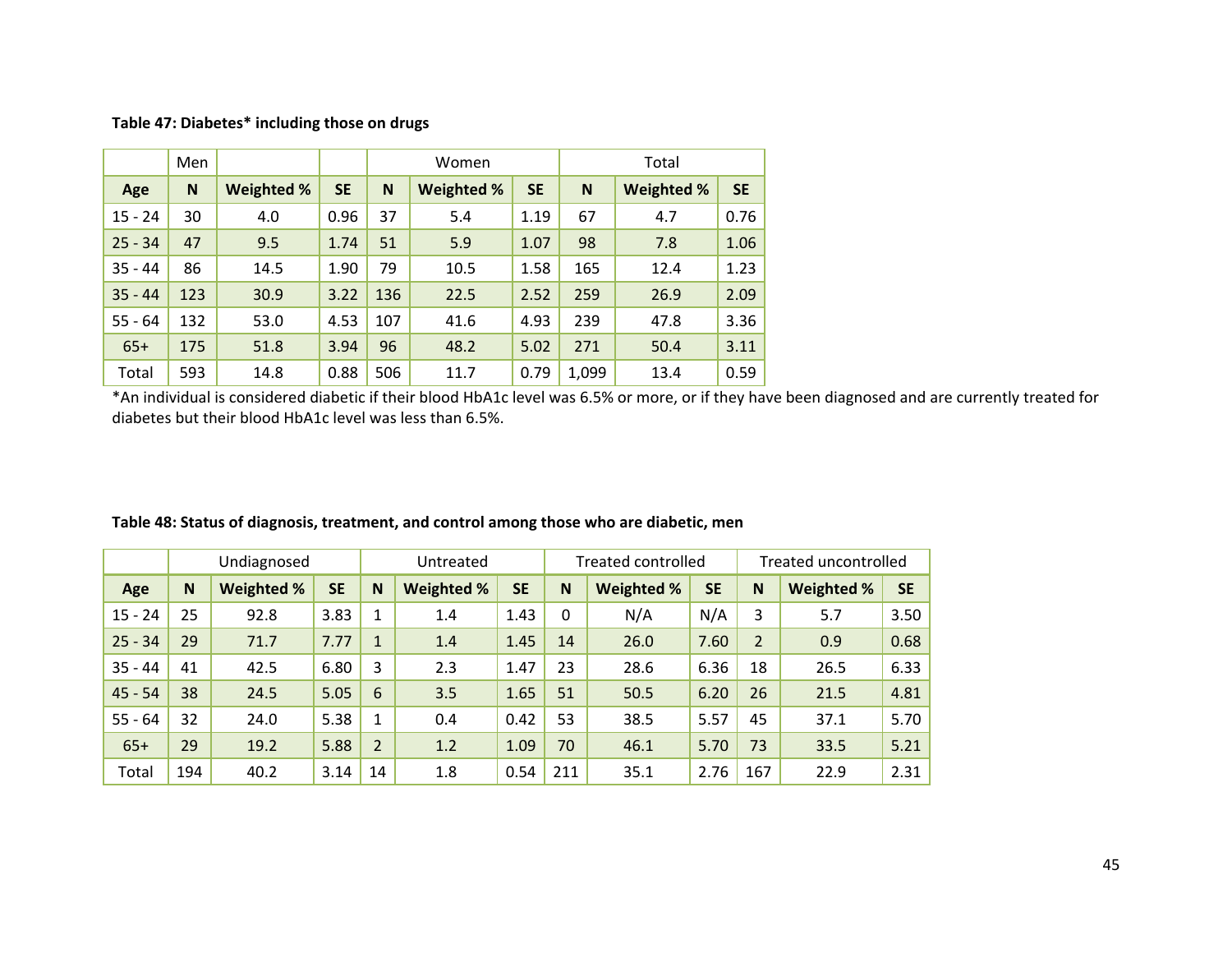|              |     | Undiagnosed |           | <b>Untreated</b> |            |           | <b>Treated controlled</b> |            |           | <b>Treated uncontrolled</b> |            |           |
|--------------|-----|-------------|-----------|------------------|------------|-----------|---------------------------|------------|-----------|-----------------------------|------------|-----------|
| Age          | N   | Weighted %  | <b>SE</b> | N                | Weighted % | <b>SE</b> | N                         | Weighted % | <b>SE</b> | <b>N</b>                    | Weighted % | <b>SE</b> |
| $15 - 24$    | 29  | 84.8        | 6.40      | $\Omega$         | N/A        | N/A       | 5                         | 12.7       | 6.11      | $\overline{2}$              | 2.6        | 1.84      |
| $25 - 34$    | 40  | 81.0        | 6.68      | $\overline{0}$   | N/A        | N/A       | 6                         | 9.8        | 5.08      | 5                           | 9.2        | 4.79      |
| $35 - 44$    | 47  | 54.6        | 7.95      | $\mathbf{0}$     | N/A        | N/A       | 18                        | 23.3       | 6.28      | 14                          | 22.0       | 7.00      |
| $45 - 54$    | 44  | 31.8        | 5.49      |                  | 0.1        | 0.07      | 35                        | 27.3       | 5.50      | 56                          | 40.9       | 6.11      |
| $55 - 64$    | 24  | 33.8        | 7.80      | $\overline{2}$   | 0.3        | 0.24      | 50                        | 45.1       | 7.02      | 31                          | 20.8       | 4.80      |
| $65+$        | 11  | 10.0        | 4.02      | 3                | 3.4        | 2.35      | 39                        | 44.1       | 7.14      | 41                          | 42.6       | 7.25      |
| <b>Total</b> | 195 | 48.4        | 3.33      | 6                | 0.5        | 0.30      | 153                       | 27.8       | 2.71      | 149                         | 23.4       | 2.49      |

**Table 49: Status of diagnosis, treatment, and control among those who are diabetic, women**

**Table 50: Pre‐diabetes\* measured by HbA1C**

|           |     | Men               |           |     | Women             |           | Total |                   |           |  |
|-----------|-----|-------------------|-----------|-----|-------------------|-----------|-------|-------------------|-----------|--|
| Age       | N   | <b>Weighted %</b> | <b>SE</b> | N   | <b>Weighted %</b> | <b>SE</b> | N     | <b>Weighted %</b> | <b>SE</b> |  |
| $15 - 24$ | 77  | 12.9              | 1.95      | 75  | 14.1              | 2.09      | 152   | 13.5              | 1.43      |  |
| $25 - 34$ | 85  | 15.4              | 2.03      | 105 | 13.1              | 1.71      | 190   | 14.3              | 1.34      |  |
| $35 - 44$ | 114 | 22.7              | 2.59      | 131 | 17.9              | 1.97      | 145   | 20.2              | 1.62      |  |
| $45 - 54$ | 85  | 21.0              | 2.88      | 92  | 19.8              | 2.70      | 177   | 20.5              | 1.98      |  |
| $55 - 64$ | 61  | 28.4              | 4.25      | 44  | 17.1              | 4.03      | 105   | 23.2              | 2.98      |  |
| $65+$     | 66  | 21.0              | 3.26      | 44  | 21.3              | 1.03      | 110   | 21.2              | 2.53      |  |
| Total     | 488 | 17.0              | 1.10      | 491 | 15.5              | 1.08      | 979   | 16.3              | 0.77      |  |

\*An individual is considered pre‐diabetic if their blood HbA1c level was 5.7% to less than 6.5%.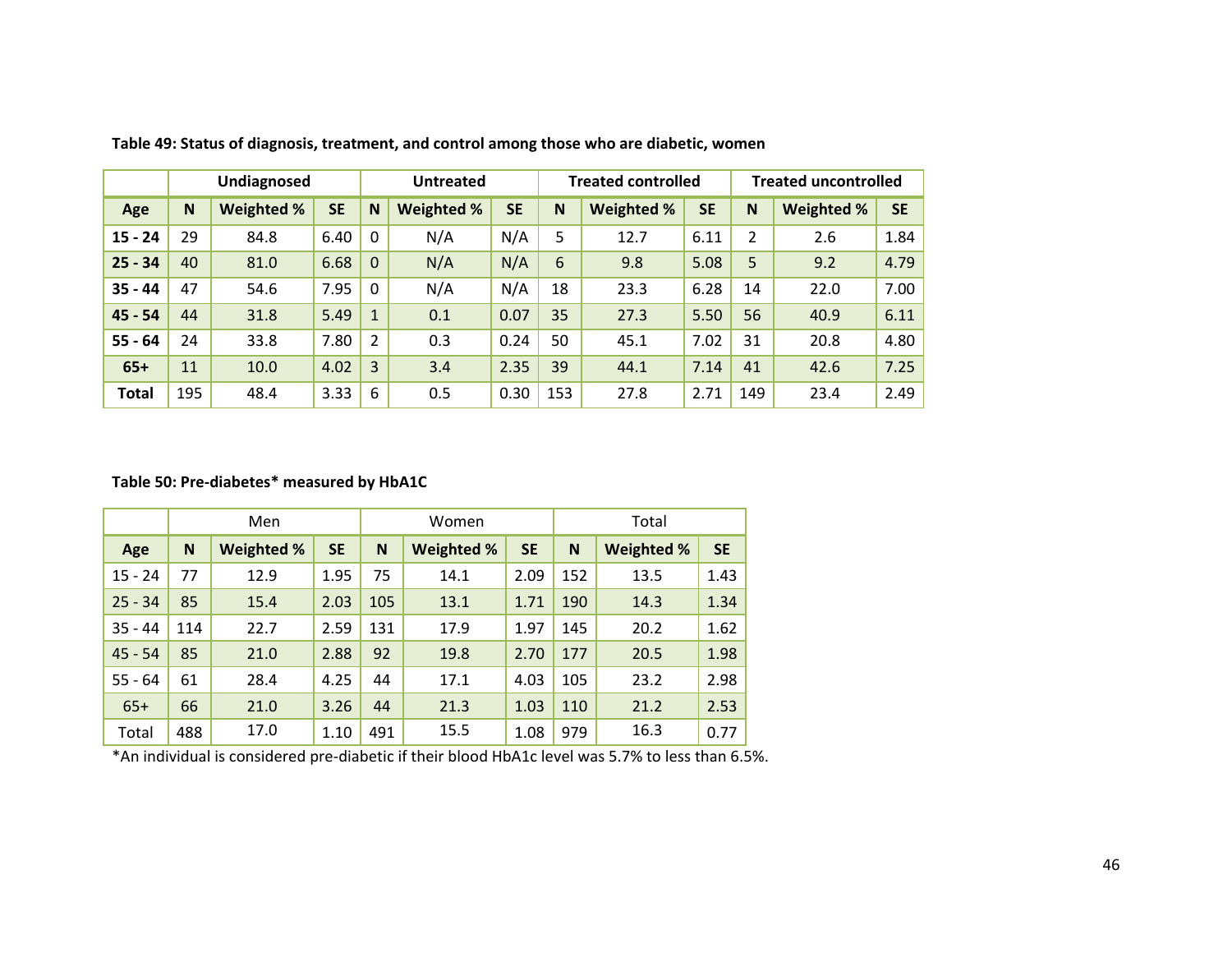#### **Table 51: Mean of measured HbA1c Level**

|           |              |             | Men            |                  |     | Women          | Total |             |                |  |
|-----------|--------------|-------------|----------------|------------------|-----|----------------|-------|-------------|----------------|--|
| Age       | <sub>N</sub> | <b>Mean</b> | SE of the mean | N<br><b>Mean</b> |     | SE of the mean | N     | <b>Mean</b> | SE of the mean |  |
| $15 - 24$ | 457          | 5.5         | 0.04           | 453              | 5.5 | 0.05           | 910   | 5.5         | 0.03           |  |
| $25 - 34$ | 425          | 5.6         | 0.07           | 606              | 5.5 | 0.05           | 1031  | 5.6         | 0.05           |  |
| $35 - 44$ | 426          | 5.8         | 0.07           | 545              | 5.7 | 0.07           | 971   | 5.8         | 0.05           |  |
| $45 - 54$ | 313          | 6.0         | 0.09           | 387              | 6.0 | 0.09           | 700   | 6.0         | 0.06           |  |
| $55 - 64$ | 199          | 6.7         | 0.15           | 185              | 6.3 | 0.27           | 384   | 6.5         | 0.15           |  |
| $65+$     | 272          | 6.4         | 0.11           | 161              | 6.5 | 0.16           | 433   | 6.4         | 0.09           |  |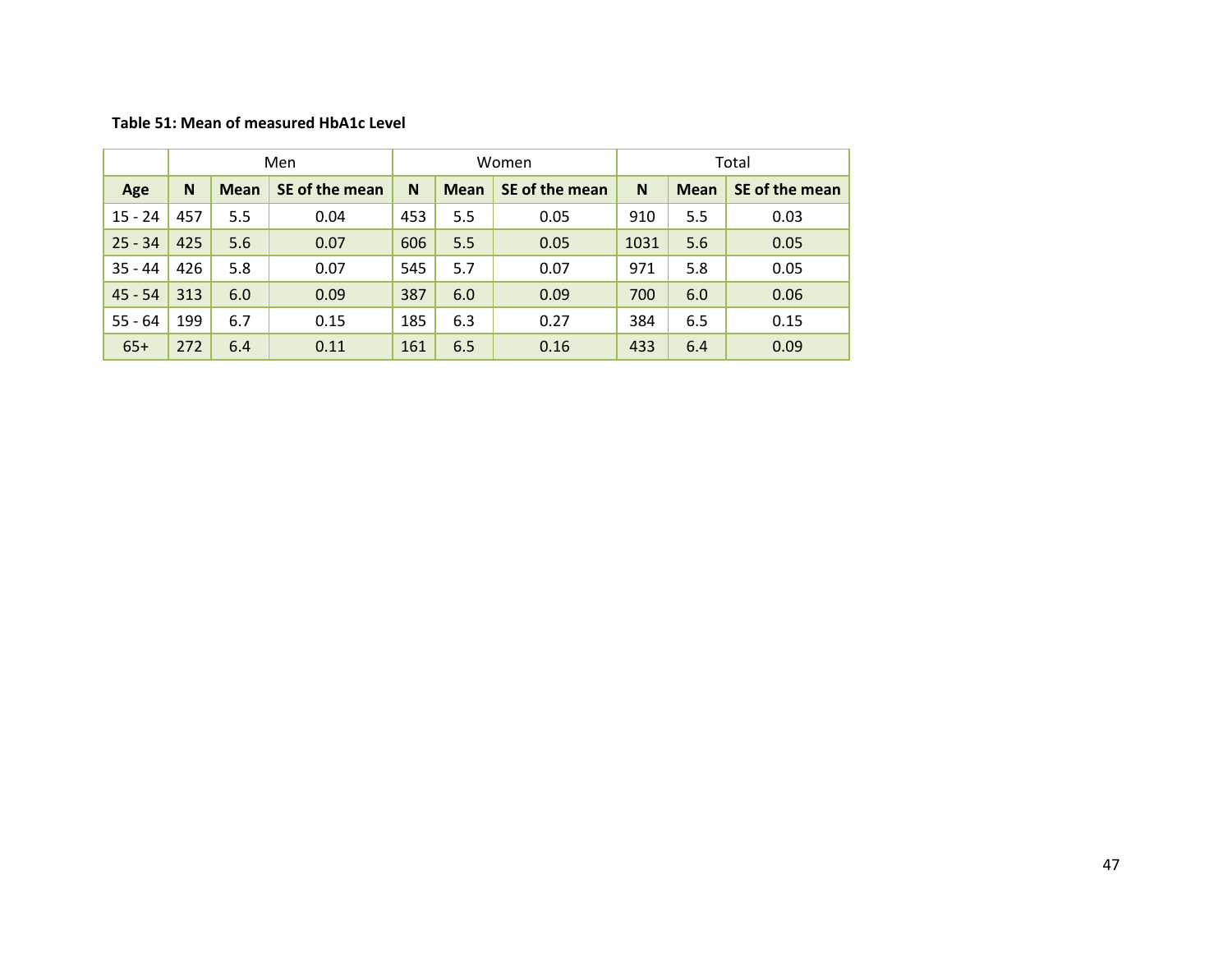|           |     | Men               |           |     | Women             |           | Total |                   |           |  |
|-----------|-----|-------------------|-----------|-----|-------------------|-----------|-------|-------------------|-----------|--|
| Age       | N   | <b>Weighted %</b> | <b>SE</b> | N   | <b>Weighted %</b> | <b>SE</b> | N     | <b>Weighted %</b> | <b>SE</b> |  |
| $15 - 24$ | 20  | 4.1               | 1.23      | 26  | 2.9               | 0.99      | 46    | 3.5               | 0.80      |  |
| $25 - 34$ | 39  | 5.7               | 1.19      | 53  | 5.6               | 0.95      | 92    | 5.7               | 0.78      |  |
| $35 - 44$ | 69  | 13.3              | 2.13      | 64  | 8.7               | 1.44      | 133   | 10.9              | 1.27      |  |
| $45 - 54$ | 72  | 20.0              | 2.88      | 58  | 12.1              | 2.20      | 130   | 16.3              | 1.85      |  |
| $55 - 64$ | 53  | 20.7              | 3.56      | 61  | 19.5              | 3.23      | 114   | 20.2              | 2.44      |  |
| $65+$     | 77  | 27.6              | 3.60      | 52  | 30.5              | 4.88      | 129   | 28.7              | 2.91      |  |
| Total     | 330 | 9.5               | 0.80      | 314 | 7.3               | 0.64      | 644   | 8.5               | 0.52      |  |

**Table 52: Hypercholesterolemia\*, including those on drugs**

\*An individual is considered hypercholesterolemic if their blood total cholesterol level was 6.2 mmol/L or more, or if they have been diagnosed and are currently treated for hypercholesterolemia but their blood total cholesterol level was less than 6.5 mmol/L.

|           |     | Undiagnosed |           |                | Untreated  |           | <b>Treated controlled</b> |                   |           |              | Treated uncontrolled |           |  |
|-----------|-----|-------------|-----------|----------------|------------|-----------|---------------------------|-------------------|-----------|--------------|----------------------|-----------|--|
| Age       | N   | Weighted %  | <b>SE</b> | N              | Weighted % | <b>SE</b> | N                         | <b>Weighted %</b> | <b>SE</b> | N            | Weighted %           | <b>SE</b> |  |
| $15 - 24$ | 20  | 100         | 0         | $\Omega$       | N/A        | N/A       | $\Omega$                  | N/A               | 0         | $\mathbf{0}$ | N/A                  | N/A       |  |
| $25 - 34$ | 36  | 93.2        | 6.24      | $\mathbf{1}$   | 6.5        | 6.24      | $\mathbf{1}$              | 0.3               | 0.26      | $\mathbf{0}$ | N/A                  | N/A       |  |
| $35 - 44$ | 46  | 63.4        | 8.42      | 5              | 8.8        | 4.25      | 14                        | 25.6              | 7.89      | 3            | 2.2                  | 1.43      |  |
| $45 - 54$ | 39  | 54.3        | 8.21      | $\overline{4}$ | 5.9        | 3.37      | 23                        | 36.2              | 8.16      | 3            | 3.6                  | 2.45      |  |
| $55 - 64$ | 19  | 38.8        | 9.66      | 1              | 0.6        | 0.65      | 31                        | 60.1              | 9.64      | $\mathbf{1}$ | 0.5                  | 0.46      |  |
| $65+$     | 14  | 17.0        | 5.59      | $\mathbf{1}$   | 1.1        | 1.08      | 59                        | 81.0              | 5.72      | 2            | 1.0                  | 0.80      |  |
| Total     | 174 | 62.6        | 3.93      | 12             | 4.1        | 1.42      | 128                       | 31.9              | 3.69      | 9            | 1.4                  | 0.66      |  |

**Table 53: Status of diagnosis, treatment, and control among those who are hypercholesterolemic, men**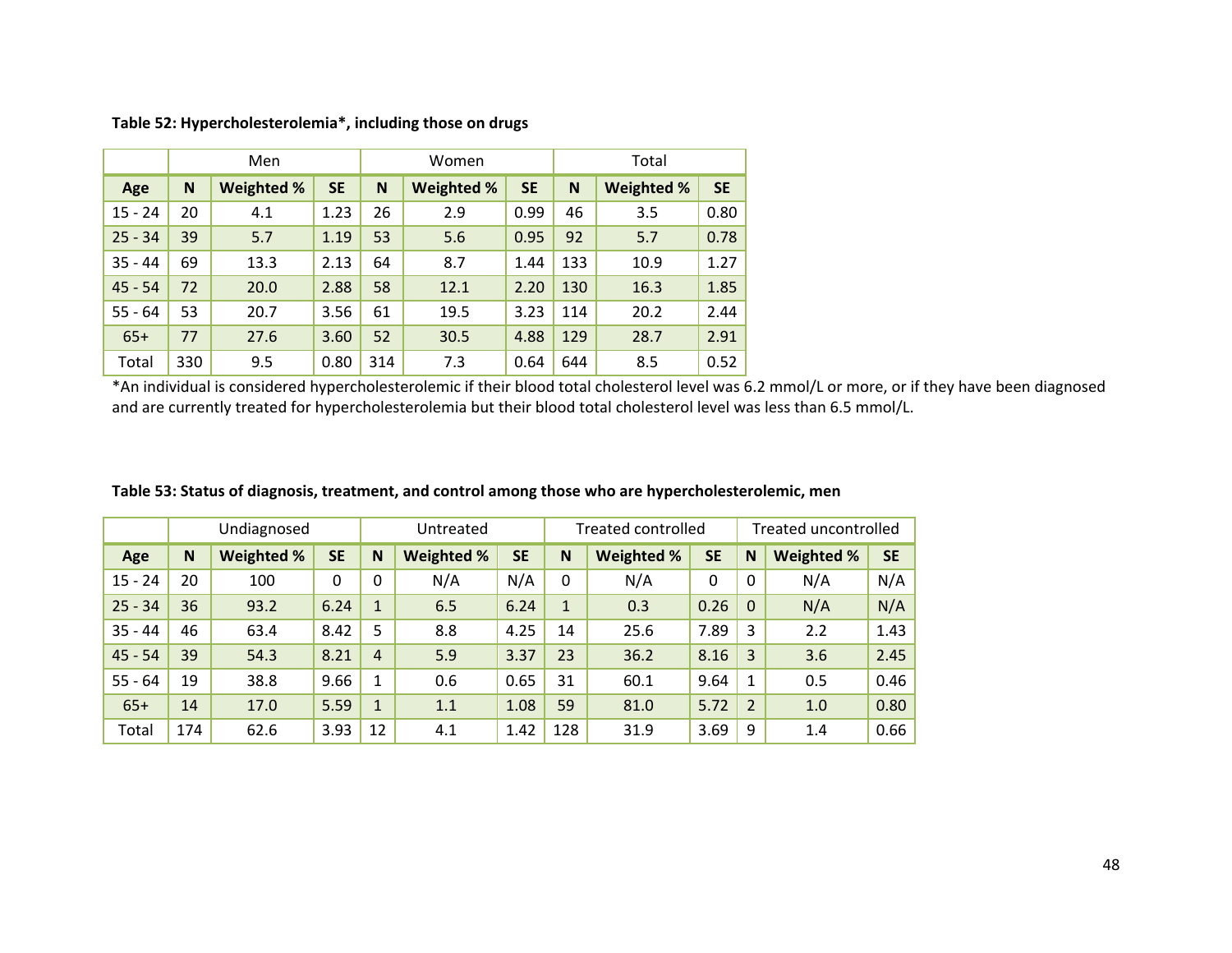|              |     | Undiagnosed |           |              | <b>Untreated</b> |           |                | <b>Treated controlled</b> |           |                | <b>Treated uncontrolled</b> |           |  |
|--------------|-----|-------------|-----------|--------------|------------------|-----------|----------------|---------------------------|-----------|----------------|-----------------------------|-----------|--|
| Age          | N   | Weighted %  | <b>SE</b> | N            | Weighted %       | <b>SE</b> | N              | Weighted %                | <b>SE</b> | $\mathsf{N}$   | Weighted %                  | <b>SE</b> |  |
| $15 - 24$    | 26  | 100.0       | $\Omega$  | $\mathbf{0}$ | N/A              | N/A       | $\mathbf 0$    | N/A                       | N/A       | $\mathbf 0$    | N/A                         | N/A       |  |
| $25 - 34$    | 49  | 95.4        | 2.94      | $\mathbf{1}$ | 2.6              | 2.55      | $\overline{2}$ | 2.0                       | 1.47      | $\mathbf{0}$   | N/A                         | N/A       |  |
| $35 - 44$    | 47  | 73.7        | 7.90      | 6            | 11.0             | 6.13      | 8              | 14.1                      | 5.92      | $\overline{2}$ | 1.2                         | 0.89      |  |
| $45 - 54$    | 28  | 63.3        | 8.62      | $\mathbf{1}$ | 4.6              | 4.54      | 25             | 31.1                      | 7.73      | $\mathbf{1}$   | 0.9                         | 0.92      |  |
| $55 - 64$    | 19  | 33.1        | 8.07      | 5            | 7.6              | 3.51      | 32             | 54.6                      | 8.45      | $\overline{2}$ | 4.7                         | 3.29      |  |
| $65+$        | 17  | 35.5        | 10.01     | $\theta$     | N/A              | N/A       | 24             | 45.3                      | 10.58     | 9              | 19.2                        | 7.08      |  |
| <b>Total</b> | 186 | 68.9        | 3.68      | 13           | 4.6              | 1.68      | 91             | 23.0                      | 3.06      | 14             | 3.5                         | 1.13      |  |

**Table 54: Status of diagnosis, treatment, and control among those who are hypercholesterolemic, women**

#### **Table 55: Measured pre‐hypercholesterolemia**

|           |     | Men               |           |     | Women      |           | Total |            |           |  |
|-----------|-----|-------------------|-----------|-----|------------|-----------|-------|------------|-----------|--|
| Age       | N   | <b>Weighted %</b> | <b>SE</b> | N   | Weighted % | <b>SE</b> | N     | Weighted % | <b>SE</b> |  |
| $15 - 24$ | 52  | 10.3              | 1.83      | 77  | 14.0       | 2.13      | 129   | 12.0       | 1.40      |  |
| $25 - 34$ | 115 | 21.1              | 2.47      | 157 | 22.5       | 2.40      | 272   | 21.7       | 1.73      |  |
| $35 - 44$ | 144 | 30.1              | 2.93      | 159 | 25.6       | 2.38      | 303   | 27.8       | 1.89      |  |
| $45 - 54$ | 99  | 30.1              | 3.38      | 139 | 30.8       | 3.06      | 238   | 30.4       | 2.29      |  |
| $55 - 64$ | 64  | 30.0              | 2.25      | 57  | 30.0       | 5.40      | 121   | 30.0       | 3.38      |  |
| $65+$     | 87  | 26.0              | 3.65      | 48  | 17.4       | 3.49      | 135   | 22.8       | 2.67      |  |
| Total     | 561 | 19.5              | 1.17      | 637 | 20.6       | 1.22      | 1198  | 20.0       | 0.85      |  |

\*\*An individual is considered pre‐hypercholesterolemic if their blood total cholesterol level was 5.18 to less than 6.2 mmol/L.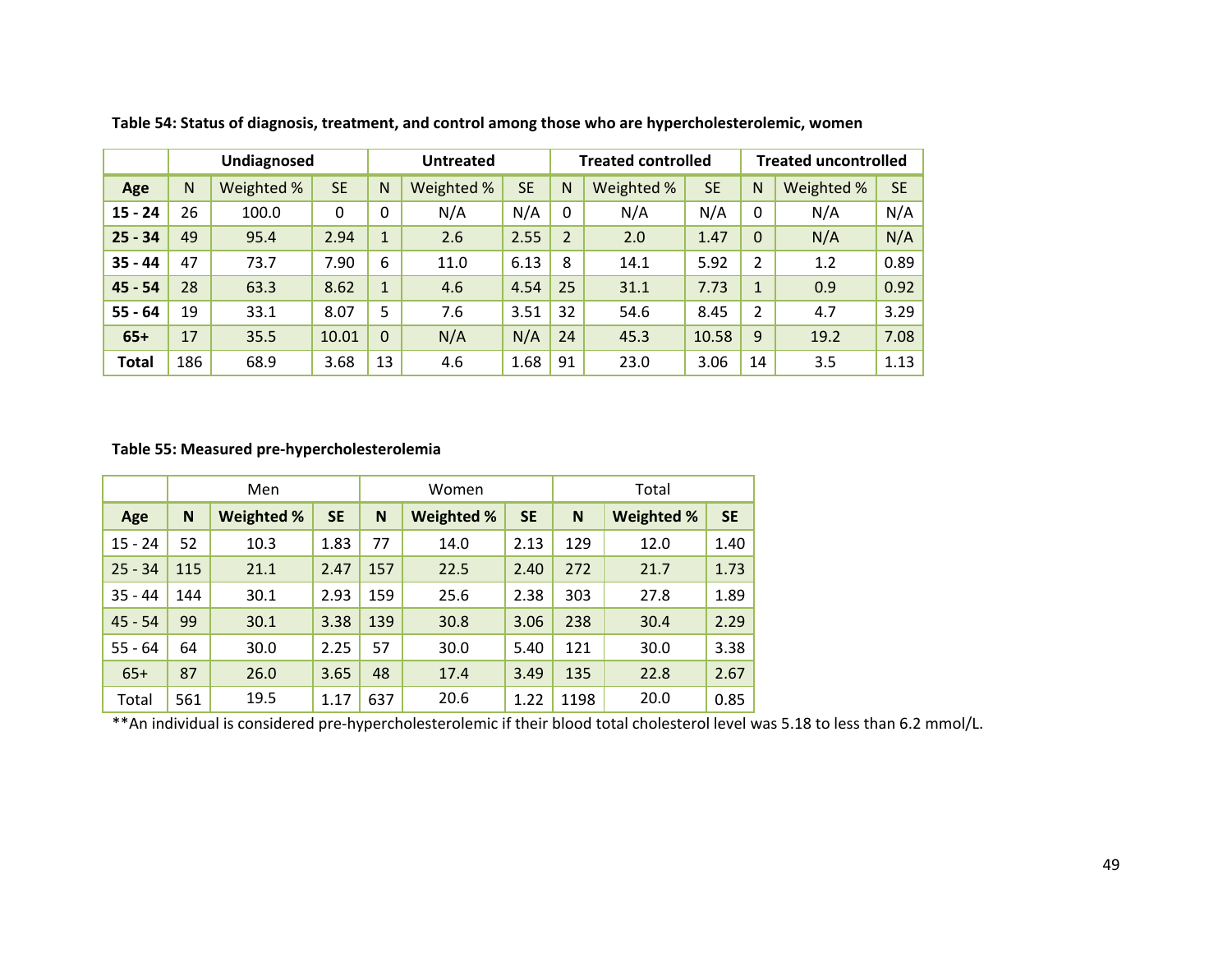|           |     |             | Men            |     |             | Women          | Total |             |                |  |
|-----------|-----|-------------|----------------|-----|-------------|----------------|-------|-------------|----------------|--|
| Age       | N   | <b>Mean</b> | SE of the mean | N   | <b>Mean</b> | SE of the mean | N     | <b>Mean</b> | SE of the mean |  |
| $15 - 24$ | 514 | 4.2         | 0.05           | 553 | 4.4         | 0.05           | 1067  | 4.3         | 0.04           |  |
| $25 - 34$ | 483 | 4.7         | 0.06           | 683 | 4.7         | 0.05           | 1166  | 4.7         | 0.04           |  |
| $35 - 44$ | 500 | 5.0         | 0.06           | 630 | 4.8         | 0.05           | 1130  | 4.9         | 0.04           |  |
| $45 - 54$ | 344 | 5.1         | 0.08           | 438 | 5.0         | 0.07           | 782   | 5.0         | 0.05           |  |
| $55 - 64$ | 214 | 4.9         | 0.09           | 220 | 5.1         | 0.09           | 434   | 5.0         | 0.06           |  |
| $65+$     | 314 | 4.7         | 0.08           | 187 | 5.0         | 0.12           | 501   | 4.8         | 0.06           |  |

#### **Table 56: Mean of measured total blood cholesterol**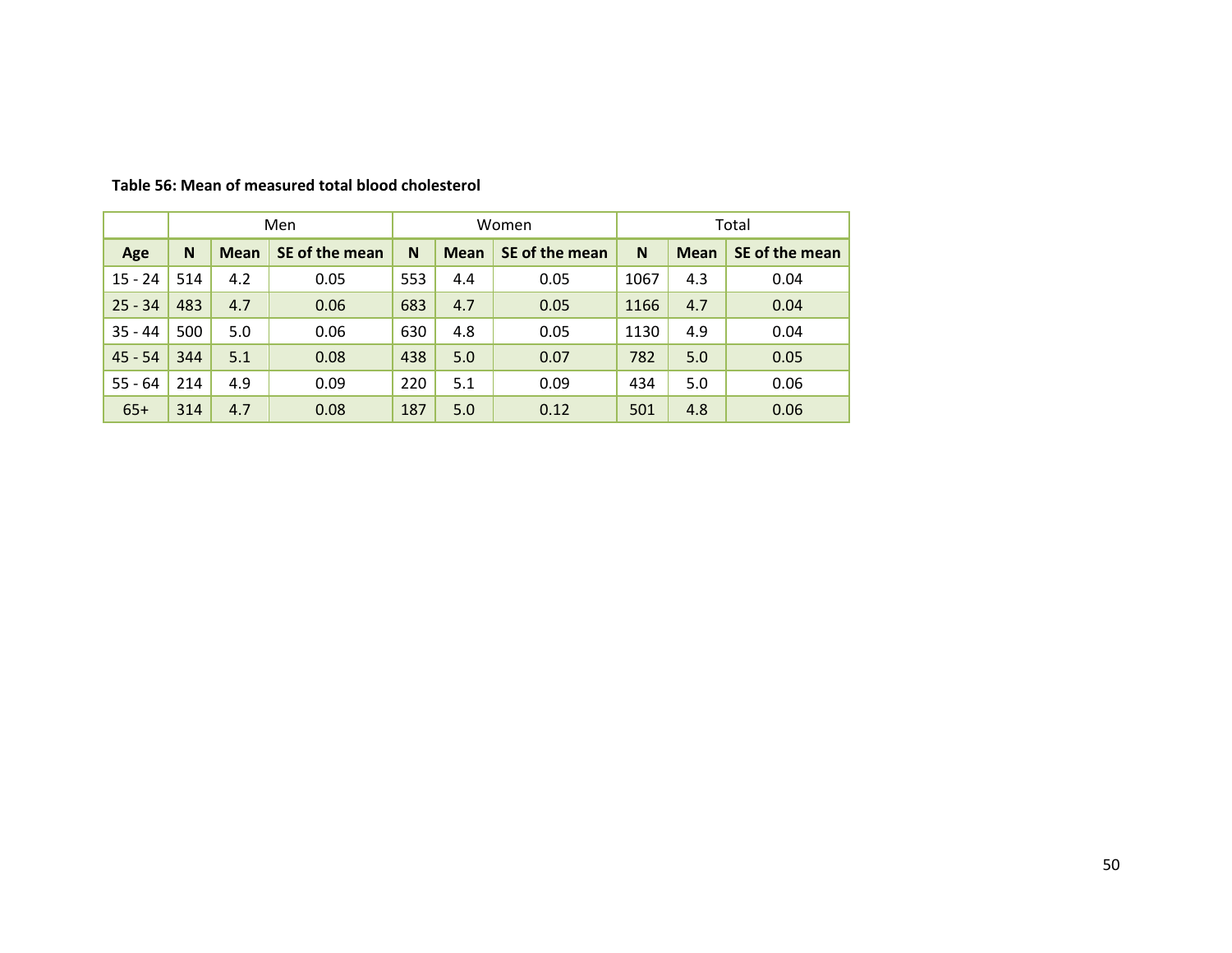#### **Table 57: Vitamin D levels, men**

|           |     | Insufficient*     |           |       | Sufficient*       | Toxic levels* |                |                   |           |
|-----------|-----|-------------------|-----------|-------|-------------------|---------------|----------------|-------------------|-----------|
| Age       | N   | <b>Weighted %</b> | <b>SE</b> | N     | <b>Weighted %</b> | <b>SE</b>     | N              | <b>Weighted %</b> | <b>SE</b> |
| $15 - 24$ | 228 | 48.8              | 2.97      | 274   | 50.6              | 2.97          | 5              | 0.62              | 0.36      |
| $25 - 34$ | 175 | 39.7              | 3.14      | 296   | 59.8              | 3.14          | $\overline{2}$ | 0.54              | 0.41      |
| $35 - 44$ | 169 | 34.8              | 2.93      | 320   | 64.7              | 2.94          | 3              | 0.50              | 0.31      |
| $45 - 54$ | 112 | 32.4              | 3.56      | 229   | 67.6              | 3.56          | $\Omega$       | N/A               | N/A       |
| $55 - 64$ | 60  | 28.6              | 4.22      | 150   | 70.7              | 4.24          | $\overline{2}$ | 0.74              | 0.54      |
| $65+$     | 62  | 20.5              | 3.06      | 239   | 77.2              | 3.18          | 10             | 2.35              | 1.05      |
| Total     | 806 | 40.6              | 1.60      | 1,508 | 58.8              | 1.60          | 22             | 0.60              | 0.19      |

\*Vitamin D insufficiency is considered at blood vitamin D level <sup>&</sup>lt; 28 ng/mL, and sufficiency is considered at blood vitamin D levels between 28 and 107 ng/mL. Higher levels of blood vitamin D are considered toxic.

|           |       | Insufficient*     |           | Sufficient* |            |           |              | Toxic levels* |           |  |  |
|-----------|-------|-------------------|-----------|-------------|------------|-----------|--------------|---------------|-----------|--|--|
| Age       | N     | <b>Weighted %</b> | <b>SE</b> | N           | Weighted % | <b>SE</b> | N            | Weighted %    | <b>SE</b> |  |  |
| $15 - 24$ | 371   | 72.4              | 2.55      | 184         | 27.5       | 2.55      | 2            | 0.1           | 0.08      |  |  |
| $25 - 34$ | 372   | 59.0              | 2.83      | 285         | 40.1       | 2.82      | 8            | 0.9           | 0.38      |  |  |
| $35 - 44$ | 340   | 59.1              | 2.76      | 270         | 39.6       | 2.74      | 11           | 1.2           | 0.54      |  |  |
| $45 - 54$ | 203   | 51.9              | 3.47      | 213         | 46.6       | 3.47      | 12           | 1.5           | 0.58      |  |  |
| $55 - 64$ | 87    | 47.1              | 5.47      | 125         | 51.1       | 5.43      | 3            | 1.8           | 1.24      |  |  |
| $65+$     | 61    | 38.9              | 5.45      | 120         | 60.9       | 5.45      | $\mathbf{1}$ | 0.1           | 0.13      |  |  |
| Total     | 1,434 | 62.6              | 1.45      | 1197        | 36.6       | 1.45      | 37           | 0.7           | 0.15      |  |  |

#### **Table 58: Vitamin D levels, women**

\*Vitamin D insufficiency is considered at blood vitamin D level <sup>&</sup>lt; 28 ng/mL, and sufficiency is considered at blood vitamin D levels between 28 and 107 ng/mL. Higher levels of blood vitamin D are considered toxic.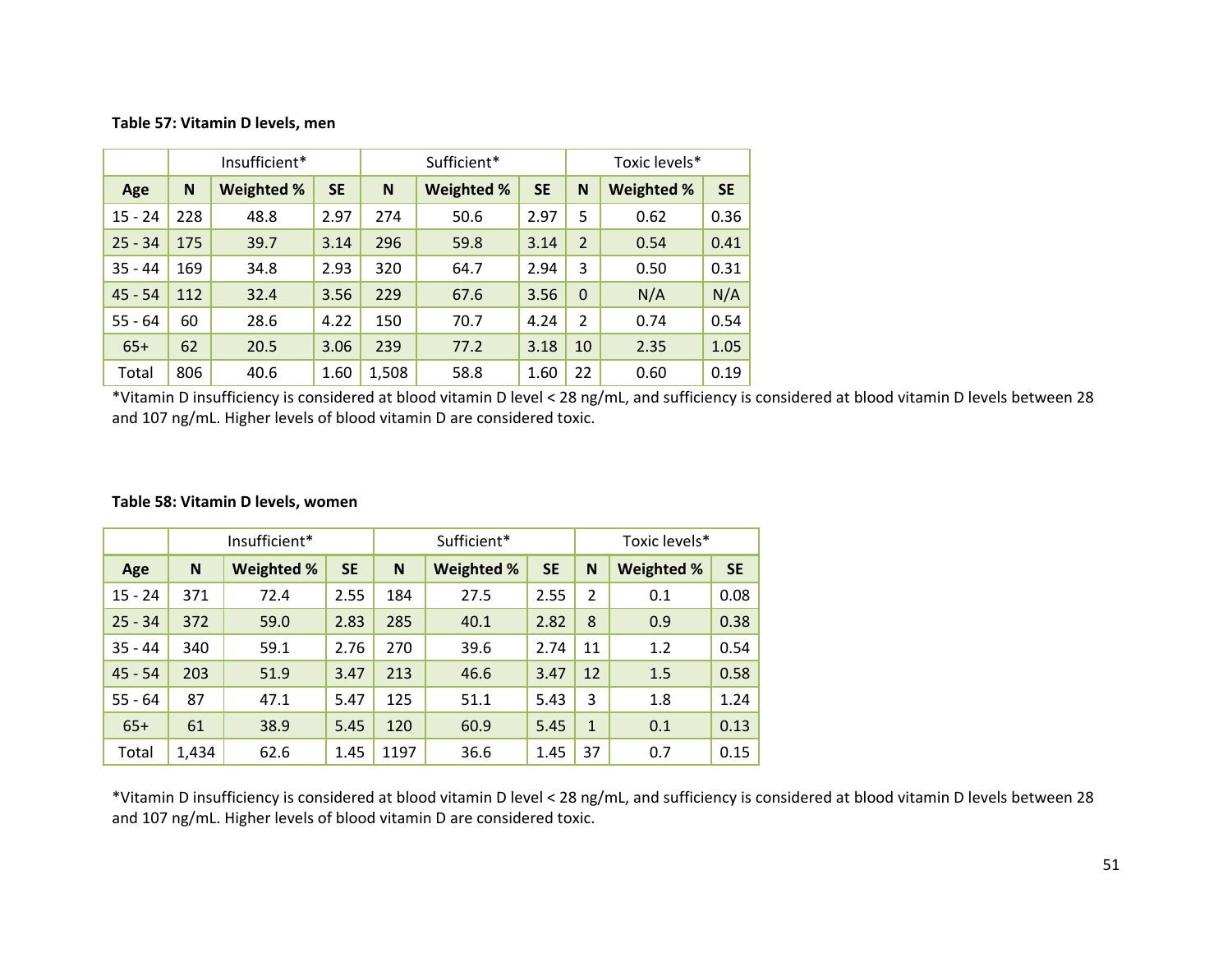|           |                              | Men |      |                   | Women     |      | Total             |           |      |  |
|-----------|------------------------------|-----|------|-------------------|-----------|------|-------------------|-----------|------|--|
| Age       | <b>SE</b><br>Weighted %<br>N |     | N    | <b>Weighted %</b> | <b>SE</b> | N    | <b>Weighted %</b> | <b>SE</b> |      |  |
| $15 - 24$ | 4                            | 0.5 | 0.28 | 11                | 2.5       | 0.92 | 15                | 1.4       | 0.44 |  |
| $25 - 34$ | 8                            | 3.1 | 1.75 | 33                | 5.9       | 1.41 | 41                | 4.4       | 1.14 |  |
| $35 - 44$ | 7                            | 2.0 | 1.01 | 29                | 3.4       | 0.79 | 36                | 2.8       | 0.63 |  |
| $45 - 54$ | $\overline{7}$               | 2.6 | 1.02 | 27                | 5.9       | 1.51 | 34                | 4.2       | 0.89 |  |
| $55 - 64$ | 6                            | 1.8 | 0.82 | 19                | 8.0       | 2.18 | 25                | 4.6       | 1.08 |  |
| $65+$     | $\overline{7}$               | 1.5 | 0.73 | 8                 | 5.1       | 2.45 | 15                | 2.9       | 1.04 |  |
| Total     | 39                           | 1.6 | 0.44 | 127               | 4.2       | 0.55 | 166               | 2.8       | 0.35 |  |

**Table 59: Consumption of vitamin D supplements**

#### **Table 60: Mean of measured blood vitamin D level**

|           |     |             | Men            |     |             | Women          | Total |             |                |  |
|-----------|-----|-------------|----------------|-----|-------------|----------------|-------|-------------|----------------|--|
| Age       | N   | <b>Mean</b> | SE of the mean | N   | <b>Mean</b> | SE of the mean | N     | <b>Mean</b> | SE of the mean |  |
| $15 - 24$ | 507 | 32.7        | 1.11           | 557 | 25.4        | 0.82           | 1,064 | 29.2        | 0.72           |  |
| $25 - 34$ | 473 | 34.3        | 1.12           | 665 | 29.2        | 0.92           | 1,138 | 32.0        | 0.76           |  |
| $35 - 44$ | 492 | 35.0        | 0.91           | 621 | 30.6        | 1.06           | 1,113 | 32.7        | 0.71           |  |
| $45 - 54$ | 341 | 36.0        | 1.13           | 428 | 33.3        | 1.4            | 769   | 34.7        | 0.89           |  |
| $55 - 64$ | 212 | 41.4        | 1.89           | 215 | 38          | 2.58           | 427   | 39.9        | 1.58           |  |
| $65+$     | 311 | 46.7        | 1.77           | 182 | 38.9        | 2.48           | 493   | 43.8        | 1.5            |  |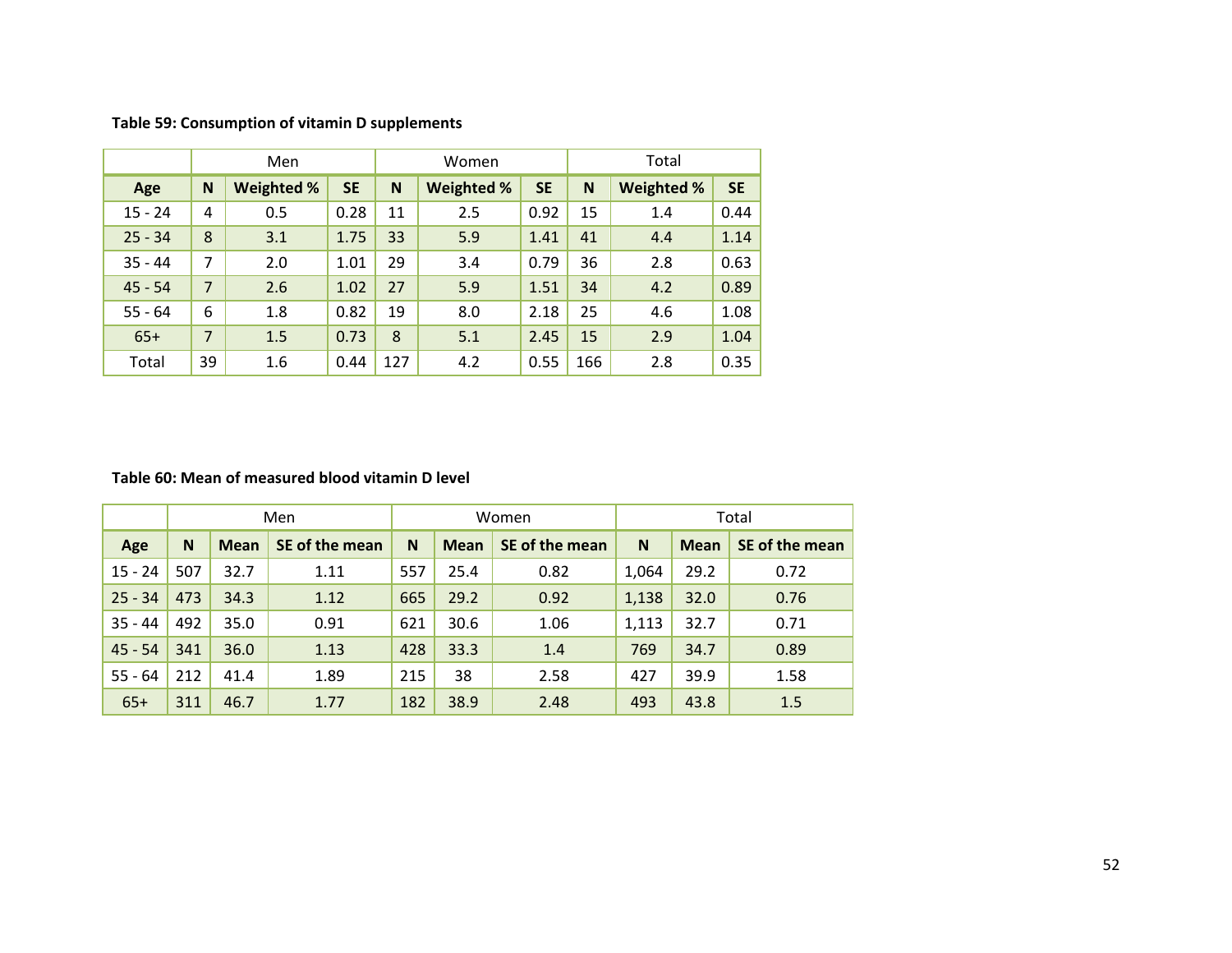#### **Table 61: Self‐reported chronic conditions, by sex**

|                              |     | Men               |           |     | Women      |           |     | Total             |           |  |
|------------------------------|-----|-------------------|-----------|-----|------------|-----------|-----|-------------------|-----------|--|
| <b>Condition</b>             | N   | <b>Weighted %</b> | <b>SE</b> | N   | Weighted % | <b>SE</b> | N   | <b>Weighted %</b> | <b>SE</b> |  |
| <b>Stroke</b>                | 35  | 0.4               | 0.08      | 20  | 0.3        | 0.10      | 55  | 0.3               | 0.06      |  |
| <b>Cardiac arrest</b>        | 53  | 0.7               | 0.15      | 18  | 0.3        | 0.09      | 71  | 0.5               | 0.09      |  |
| <b>Myocardial infarction</b> | 52  | 0.7               | 0.14      | 19  | 0.3        | 0.07      | 71  | 0.5               | 0.08      |  |
| <b>Heart failure</b>         | 27  | 0.4               | 0.11      | 14  | 0.2        | 0.07      | 41  | 0.3               | 0.06      |  |
| <b>Atrial fibrillation</b>   | 20  | 0.3               | 0.10      | 20  | 0.3        | 0.08      | 40  | 0.3               | 0.06      |  |
| <b>Renal failure</b>         | 38  | 0.6               | 0.12      | 21  | 0.3        | 0.09      | 59  | 0.4               | 0.08      |  |
| Cancer                       | 7   | 0.1               | 0.05      | 18  | 0.4        | 0.12      | 25  | 0.3               | 0.07      |  |
| <b>COPD</b>                  | 19  | 0.2               | 0.06      | 10  | 0.1        | 0.06      | 29  | 0.2               | 0.04      |  |
| Asthma                       | 210 | 4.5               | 0.42      | 180 | 3.5        | 0.38      | 390 | 4.0               | 0.28      |  |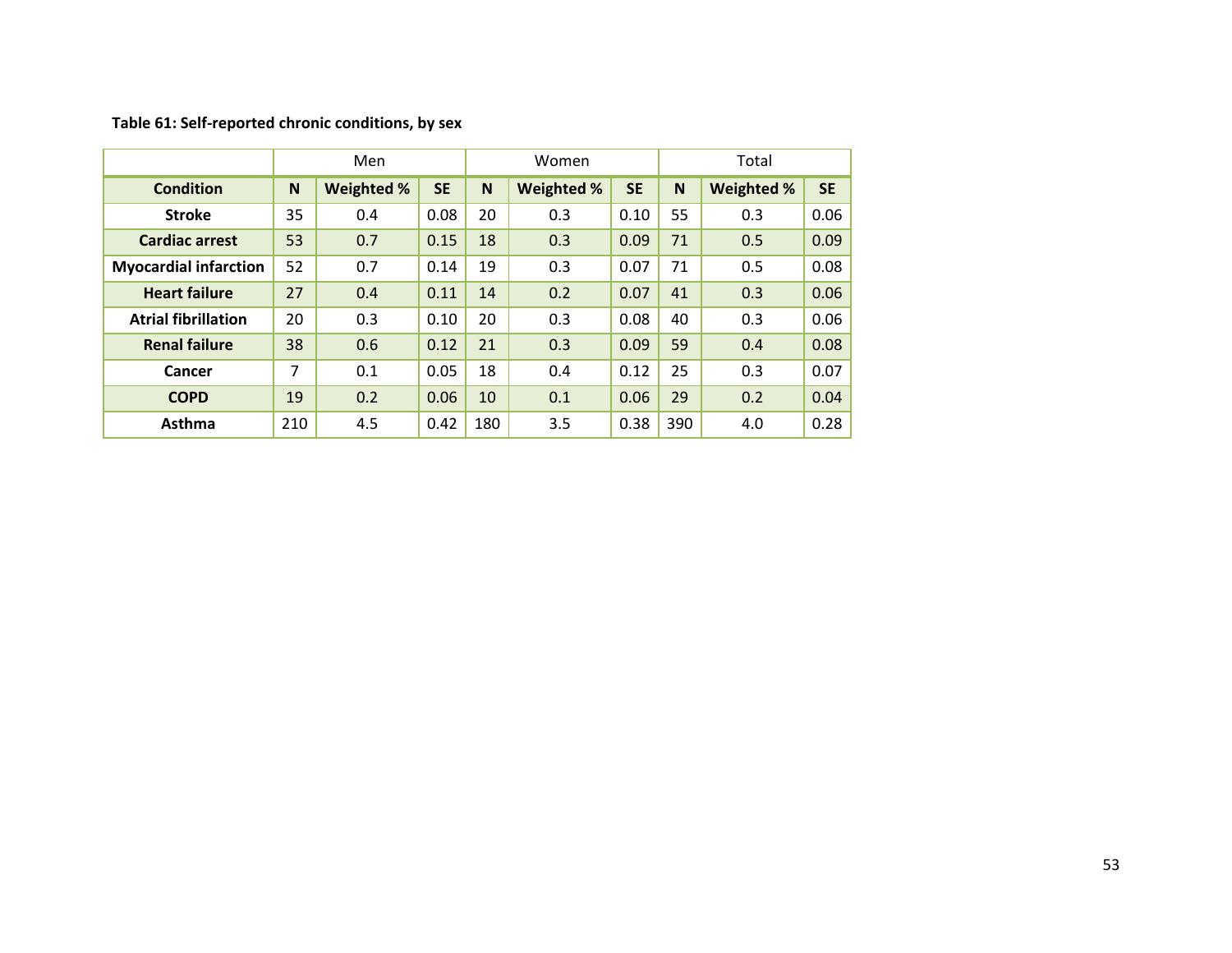

If the interviewer couldn't start the survey, had to stop the survey for any reason or if the survey was completed by finishing Module 2, the interviewer will need to fill out **Module 3** to indicate whether the survey has stopped (and why), hasn't started (and why) or if it's complete.

### **Figure 1: Survey flow**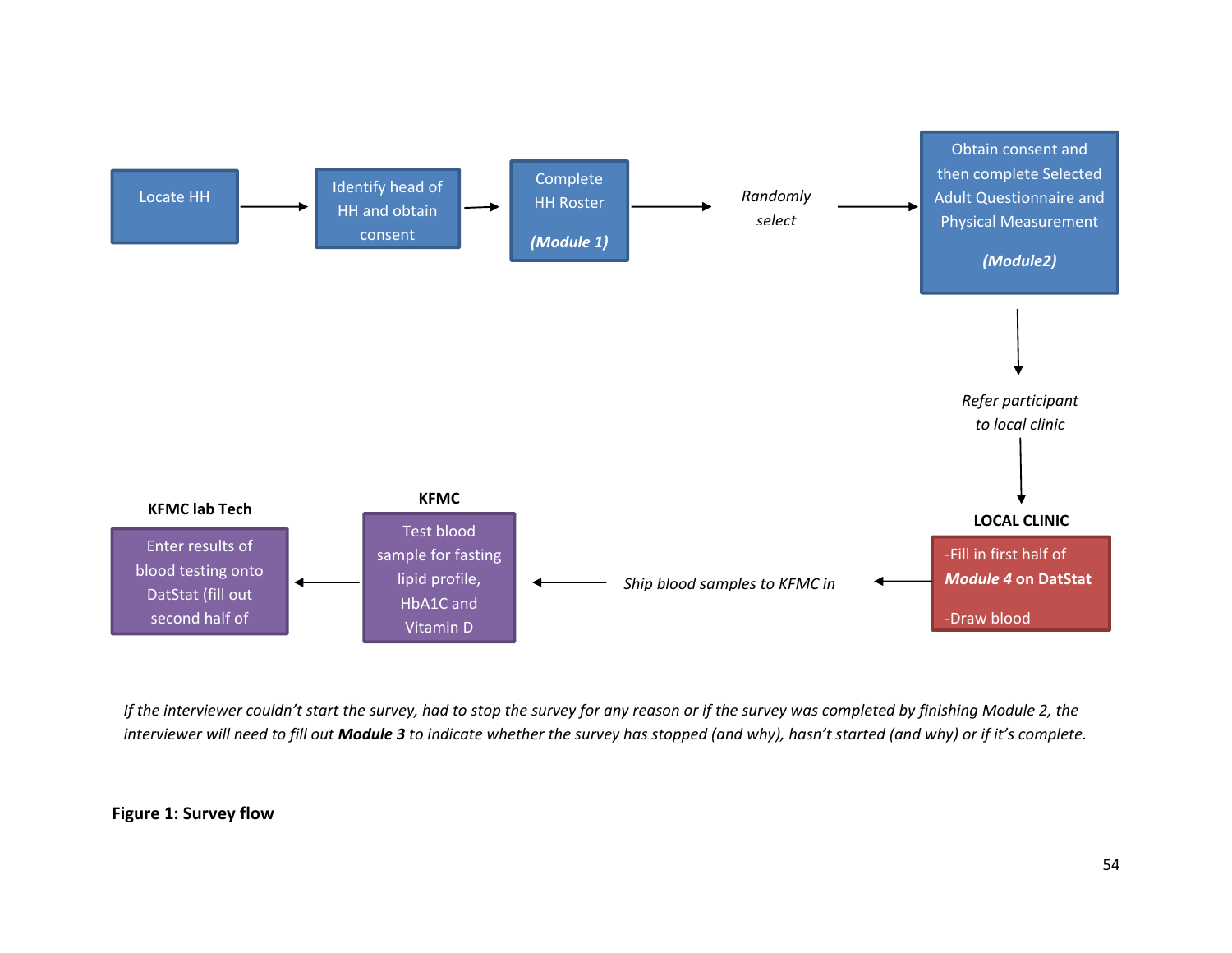**Appendix 1: Saudi Health Interview Survey 2013**

# **Kingdom of Saudi Arabia Health Interview Survey (SHIS)**

**Pilot for Chronic Non-Communicable Diseases 2013** 



in collaboration with



Institute for Health Metrics and Evaluation

and the

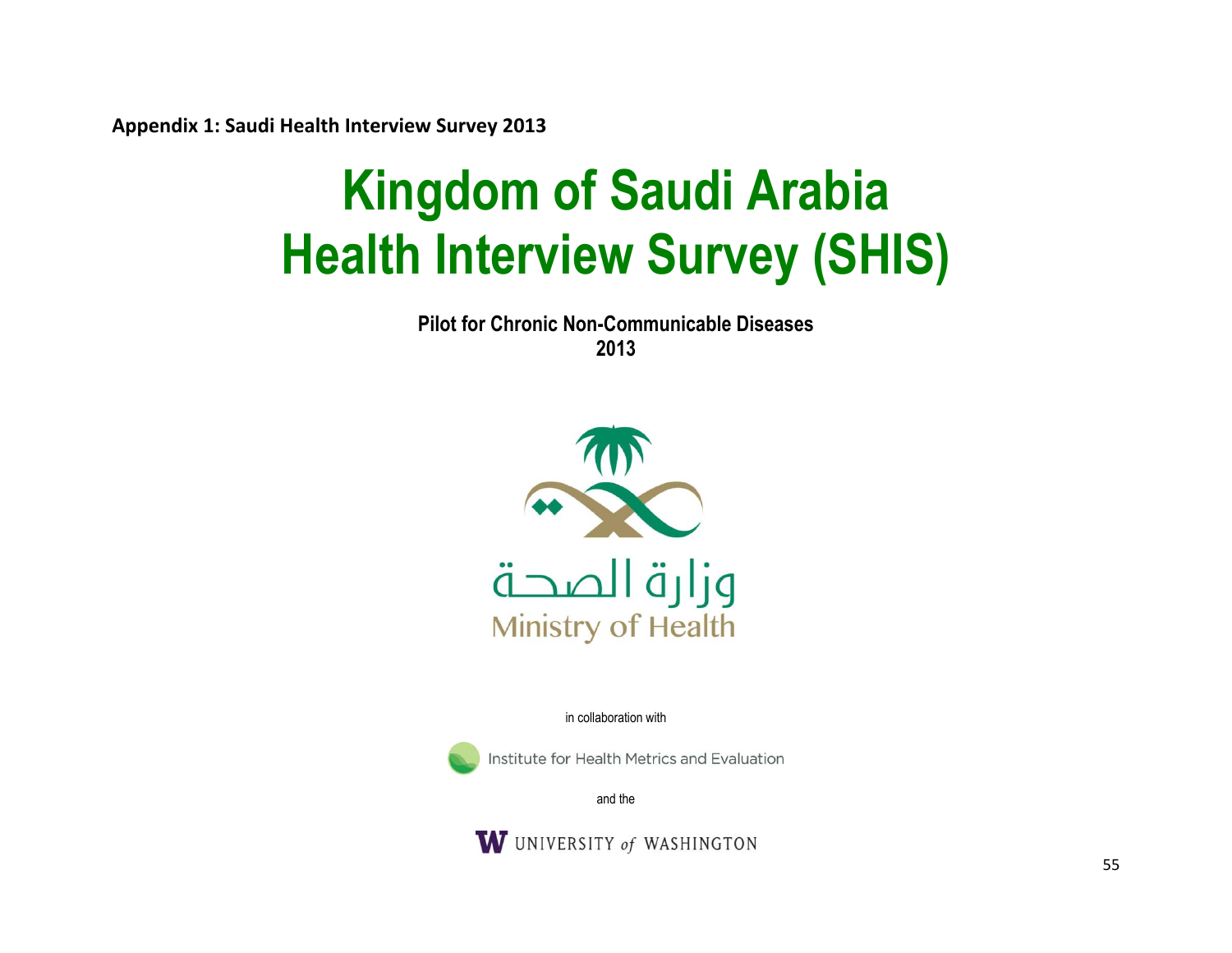# Color-Coding Legend

 $Highlighted text = Interviewer instructions *$ Highlighted text = Other programming notes

Highlighted text = Item for Declined Respondent Module Highlighted text = Item for Proxy Respondent Module

\*Interviewer instructions are also in italics. Any italicized text that is not highlighted in yellow must be translated to Arabic. Interviewer instructions that are highlighted in yellow should NOT be translated to Arabic.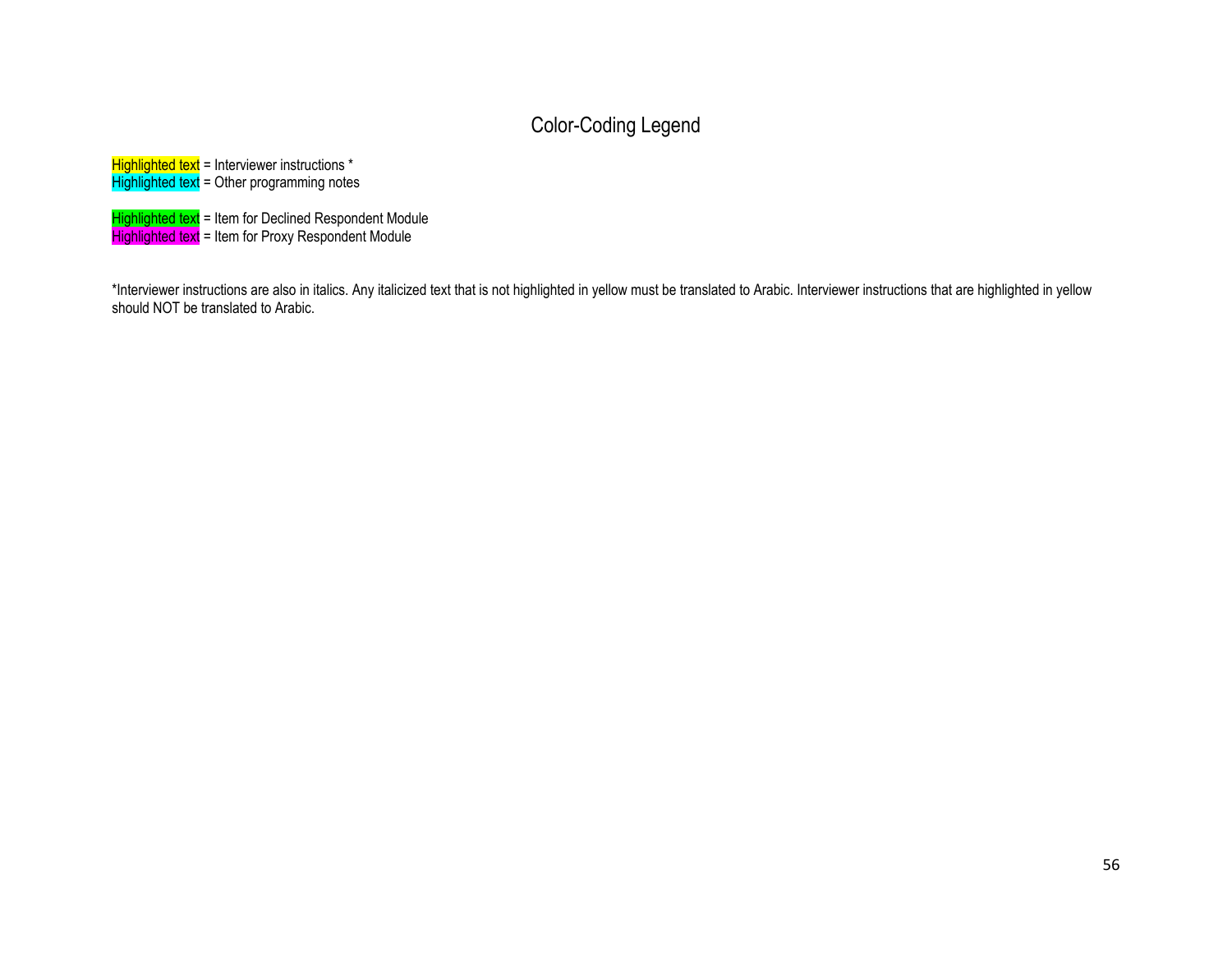**Module 1: Household roster**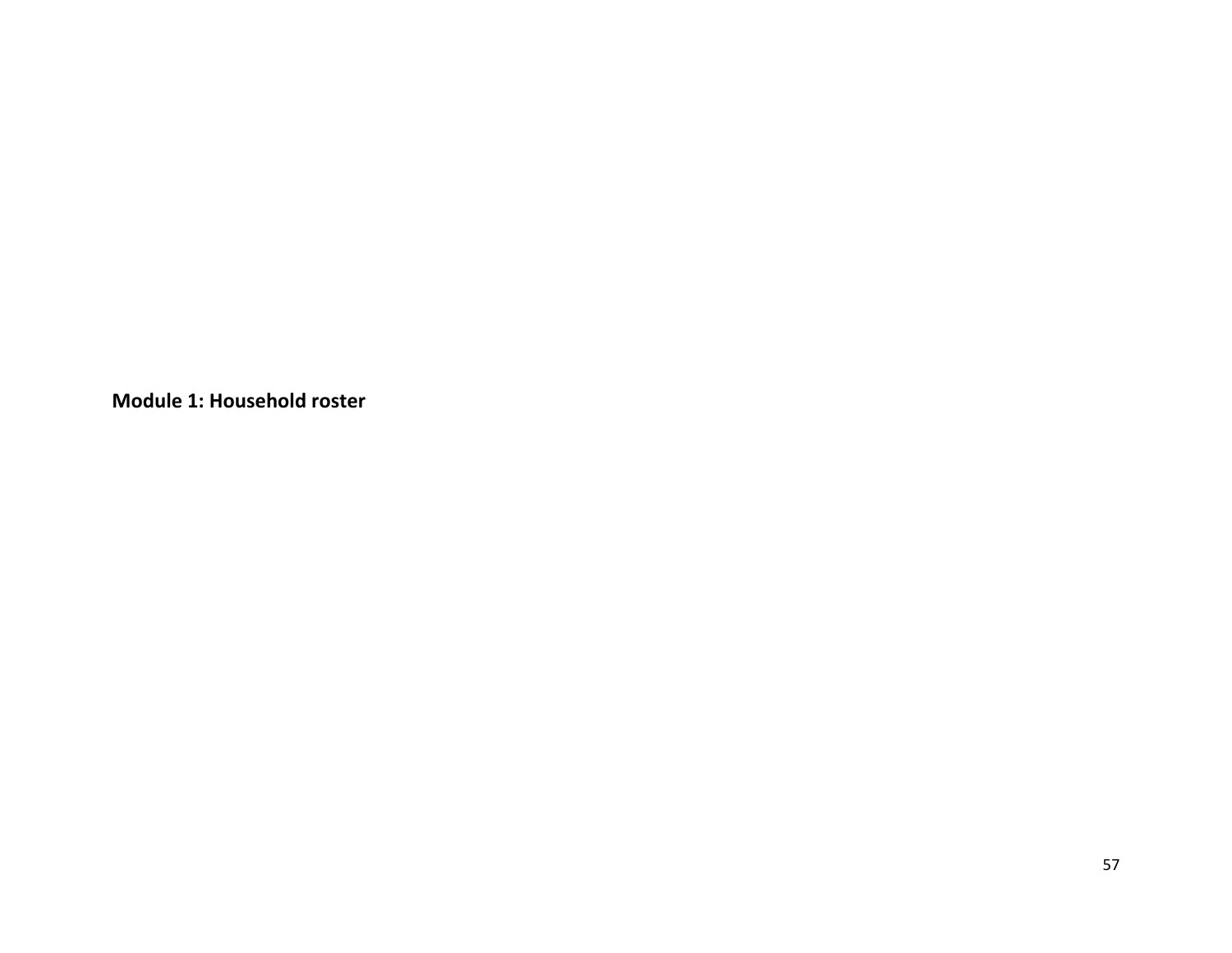|    | <b>Module 1: Household Roster - Survey Information and Consent</b> |                                                                                   |                                                                                                              |
|----|--------------------------------------------------------------------|-----------------------------------------------------------------------------------|--------------------------------------------------------------------------------------------------------------|
|    | <b>Location and Date</b>                                           | <b>Response</b>                                                                   | Code                                                                                                         |
|    | Cluster/Centre/Village name                                        |                                                                                   | village_name_roster                                                                                          |
|    |                                                                    |                                                                                   | STEPS <sub>12</sub>                                                                                          |
| 2. | Interviewer ID (region - team number - member number)              | - 11<br>member#<br>region<br>team#                                                | interviewer id rosterv1<br>interviewer_id_region_rv1<br>interviewer id team rv1<br>interviewer_id_member_rv1 |
| 3. | Visit 1 Date                                                       | dd<br>mm<br>уууу                                                                  | v1 date roster<br>v1_date_year_roster<br>v1_date_month_roster<br>v1_date_day_roster                          |
| 4  | Start time of interview (24 hour clock)                            | لمملكا رابطت<br>hrs<br>mins                                                       | STEPS 14<br>v1 start time<br>v1_start_time_hour_roster<br>v1_start_time_min_roster<br>STEPS 17               |
|    | <b>Consent, Interview Language and Name</b>                        |                                                                                   |                                                                                                              |
| 5. | Consent has been read and obtained                                 | $Yes=1$<br>No=0 If no, end                                                        | consent_roster_v1<br>STEPS 15                                                                                |
| 6. | <b>First Name</b>                                                  | First name=1 Specify in open text field<br>Don't know=77<br>Decline to respond=88 | firstname_roster_v1<br>STEPS 19                                                                              |
|    | Additional Information that may be helpful                         |                                                                                   | consent-lang-<br>name_add_info                                                                               |
|    | Contact phone number where possible                                | Specify in open text field                                                        | telephone_roster_v1<br>STEPS 110                                                                             |

# **Household roster – Survey information and consent**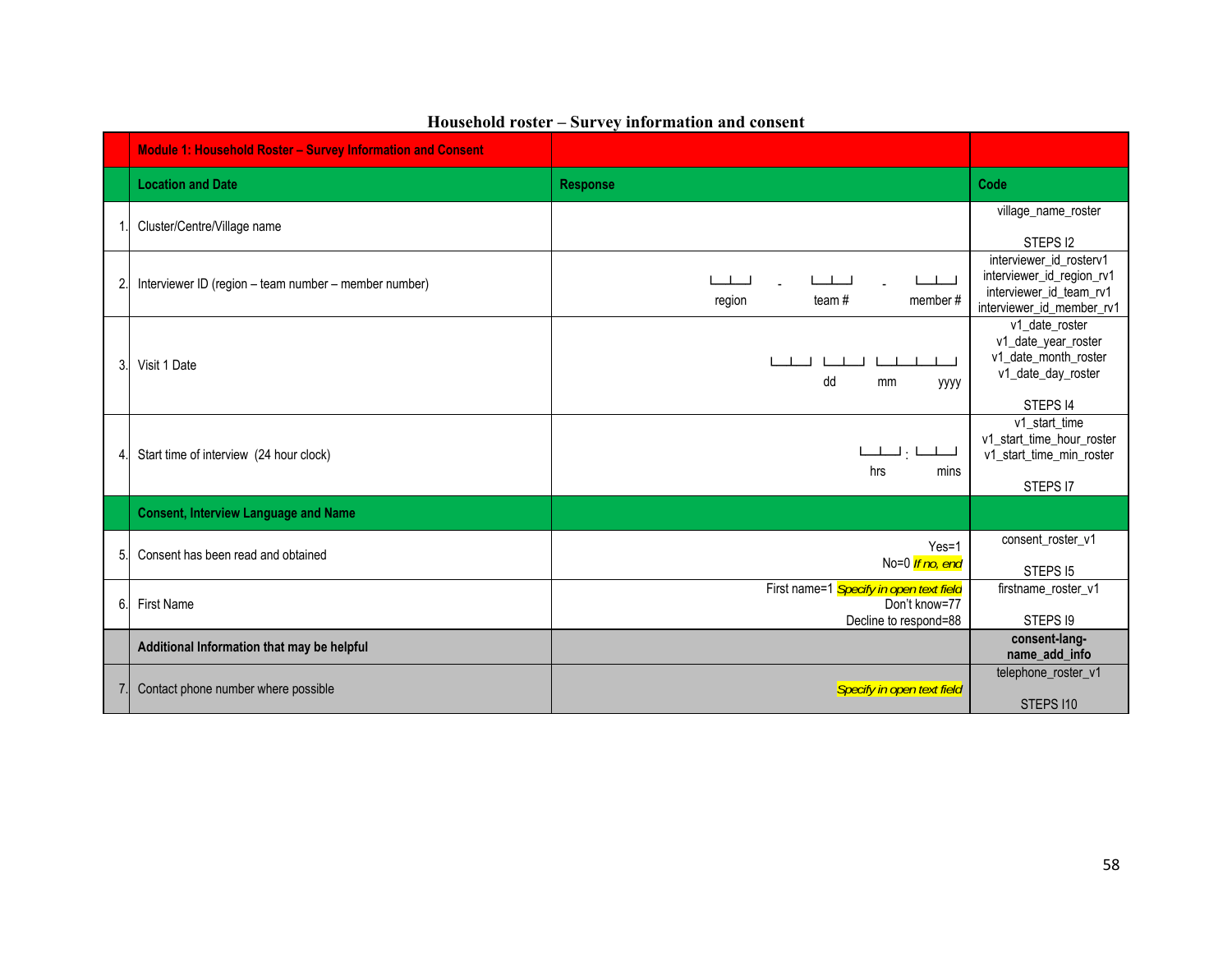#### **Household roster**

**Module 1: Household Roster** 

*Interviewer: Please collect information from the head of the household or the adult who has the most knowledge about the members of the household.* 

|    | IF YOU ARE SPEAKING TO THE HEAD OF THE HOUSEHOLD:<br>Beginning with you, what are the names of the usual members of this<br>household?                           | Name of household member 1=1 Specify in open text field<br>Name of household member 2=2 Specify in open text field<br>Name of household member 3=3 Specify in open text field |          |
|----|------------------------------------------------------------------------------------------------------------------------------------------------------------------|-------------------------------------------------------------------------------------------------------------------------------------------------------------------------------|----------|
|    | IF YOU ARE NOT SPEAKING TO THE HEAD OF THE HOUSEHOLD:<br>Beginning with the head of the household, what are the names of the usual<br>members of this household? | <br>.<br>Name of household member 30=30 Specify in open text field                                                                                                            | ID name  |
|    | IF THERE IS A BABY THAT HAS YET TO BE NAMED, WRITE "BABY."                                                                                                       |                                                                                                                                                                               |          |
| 2. | {Name of household member}<br>The following questoins are specifically about the individual named above.                                                         |                                                                                                                                                                               | ID name1 |
| 3. | Is this person male or female?                                                                                                                                   | Male=1<br>Female=2                                                                                                                                                            | ID sex1  |
|    | How old was this person on his/her last birthday?                                                                                                                | Years=YR Specify in open text field                                                                                                                                           |          |
| 4. | ENTER AGE IN YEARS AND MONTHS FOR ALL CHILDREN UNDER 5<br>YEARS. OTHERWISE, JUST ENTER AGE IN YEARS.                                                             | Months=MO Specify in open text field<br>Don't know=DK<br>Decline to respond=NR                                                                                                | ID_age1  |
| 5. | What is this person's date of birth?                                                                                                                             | Date of birth=1 Specify in open text field)<br>Don't know=77<br>Decline to respond=88                                                                                         | ID dob1  |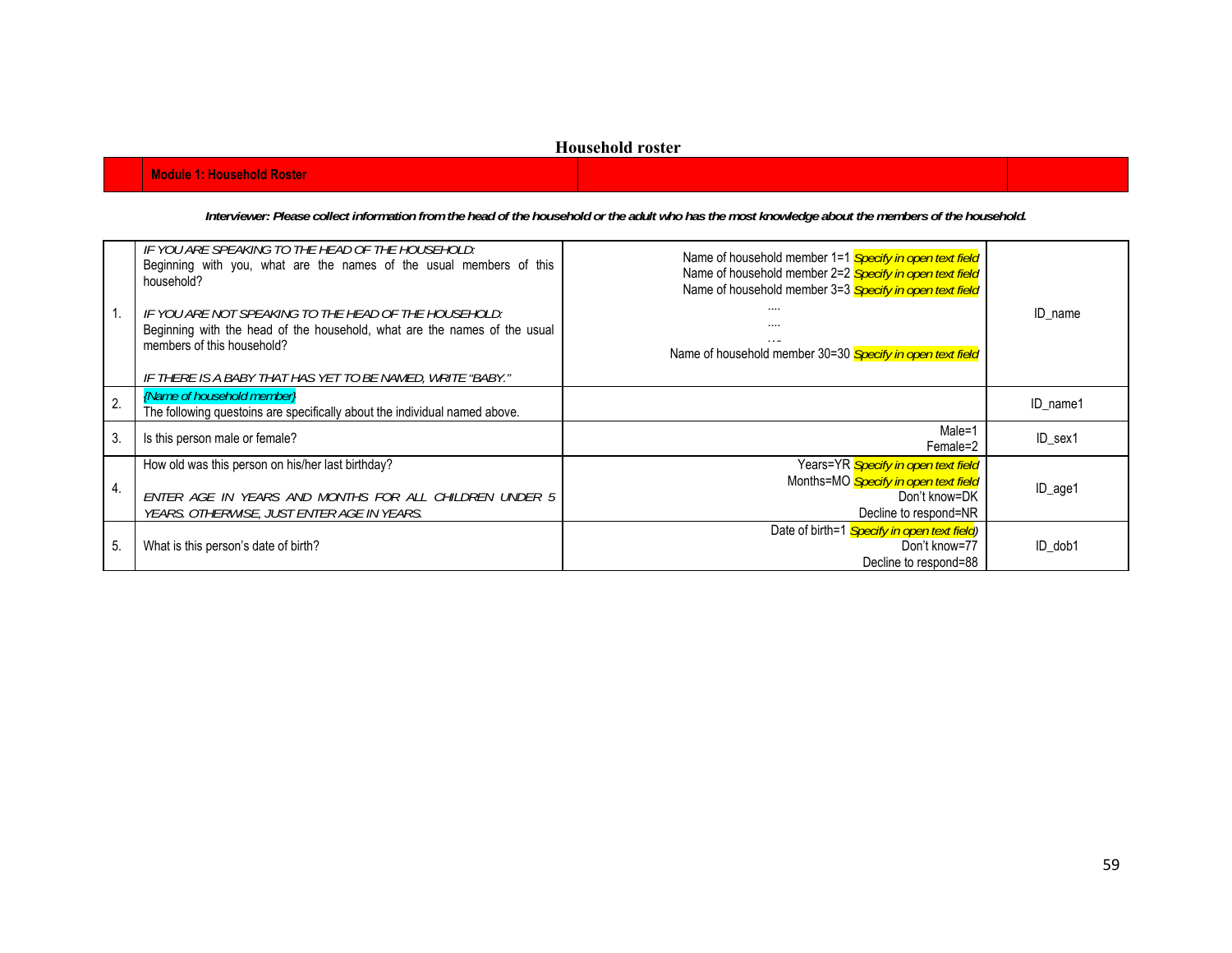|                  |                                                                                  | Head of the household=1                              |                         |
|------------------|----------------------------------------------------------------------------------|------------------------------------------------------|-------------------------|
|                  |                                                                                  | Spouse=2                                             |                         |
|                  |                                                                                  | Biological child=3                                   |                         |
|                  |                                                                                  | Adopted / stepchild=4                                |                         |
|                  |                                                                                  | Grandchild=5                                         |                         |
|                  |                                                                                  | Niece / nephew=6                                     |                         |
|                  |                                                                                  | Aunt / uncle=7                                       |                         |
|                  |                                                                                  | Cousin=8                                             |                         |
|                  | What is the relationship of this person with the head of the household?          | Mother / father=9                                    |                         |
| 6.               |                                                                                  | Sister / brother=10                                  | ID_relationship1        |
|                  | (SELECT ONE)                                                                     | Daughter-in-law / son-in-law=11                      |                         |
|                  |                                                                                  | Sister-in-law / brother-in-law=12                    |                         |
|                  |                                                                                  | Grandparent=13                                       |                         |
|                  |                                                                                  | Mother-in-law / father-in-law=14                     |                         |
|                  |                                                                                  | Other relative=15                                    |                         |
|                  |                                                                                  | Non-relative=16                                      |                         |
|                  |                                                                                  | Other, please specify=97 Specify in open text field  |                         |
|                  |                                                                                  | Don't know=77                                        |                         |
|                  |                                                                                  | Decline to respond=88                                |                         |
|                  |                                                                                  | Never been married=1                                 |                         |
|                  | What is this person's current marital status?                                    | Married=2<br>Divorced=3                              |                         |
|                  |                                                                                  | Separated=4                                          |                         |
| $\overline{7}$ . | INTERVIEWER: ONLY ASK IF THE PERSON IS OLDER THAN 15.                            | Widowed=5                                            | ID marital status1      |
|                  |                                                                                  | Other, please specify=97 Specify in open text field  |                         |
|                  | (SELECT ONE)                                                                     | Don't know=77                                        |                         |
|                  |                                                                                  | Decline to respond=88                                |                         |
|                  | List the members of the household that have been named by the individual being   | $Yes=1$                                              |                         |
|                  | interviewed.                                                                     | $No = 0$                                             |                         |
| 8.               |                                                                                  | Don't know=77                                        | ID_missing_members      |
|                  | Have we missed anybody in the household?                                         | Decline to respond=88                                |                         |
|                  | {Response:SELECTED_ADULT_CALC} has been selected to participate in the           |                                                      |                         |
| 9.               | survey. Please make arrangements to interview this individual. Is the individual | Yes=1 If Yes, move onto Selected Adult Questionnaire | random_selection_result |
|                  | available now?                                                                   | No=0 If No, move onto Disposition Codes Survey       |                         |
|                  | Please continue on to the Selected Adult Questionnaire.                          |                                                      |                         |
| 10.              |                                                                                  |                                                      | epc1_sa                 |
|                  | Please continue to the Disposition Codes Survey to fill out the result of the    |                                                      |                         |
| 11.              | visit.                                                                           |                                                      | epc2_dc                 |
|                  |                                                                                  |                                                      |                         |

*Interviewer: Randomly select one household member aged 15 years or older and make arrangements to interview that individual.*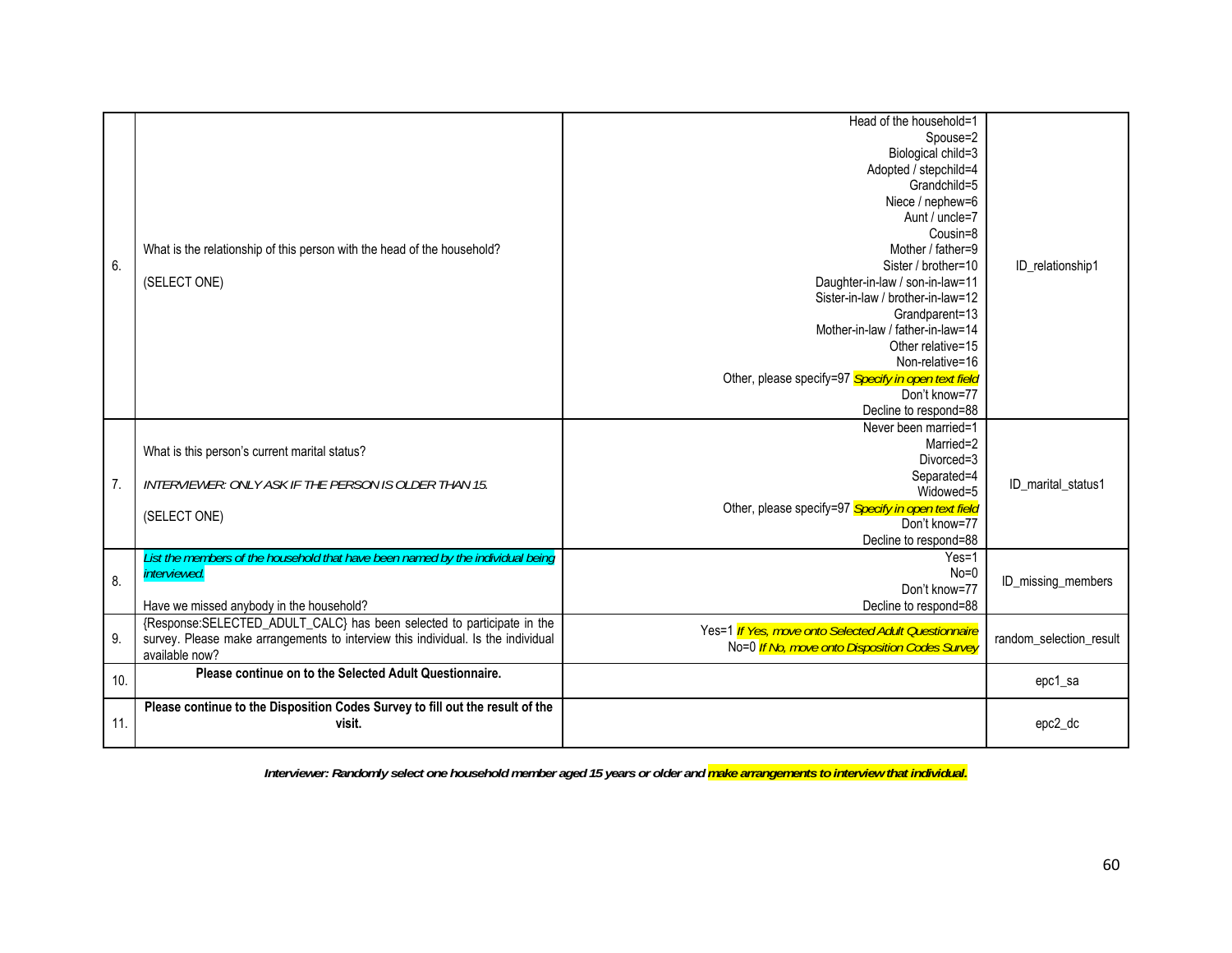**Module 2a: Selected adult questionnaire for full survey**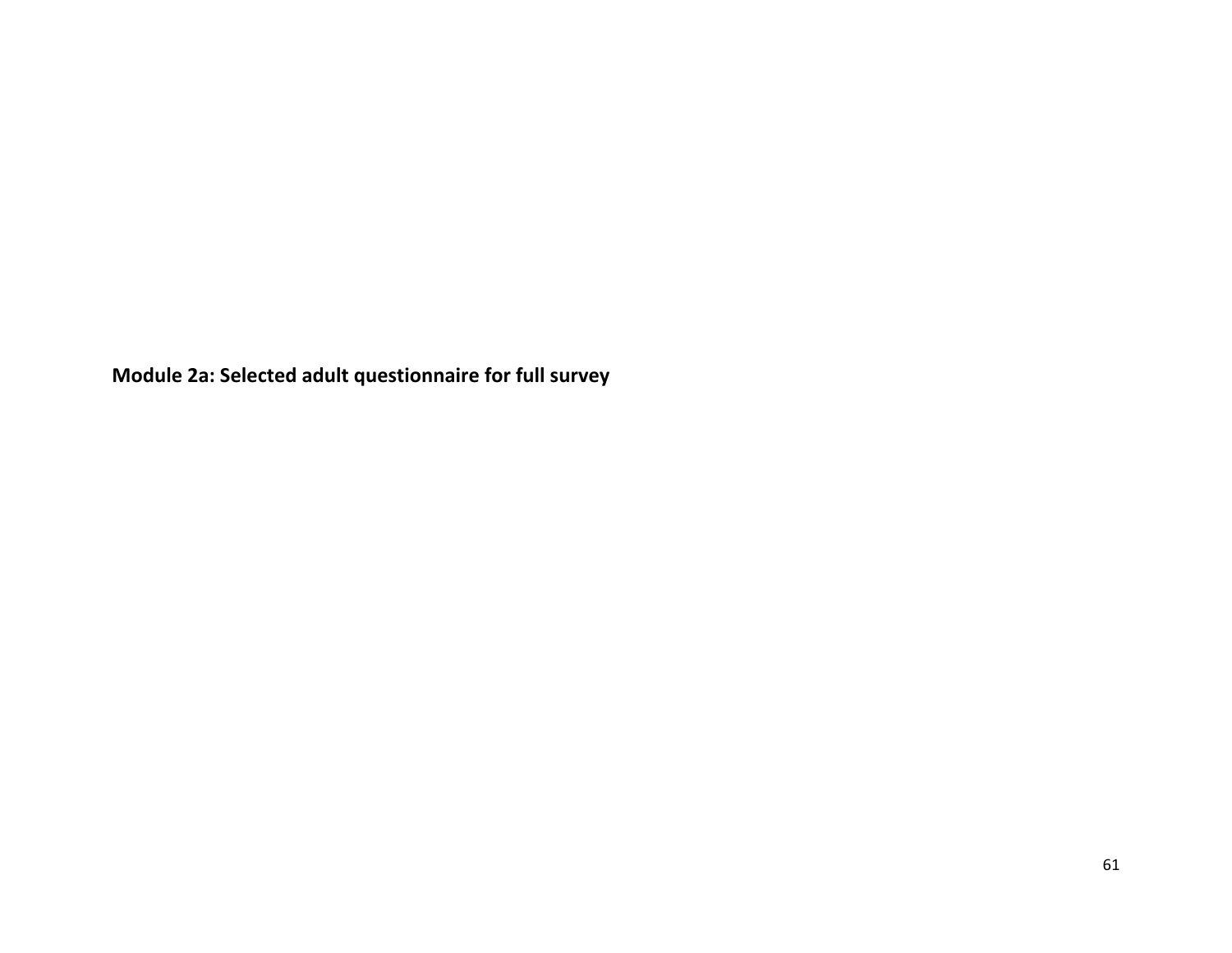|   | Module 2a: Selected Adult Questionnaire - Survey Information and<br><b>Consent</b> |                                                                                   |                                                                                                                     |
|---|------------------------------------------------------------------------------------|-----------------------------------------------------------------------------------|---------------------------------------------------------------------------------------------------------------------|
| # | <b>Location and Date</b>                                                           | <b>Response</b>                                                                   | Code                                                                                                                |
|   | Please enter the name of the selected adult                                        |                                                                                   | selected_adult_name                                                                                                 |
|   | Cluster/Centre/Village name                                                        |                                                                                   | village_name<br>STEPS I2                                                                                            |
|   | Interviewer ID                                                                     | team#<br>region<br>member#                                                        | interviewer_id_visit1<br>interviewer_id_region_v1<br>interviewer_id_team_v1<br>interviewer_id_member_v1<br>STEPS 13 |
|   | Visit 1 Date                                                                       | dd<br>mm<br>уууу                                                                  | v1 date<br>v1_date_year<br>v1_date_month<br>v1_date_day                                                             |
|   | Start time of interview (24 hour clock)                                            | $\perp\perp\perp\perp\perp$<br>hrs<br>mins                                        | v1_start_time<br>v1_start_time_hour<br>v1_start_min<br> 7                                                           |
|   | <b>Consent, Interview Language and Name</b>                                        |                                                                                   |                                                                                                                     |
|   | Consent has been read and obtained                                                 | $Yes=1$<br>No=0 If no, end                                                        | consent_v1<br>15                                                                                                    |
|   | <b>First Name</b>                                                                  | First name=1 Specify in open text field<br>Don't know=77<br>Decline to respond=88 | firstname_v1<br> 9                                                                                                  |
|   | Additional Information that may be helpful                                         |                                                                                   | consent-lang-<br>name_add_info                                                                                      |
|   | Contact phone number where possible                                                | Specify in open text field                                                        | telephone_v1<br>110                                                                                                 |

## **Survey Information and Consent – Full Survey**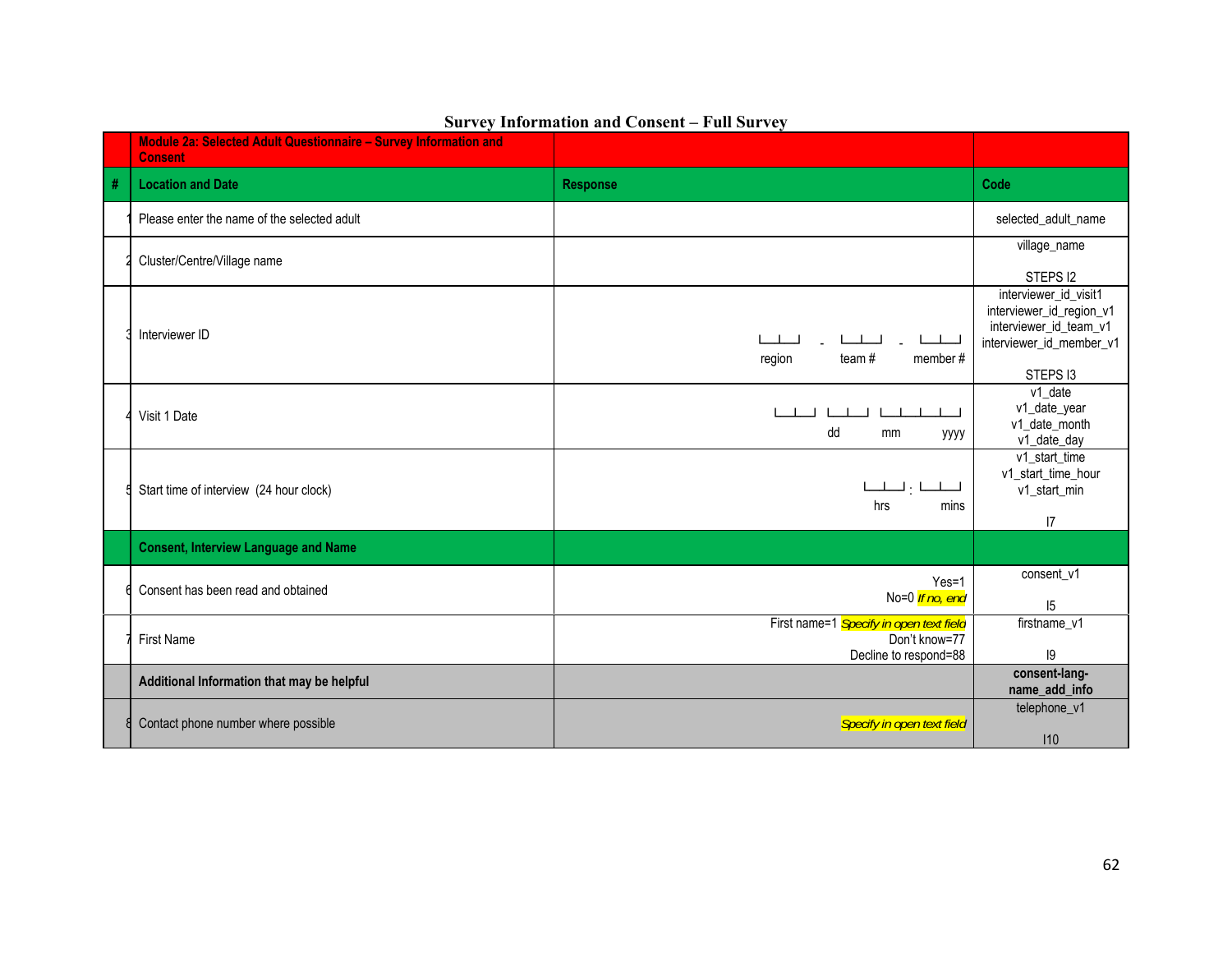|                             | <b>Module 2a: Selected Adult Questionnaire</b>                |                                                                             |                     |
|-----------------------------|---------------------------------------------------------------|-----------------------------------------------------------------------------|---------------------|
| $\overline{\boldsymbol{t}}$ | <b>Question</b>                                               | <b>Response</b>                                                             | Code                |
|                             | Section 1: Sociodemographic Information                       |                                                                             |                     |
|                             | Sex (Record Male / Female as observed)                        | Male=1                                                                      | sex                 |
|                             |                                                               | Female=2                                                                    | STEPS <sub>C1</sub> |
|                             | How old are you?                                              | Age, in years=1 Specify in open text field<br>Don't know=77                 | age                 |
|                             |                                                               | Decline to respond=88                                                       | STEPS <sub>C3</sub> |
|                             | What is the highest level of education you<br>have completed? | Can't read or write=1<br>Can read and write=2<br>Primary school completed=3 |                     |
|                             |                                                               | Intermediate school completed=4<br>High school completed=5                  | education           |
|                             | <b>IINSERT COUNTRY-SPECIFIC</b><br><b>CATEGORIES</b>          | College/University completed=6<br>Post graduate degree=7                    | STEPS <sub>C5</sub> |
|                             | (SELECT ONE)                                                  | Technical training=8<br>Don't know=77                                       |                     |
|                             |                                                               | Decline to respond=88                                                       |                     |
|                             |                                                               | Never married=1                                                             |                     |
|                             | What is your marital status?                                  | Currently married=2<br>Separated=3                                          | marital_status      |
|                             |                                                               | Divorced=4                                                                  |                     |
|                             | (SELECT ONE)                                                  | Widowed=5                                                                   | STEPS C7            |
|                             |                                                               | Don't know=77                                                               |                     |
|                             |                                                               | Decline to respond=88                                                       |                     |
|                             |                                                               | First degree cousins=1<br>Second degree cousins=2                           |                     |
|                             | Are your parents related (consanguineous                      | Other relation between them=4                                               | parent_relationship |
|                             | marriage)?                                                    | Not related=0                                                               | <b>MOHSA</b>        |
|                             |                                                               | Don't know=77                                                               |                     |
|                             |                                                               | Decline to respond=88                                                       |                     |

# **Selected Adult Questionnaire – Full Survey**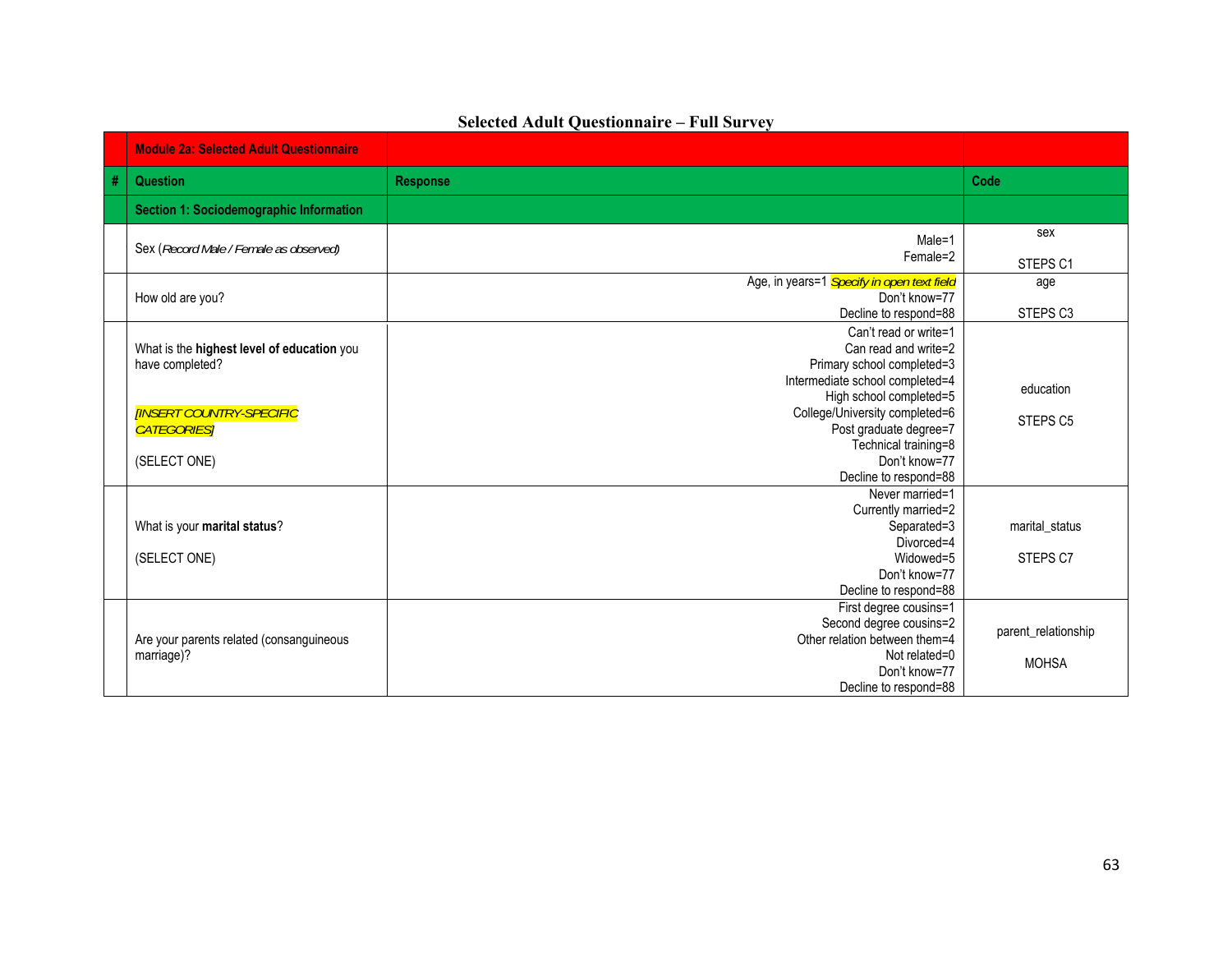|                                                    | Government employee=1                                                |                        |
|----------------------------------------------------|----------------------------------------------------------------------|------------------------|
| Which of the following best describes your         | Non-government employee=2                                            |                        |
| main work status over the past 12 months?          | Self-employed=3                                                      |                        |
|                                                    | Non-paid=4                                                           | work_status            |
|                                                    | Student=5                                                            |                        |
|                                                    | Homemaker=6                                                          | C <sub>8</sub>         |
| <b>[INSERT COUNTRY-SPECIFIC</b>                    | Retired=7                                                            |                        |
| <b>CATEGORIES</b>                                  | Unemployed (able to work)=8                                          | STEPS <sub>C8</sub>    |
|                                                    | Unemployed (unable to work)=9                                        |                        |
| (SELECT ONE)                                       | Don't know=77                                                        |                        |
|                                                    | Decline to respond=88                                                |                        |
|                                                    |                                                                      |                        |
|                                                    | Less than 3000 Riyal=1                                               |                        |
|                                                    | 3000 Riyal to less than 5000 Riyal=2                                 |                        |
| Can you give an estimate of the monthly            | 5000 Riyal to less than 7000 Riyal=3                                 |                        |
| household income if I read some options to         | 7000 Riyal to less than 10000 Riyal=4                                | income_estimate        |
| you? Is it                                         | 10000 Riyal to less than 15000 Riyal=5                               |                        |
| <b>INSERT QUINTILE VALUES IN LOCAL</b>             | 15000 Riyal to less than 20000 Riyal=6                               | C <sub>11</sub>        |
| <b>CURRENCY</b>                                    | 20000 to less than 30000=7                                           |                        |
|                                                    | 30000 Riyal or more=8                                                | STEPS C11              |
| (READ OPTIONS)                                     |                                                                      |                        |
|                                                    | Don't Know=77                                                        |                        |
|                                                    | Decline to respond=88                                                |                        |
|                                                    |                                                                      |                        |
|                                                    |                                                                      |                        |
| <b>Question</b>                                    | <b>Response</b>                                                      | Code                   |
| <b>Section 2: Tobacco Use</b>                      |                                                                      |                        |
|                                                    |                                                                      |                        |
| Now I am going to ask you some questions           |                                                                      |                        |
| about various health behaviours. This includes     |                                                                      |                        |
| things like smoking, eating fruits and             |                                                                      |                        |
| vegetables and physical activity. Let's start with |                                                                      |                        |
| tobacco.                                           |                                                                      |                        |
| Have you ever smoked any tobacco                   | $Yes=1$                                                              |                        |
| products, such as cigarettes, cigars or pipes or   | No=0 If No, go to tobacco_smokeless                                  | tobacco_smoker_ever    |
| Shisha?                                            | Don't know=77 If Don't know, go to tobacco_smokeless                 |                        |
|                                                    | Decline to respond=88 If Decline to respond, go to tobacco_smokeless | STEPS T1a              |
| (USE SHOWCARD)                                     |                                                                      |                        |
| Do you currently smoke any tobacco                 | $Yes=1$                                                              |                        |
| products, such as cigarettes, cigars, pipes or     |                                                                      | tobacco_smoker_current |
| Shisha?                                            | No=0 If No, go to tobacco_age_start                                  |                        |
|                                                    | Don't know=77 If Don't know, go to tobacco_age_start                 | STEPTS T1              |
| (USE SHOWCARD)                                     | Decline to respond=88 If Decline to respond, go to tobacco_age_start |                        |
|                                                    | $Yes=1$                                                              |                        |
| Do you currently smoke tobcco products, such       | No=0 If If No, go to tobacco_age_start                               |                        |
| as cigarettes, cigars, pipes, or Sisha, daily?     | Don't know-77 If Don't know, go to tobacco_age_start                 | tobacco_smoker_daily   |
|                                                    | Decline to respond=88 If Decline to respond, go to tobacco_age_start |                        |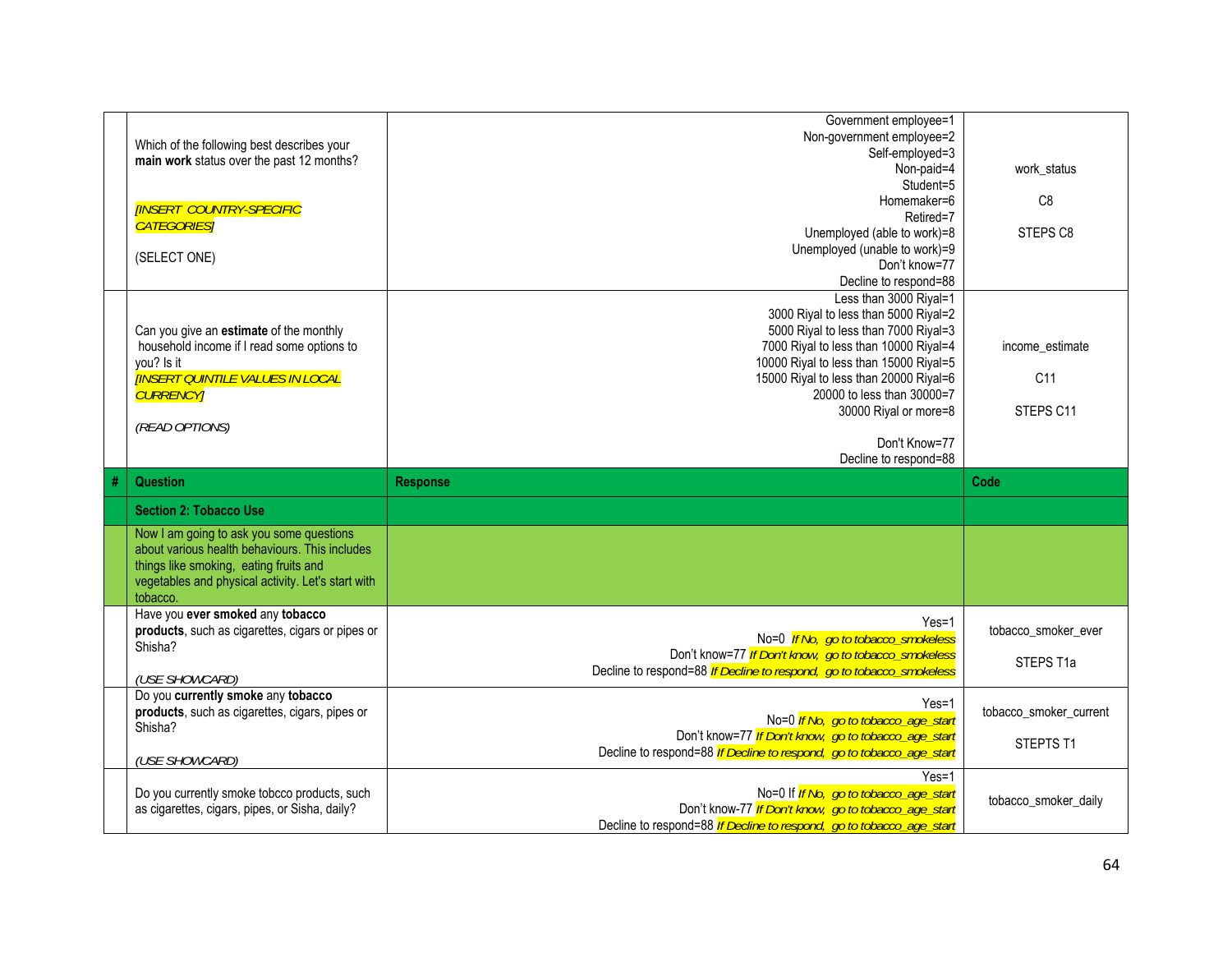| How old were you when you first started                                                                            | Age=1 Specify in open text field<br>Never smoked daily=0 If Never smoked daily, go to tobacco_quit                           | tobacco_age_start           |
|--------------------------------------------------------------------------------------------------------------------|------------------------------------------------------------------------------------------------------------------------------|-----------------------------|
| smoking daily?                                                                                                     | Don't know=77<br>Decline to respond=88                                                                                       | STEPS <sub>T3</sub>         |
| On average, how many manufactured<br>cigarettes do you (did you) smoke each day?                                   | Number of manufactured cigarettes per day=1 Specify in open text field<br>Don't know=77                                      | tobacco_cigarettes          |
| (USE SHOW CARD)                                                                                                    | Decline to respond=88                                                                                                        | STEPS T5a                   |
| (SELECT ONE)                                                                                                       |                                                                                                                              |                             |
| On average, how many hand-rolled cigarettes<br>do you (did you) smoke each day?                                    | Number of hand-rolled cigarettes per day=1 Specify in open text field                                                        | tobacco_cigarettes2         |
| (USE SHOW CARD)                                                                                                    | Don't know=77<br>Decline to respond=88                                                                                       | STEPS T5b                   |
| (SELECT ONE)                                                                                                       |                                                                                                                              |                             |
| On average, how many pipes full of tobacco<br>do you (did you) smoke each day?                                     | Number of pipes full of tobacco per day=1 Specify in open text field                                                         | tobacco_pipes               |
| (USE SHOW CARD)                                                                                                    | Don't know=77<br>Decline to respond=88                                                                                       | STEPS T5c                   |
| (SELECT ONE)                                                                                                       |                                                                                                                              |                             |
| On average, how many cigars, cheroots,<br>and/or cigarillos do you (did you) smoke each<br>day?<br>(USE SHOW CARD) | Number of cigars, cheroots, and/or cigarillos per day=1 Specify in open text field<br>Don't know=77<br>Decline to respond=88 | tobacco_cigars<br>STEPS T5d |
| (SELECT ONE)                                                                                                       |                                                                                                                              |                             |
| On average, how many shisha do you (did you<br>smoke) each day?                                                    | Amount of shisha per day=1 Specify in open text field<br>Don't know=77                                                       | tobacco shisha              |
| (USE SHOW CARD)                                                                                                    | Decline to respond=88                                                                                                        | STEPS X5                    |
| (SELECT ONE)                                                                                                       |                                                                                                                              |                             |
| On average, how many sugar-flavored shisha<br>do you(did you smoke) each day?                                      | Amount of sugar-flavored shisha per day=1 Specify in open text field                                                         | tobacco_sugar_sisha         |
| (USE SHOW CARD)                                                                                                    | Don't know=77<br>Decline to respond=88                                                                                       | <b>MOHSA</b>                |
| (SELECT ONE)                                                                                                       |                                                                                                                              |                             |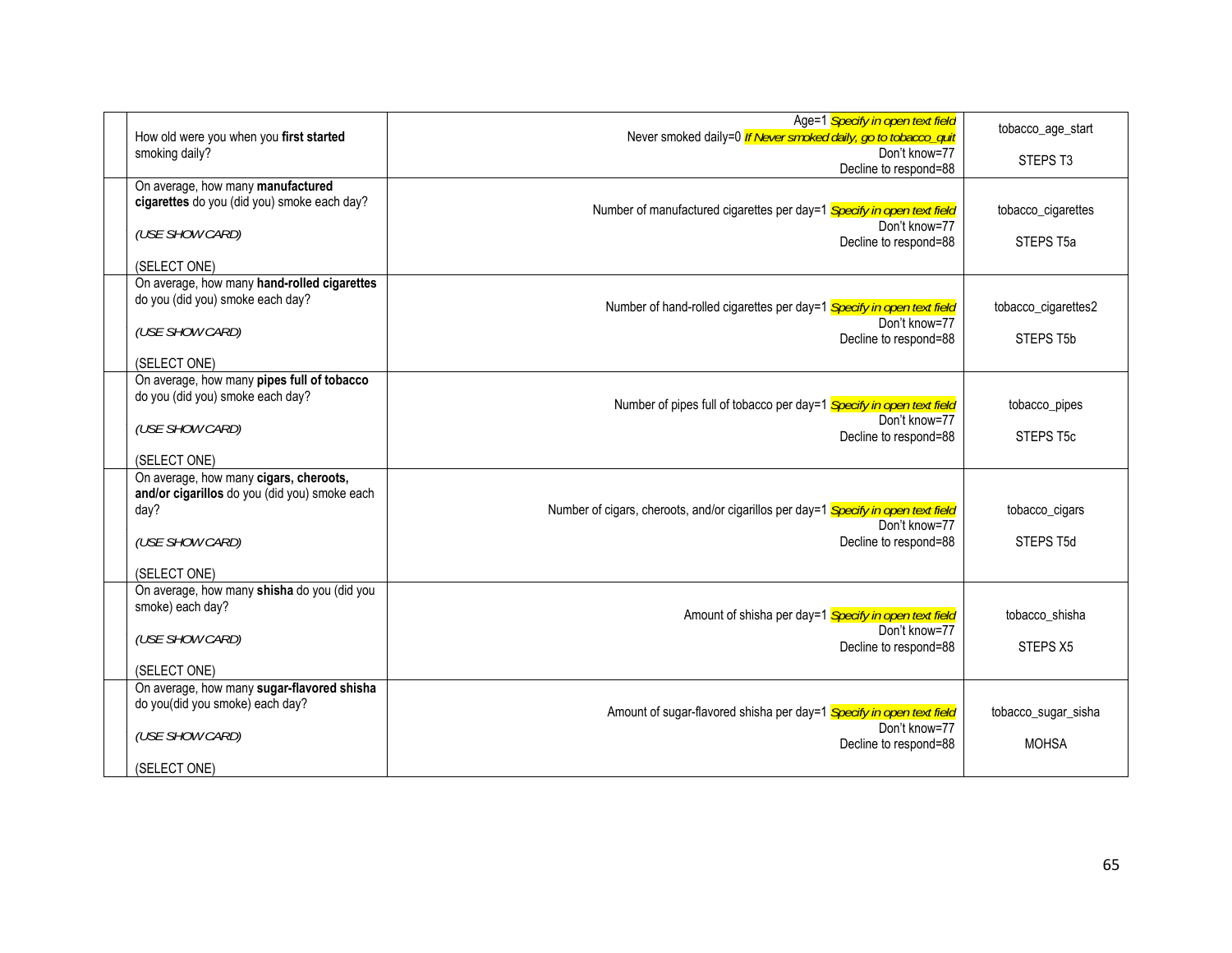| <b>Section 3: Diet</b>                                                                                                                           |                                                                                                                                                                             |                                                                                               |
|--------------------------------------------------------------------------------------------------------------------------------------------------|-----------------------------------------------------------------------------------------------------------------------------------------------------------------------------|-----------------------------------------------------------------------------------------------|
| <b>Question</b>                                                                                                                                  | <b>Response</b>                                                                                                                                                             | Code                                                                                          |
| someone smoke in closed areas in your<br>workplace or school (in the building, in a work<br>area or a specific office) when you were<br>present? | Number of days=1 Specify in open text field<br>Don't know or don't work in a closed area=77<br>Decline to respond=88                                                        | tobacco_work<br>STEPS T14                                                                     |
| During the past 7 days, on how many days did                                                                                                     |                                                                                                                                                                             |                                                                                               |
| someone in your home smoke when you were                                                                                                         | Don't know=77                                                                                                                                                               | tobacco_secondhand<br>STEPS T13                                                               |
| Do you currently use smokeless tobacco<br>products daily?                                                                                        | Yes=1<br>$No=0$<br>Don't know=77<br>Decline to respond=88                                                                                                                   | tobacco_smokeless_daily<br>STEPS T10                                                          |
| Do you currently use any smokeless tobacco<br>such as [snuff, chewing tobacco, Swaika, or<br>Medwakh)?<br>(USE SHOWCARD)                         | $Yes=1$<br>No=0 If No, go to T13<br>Don't know=77<br>Decline to respond=88                                                                                                  | tobacco smokeless current<br>STEPS T9                                                         |
| Have you ever used smokeless tobacco<br>products, such as [snuff, chewing tobacco,<br>Swaika, or Medwakh]?<br>(USE SHOWCARD)                     | $Yes=1$<br>No=0 If No, go to T13<br>Don't know=77<br>Decline to respond=88                                                                                                  | tobacco_smokeless<br>STEPS T9a                                                                |
| professional in the past 12 months, were you<br>advised to quit smoking tobacco?<br>(SELECT ONE)                                                 | $Yes=1$<br>$No=0$<br>No visit during the past 12 months=2<br>Don't know=77<br>Decline to respond=88                                                                         | tobacco_advice_quit<br>STEPS T6b                                                              |
| stop smoking?<br>(SELECT ONE)                                                                                                                    | $Yes=1$<br>$No=0$<br>Don't know=77<br>Decline to respond=88                                                                                                                 | tobacco_quit<br>STEPS T6a                                                                     |
| (SELECT ONE)                                                                                                                                     |                                                                                                                                                                             | STEPS T5e                                                                                     |
| On average, how many other tobacco<br>products do you (did you smoke) each day?                                                                  | Type and number of other tobacco products per day=1 Specify in open text field<br>Don't know=77                                                                             | tobacco other                                                                                 |
|                                                                                                                                                  | (USE SHOW CARD)<br>During the past 12 months, have you tried to<br>During any visit of a doctor or other health<br>During the past 7 days, on how many days did<br>present? | Decline to respond=88<br>Number of days=1 Specify in open text field<br>Decline to respond=88 |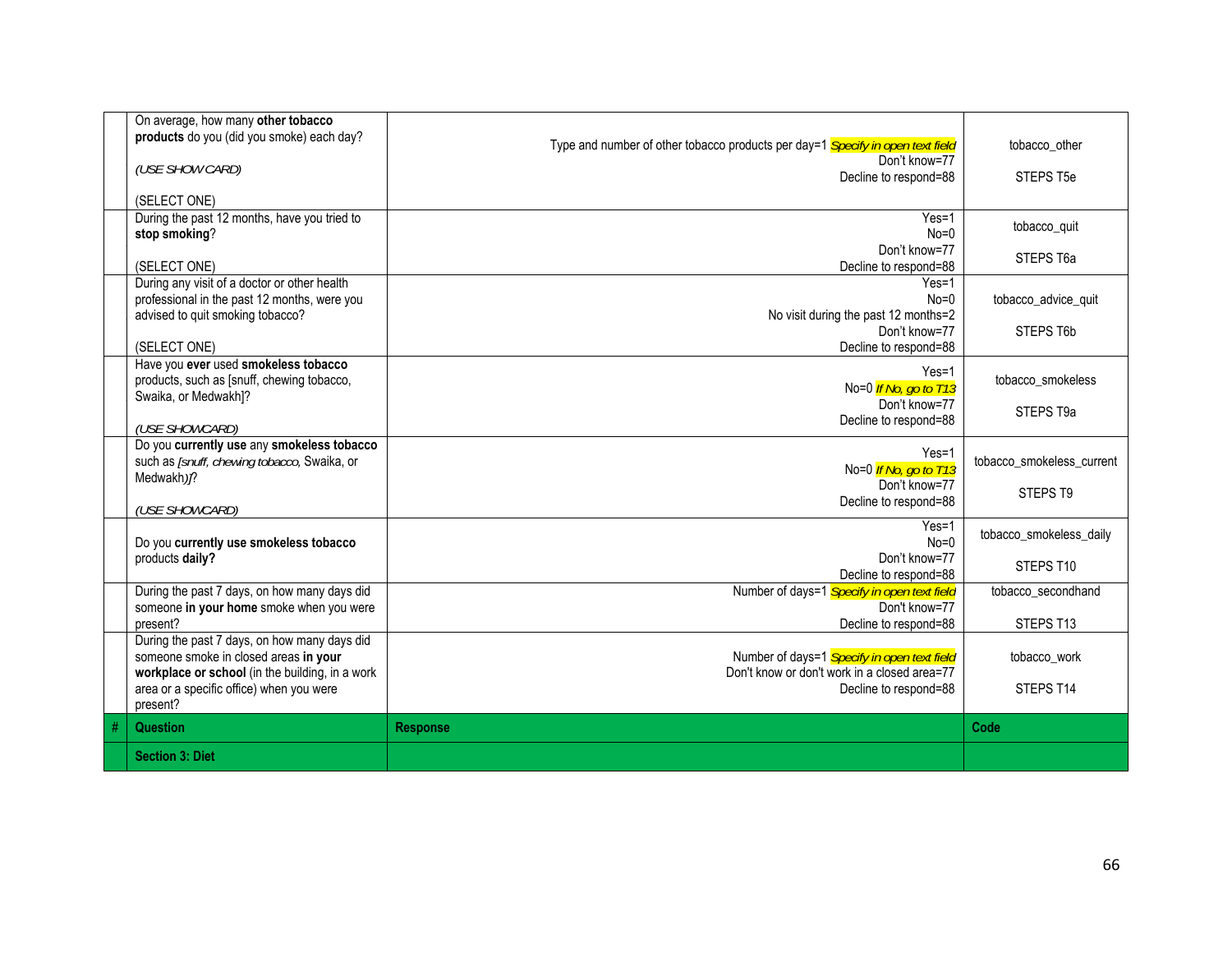| The next questions ask about what you usually<br>eat. I have a nutrition card here that shows you<br>some examples of local food. Each picture<br>represents the size of a serving. As you answer<br>these questions please think of a typical week<br>in the last year. |                                                                                                                            |                                            |
|--------------------------------------------------------------------------------------------------------------------------------------------------------------------------------------------------------------------------------------------------------------------------|----------------------------------------------------------------------------------------------------------------------------|--------------------------------------------|
| In a typical week, on how many days do you<br>eat fruit?<br>Please include fresh, frozen, or canned fruit, for<br>example figs, grapes, oranges, bananas, or<br>apples.<br>Do not include juices, blended fruits, or dried<br>fruits.<br>(USE SHOWCARD)                  | Number of days=1 Speficy in open text field, If Zero days, go to diet_juice<br>Don't Know=77<br>Decline to respond=88      | diet fruit<br>STEPS D1                     |
| How many servings of fruit do you eat on one<br>of those days?<br>(USE SHOWCARD)                                                                                                                                                                                         | Number of servings=1 Specify in open text field<br>Don't Know=77<br>Decline to respond=88                                  | diet_fruit_servings<br>STEPS D2            |
| In a typical week, on how many days do you<br>drink 100% fruit juices, including blended<br>fruits?<br>Do not include "nectars".<br>(USE SHOWCARD)                                                                                                                       | Number of days=1 Speficy in open text field, If Zero days, go to diet_vegetables<br>Don't Know=77<br>Decline to respond=88 | diet_juice<br>DHQ <sub>24</sub>            |
| How many servings of 100% fruit juices do you<br>drink on one of those days?<br>(USE SHOWCARD)                                                                                                                                                                           | Number of servings=1 Specify in open text field<br>Don't Know=77<br>Decline to respond=88                                  | diet_juice_servings<br>DHQ <sub>2</sub> 4a |
| In a typical week, on how many days do you<br>eat vegetables?<br>Please include raw, cooked, canned, or frozen<br>vegetables. Please do not include rice,<br>potatoes, or cooked dried beans such as kidney<br>beans, pinto beans, or lentils.<br>(USE SHOWCARD)         | Number of days=1 Speficy in open text field, If Zero days, go to diet_darkfish<br>Don't Know=77<br>Decline to respond=88   | diet_vegetables<br>STEPS D3                |
| How many servings of vegetables do you eat<br>on one of those days?<br>(USE SHOWCARD)                                                                                                                                                                                    | Number of servings=1 Specify in open text field<br>Don't Know=77<br>Decline to respond=88                                  | diet_vegetables_servings<br>STEPS D4       |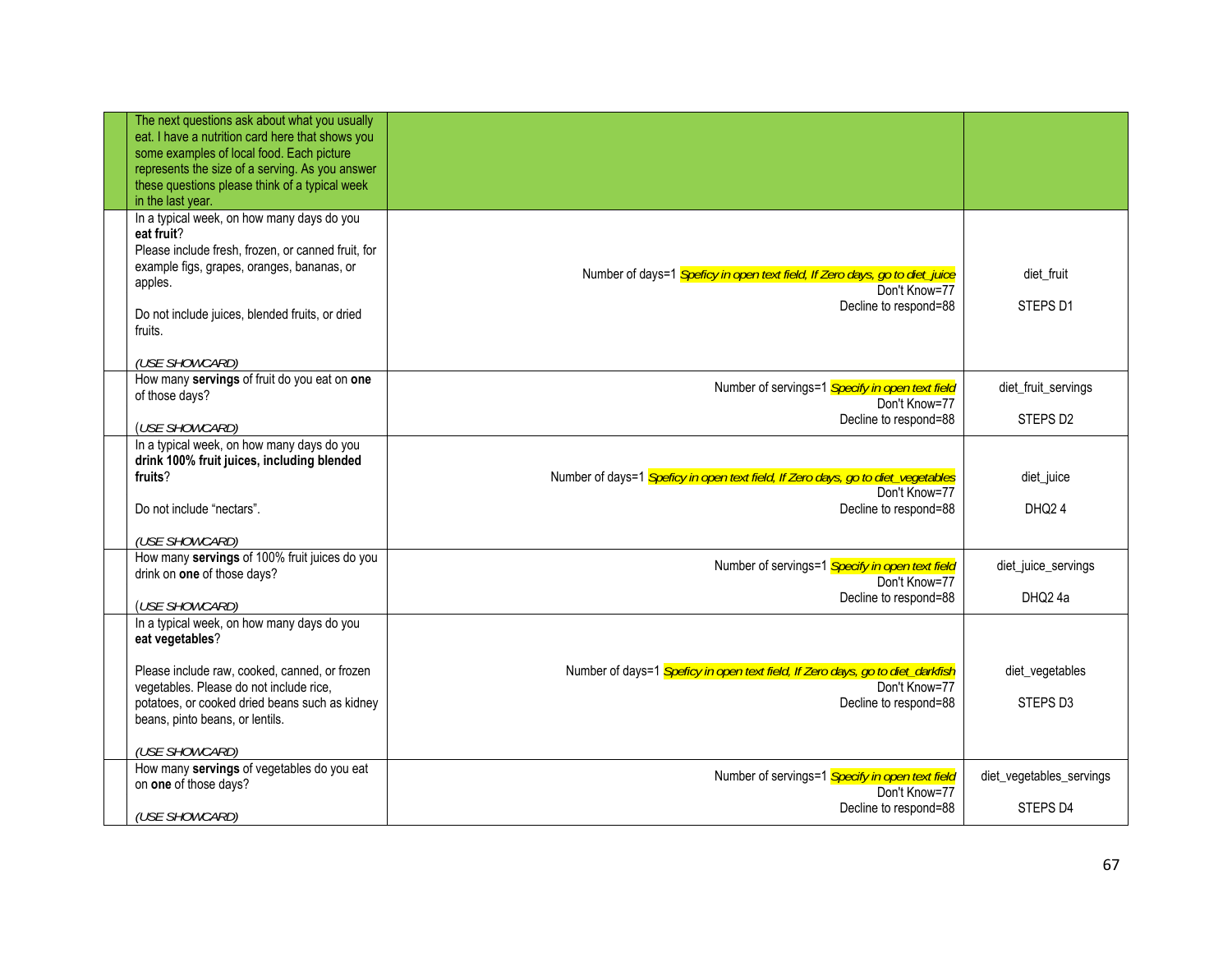| In a typical week, on how many days do you<br>eat dark meat fish, such as salmon, tuna fish,<br>mackerel, sardines, bluefish, or swordfish,<br>whether fresh or canned?<br>(USE SHOWCARD) | Number of days=1 Speficy in open text field, If Zero days, go to diet_otherfish<br>Don't Know=77<br>Decline to respond=88                        | diet darkfish<br><b>IHME MDCC / BRFFS</b><br>diet darkfish |
|-------------------------------------------------------------------------------------------------------------------------------------------------------------------------------------------|--------------------------------------------------------------------------------------------------------------------------------------------------|------------------------------------------------------------|
| How many servings of dark meat fish do you<br>eat on one of those days?                                                                                                                   | Number of servings=1 Specify in open text field<br>Don't Know=77<br>Decline to respond=88                                                        | diet darkfish servings<br>D <sub>19</sub>                  |
| (USE SHOWCARD)                                                                                                                                                                            | Number of days=1 Speficy in open text field, If Zero days, go to diet_redmeat                                                                    | diet otherfish                                             |
| In a typical week, how many days do you eat<br>other fish?                                                                                                                                | Don't Know=77<br>Decline to respond=88                                                                                                           | STEPS D9c                                                  |
| How many servings of other fish do you eat on<br>one of those days?                                                                                                                       | Number of servings=1 Specify in open text field<br>Don't Know=77                                                                                 | diet_otherfish_servings<br>STEPS D <sub>10c</sub>          |
| In a typical week, how many days do you eat<br>red meat?                                                                                                                                  | Decline to respond=88<br>Number of days=1 Speficy in open text field, If Zero days, go to diet_poultry<br>Don't Know=77<br>Decline to respond=88 | diet redmeat<br>STEPS D9a                                  |
| How many servings of red meat do you eat on<br>one of those days?                                                                                                                         | Number of servings=1 Specify in open text field<br>Don't Know=77<br>Decline to respond=88                                                        | diet_redmeat_servings<br>STEPS D <sub>10a</sub>            |
| In a typical week, how many days do you eat<br>poultry meat (including chicken)?                                                                                                          | Number of days=1 Speficy in open text field, If Zero days, go to diet_shrimp<br>Don't Know=77<br>Decline to respond=88                           | diet_poultry<br>STEPS D9b                                  |
| How many servings of poultry meat (including<br>chicken) do you eat on one of those days?                                                                                                 | Number of servings=1 Specify in open text field<br>Don't Know=77<br>Decline to respond=88                                                        | diet poultry servings<br>STEPS D10b                        |
| In a typical week, how many days do you eat<br>shrimp?                                                                                                                                    | Number of days=1 Speficy in open text field, If Zero days, go to diet_procmeat<br>Don't Know=77<br>Decline to respond=88                         | diet shrimp<br><b>MOHSA</b>                                |
| How many servings of shrimp do you eat on<br>one of those days?                                                                                                                           | Number of servings=1 Specify in open text field<br>Don't Know=77<br>Decline to respond=88                                                        | diet_shrimp_servings<br><b>MOHSA</b>                       |
|                                                                                                                                                                                           |                                                                                                                                                  |                                                            |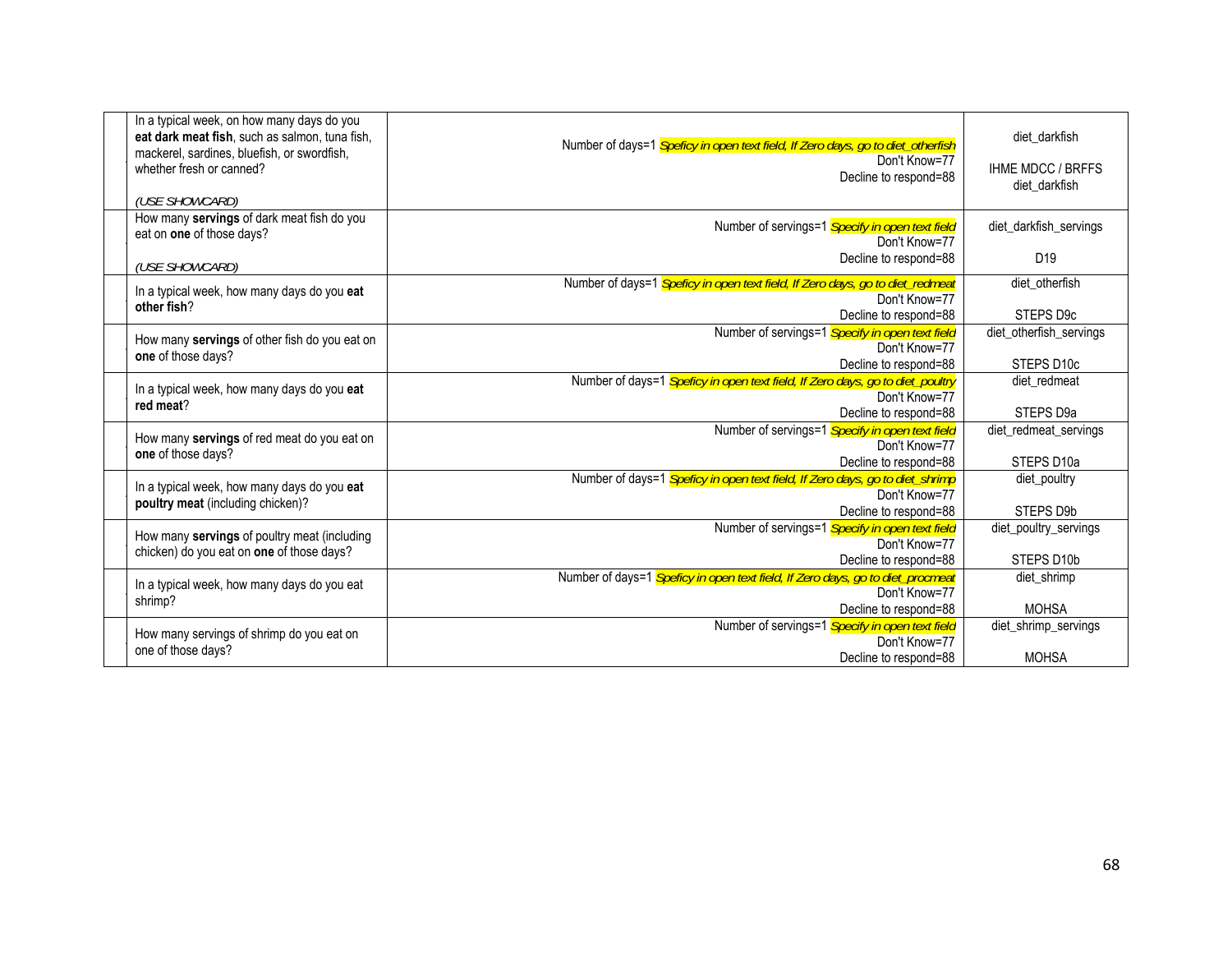| In a typical week, how many days do you eat<br>processed meats such as sausage, or other<br>packaged cold cuts, lunch meats, or deli<br>meats?<br>Processed meats are meats preserved by<br>smoking, curing, or salting, or by the addition of<br>preservatives. Examples include: pastrami,<br>salami, bologna, other packaged lunch meats<br>or deli meats, sausages, bratwursts,<br>frankfurters, and hot dogs. Please think about<br>all forms of processed meats. Please think<br>about all meals and snacks including breakfast,<br>lunch, and dinner and food consumed at home<br>and away from home. | Number of days=1 Speficy in open text field, If Zero days, go to diet_procfood<br>Don't Know=77<br>Decline to respond=88 | diet_procmeat<br><b>IHME MDCC / BRFFS</b><br>diet procmeat |
|--------------------------------------------------------------------------------------------------------------------------------------------------------------------------------------------------------------------------------------------------------------------------------------------------------------------------------------------------------------------------------------------------------------------------------------------------------------------------------------------------------------------------------------------------------------------------------------------------------------|--------------------------------------------------------------------------------------------------------------------------|------------------------------------------------------------|
| (USE SHOWCARD)<br>How many servings of processed meats do                                                                                                                                                                                                                                                                                                                                                                                                                                                                                                                                                    |                                                                                                                          |                                                            |
| you eat on one of those days?                                                                                                                                                                                                                                                                                                                                                                                                                                                                                                                                                                                | Number of servings=1 Specify in open text field<br>Don't Know=77                                                         | diet_procmeat_servings                                     |
| (USE SHOWCARD)                                                                                                                                                                                                                                                                                                                                                                                                                                                                                                                                                                                               | Decline to respond=88                                                                                                    | D <sub>21</sub>                                            |
| In a typical week, how many days do you eat                                                                                                                                                                                                                                                                                                                                                                                                                                                                                                                                                                  |                                                                                                                          | diet_procfood                                              |
| other processed foods, such as fast foods,<br>canned foods, packaged entrees, or soup?                                                                                                                                                                                                                                                                                                                                                                                                                                                                                                                       | Number of days=1 Speficy in open text field, If Zero days, go to diet_eggs<br>Don't Know=77                              | <b>IHME MDCC / BRFFS</b>                                   |
| (USE SHOWCARD)                                                                                                                                                                                                                                                                                                                                                                                                                                                                                                                                                                                               | Decline to respond=88                                                                                                    | diet_procfood                                              |
| How many servings of other processed foods                                                                                                                                                                                                                                                                                                                                                                                                                                                                                                                                                                   | Number of servings=1 Specify in open text field                                                                          |                                                            |
| do you eat on one of those days?                                                                                                                                                                                                                                                                                                                                                                                                                                                                                                                                                                             | Don't Know=77                                                                                                            | diet_procfood_servings                                     |
| (USE SHOWCARD)                                                                                                                                                                                                                                                                                                                                                                                                                                                                                                                                                                                               | Decline to respond=88                                                                                                    |                                                            |
| In a typical week, how many days do you eat                                                                                                                                                                                                                                                                                                                                                                                                                                                                                                                                                                  | Number of days=1 Speficy in open text field, If Zero, go to diet_nuts<br>Don't Know=77                                   | diet_eggs                                                  |
| eggs?                                                                                                                                                                                                                                                                                                                                                                                                                                                                                                                                                                                                        | Decline to respond=88                                                                                                    | STEPS D9d                                                  |
|                                                                                                                                                                                                                                                                                                                                                                                                                                                                                                                                                                                                              | Number of servings=1 Specify in open text field                                                                          | diet_eggs_servings                                         |
| How many servings of eggs do you eat on one<br>of those days?                                                                                                                                                                                                                                                                                                                                                                                                                                                                                                                                                | Don't Know=77                                                                                                            | D10d                                                       |
|                                                                                                                                                                                                                                                                                                                                                                                                                                                                                                                                                                                                              | Decline to respond=88                                                                                                    | STEPS D10d                                                 |
| Not including peanut butter, in a typical week,                                                                                                                                                                                                                                                                                                                                                                                                                                                                                                                                                              |                                                                                                                          |                                                            |
| on how many days do you eat peanuts,<br>almonds, walnuts, or any other nuts and                                                                                                                                                                                                                                                                                                                                                                                                                                                                                                                              | Number of days=1 Speficy in open text field, If Zero days, go to diet_milk<br>Don't Know=77                              | diet_nuts                                                  |
| seeds?                                                                                                                                                                                                                                                                                                                                                                                                                                                                                                                                                                                                       | Decline to respond=88                                                                                                    | IHME MDCC / NCI / DHQ<br>diet_nuts                         |
| (USE SHOWCARD)                                                                                                                                                                                                                                                                                                                                                                                                                                                                                                                                                                                               |                                                                                                                          |                                                            |
|                                                                                                                                                                                                                                                                                                                                                                                                                                                                                                                                                                                                              |                                                                                                                          |                                                            |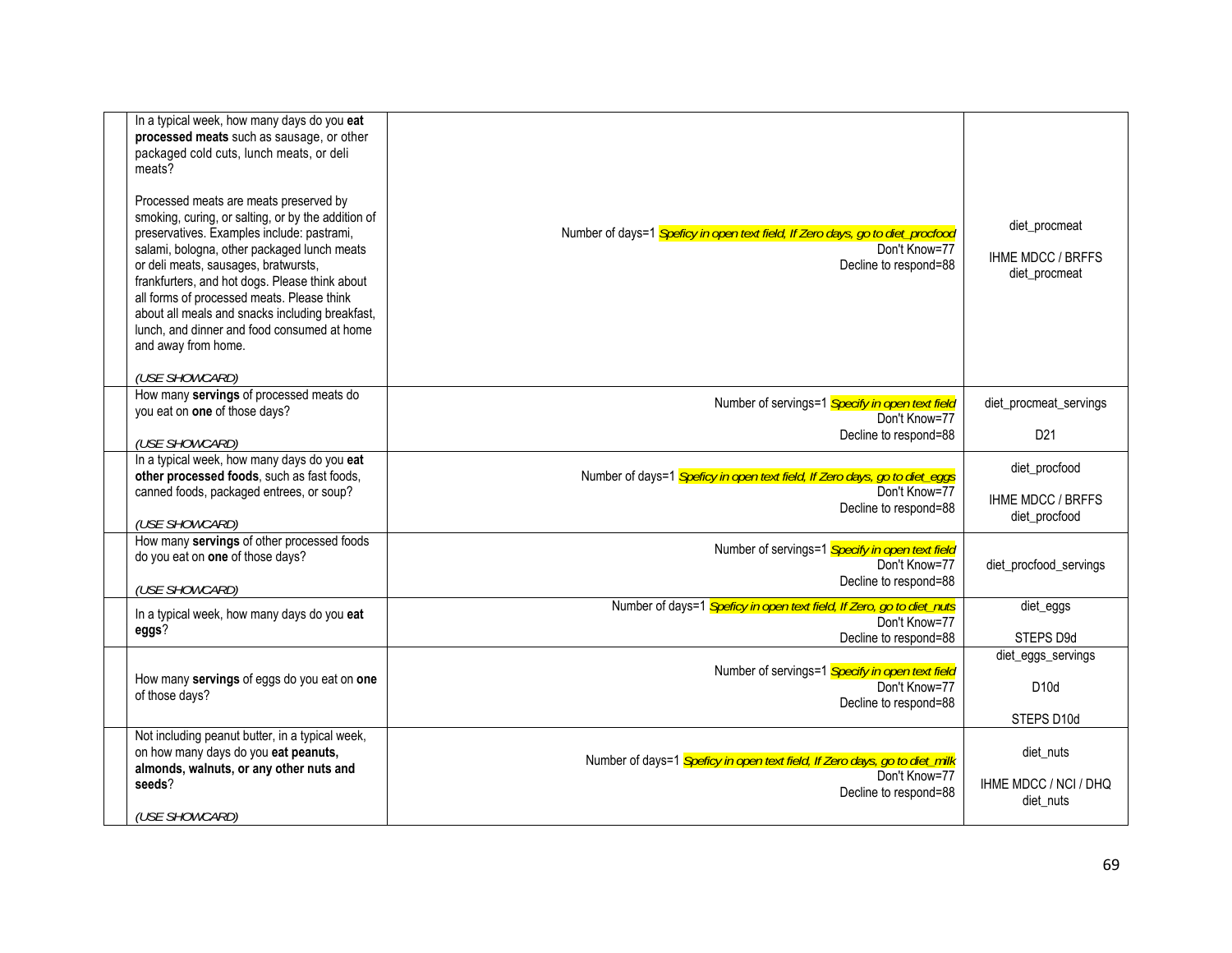| How many servings of nuts and seeds do you<br>eat on one of those days?<br>Please consider a serving to be a 40 grams of<br>nuts or seeds.<br>(USE SHOWCARD) | Number of servings=1 Specify in open text field<br>Don't Know=77<br>Decline to respond=88 | diet_nuts_servings   |
|--------------------------------------------------------------------------------------------------------------------------------------------------------------|-------------------------------------------------------------------------------------------|----------------------|
|                                                                                                                                                              | Number of days=1 Speficy in open text field, If Zero, go to diet_laban                    | diet_milk            |
| In a typical week, how many days do you drink                                                                                                                | Don't Know=77                                                                             |                      |
| milk?                                                                                                                                                        | Decline to respond=88                                                                     | STEPS D11a           |
|                                                                                                                                                              | Number of servings=1 Specify in open text field                                           | diet milk servings   |
| How many servings of milk do you usually                                                                                                                     | Don't Know=77                                                                             |                      |
| drink on one of those days?                                                                                                                                  | Decline to respond=88                                                                     | STEPS D12a           |
|                                                                                                                                                              | Number of days=1 Speficy in open text field, If Zero, go to diet_yogurt                   | diet laban           |
| In a typical week, how many days do you                                                                                                                      | Don't Know=77                                                                             |                      |
| consume laban?                                                                                                                                               | Decline to respond=88                                                                     | STEPS D11b           |
|                                                                                                                                                              | Number of servings=1 Specify in open text field                                           | diet laban servings  |
| How many servings of laban do you usually                                                                                                                    | Don't Know=77                                                                             |                      |
| consume on one of those days?                                                                                                                                | Decline to respond=88                                                                     | STEPS D12b           |
|                                                                                                                                                              | Number of days=1 Speficy in open text field, If Zero, go to diet_labneh                   | diet_yogurt          |
| In a typical week, how many days do you eat                                                                                                                  | Don't Know=77                                                                             |                      |
| yogurt?                                                                                                                                                      | Decline to respond=88                                                                     | STEPS D11c           |
|                                                                                                                                                              | Number of servings=1 Specify in open text field                                           | diet_yogurt_servings |
| How many servings of yogurt do you usually                                                                                                                   | Don't Know=77                                                                             |                      |
| consume on one of those days?                                                                                                                                | Decline to respond=88                                                                     | STEPS D12c           |
|                                                                                                                                                              | Number of days=1 Speficy in open text fiel, If Zero, go to diet_cheese                    | diet labneh          |
| In a typical week, how many days do you<br>consume labneh?                                                                                                   | Don't Know=77                                                                             |                      |
|                                                                                                                                                              | Decline to respond=88                                                                     | STEPS D11d           |
| How many servings of labneh do you usually                                                                                                                   | Number of servings=1 Specify in open text field                                           | diet_labneh_servings |
| consume on one of those days?                                                                                                                                | Don't Know=77                                                                             |                      |
|                                                                                                                                                              | Decline to respond=88                                                                     | STEPS D12d           |
| In a typical week, how many days do you eat                                                                                                                  | Number of days=1 Speficy in open text field, If Zero, go to diet_soda                     | diet cheese          |
| cheese?                                                                                                                                                      | Don't Know=77                                                                             |                      |
|                                                                                                                                                              | Decline to respond=88                                                                     | STEPS D11e           |
| How many servings of cheese do you usually                                                                                                                   | Number of servings=1 Specify in open text field                                           | diet cheese servings |
| eat on one of those days?                                                                                                                                    | Don't Know=77                                                                             |                      |
|                                                                                                                                                              | Decline to respond=88                                                                     | STEPS D12e           |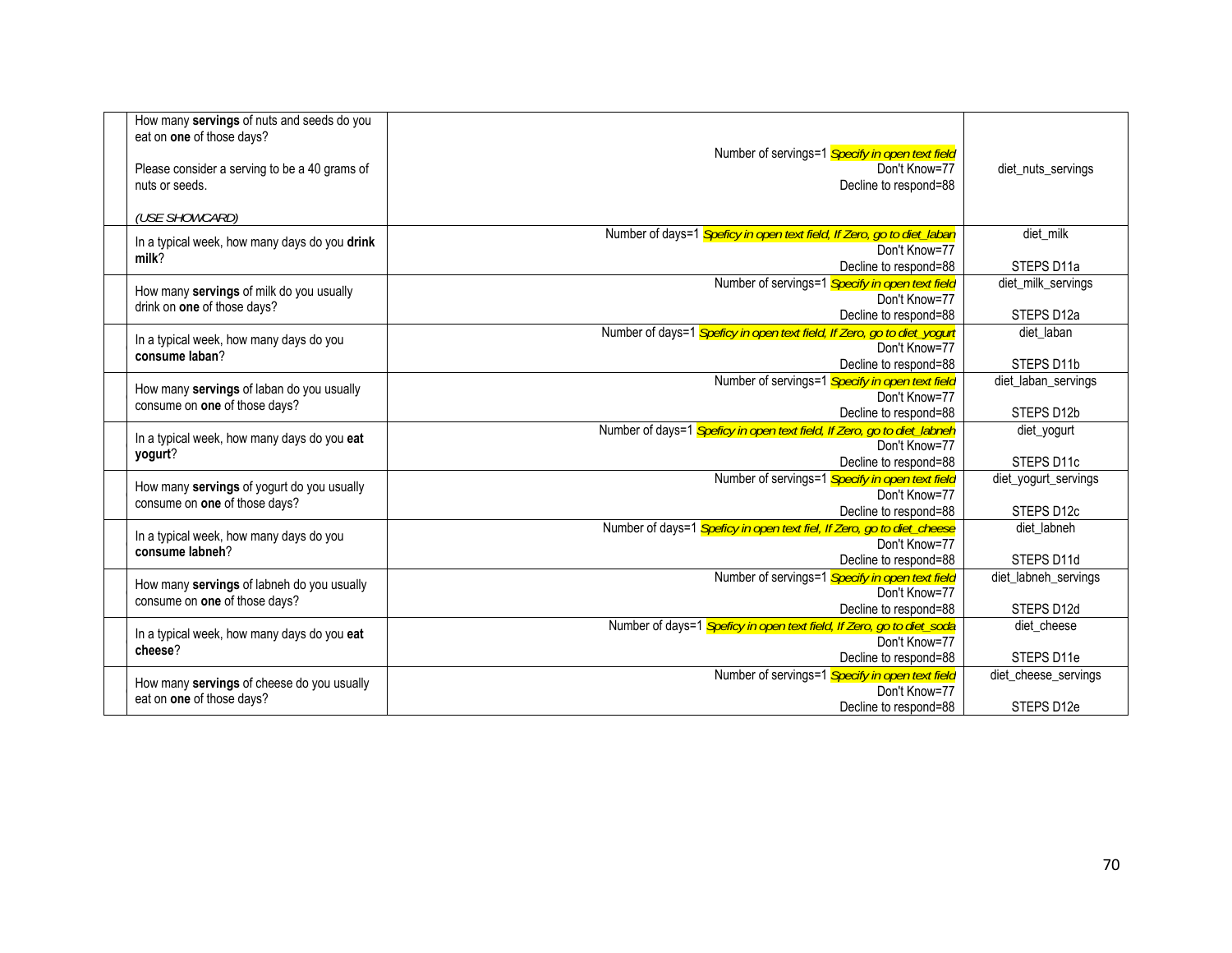|      | In a typical week, how many days do you drink<br>regular soda or pop that contains sugar,<br>sweetened iced teas, sports drinks, or fruit<br>drinks?<br>Do not include diet soda, sugar-free drinks, or<br>100% pure fruit juice.<br>(USE SHOWCARD) | Number of days=1 Speficy in open text field, If Zero days, go to diet_fat<br>Don't Know=77<br>Decline to respond=88                                                                                                | diet soda<br><b>IHME MDCC / NHANES</b><br>2009<br>diet soda |
|------|-----------------------------------------------------------------------------------------------------------------------------------------------------------------------------------------------------------------------------------------------------|--------------------------------------------------------------------------------------------------------------------------------------------------------------------------------------------------------------------|-------------------------------------------------------------|
|      | How many servings of sugar-sweetened<br>beverages do you drink on one of those days?<br>(USE SHOWCARD)                                                                                                                                              | Number of servings=1 Specify in open text field<br>Don't Know=77<br>Decline to respond=88                                                                                                                          | diet_soda_servings                                          |
|      | What type of oil or fat is most often used for<br>meal preparation in your household?<br>(USE SHOWCARD)<br>(SELECT ONE)                                                                                                                             | Vegetable oil=1<br>Olive oil=2<br>Butter or ghee=3<br>Margarine=4<br>Other, please specify=5 If Other, specify in open text field<br>None in particular=6<br>None used=7<br>Don't know=77<br>Decline to respond=88 | diet fat, diet fatother<br>STEPS D5, D5other                |
|      | What kind of dairy products do you usually<br>use?<br>(SELECT ONE)                                                                                                                                                                                  | Full fat=1<br>Low fat=2<br>Nonfat=3<br>No preference=4<br>Don't know=77<br>Decline to respond=88                                                                                                                   | diet_dairy<br>STEPS D13                                     |
|      | What kind of bread do you usually eat?<br>(SELECT ONE)                                                                                                                                                                                              | White=1<br>Brown=2<br>Saudi-specific bread=3<br>Don't know=77<br>Decline to respond=88                                                                                                                             | diet bread<br>STEPS D <sub>15</sub>                         |
|      | In a typical week, how many meals do you eat<br>that were not prepared at a home? By meal, I<br>mean breakfast. lunch and dinner.                                                                                                                   | Number of meals=1 Speficy in open text field<br>Don't Know=77<br>Decline to respond=88                                                                                                                             | diet_meals_out<br>STEPS D6                                  |
|      | In a typical week, how many days do you eat<br>fast food?                                                                                                                                                                                           | Number of meals=1 Speficy in open text field, must be <= diet_meals_out.number<br>Don't Know=77<br>Decline to respond=88                                                                                           | diet fastfood<br>STEPS D7                                   |
|      | What do you think about fast food?                                                                                                                                                                                                                  | Healthy food=1<br>Not healthy=2<br>Don't Know=77<br>Decline to respond=88                                                                                                                                          | diet_fastfood_healthy<br>STEPS D8                           |
| $\#$ | Question                                                                                                                                                                                                                                            | <b>Response</b>                                                                                                                                                                                                    | Code                                                        |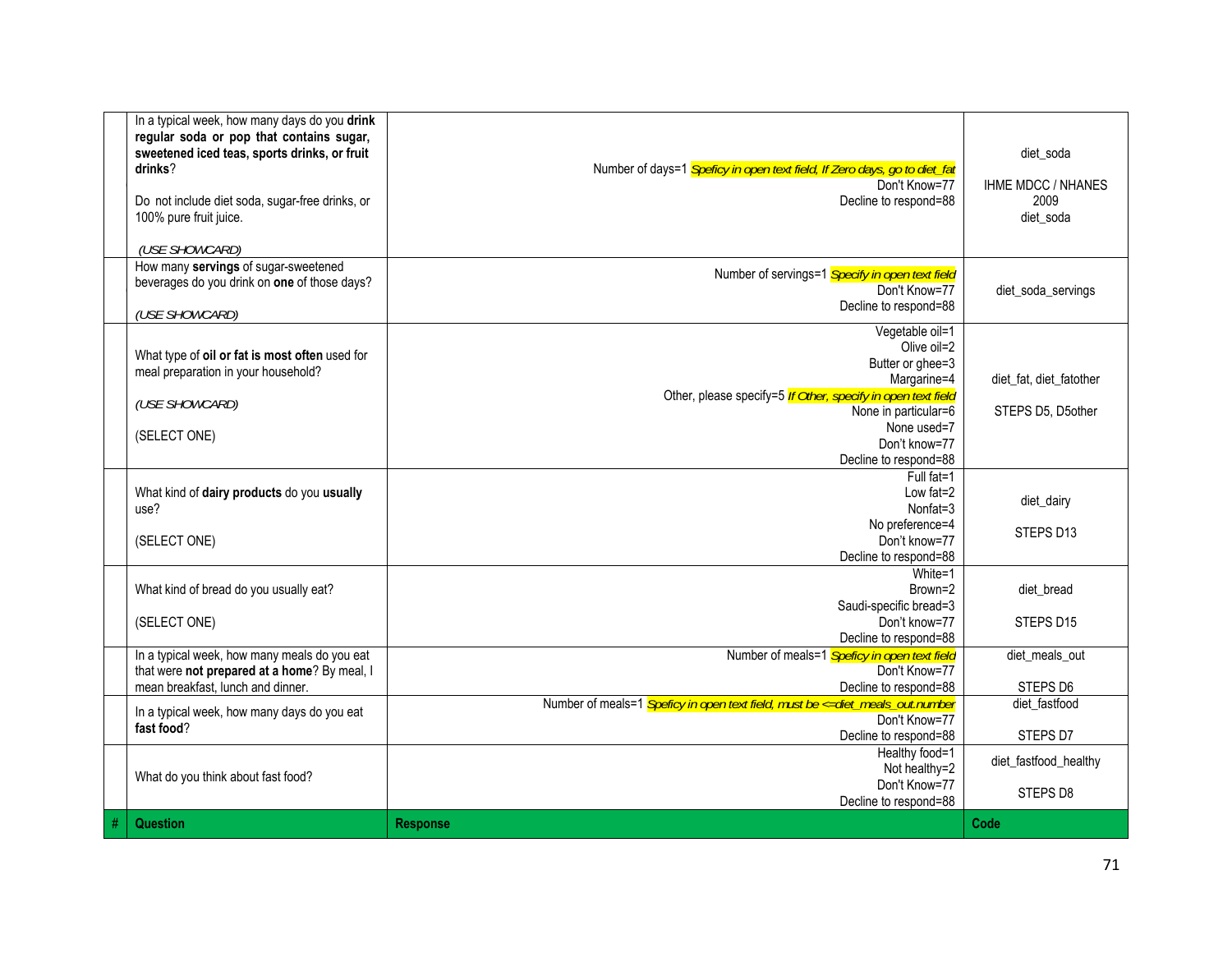| <b>Section 4: General Health Status and</b><br><b>Functional Health Status</b>                                                                                                                                                                                                                                                 |                                                                                                                                                               |                                                                                                                                    |
|--------------------------------------------------------------------------------------------------------------------------------------------------------------------------------------------------------------------------------------------------------------------------------------------------------------------------------|---------------------------------------------------------------------------------------------------------------------------------------------------------------|------------------------------------------------------------------------------------------------------------------------------------|
| Next are some questions about your general<br>health including some questions about specific<br>physical symptoms you may have experienced,<br>your ability to do different daily activities, and<br>how you have been feeling. Although some of<br>these questions may seem similar, it is<br>important that we ask them all. |                                                                                                                                                               |                                                                                                                                    |
| In general, would you say your health is<br>excellent, very good, good, fair, or poor?<br>INTERVIEWER: If respondent asks about<br>timeframe, say "Please answer according to<br>how you have been during the past 30 days."<br>(SELECT ONE)                                                                                   | □<br>1=Excellent<br>$\Box$<br>2=Very good<br>3=Good<br>□<br>$\Box$<br>4=Fair<br>$\Box$<br>5=Poor<br>$\Box$<br>77=Don'tknow<br>$\Box$<br>88=Decline to respond | health1<br>declined1<br>proxy1<br><b>PROMIS</b><br>GLOBAL1                                                                         |
| Compared with 12 months ago, would you say<br>your health in general is now better, worse, or<br>about the same?<br>(SELECT ONE)                                                                                                                                                                                               | 3=Better<br>□<br>□<br>1=Worse<br>$\Box$<br>2=About the same<br>$\Box$<br>77=Don'tknow<br>$\Box$<br>88=Decline to respond                                      | health <sub>2</sub><br>declined <sub>2</sub><br>proxy2<br><b>THME</b><br>NHANES 2009<br><b>WAHS</b><br><b>SF-36</b><br><b>NHIS</b> |
| Now thinking about your physical health, which<br>includes physical illness and injury, for how<br>many days during the past 30 days was your<br>physical health not good?<br>(SELECT ONE)                                                                                                                                     | Enter number of days: ____<br>□<br>77=Don'tknow<br>$\Box$<br>$\Box$<br>88=Decline to respond                                                                  | physhealth<br><b>BRFSS 2011</b>                                                                                                    |
| During the past 12 months, about how many<br>days did you miss work at a job or business<br>because of illness or injury? (Do not include<br>maternity leave.)<br>(SELECT ONE)                                                                                                                                                 | Enter number of days: ____<br>□<br>995=Do not work<br>$\Box$<br>$\Box$<br>77=Don't know<br>$\Box$<br>88=Decline to respond                                    | health <sub>3</sub><br>declined3<br>proxy3<br><b>IHME</b><br><b>NHIS 2010</b>                                                      |
| Do you now have any health problem that<br>requires you to use special equipment, such<br>as a cane, a wheelchair, a special bed, or a<br>special telephone?<br>(SELECT ONE)                                                                                                                                                   | $1 = Yes$<br>$\Box$<br>$\Box$<br>$0 = No$<br>□<br>77=Don'tknow<br>$\Box$<br>88=Decline to respond                                                             | health4<br>declined4<br>proxy4<br>NHANES PFQ.090<br><b>NHIS 2010</b>                                                               |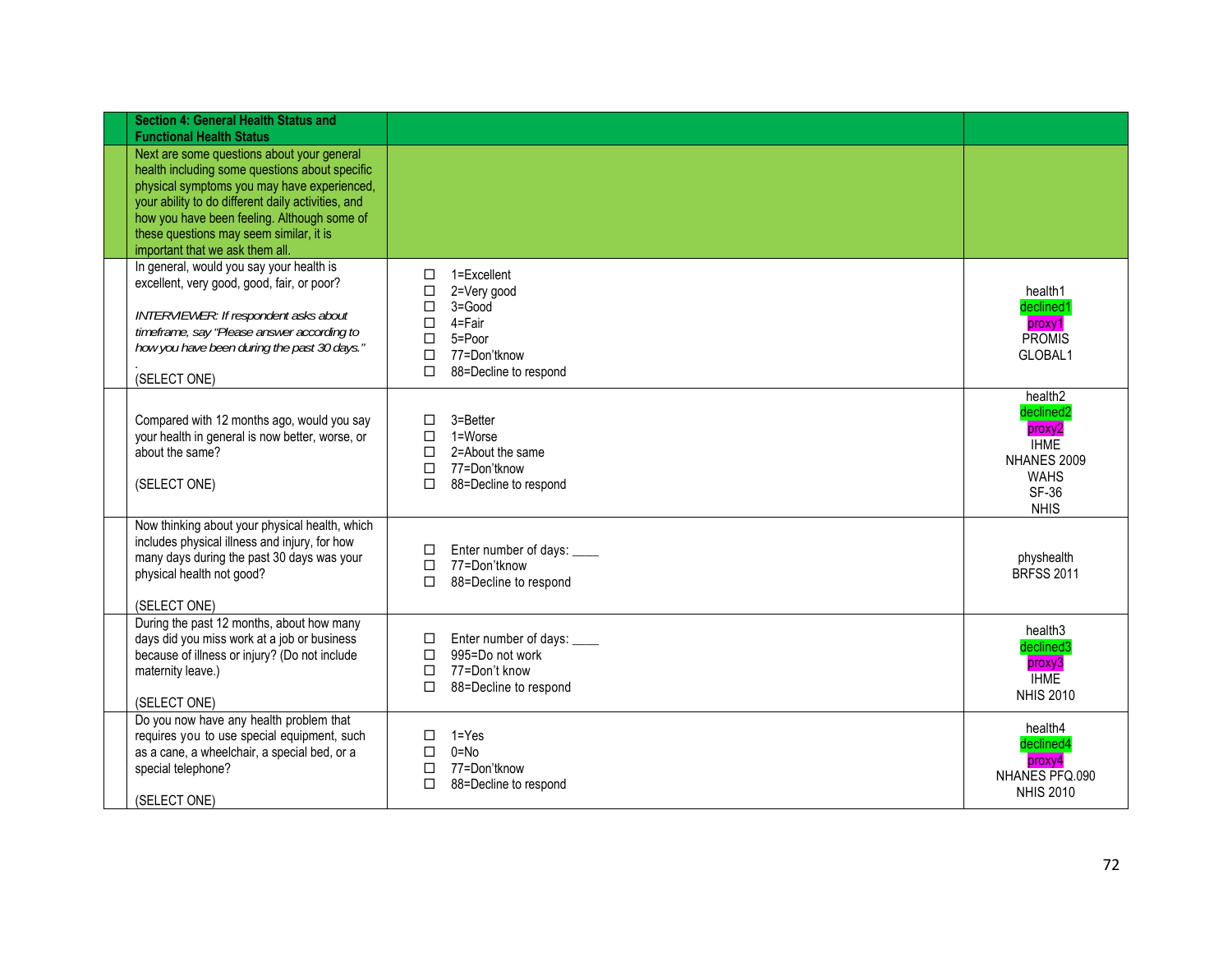| Does your health now limit you in doing<br>vigorous activities, such as running, lifting<br>heavy objects, or participating in strenuous<br>sports?<br>Not at all, very little, somewhat, quite a lot,<br>or can you not do these activities because of<br>your health?                                                                                                                 | □<br>1=Not at all<br>2=Very little<br>□<br>3=Somewhat<br>□<br>4=Quite a lot<br>□<br>$\Box$<br>5=Cannot do (skip to #/physfxn4)<br>$\Box$<br>77=Don'tknow<br>$\Box$<br>88=Decline to respond                                  | physfxn1<br><b>IHME</b><br>PROMIS PFA1 |
|-----------------------------------------------------------------------------------------------------------------------------------------------------------------------------------------------------------------------------------------------------------------------------------------------------------------------------------------------------------------------------------------|------------------------------------------------------------------------------------------------------------------------------------------------------------------------------------------------------------------------------|----------------------------------------|
| (SELECT ONE)<br>Are you able to climb up five steps?<br>Without any difficulty, with a little difficulty,<br>with some difficulty, with much difficulty, or are<br>you unable to do this?<br>(SELECT ONE)                                                                                                                                                                               | 1=Without any difficulty<br>□<br>2=With a little difficulty<br>$\Box$<br>$\Box$<br>3=With some difficulty<br>$\Box$<br>4=With much difficulty<br>5=Unable to do<br>$\Box$<br>77=Don'tknow<br>□<br>П<br>88=Decline to respond | phsyfxn4<br>PROMIS PFB10               |
| During the past 30 days, how difficult was it to<br>perform your work or house activities?<br>Without any difficulty, with a little difficulty,<br>with some difficulty, with much difficulty, or are<br>you unable to do this?<br>(SELECT ONE)                                                                                                                                         | 1=Without any difficulty<br>□<br>2=With a little difficulty<br>$\Box$<br>3=With some difficulty<br>□<br>$\Box$<br>4=With much difficulty<br>5=Unable to do<br>$\Box$<br>77=Don'tknow<br>$\Box$<br>88=Decline to respond<br>□ | phys_usual_activities<br><b>MOHSA</b>  |
| During the past 30 days, how difficult was it to<br>perform any of the following activities: walking<br>a short distance, standing from a seated<br>position, standing for a short period of time,<br>climbing one step of stairs?<br>Without any difficulty, with a little difficulty,<br>with some difficulty, with much difficulty, or are<br>you unable to do this?<br>(SELECT ONE) | 1=Without any difficulty<br>□<br>2=With a little difficulty<br>□<br>3=With some difficulty<br>$\Box$<br>$\Box$<br>4=With much difficulty<br>$\Box$<br>5=Unable to do<br>$\Box$<br>77=Don'tknow<br>□<br>88=Decline to respond | phys_heart_health<br><b>MOHSA</b>      |
| Next are some questions about specific<br>symptoms you may have experienced.                                                                                                                                                                                                                                                                                                            |                                                                                                                                                                                                                              |                                        |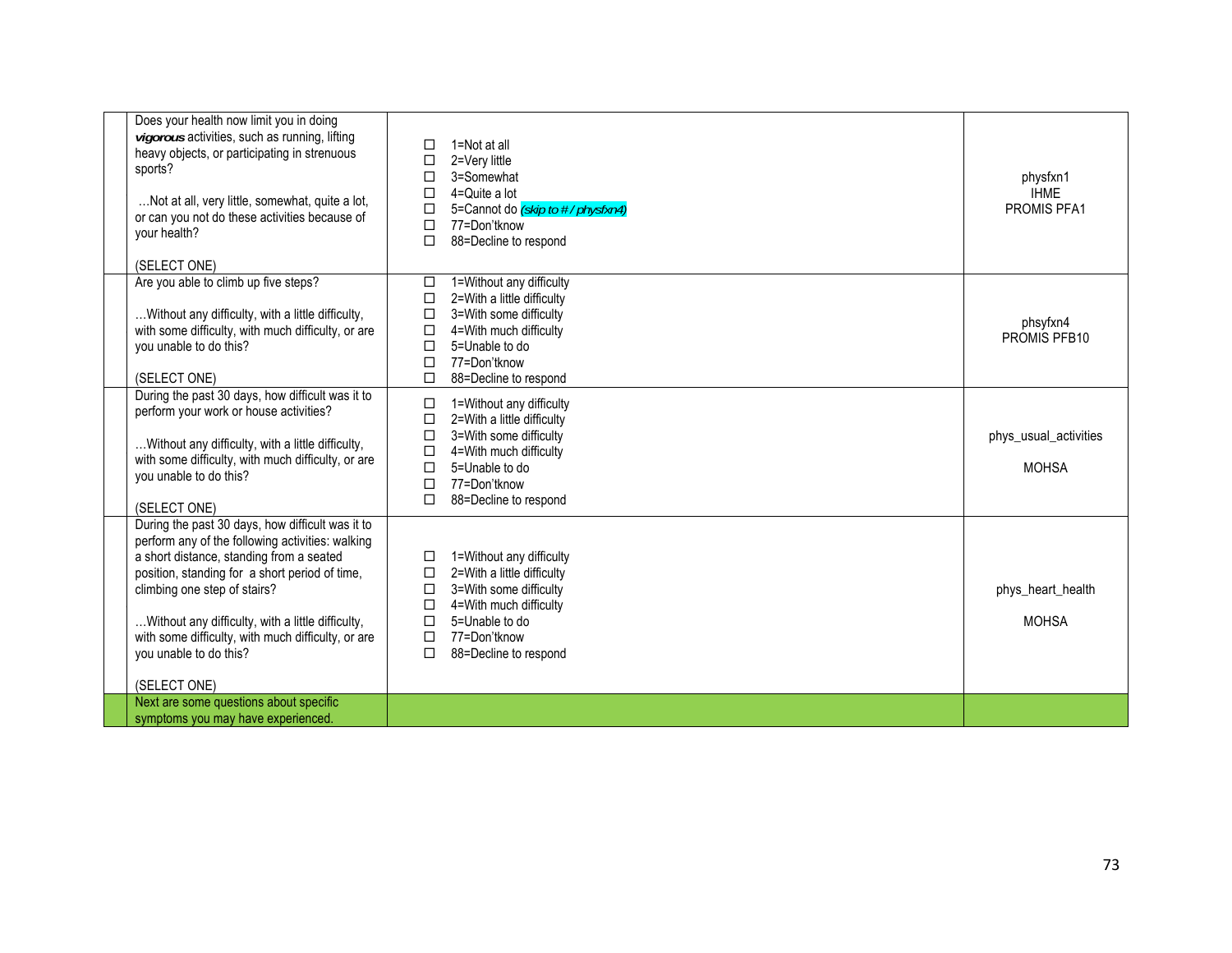| During the past 30 days, have you had<br>wheezing or whistling in your chest?<br>(SELECT ONE)                                                                                                                 | $1 = Yes$<br>$\Box$<br>0=No (skip to #/coughing1)<br>$\Box$<br>□ 77=Don'tknow <i>(skip to # / coughing1)</i><br>88=Decline to respond (skip to #/coughing1)<br>$\Box$ | breathing1<br><b>IHME</b><br>NHANES 2009<br><b>WHS 2002</b><br>asthma |
|---------------------------------------------------------------------------------------------------------------------------------------------------------------------------------------------------------------|-----------------------------------------------------------------------------------------------------------------------------------------------------------------------|-----------------------------------------------------------------------|
| Show if # / breathing1==1<br>During the past 30 days, how many attacks of<br>wheezing or whistling have you had?<br>(SELECT ONE)                                                                              | ENTER NUMBER OF EPISODES: ____<br>□<br>77=Don'tknow<br>$\Box$<br>88=Decline to respond<br>$\Box$                                                                      | breathing2<br><b>IHME</b><br>NHANES 2009<br>asthma                    |
| Did you cough on most days for 3 consecutive<br>months or more during the past year?<br>(SELECT ONE)                                                                                                          | $1 = Yes$<br>□<br>$\Box$<br>$0 = No$<br>77=Don'tknow<br>$\Box$<br>88=Decline to respond<br>П                                                                          | coughing1<br><b>IHME</b><br>NHANES 2009<br>GOLD<br>COPD               |
| Did you bring up phlegm on most days for 3<br>consecutive months or more during the past<br>year?<br>INTERVIEWER read if necessary: By phlegm,<br>we mean mucus from the respiratory passage.<br>(SELECT ONE) | $1 = Yes$<br>□<br>$0 = No$<br>$\Box$<br>77=Don'tknow<br>$\Box$<br>$\Box$<br>88=Decline to respond                                                                     | coughing2<br><b>IHME</b><br>NHANES 2009<br>GOLD<br>COPD               |
| Have you ever had sudden painless weakness<br>on one side of your body that lasted for at least<br>24 hours?<br>(SELECT ONE)                                                                                  | $1 = Yes$<br>$\Box$<br>$0 = No$<br>$\Box$<br>77=Don'tknow<br>$\Box$<br>$\Box$<br>88=Decline to respond                                                                | stroke_sx1<br><b>IHME</b><br>Regards Q: Q1_3<br>stroke                |
| Have you ever had sudden numbness or a<br>dead feeling on one side of your body?<br>(SELECT ONE)                                                                                                              | 1=Yes<br>□<br>$0 = No$<br>□<br>77=Don'tknow<br>$\Box$<br>$\Box$<br>88=Decline to respond                                                                              | stroke_sx2<br><b>IHME</b><br>Regards Q: Q1_4<br>stroke                |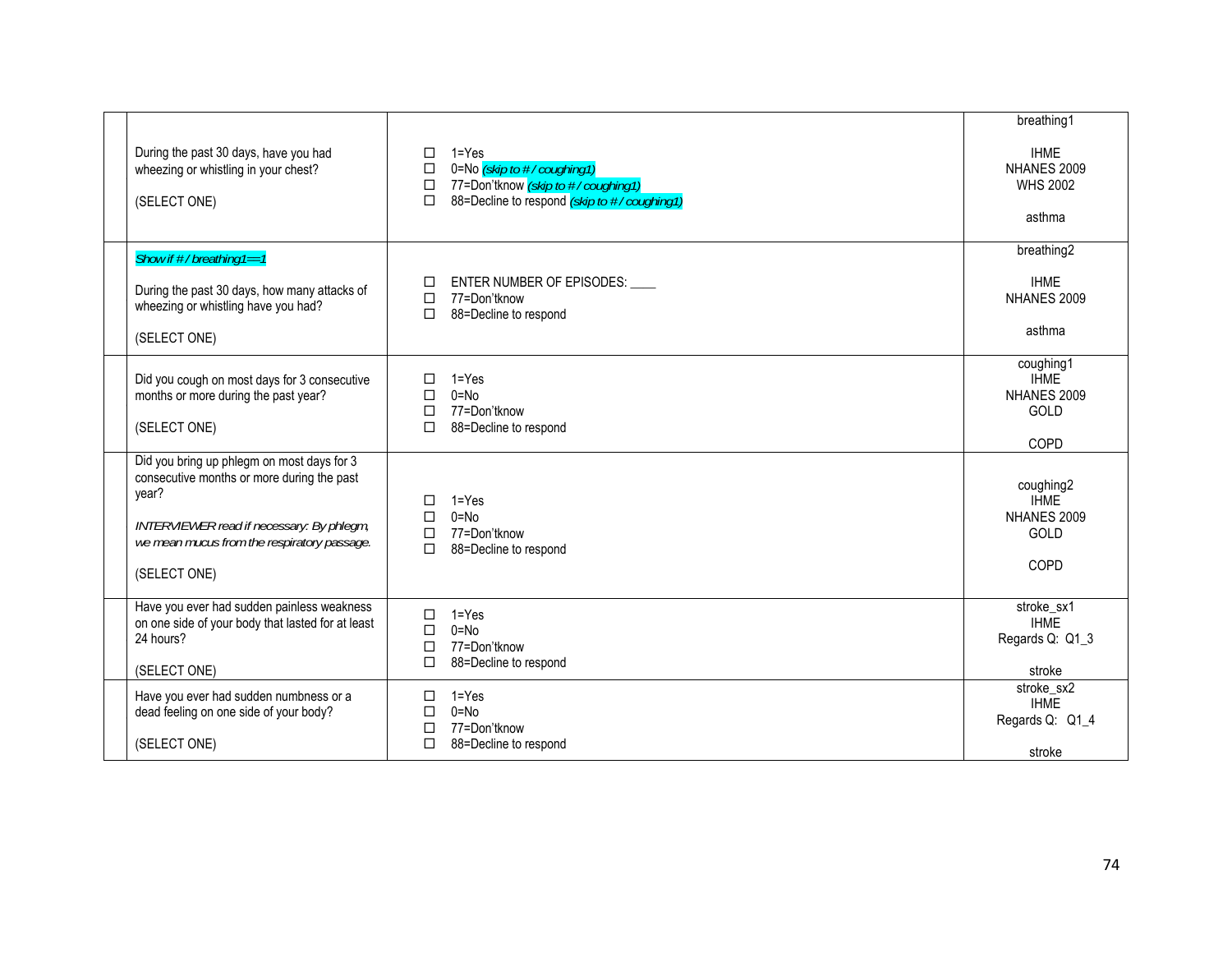| Have you ever suddenly lost the ability to<br>understand what people were saying or lost the<br>ability to express yourself verbally or in writing<br>for at least 24 hours?<br>(SELECT ONE)                                                               | $1 = Yes$<br>П<br>$0 = No$<br>П<br>77=Don'tknow<br>П<br>88=Decline to respond<br>□                                                              | stroke sx3<br><b>IHME</b><br>Regards<br>stroke |
|------------------------------------------------------------------------------------------------------------------------------------------------------------------------------------------------------------------------------------------------------------|-------------------------------------------------------------------------------------------------------------------------------------------------|------------------------------------------------|
| These next questions are about your hearing.                                                                                                                                                                                                               |                                                                                                                                                 |                                                |
| Do you have deafness or trouble hearing in one<br>or both ears without the help of a hearing aid?<br>(SELECT ONE)                                                                                                                                          | $Yes=1$<br>$No=0$<br>Don't know=77<br>Decline to respond=88                                                                                     | hearing1<br>GC13 Q5034.                        |
| Which statement best describes your hearing<br>(without a hearing aid)?<br>Would you say your hearing is excellent, good,<br>that you have a little trouble, moderate trouble,<br>a lot of trouble, or that you are deaf?<br>(SELECT ONE)                  | Excellent=1<br>$Good=2$<br>A little trouble=3<br>Moderate trouble=4<br>A lot of trouble=5<br>$Deaf=6$<br>Don't know=77<br>Decline to respond=88 | hearing <sub>2</sub><br>NHANES 2009<br>AUQ.131 |
| Now I would like to ask you questions about<br>your vision. These questions are for all<br>respondents regardless of whether or not you<br>wear glasses or contact lenses. If you wear<br>glasses or contact lenses, answer as if you are<br>wearing them. |                                                                                                                                                 |                                                |
| Do you wear glasses or contact lenses?<br>(SELECT ONE)                                                                                                                                                                                                     | $Yes=1$<br>$No=0$<br>Don't know=77<br>Decline to respond=88                                                                                     | vision1<br><b>WHS 2002</b>                     |
| $\{Show \ if \ vision 1 == 1\}$<br>Please answer the following questions taking<br>into account your glasses or contact lenses.                                                                                                                            |                                                                                                                                                 | sec4_vision_glasses-<br>contacts               |
| In the last 30 days, how much difficulty did you<br>have in seeing and recognizing a person you<br>know across the road (i.e. from a distance of<br>about 20 meters)?<br>(SELECT ONE)                                                                      | None=1<br>$Mild = 2$<br>Moderate=3<br>Severe=4<br>Extreme/Cannot do=5<br>Don't know=77<br>Decline to respond=88                                 | vision2<br><b>WHS 2002</b>                     |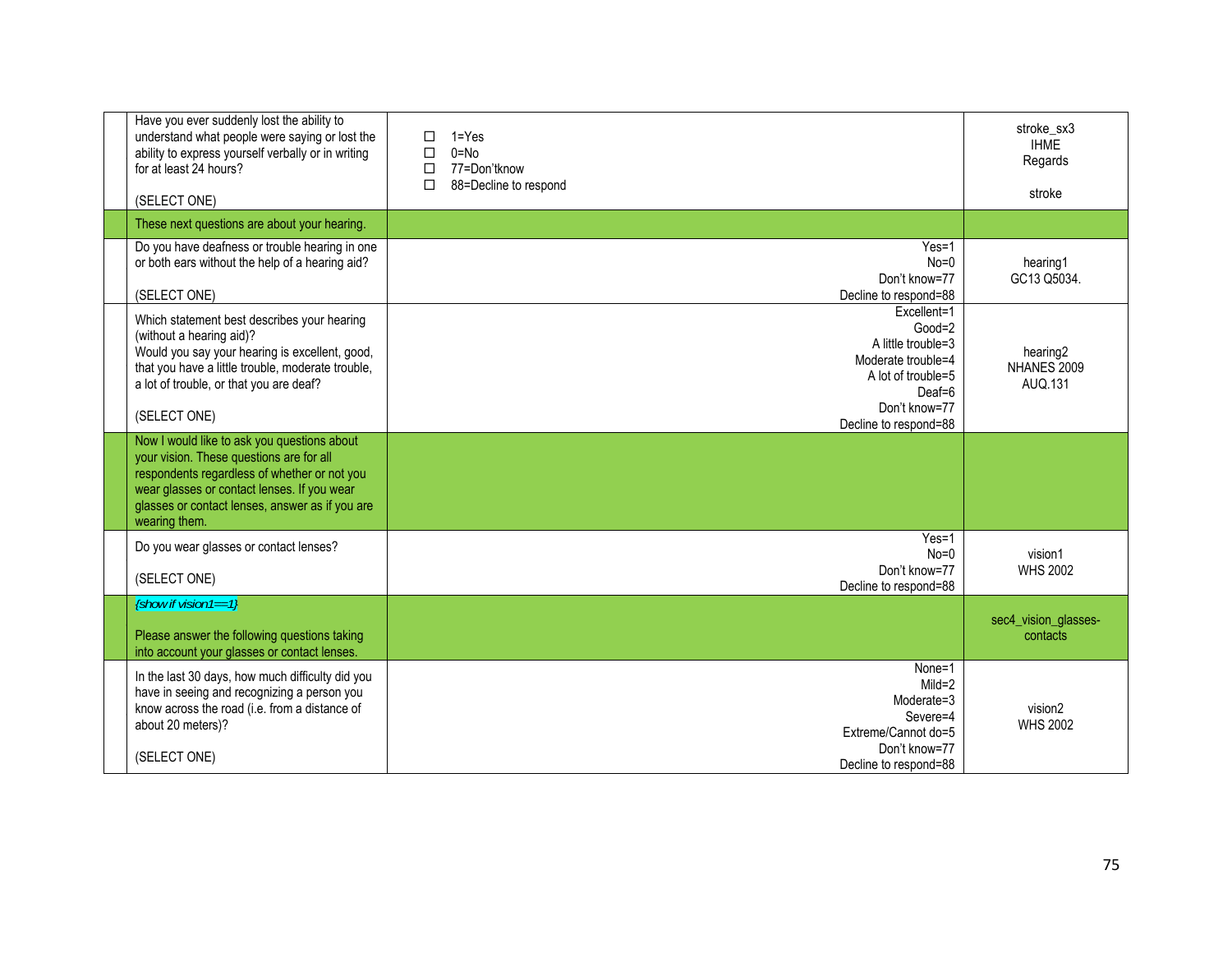|   | In the last 30 days, how much difficulty did you<br>have in seeing and recognizing an object at<br>arm's length or in reading?<br>(SELECT ONE)                                                                                                                                                                                                                                                                                                                                                                                                                                                                                         | None=1<br>$Mild = 2$<br>Moderate=3<br>Severe=4<br>Extreme/Cannot do=5<br>Don't know=77<br>Decline to respond=88                                                              | vision3<br><b>WHS 2002</b>              |
|---|----------------------------------------------------------------------------------------------------------------------------------------------------------------------------------------------------------------------------------------------------------------------------------------------------------------------------------------------------------------------------------------------------------------------------------------------------------------------------------------------------------------------------------------------------------------------------------------------------------------------------------------|------------------------------------------------------------------------------------------------------------------------------------------------------------------------------|-----------------------------------------|
| # | <b>Question</b>                                                                                                                                                                                                                                                                                                                                                                                                                                                                                                                                                                                                                        | <b>Response</b>                                                                                                                                                              | Code                                    |
|   | <b>Section 5: Physical Activity</b>                                                                                                                                                                                                                                                                                                                                                                                                                                                                                                                                                                                                    |                                                                                                                                                                              |                                         |
|   | Next I am going to ask you about the time you<br>spend doing different types of physical activity<br>in a typical week. Please answer these<br>questions even if you do not consider yourself<br>to be a physically active person.                                                                                                                                                                                                                                                                                                                                                                                                     |                                                                                                                                                                              |                                         |
|   | <b>Work</b>                                                                                                                                                                                                                                                                                                                                                                                                                                                                                                                                                                                                                            |                                                                                                                                                                              |                                         |
|   | Think first about the time you spend doing<br>work. Think of work as the things that you have<br>to do such as paid or unpaid work,<br>study/training, household chores, harvesting<br>food/crops, fishing or hunting for food, seeking<br>employment. [Insert other examples if needed].<br>In answering the following questions 'vigorous-<br>intensity activities' are activities that require<br>hard physical effort and cause large increases<br>in breathing or heart rate; 'moderate-intensity<br>activities' are activities that require moderate<br>physical effort and cause small increases in<br>breathing or heart rate. |                                                                                                                                                                              |                                         |
|   | Does your work involve vigorous-intensity<br>activity that causes large increases in breathing<br>or heart rate like [carrying or lifting heavy loads,<br>digging or construction work] for at least 10<br>minutes continuously?<br>[INSERT EXAMPLES]<br>(USE SHOWCARD)<br>(SELECT ONE)                                                                                                                                                                                                                                                                                                                                                | $Yes=1$<br>No=0 If No, go to work_modactivity<br>Don't know=77 If Don't know, go to work_modactivity<br>Decline to respond==88 If Decline to respond, go to work_modactivity | work_vigactivity<br>STEPS <sub>P1</sub> |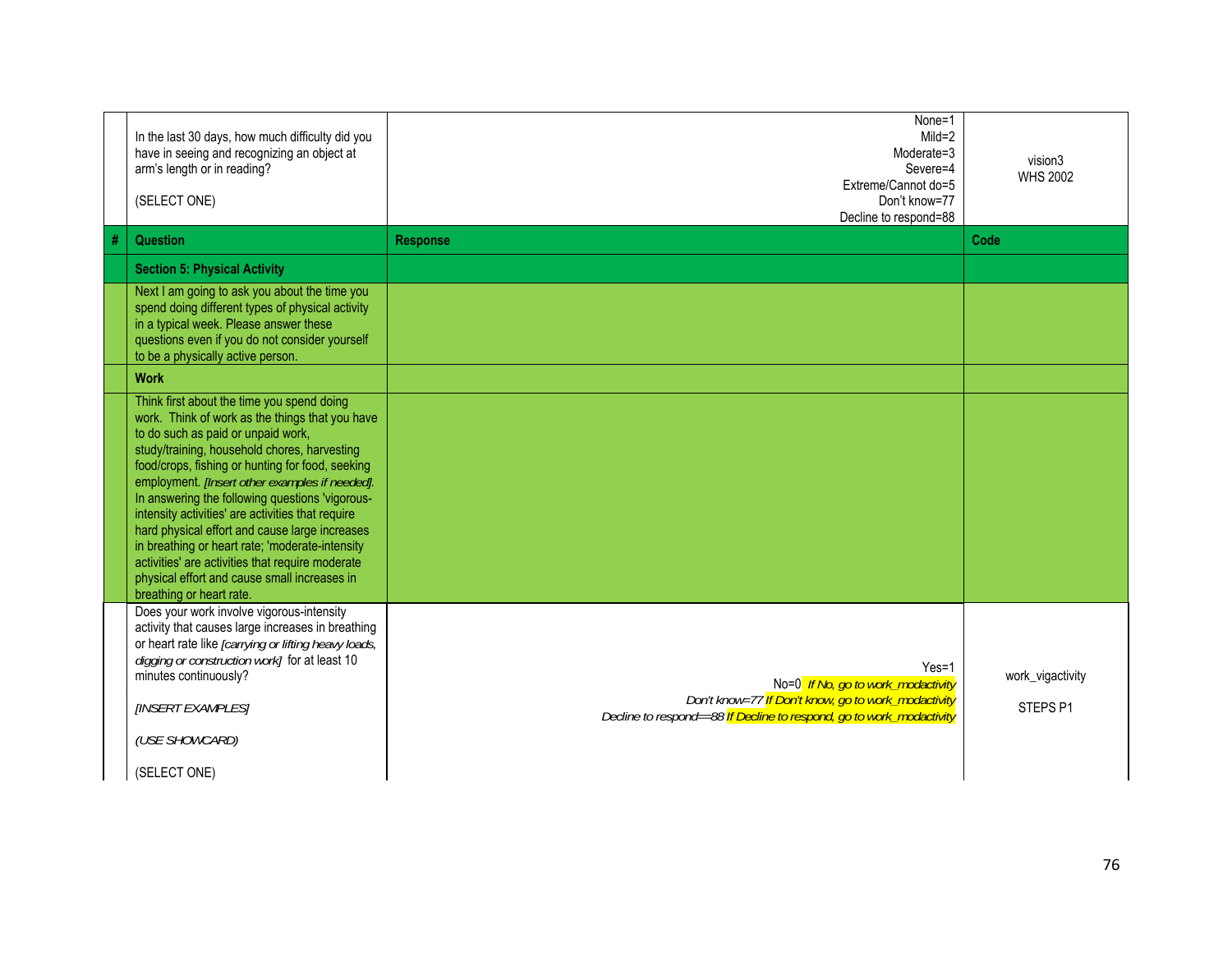| In a typical week, on how many days do you do<br>vigorous-intensity activities as part of your<br>work?<br>(SELECT ONE)<br>How much time do you spend doing vigorous-                                                                                                                                         | Number of days=1 Specify in open text field<br>Don't know=77<br>Decline to respond=88<br>Hours per day=1 Specify in open text field                                 | work_vigactivity_days<br>STEPS <sub>P2</sub><br>work_vigactivity_time |
|---------------------------------------------------------------------------------------------------------------------------------------------------------------------------------------------------------------------------------------------------------------------------------------------------------------|---------------------------------------------------------------------------------------------------------------------------------------------------------------------|-----------------------------------------------------------------------|
| intensity activities at work on a typical day?<br>(SELECT ONE)                                                                                                                                                                                                                                                | Minutes per day=2 Specify in open text field<br>Don't know=77<br>Decline to respond=88                                                                              | STEPS <sub>P3</sub>                                                   |
| Does your work involve moderate-intensity<br>activity, that causes small increases in<br>breathing or heart rate such as brisk walking [or<br>carrying light loads] for at least 10 minutes<br>continuously?<br>[INSERT EXAMPLES]<br>(USE SHOWCARD)<br>(SELECT ONE)                                           | $Yes=1$<br>No=0 If No, go to travel_walk10<br>Don't know=77 If Don't know, go to travel_walk10<br>Decline to respond==88 If Decline to respond, go to travel_walk10 | work_modactivity<br>STEPS <sub>P4</sub>                               |
| In a typical week, on how many days do you do<br>moderate-intensity activities as part of your<br>work?<br>(SELECT ONE)                                                                                                                                                                                       | Number of days=1 Specify in open text field<br>Don't know=77<br>Decline to respond=88                                                                               | work_modactivity_days<br>STEPS <sub>P5</sub>                          |
| How much time do you spend doing moderate-<br>intensity activities at work on a typical day?<br>(SELECT ONE)                                                                                                                                                                                                  | Hours per day=1 Specify in open text field<br>Minutes per day=2 Specify in open text field<br>Don't know=77<br>Decline to respond=88                                | work_modactivity_time<br>STEPS <sub>P6</sub>                          |
| <b>Travel to and from places</b>                                                                                                                                                                                                                                                                              |                                                                                                                                                                     |                                                                       |
| The next questions exclude the physical<br>activities at work that you have already<br>mentioned.<br>Now I would like to ask you about the usual<br>way you travel to and from places. For<br>example to work, for shopping, to the market, to<br>your place of worship. [Insert other examples if<br>neededl |                                                                                                                                                                     |                                                                       |
| Do you walk for at least 10 minutes<br>continuously to get to and from places?                                                                                                                                                                                                                                | $Yes=1$<br>No=0 If No, go to rec_vigactivity                                                                                                                        | travel_walk10                                                         |
| (SELECT ONE)                                                                                                                                                                                                                                                                                                  | Don't know=77 If Don't know, go to rec_vigactivity<br>Decline to respond==88 If Decline to respond, go to rec_vigactivity                                           | STEPS P7                                                              |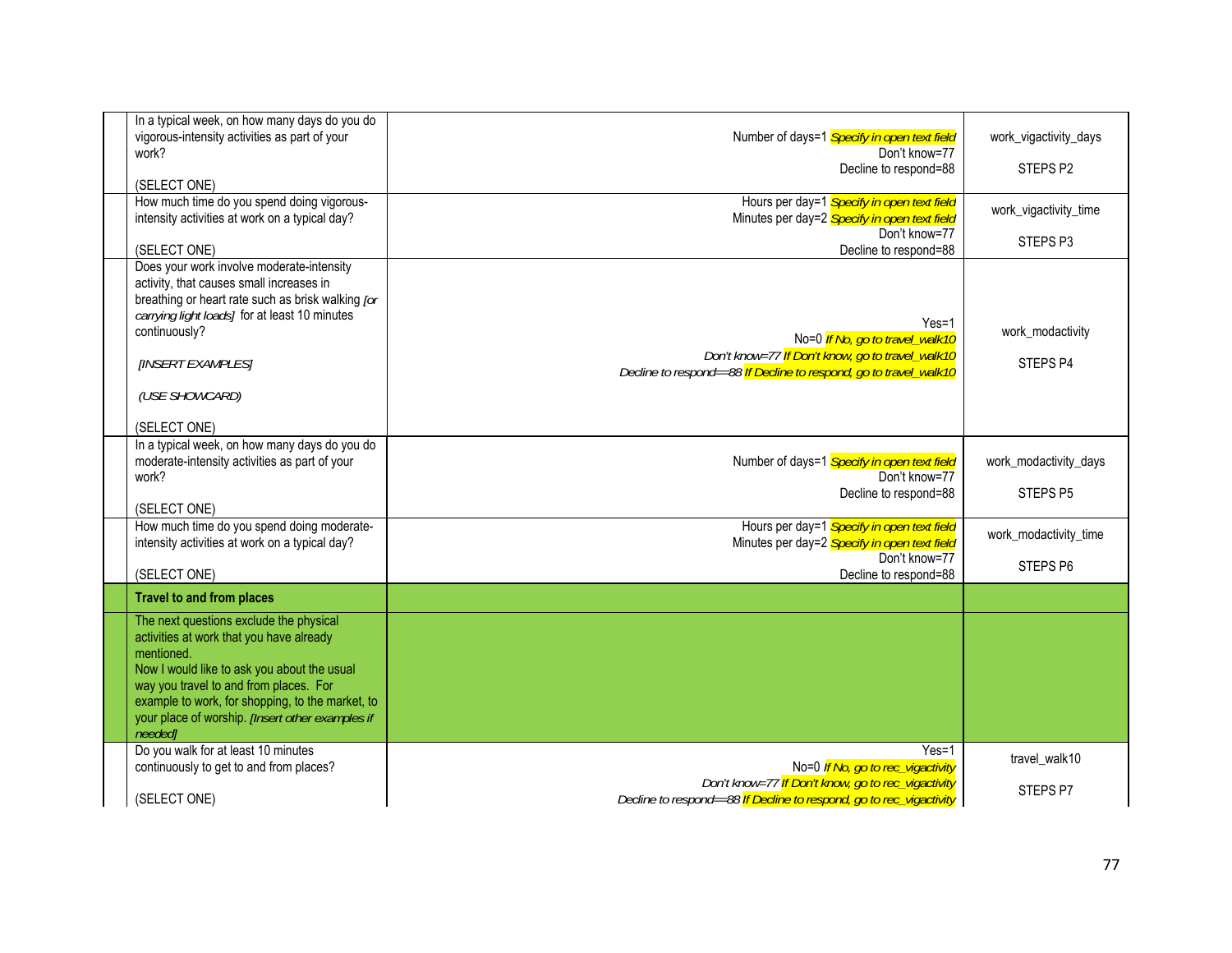| In a typical week, on how many days do you<br>walk for at least 10 minutes continuously to get<br>to and from places?<br>(SELECT ONE)<br>How much time do you spend walking for travel<br>on a typical day?<br>(SELECT ONE)                                                     | Number of days=1 Specify in open text field<br>Don't know=77<br>Decline to respond=88<br>Hours per day=1 Specify in open text field<br>Minutes per day=2 Specify in open text field<br>Don't know=77 | travel_walk10_days<br>STEPS <sub>P8</sub><br>travel_walk10_time<br>STEPS <sub>P9</sub> |
|---------------------------------------------------------------------------------------------------------------------------------------------------------------------------------------------------------------------------------------------------------------------------------|------------------------------------------------------------------------------------------------------------------------------------------------------------------------------------------------------|----------------------------------------------------------------------------------------|
| <b>Recreational activities</b>                                                                                                                                                                                                                                                  | Decline to respond=88                                                                                                                                                                                |                                                                                        |
| The next questions exclude the work and<br>transport activities that you have already<br>mentioned.<br>Now I would like to ask you about sports,<br>fitness and recreational activities (leisure),<br><b>Ilnsert relevant termsl.</b>                                           |                                                                                                                                                                                                      |                                                                                        |
| Do you do any vigorous-intensity sports, fitness<br>or recreational (leisure) activities that cause<br>large increases in breathing or heart rate like<br>[running or football] for at least 10 minutes<br>continuously?<br>[INSERT EXAMPLES]<br>(USE SHOWCARD)<br>(SELECT ONE) | $Yes=1$<br>No=0 If No, go to rec_modactivity<br>Don't know=77 If Don't know, go to rec_modactivity<br>Decline to respond==88 If Decline to respond, go to rec_modactivity                            | rec_vigactivity<br>STEPS P10                                                           |
| In a typical week, on how many days do you do<br>vigorous-intensity sports, fitness or recreational<br>(leisure) activities?<br>(SELECT ONE)                                                                                                                                    | Number of days=1 Specify in open text field<br>Don't know=77<br>Decline to respond=88                                                                                                                | rec_vigactivity_days<br>STEPS P11                                                      |
| How much time do you spend doing vigorous-<br>intensity sports, fitness or recreational activities<br>on a typical day?<br>(SELECT ONE)                                                                                                                                         | Hours per day=1 Specify in open text field<br>Minutes per day=2 Specify in open text field<br>Don't know=77<br>Decline to respond=88                                                                 | rec_vigactivity_time<br>STEPS P12                                                      |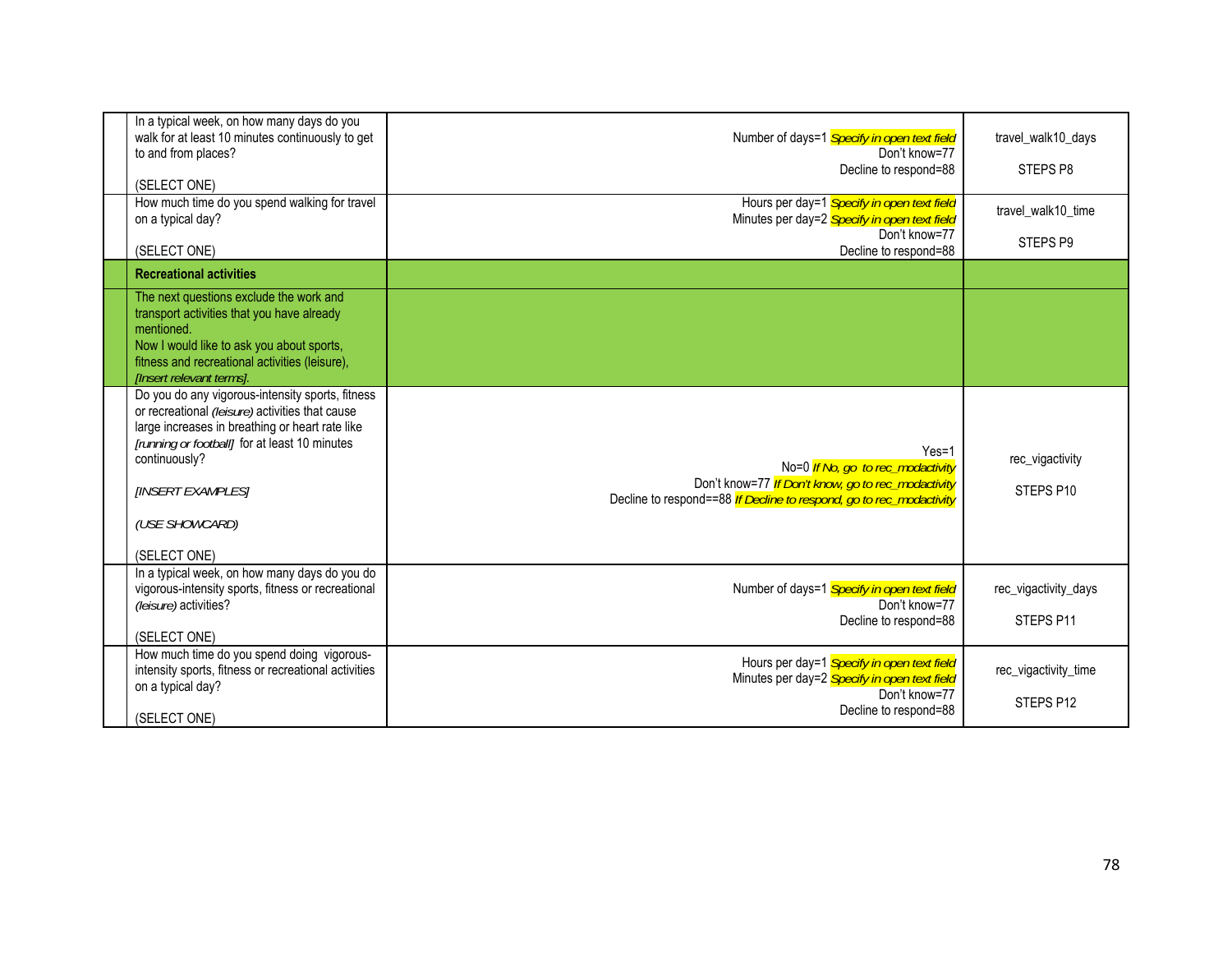|   | Do you do any moderate-intensity sports,              |                                                         |                        |
|---|-------------------------------------------------------|---------------------------------------------------------|------------------------|
|   | fitness or recreational (leisure) activities that     |                                                         |                        |
|   | cause a small increase in breathing or heart          |                                                         |                        |
|   |                                                       |                                                         |                        |
|   | rate such as brisk walking, [swimming,                | $Yes=1$                                                 | rec_modactivity        |
|   | volleyball] for at least 10 minutes continuously?     | No=0 <i>If No, go to P16</i>                            |                        |
|   | <b>[INSERT EXAMPLES]</b>                              | Don't know=77 If Don't know, go to P 16                 | STEPS P13              |
|   |                                                       | Decline to respond=88 If Decline to respond, go to P 16 |                        |
|   | (USE SHOWCARD)                                        |                                                         |                        |
|   |                                                       |                                                         |                        |
|   | (SELECT ONE)                                          |                                                         |                        |
|   | In a typical week, on how many days do you do         |                                                         |                        |
|   |                                                       |                                                         |                        |
|   | moderate-intensity sports, fitness or                 | Number of days=1 Specify in open text field             | rec modactivity days   |
|   | recreational (leisure) activities?                    | Don't know=77                                           |                        |
|   |                                                       | Decline to respond=88                                   | STEPS P14              |
|   | (SELECT ONE)                                          |                                                         |                        |
|   | How much time do you spend doing moderate-            |                                                         |                        |
|   | intensity sports, fitness or recreational (leisure)   | Hours per day=1 Specify in open text field              | rec modactivity time   |
|   | activities on a typical day?                          | Minutes per day=2 Specify in open text field            |                        |
|   |                                                       | Don't know=77                                           | STEPS P15              |
|   | (SELECT ONE)                                          | Decline to respond=88                                   |                        |
|   |                                                       |                                                         |                        |
|   | <b>Sedentary behavior</b>                             |                                                         |                        |
|   | The following question is about sitting or            |                                                         |                        |
|   | reclining at work, at home, getting to and from       |                                                         |                        |
|   | places, or with friends including time spent          |                                                         |                        |
|   | sitting at a desk, sitting with friends, traveling in |                                                         |                        |
|   | car, bus, train, reading, playing cards or            |                                                         |                        |
|   | watching television, but do not include time          |                                                         |                        |
|   |                                                       |                                                         |                        |
|   | spent sleeping.                                       |                                                         |                        |
|   |                                                       |                                                         |                        |
|   | [INSERT EXAMPLES]                                     |                                                         |                        |
|   |                                                       |                                                         |                        |
|   | (USE SHOWCARD)                                        |                                                         |                        |
|   | How much time do you usually spend sitting or         | Hours per day=1 Specify in open text field              |                        |
|   | reclining on a typical day?                           | Minutes per day=2 Specify in open text field            | sitting                |
|   |                                                       | Don't know=77                                           |                        |
|   | (SELECT ONE)                                          | Decline to respond=88                                   | STEPS P16              |
|   | In a typical week, how much time do you               | Enter number of hours<br>$=1$                           | tv_comp_time           |
|   | usually spend in front of the television or on the    | Don't know=77                                           |                        |
|   |                                                       |                                                         |                        |
|   | computer?                                             | Decline to respond=88                                   | IHME MDCC tv_comp_time |
| # | <b>Question</b>                                       | <b>Response</b>                                         | Code                   |
|   | Section 6: Access to and Utilization of               |                                                         |                        |
|   | <b>Health Care</b>                                    |                                                         |                        |
|   |                                                       |                                                         |                        |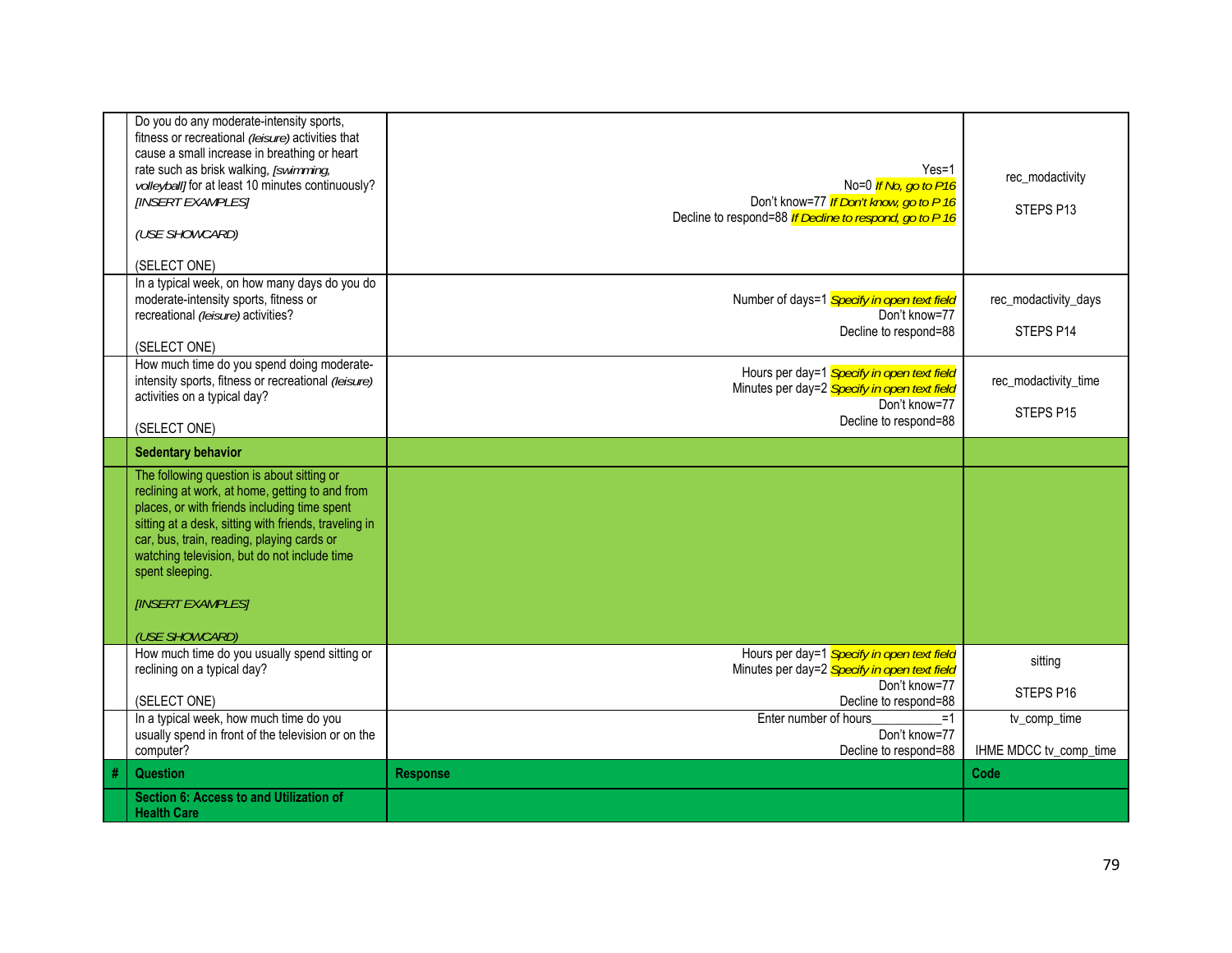| The next questions are about your access to<br>health care and your utilization of health care<br>services.                                                                                                                      |                                                                                                                                                                                                                               |                 |
|----------------------------------------------------------------------------------------------------------------------------------------------------------------------------------------------------------------------------------|-------------------------------------------------------------------------------------------------------------------------------------------------------------------------------------------------------------------------------|-----------------|
| In what year did you last visit a doctor or other<br>health professional for a routine checkup? A<br>routine checkup is a general physical exam, not<br>an exam for a specific injury, illness, or<br>condition.<br>(SELECT ONE) | 1=Enter year (YYYY): Specify in open text field<br>□<br>$\Box$<br>995=Never<br>$\Box$<br>77=Don'tknow<br>П<br>88=Decline to respond                                                                                           | hc_checkup_yr   |
| How far away was the facility you attended from<br>your home?<br>(SELECT ONE)                                                                                                                                                    | 1=Enter distance (km): ___ Specify in open text field<br>□<br>$\Box$<br>77=Don't know<br>$\Box$<br>88=Decline to respond                                                                                                      | hc_checkup_dist |
| How long did it take you to get there?<br>Interviewer: If less than one hour, record<br>minutes.<br>(SELECT ONE)                                                                                                                 | 1=Enter number of hours: ___ Specify in open text field<br>□<br>2=Enter number of minutes: Specify in open text field<br>□<br>$\Box$<br>77=Don't know<br>□<br>88=Decline to respond                                           | hc_checkup_time |
| In what year did you last visit a hospital for<br>medical attention for any reason?<br>(SELECT ONE)                                                                                                                              | 1=Enter year (YYYY): Specify in open text field<br>□<br>995=I have never been to a hospital for medical attention. <i>If Never, go to hc_clinic_yr</i><br>$\Box$<br>$\Box$<br>77=Don'tknow<br>$\Box$<br>88=Decline to respond | hc_hosp_yr      |
| What was the type of the hospital that you last<br>visited for medical attention for any reason?<br>(SELECT ONE)                                                                                                                 | {This is a dropdown list}<br>Governmental(MOH)=1<br>National Guard=2<br>Armed Forces=3<br>Military hospital=4<br>Private hospital=5<br>Other $=6$<br>Don't know=77<br>Decline to respond=88                                   | hc_hosp_type    |
| What was the reason for your last visit to a<br>hospital?<br>(SELECT ONE)                                                                                                                                                        | Illness=1<br>Injury=2<br>Immunization=3<br>Other preventive service=4<br>Other, please specify=5 If Other, specify in open text field<br>Don't know=77<br>Decline to respond=88                                               | hc_hosp_reason  |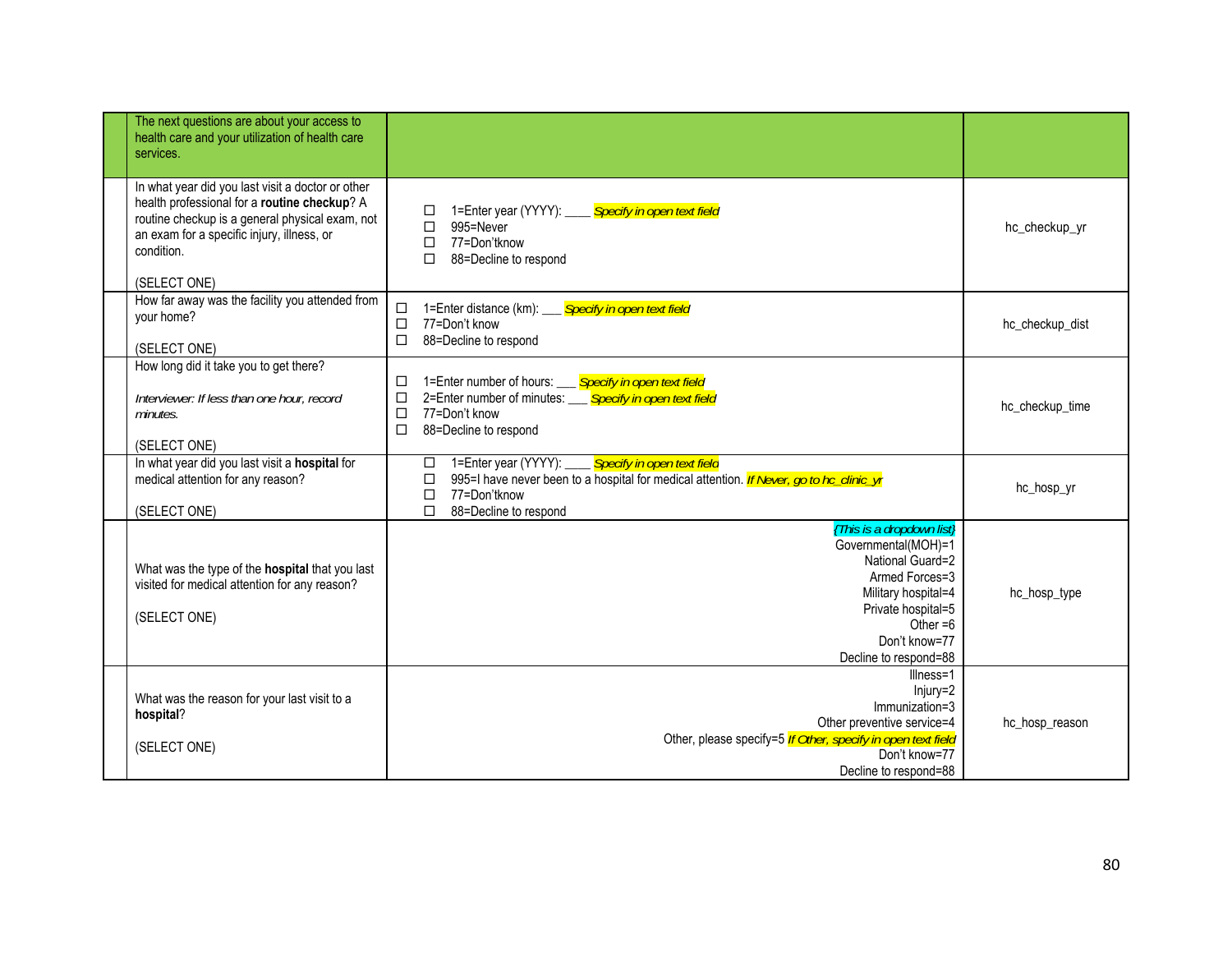| In what year did you last visit a clinic for<br>medical attention for any reason?<br>(SELECT ONE)                | 1=Enter year (YYYY): Specify in open text field<br>□<br>995-I have never been to a clinic for medical attention. If Never, go to hc_doctor_yr<br>□<br>$\Box$<br>77=Don'tknow<br>$\Box$<br>88=Decline to respond | hc_clinic_yr     |
|------------------------------------------------------------------------------------------------------------------|-----------------------------------------------------------------------------------------------------------------------------------------------------------------------------------------------------------------|------------------|
| What was the type of the clinic that you last<br>visited for medical attention for any reason?<br>(SELECT ONE)   | {This is a dropdown list}<br>Governmental (MOH)=1<br>National Guard=2<br>Armed Forces=3<br>Military clinic=4<br>Private clinic=5<br>Other $=6$<br>Don't know=77<br>Decline to respond=88                        | hc_clinic_type   |
| What was the reason for your last visit to a<br>clinic?<br>(SELECT ONE)                                          | Illness=1<br>Injury=2<br>Immunization=3<br>Other preventive service=4<br>Other, please specify=5 If Other, specify in open text field<br>Don't know=77<br>Decline to respond=88                                 | hc_clinic_reason |
| In what year did you last visit a doctor or other<br>health professional for any other reason?<br>(SELECT ONE)   | Specify in open text field<br>Enter year:<br>995=I have never visited a doctor or other health professional. <i>If never, go to hc_usual_provider</i><br>77=Don't know<br>88=Decline to respond                 | hc_doctor_yr     |
| What was that reason?<br>(SELECT ONE)                                                                            | Illness=1<br>Injury=2<br>Immunization=3<br>Other preventive service=4<br>Other, please specify=5 If Other, specify in open text field<br>Don't know=77<br>Decline to respond=88                                 | hc doctor reason |
| How far away was the facility you attended from<br>your home?<br>(SELECT ONE)                                    | Enter distance (km):<br>Specify in open text field<br>Don't know=77<br>Decline to respond=88                                                                                                                    | hc_doctor_dist   |
| How long did it take you to get there?<br>Interviewer: If less than one hour, record<br>minutes.<br>(SELECT ONE) | Enter number of hours: __ Specify in open text field<br>Enter number of minutes: Specify in open text field<br>Don't know=77<br>Decline to respond=88                                                           | hc_doctor_time   |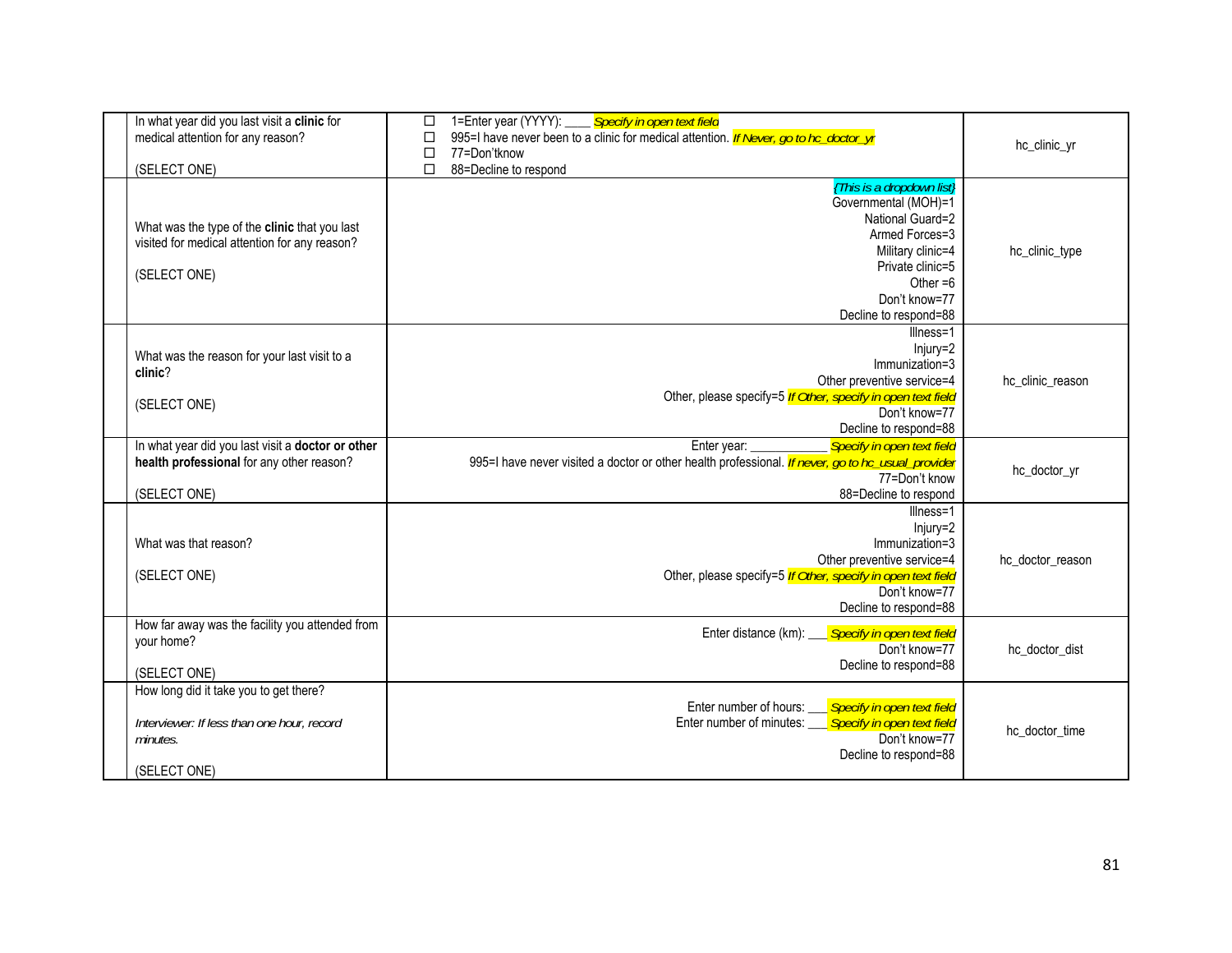|   | Is there a clinic, doctor's office, or other place<br>that you usually go to when you are sick or<br>need advice about your health care?<br>(SELECT ONE)                                | There is ONE place=1<br>There is MORE THAN ONE place=2<br>$No=0$<br>Don't know=77<br>Decline to respond=88 | hc_usual_provider<br><b>WAHS</b><br><b>NHANES</b><br>HUQ.030 |
|---|-----------------------------------------------------------------------------------------------------------------------------------------------------------------------------------------|------------------------------------------------------------------------------------------------------------|--------------------------------------------------------------|
|   | <b>Breast Cancer</b>                                                                                                                                                                    |                                                                                                            |                                                              |
|   | Show if respondent is a woman (sex=2) age 20<br>or older (age.age>=35 & age.age<120):                                                                                                   |                                                                                                            |                                                              |
|   | Do you know what a self-breast examination is?                                                                                                                                          | $1 = Yes$<br>$\Box$<br>$0 = No$<br>□                                                                       | hc breast selfexam                                           |
|   | (SELECT ONE)                                                                                                                                                                            | 77=Don't know<br>□<br>88=Refuse to respond<br>П                                                            | <b>MOHSA</b>                                                 |
|   | How many times during the past 12 months<br>have you self-examined your breasts?                                                                                                        | Number of times<br>□<br>77=Don't know<br>$\Box$<br>88=Refuse to respond<br>п                               | hc breast selfexam1<br>hc_breast_selfexam1number             |
|   | How many times during the past 12 months<br>have you visited a doctor's office or other health                                                                                          | Number of times<br>□<br>77=Don't know<br>$\Box$                                                            | <b>MOHSA</b><br>hc breast clinic<br>hc_breast_clinicnumber   |
|   | professional for a (clinical) breast examination?                                                                                                                                       | 88= Refuse to respond<br>П                                                                                 | <b>MOHSA</b>                                                 |
|   | If you have children, how long did you breast-<br>feed your last (or youngest) child?                                                                                                   | Number of breast-feeding months<br>$\Box$<br>77=Don't know<br>$\Box$<br>88=Refuse to respond<br>п          | hc_breast_feeding<br>hc_breastfeedingmonths                  |
|   | If you have ever had a mammogram, in what<br>year did you last have a mammogram? A<br>mammogram is a screening test for breast<br>tumors and cancers using a special type of x-<br>ray. | Enter year (YYYY): ____<br>□<br>995=Never<br>□<br>77=Don'tknow<br>□<br>88=Decline to respond<br>п          | <b>MOHSA</b><br>hc_mammogram_yr                              |
| # | <b>Question</b>                                                                                                                                                                         | <b>Response</b>                                                                                            | Code                                                         |
|   | <b>Section 7: Oral Health</b>                                                                                                                                                           |                                                                                                            |                                                              |
|   | During the past 12 months how many times did<br>you visit a dental clinic for a check up (without<br>any dental problem)?                                                               | Never=0<br>$Once=1$<br>More than once=2                                                                    | oral checkup                                                 |
|   | (SELECT ONE)                                                                                                                                                                            | Don't know=77<br>Decline to respond=88                                                                     | STEPS <sub>L1</sub>                                          |
|   | During the past 12 months how many times did<br>you visit a dental clinic for a dental complaint?                                                                                       | Never=0<br>$Once=1$<br>More than once=2                                                                    | oral complaint                                               |
|   | (SELECT ONE)                                                                                                                                                                            | Don't know=77<br>Decline to respond=88                                                                     | STEPS L1a                                                    |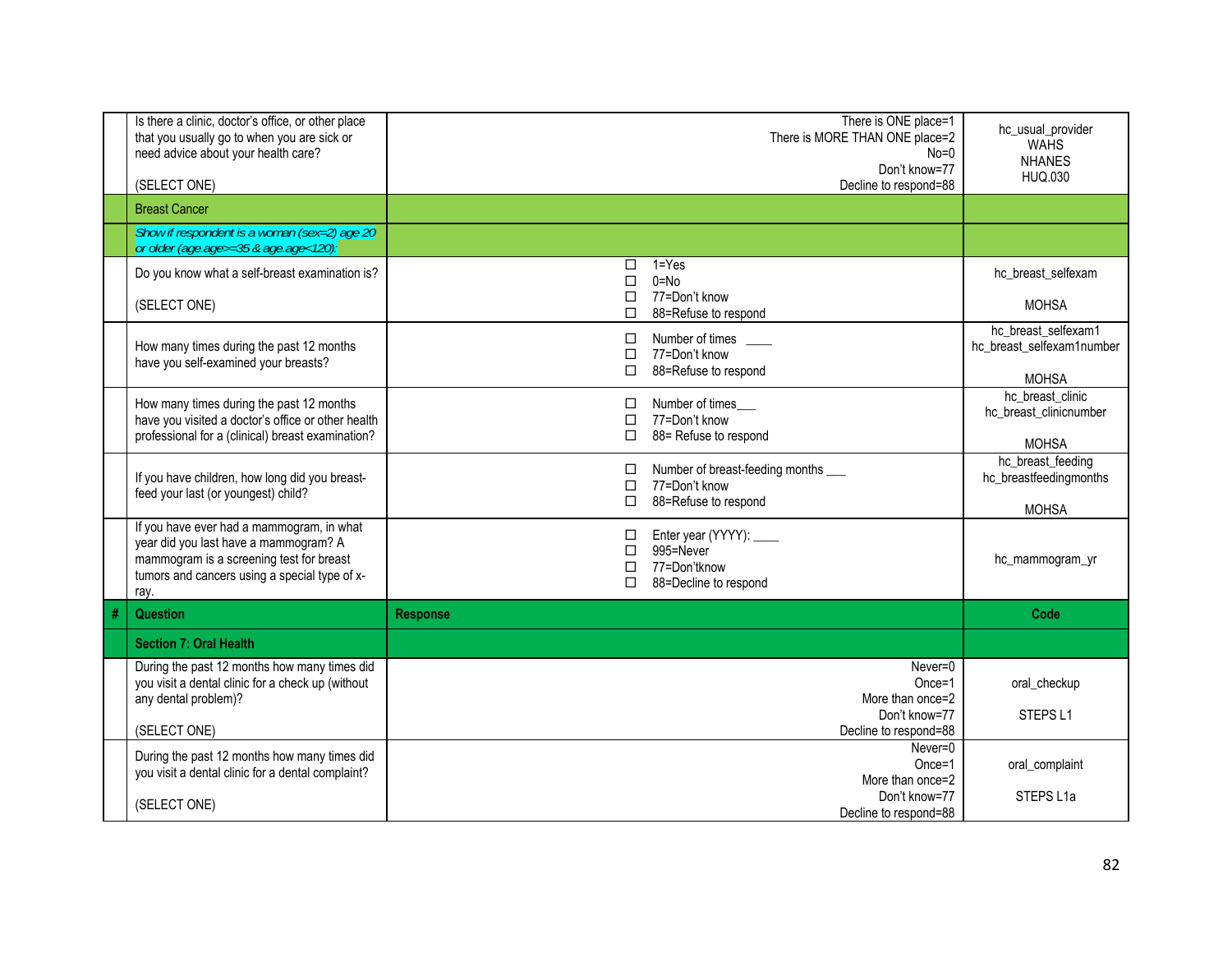|   | How many times do you brush your teeth using<br>a brush and tooth paste?                      | Twice a day, or more=3                                                                                         | oral brush          |
|---|-----------------------------------------------------------------------------------------------|----------------------------------------------------------------------------------------------------------------|---------------------|
|   |                                                                                               | Once a day=2<br>Less than once a day=1                                                                         |                     |
|   | (SELECT ONE)                                                                                  | Never=0                                                                                                        | STEPS <sub>L2</sub> |
|   |                                                                                               | Don't floss=0                                                                                                  |                     |
|   |                                                                                               | Less than once per day=1                                                                                       |                     |
|   | How many times per day do you floss your                                                      | Once per day=2                                                                                                 | oral floss          |
|   | teeth?                                                                                        | 2 or more times per day=3                                                                                      |                     |
|   |                                                                                               | Don't know=77                                                                                                  | <b>MOHSA</b>        |
|   |                                                                                               | Refuse to respond=88                                                                                           |                     |
|   | How many times do you use Miswak to clean                                                     | Twice a day, or more=3                                                                                         |                     |
|   | your teeth?                                                                                   | Once a day=2                                                                                                   | oral miswak         |
|   |                                                                                               | Less than once a day=1                                                                                         | STEPS <sub>L3</sub> |
|   | (SELECT ONE)                                                                                  | Never=0                                                                                                        |                     |
| # | <b>Question</b>                                                                               | <b>Response</b>                                                                                                | Code                |
|   | <b>Section 8: History of Chronic Conditions</b>                                               |                                                                                                                |                     |
|   | Now, we are asking about a variety of specific                                                |                                                                                                                |                     |
|   | medical events that you may have experienced<br>and medical conditions that you may have been |                                                                                                                |                     |
|   | diagnosed with in your lifetime.                                                              |                                                                                                                |                     |
|   | Has a doctor or other health professional ever                                                |                                                                                                                |                     |
|   | told you that you had a cerebral infarction,                                                  |                                                                                                                |                     |
|   | otherwise known as a stroke or brain attack?                                                  | $1 = Yes$<br>П                                                                                                 | stroke              |
|   | INTERVIEWER: Do not accept self-                                                              | 0=No (skip to #/cardiacarrest)<br>□                                                                            | declined21          |
|   | diagnosed or diagnosed by a person who                                                        | 77=Don'tknow (skip to #/ cardiacarrest)<br>$\Box$                                                              | proxy21             |
|   | is not a doctor or other health                                                               | 88=Decline to respond (skip to #/ cardiacarrest)<br>П                                                          | <b>IHME</b>         |
|   | professional.                                                                                 |                                                                                                                |                     |
|   | (SELECT ONE)                                                                                  |                                                                                                                |                     |
|   | In what year did you first receive this                                                       |                                                                                                                |                     |
|   | diagnosis?                                                                                    | Specify in open field text<br>Enter year (YYYY):<br>□<br>77=Don'tknow<br>$\Box$                                | stroke_dx_yr        |
|   |                                                                                               | 88=Decline to respond<br>□                                                                                     | <b>IHME</b>         |
|   | (SELECT ONE)                                                                                  |                                                                                                                |                     |
|   | During the past 30 days, or since your<br>diagnosis, have you ever taken medication for       | 1=Yes, currently taking medication<br>$\Box$<br>2=Yes, previously took medication, but not currently<br>$\Box$ |                     |
|   | this condition?                                                                               | 0=No, never took medication<br>$\Box$                                                                          | stroke meds         |
|   |                                                                                               | 77=Don'tknow<br>$\Box$                                                                                         | <b>IHME</b>         |
|   | (SELECT ONE)                                                                                  | □<br>88=Decline to respond                                                                                     |                     |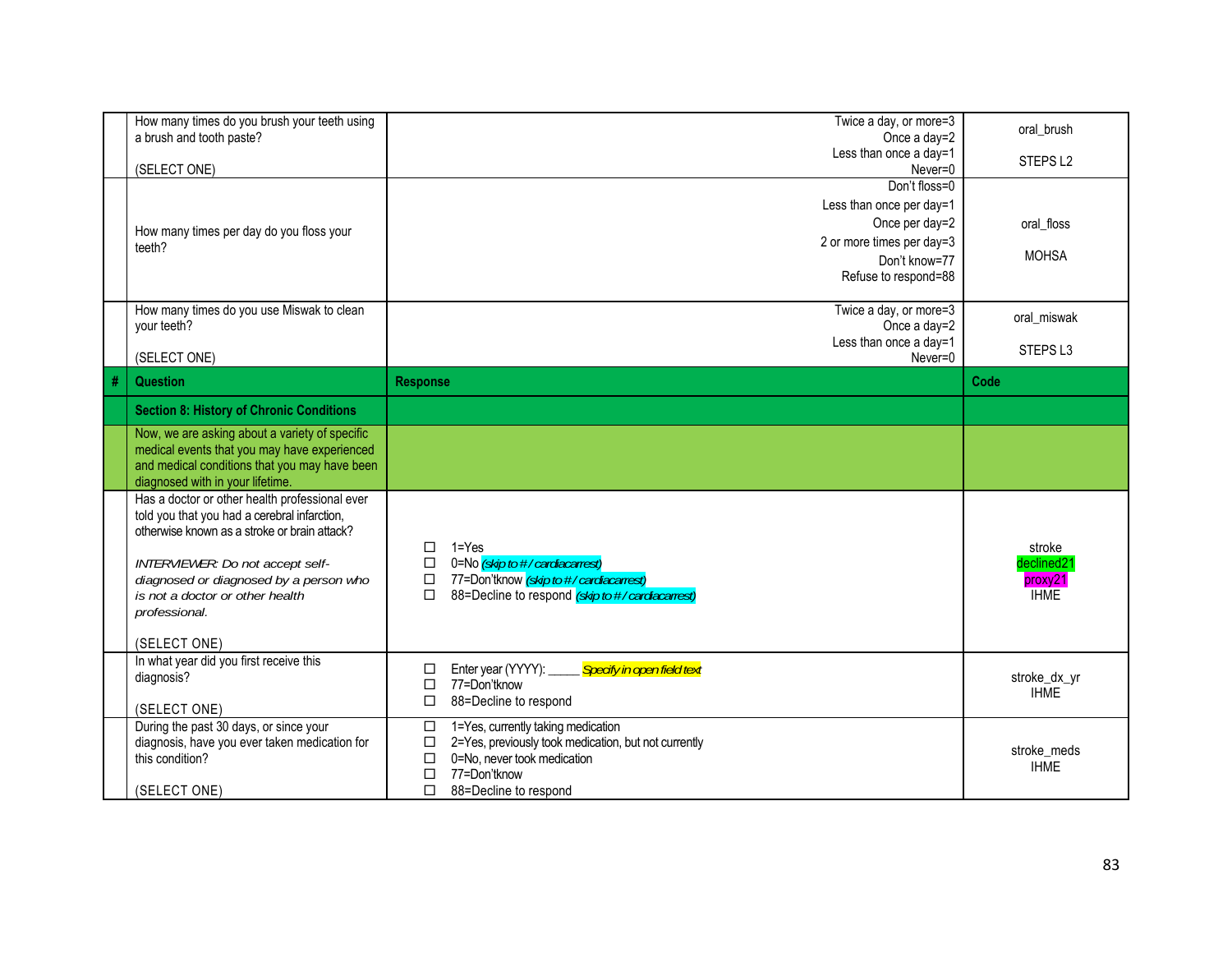| Has a doctor or other health professional ever<br>told you that you had a cardiac arrest,<br>otherwise known as a cardiopulmonary arrest,<br>circulatory arrest, or sudden death? (This is<br>different from a heart attack. This would be a<br>time when you were unconscious because your<br>heart stopped suddenly, and you needed to be<br>revived with CPR or defibrillation paddles.)<br>INTERVIEWER: Do not accept self-<br>diagnosed or diagnosed by a person who<br>is not a doctor or other health<br>professional.<br>(SELECT ONE) | $\Box$<br>$\Box$<br>П                          | $1 = Yes$<br>$\Box$ 0=No (skip to #/mi)<br>77=Don'tknow <i>(skip to #/mi)</i><br>88=Decline to respond (skip to #/mi)                                              | cardiacarrest<br>declined <sub>22</sub><br>proxy22<br><b>IHME</b> |
|-----------------------------------------------------------------------------------------------------------------------------------------------------------------------------------------------------------------------------------------------------------------------------------------------------------------------------------------------------------------------------------------------------------------------------------------------------------------------------------------------------------------------------------------------|------------------------------------------------|--------------------------------------------------------------------------------------------------------------------------------------------------------------------|-------------------------------------------------------------------|
| In what year did you first receive this<br>diagnosis?<br>(SELECT ONE)                                                                                                                                                                                                                                                                                                                                                                                                                                                                         | □<br>$\Box$<br>$\Box$                          | Specify in open field text<br>Enter year (YYYY): _____<br>77=Don'tknow<br>88=Decline to respond                                                                    | cardiacarrest_dx_yr<br><b>IHME</b>                                |
| During the past 30 days, or since your<br>diagnosis, have you ever taken medication for<br>this condition?<br>(SELECT ONE)                                                                                                                                                                                                                                                                                                                                                                                                                    | $\Box$<br>$\Box$<br>□<br>$\Box$<br>П           | 1=Yes, currently taking medication<br>2=Yes, previously took medication, but not currently<br>0=No, never took medication<br>77=Don'tknow<br>88=Decline to respond | cardiacarrest meds<br><b>IHME</b>                                 |
| Has a doctor or other health professional ever<br>told you that you had a myocardial infarction,<br>otherwise known as a heart attack?<br>INTERVIEWER: Do not accept self-<br>diagnosed or diagnosed by a person who<br>is not a doctor or other health<br>professional.<br>(SELECT ONE)                                                                                                                                                                                                                                                      | $\Box$<br>$\Box$<br>$\Box$<br>П                | $1 = Yes$<br>0=No <i>(skip to # / chd)</i><br>77=Don'tknow (skip to #/chd)<br>88=Decline to respond (skip to #/chd)                                                | mi<br>declined23<br>proxy23<br><b>IHME</b>                        |
| In what year did you first receive this<br>diagnosis?<br>(SELECT ONE)                                                                                                                                                                                                                                                                                                                                                                                                                                                                         | □<br>$\Box$<br>$\Box$                          | Enter year (YYYY):<br>Specify in open field text<br>77=Don'tknow<br>88=Decline to respond                                                                          | mi_dx_yr<br><b>IHME</b>                                           |
| During the past 30 days, or since your<br>diagnosis, have you ever taken medication for<br>this condition?<br>(SELECT ONE)                                                                                                                                                                                                                                                                                                                                                                                                                    | $\Box$<br>$\Box$<br>$\Box$<br>$\Box$<br>$\Box$ | 1=Yes, currently taking medication<br>2=Yes, previously took medication, but not currently<br>0=No, never took medication<br>77=Don'tknow<br>88=Decline to respond | mi meds<br><b>IHME</b>                                            |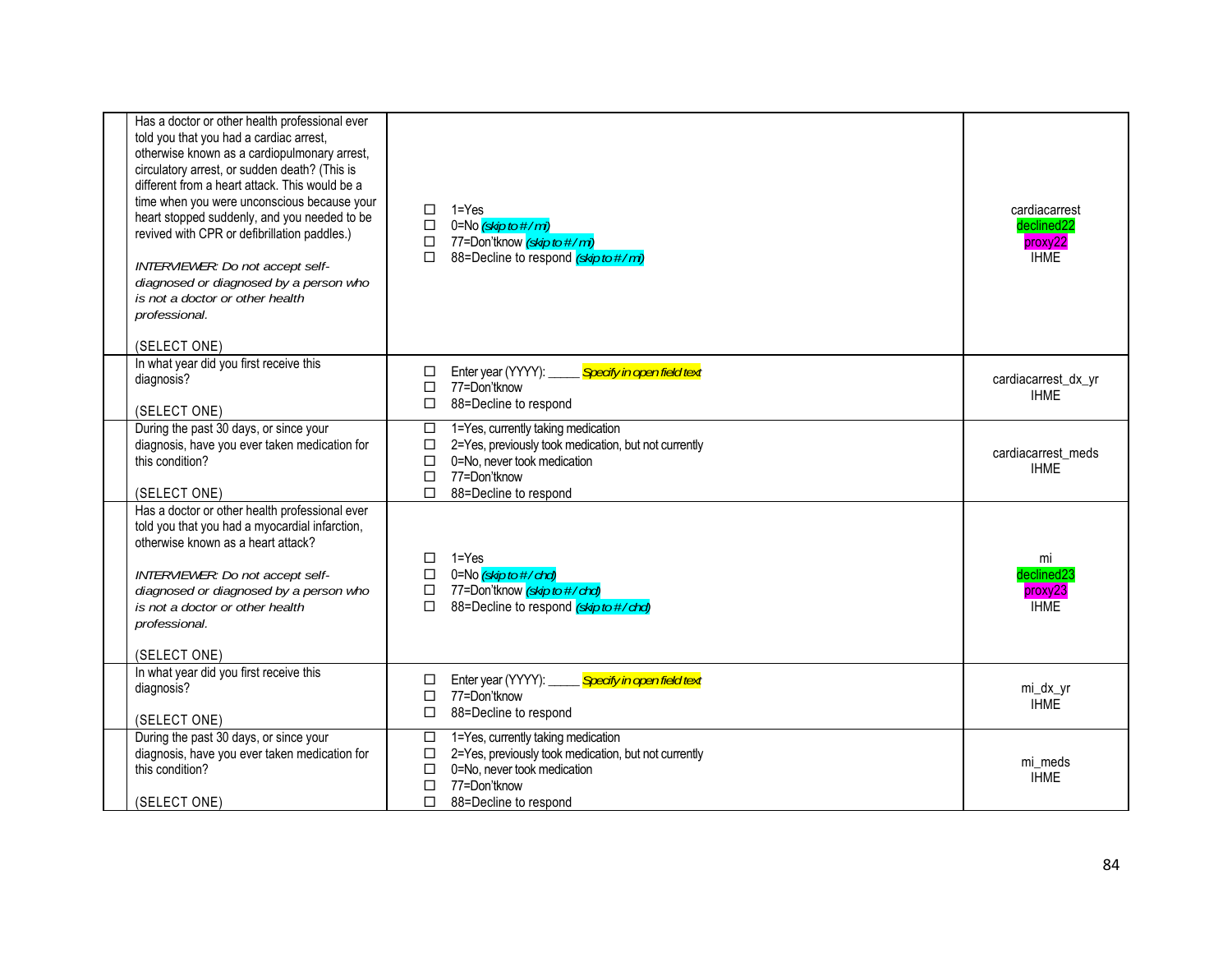| Has a doctor or other health professional ever<br>told you that you had congestive heart failure,<br>otherwise known as heart failure, cardiomyopathy<br>or having a "weak" heart?<br>INTERVIEWER: Do not accept self-<br>diagnosed or diagnosed by a person who<br>is not a doctor or other health                                                                                                 | □<br>□<br>□<br>$\Box$                     | $1 = Yes$<br>0=No (skip to #/afib)<br>77=Don'tknow (skip to #/afib)<br>88=Decline to respond (skip to #/afib)                                                      | chf<br>declined25<br>proxy25<br><b>IHME</b>  |
|-----------------------------------------------------------------------------------------------------------------------------------------------------------------------------------------------------------------------------------------------------------------------------------------------------------------------------------------------------------------------------------------------------|-------------------------------------------|--------------------------------------------------------------------------------------------------------------------------------------------------------------------|----------------------------------------------|
| professional.<br>(SELECT ONE)                                                                                                                                                                                                                                                                                                                                                                       |                                           |                                                                                                                                                                    |                                              |
| In what year did you first receive this<br>diagnosis?<br>(SELECT ONE)                                                                                                                                                                                                                                                                                                                               | □<br>□<br>$\Box$                          | Specify in open field text<br>Enter year (YYYY):<br>77=Don'tknow<br>88=Decline to respond                                                                          | chf_dx_yr<br><b>IHME</b>                     |
| During the past 30 days, or since your<br>diagnosis, have you ever taken medication for<br>this condition?<br>(SELECT ONE)                                                                                                                                                                                                                                                                          | $\Box$<br>$\Box$<br>□<br>$\Box$<br>$\Box$ | 1=Yes, currently taking medication<br>2=Yes, previously took medication, but not currently<br>0=No, never took medication<br>77=Don'tknow<br>88=Decline to respond | chf meds<br><b>IHME</b>                      |
| Has a doctor or other health professional ever<br>told you that you had atrial fibrillation, otherwise<br>known as irregular rhythm or "A-Fib"? (This is an<br>irregular heart rhythm related to abnormal<br>electrical conduction in the heart.)<br>INTERVIEWER: Do not accept self-<br>diagnosed or diagnosed by a person who<br>is not a doctor or other health<br>professional.<br>(SELECT ONE) | □<br>$\Box$<br>$\Box$<br>П                | $1 = Yes$<br>0=No (skip to #/asthma)<br>77=Don'tknow (skip to #/asthma)<br>88=Decline to respond (skip to #/asthma)                                                | afib<br>declined26<br>proxy26<br><b>IHME</b> |
| In what year did you first receive this<br>diagnosis?<br>(SELECT ONE)                                                                                                                                                                                                                                                                                                                               | □<br>$\Box$<br>□                          | Specify in open field text<br>Enter year (YYYY):<br>77=Don'tknow<br>88=Decline to respond                                                                          | afib_dx_yr<br><b>IHME</b>                    |
| During the past 30 days, or since your<br>diagnosis, have you ever taken medication for<br>this condition?                                                                                                                                                                                                                                                                                          | $\Box$<br>□<br>□<br>□                     | 1=Yes, currently taking medication<br>2=Yes, previously took medication, but not currently<br>0=No, never took medication<br>77=Don'tknow                          | afib meds<br><b>IHME</b>                     |
| (SELECT ONE)                                                                                                                                                                                                                                                                                                                                                                                        | □                                         | 88=Decline to respond                                                                                                                                              |                                              |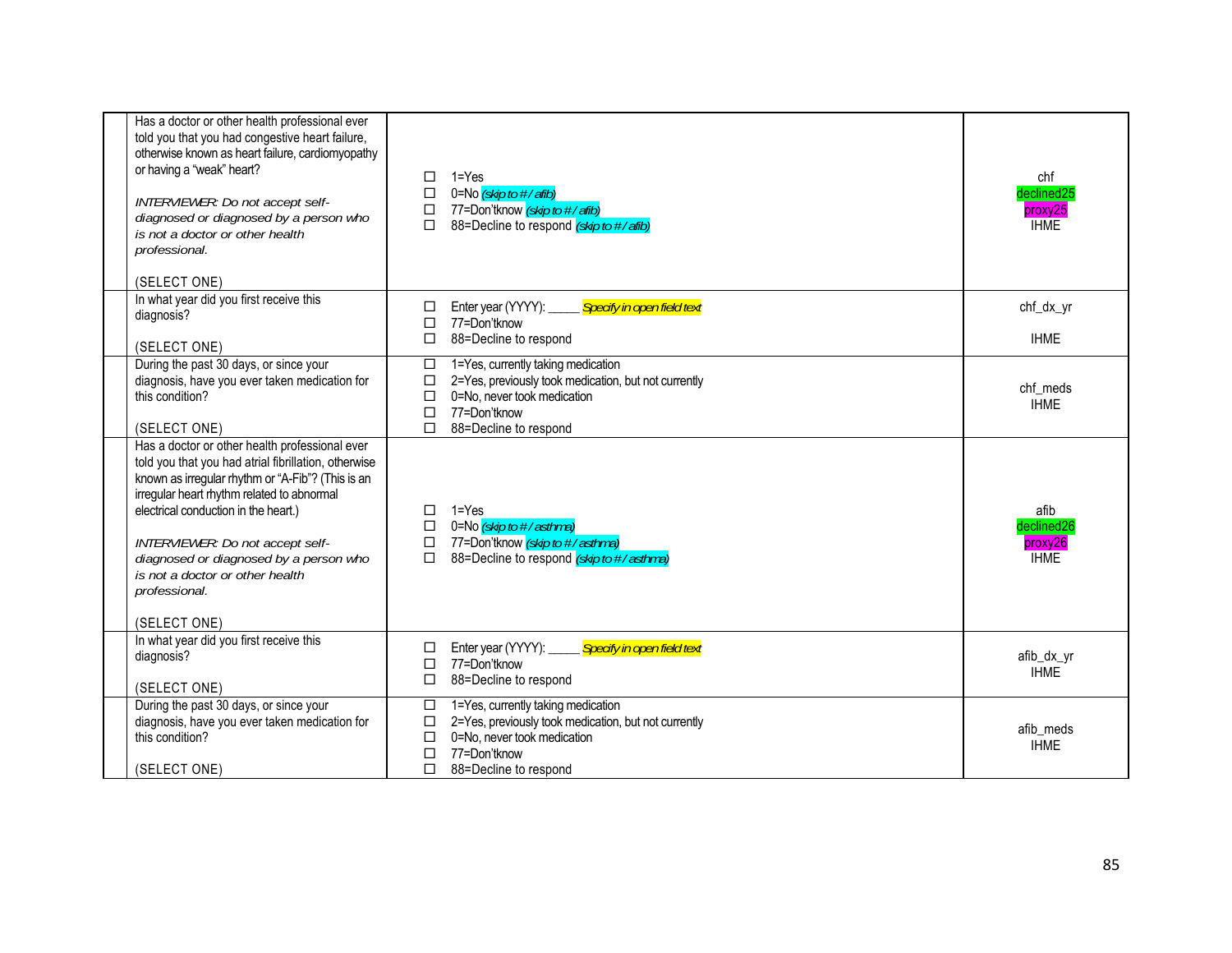| Has a doctor or other health professional ever<br>told you that you had asthma, otherwise known<br>as reactive airway disease?<br>INTERVIEWER: Do not accept self-<br>diagnosed or diagnosed by a person who<br>is not a doctor or other health<br>professional.<br>(SELECT ONE)                                                  | $1 = Yes$<br>$\Box$<br>0=No (skip to #/copd)<br>□<br>77=Don'tknow (skip to #/copd)<br>□<br>$\Box$<br>88=Decline to respond (skip to #/copd)                                                                | asthma<br>declined27<br>proxy27<br><b>IHME</b> |
|-----------------------------------------------------------------------------------------------------------------------------------------------------------------------------------------------------------------------------------------------------------------------------------------------------------------------------------|------------------------------------------------------------------------------------------------------------------------------------------------------------------------------------------------------------|------------------------------------------------|
| In what year did you first receive this<br>diagnosis?<br>(SELECT ONE)                                                                                                                                                                                                                                                             | Specify in open field text<br>Enter year (YYYY): ____<br>$\Box$<br>П<br>77=Don'tknow<br>88=Decline to respond<br>$\Box$                                                                                    | asthma_dx_yr<br><b>IHME</b>                    |
| During the past 30 days, or since your<br>diagnosis, have you ever taken medication for<br>this condition?<br>(SELECT ONE)                                                                                                                                                                                                        | 1=Yes, currently taking medication<br>$\Box$<br>$\Box$<br>2=Yes, previously took medication, but not currently<br>0=No, never took medication<br>$\Box$<br>77=Don'tknow<br>□<br>П<br>88=Decline to respond | asthma meds<br><b>IHME</b>                     |
| During the last 12 months did you have an<br>attack of asthma?                                                                                                                                                                                                                                                                    | $Yes=1$<br>$No=0$<br>Don't know=77                                                                                                                                                                         | asthma_attack<br>STEPS <sub>S3</sub>           |
| (SELECT ONE)                                                                                                                                                                                                                                                                                                                      | Decline to respond=88                                                                                                                                                                                      |                                                |
| During the past 12 months, has your asthma<br>gotten worse?                                                                                                                                                                                                                                                                       | $\sqrt{Yes=1}$<br>$N_0=0$<br>\Don't know=77<br>88\Decline to respond=88                                                                                                                                    | asthma worsen<br><b>MOHSA</b>                  |
| During the past 12 months, how many times<br>have you visited the hospital or emergency<br>room because of worsening asthma<br>symptoms?                                                                                                                                                                                          | 1= Enter number of times:<br>Specify in open text field<br>$\Box$<br>$\Box$<br>0=Did not visit the hospital or ER<br>77=Don't know<br>$\Box$<br>П<br>88= Decline to respond                                | asthma_hospital<br><b>MOHSA</b>                |
| Has a doctor or other health professional ever<br>told you that you had chronic obstructive<br>pulmonary disease, otherwise known as COPD,<br>emphysema, or chronic bronchitis?<br>INTERVIEWER: Do not accept self-<br>diagnosed or diagnosed by a person who<br>is not a doctor or other health<br>professional.<br>(SELECT ONE) | $1 = Yes$<br>□<br>0=No <i>(skip to # / dm)</i><br>$\Box$<br>77=Don'tknow (skip to #/dm)<br>$\Box$<br>88=Decline to respond (skip to #/dm)<br>□                                                             | copd<br>declined28<br>proxy28<br><b>IHME</b>   |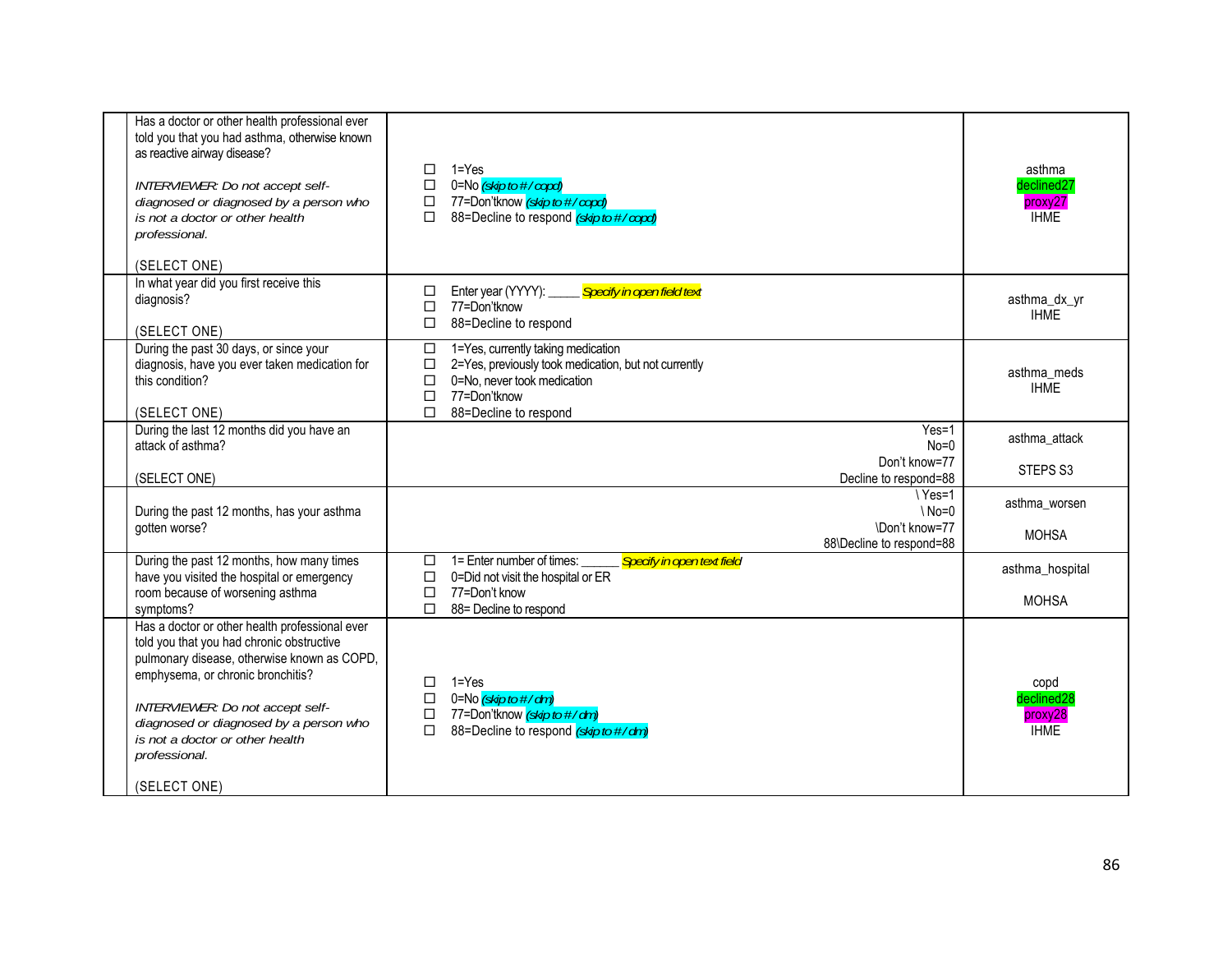| In what year did you first receive this<br>diagnosis?<br>(SELECT ONE)                                                                                                                                                    | Specify in open field text<br>Enter year (YYYY):<br>□<br>77=Don'tknow<br>□<br>88=Decline to respond<br>□                                                                                                       | copd_dx_yr<br><b>IHME</b>                                  |
|--------------------------------------------------------------------------------------------------------------------------------------------------------------------------------------------------------------------------|----------------------------------------------------------------------------------------------------------------------------------------------------------------------------------------------------------------|------------------------------------------------------------|
| During the past 30 days, or since your<br>diagnosis, have you ever taken medication for<br>this condition?<br>(SELECT ONE)                                                                                               | 1=Yes, currently taking medication<br>□<br>2=Yes, previously took medication, but not currently<br>$\Box$<br>0=No. never took medication<br>□<br>$\Box$<br>77=Don'tknow<br>88=Decline to respond<br>п          | copd_meds<br><b>IHME</b>                                   |
| Have you ever had your blood sugar measured<br>by a doctor or other health professional?                                                                                                                                 | $Yes=1$<br>$No=0$<br>Don't know=77                                                                                                                                                                             | bloodsugar<br>STEPS H7                                     |
| (SELECT ONE)<br>Has a doctor or other health professional ever<br>told you that you had diabetes mellitus,<br>otherwise known as diabetes, sugar diabetes,<br>high blood glucose, or high blood sugar?                   | Decline to respond=88                                                                                                                                                                                          |                                                            |
| If YES and respondent is female $(c1 == 2)$ :<br>Was this only when you were pregnant?<br>INTERVIEWER: Do not accept self-<br>diagnosed or diagnosed by a person who<br>is not a doctor or other health<br>professional. | $1 = Yes$<br>□<br>2=Yes, but only during pregnancy (skip to #/predm)<br>□<br>0=No (skip to #/predm)<br>$\Box$<br>77=Don'tknow (skip to #/predm)<br>$\Box$<br>$\Box$<br>88=Decline to respond (skip to #/predm) | dm<br>declined29<br>proxy29<br><b>IHME</b><br><b>BRFSS</b> |
| (SELECT ONE)                                                                                                                                                                                                             |                                                                                                                                                                                                                |                                                            |
| What type of diabetes do you have?                                                                                                                                                                                       | $1 = Type 1$<br>□<br>$\Box$<br>$2 = Type 2$<br>77=I don't know<br>□<br>П<br>88=decline to repond                                                                                                               | dm_type<br><b>MOHSA</b>                                    |
| How old were you when you first received a<br>diagnosis of diabetes mellitus?                                                                                                                                            | Specify in open text field<br>$\Box$<br>1=Enter age:<br>77=Don't know<br>□<br>88=Decline to respond<br>□                                                                                                       | dm_dx_age<br>dm_dx_agetext<br><b>MOHSA</b>                 |
| In what year did you first receive this<br>diagnosis?<br>(SELECT ONE)                                                                                                                                                    | Specify in open field text<br>Enter year (YYYY):<br>□<br>77=Don'tknow<br>$\Box$<br>88=Decline to respond<br>□                                                                                                  | dm dx yr<br><b>IHME</b>                                    |
| During the past 30 days, or since your<br>diagnosis, have you ever taken medication for<br>this condition?<br>(SELECT ONE)                                                                                               | $\Box$<br>1=Yes, currently taking medication<br>2=Yes, previously took medication, but not currently<br>$\Box$<br>0=No, never took medication<br>$\Box$<br>77=Don'tknow<br>□<br>□<br>88=Decline to respond     | dm_meds<br><b>IHME</b>                                     |
|                                                                                                                                                                                                                          |                                                                                                                                                                                                                |                                                            |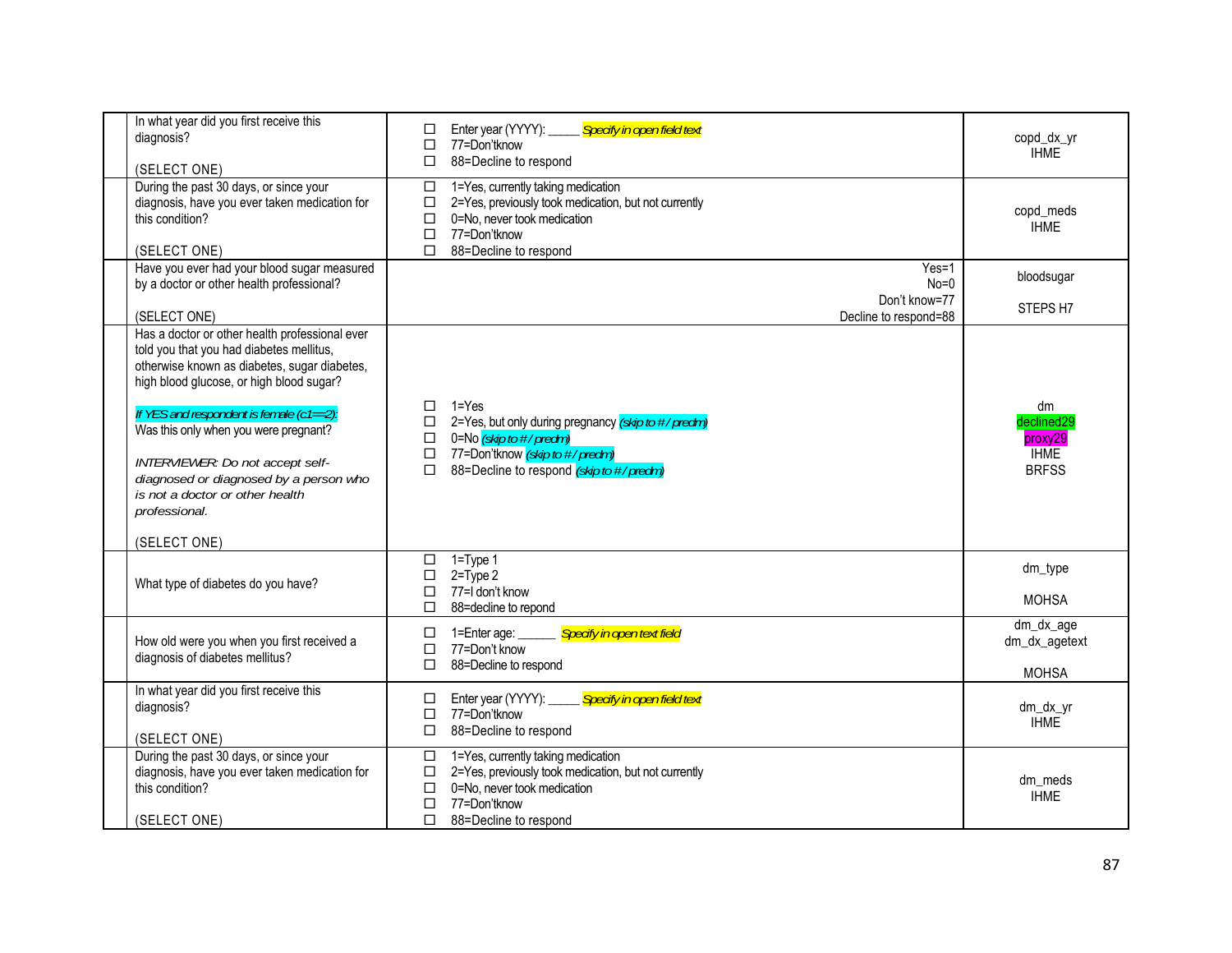| In the last month did you visit a physician or<br>other health professional for the management<br>of your diabetes?<br>(SELECT ONE)                                                                                                                    | $Yes=1$<br>$No=0$<br>Don't know=77<br>Decline to respond=88 | dm_management<br>STEPS H12   |
|--------------------------------------------------------------------------------------------------------------------------------------------------------------------------------------------------------------------------------------------------------|-------------------------------------------------------------|------------------------------|
| Please consider the following question with<br>respect to the 6 types of treatment or advice<br>below: Are you currently receiving any of the<br>following treatments / advice for diabetes<br>prescribed by a doctor or other health<br>professional? |                                                             | dm_treatment<br><b>STEPS</b> |
| (SELECT ONE FOR EACH TYPE OF<br>TREATMENT / ADVICE)                                                                                                                                                                                                    |                                                             |                              |
| Insulin                                                                                                                                                                                                                                                | $Yes=1$<br>$No=0$<br>Don't know=77<br>Decline to respond=88 | dm insulin<br>STEPS H9a      |
| Drugs (medication) that you have taken in the<br>past two weeks                                                                                                                                                                                        | Yes=1<br>$No=0$<br>Don't know=77<br>Decline to respond=88   | dm_medications<br>STEPS H9b  |
| Special prescribed diet                                                                                                                                                                                                                                | Yes=1<br>$No=0$<br>Don't know=77<br>Decline to respond=88   | dm_diet<br>STEPS H9c         |
| Advice or treatment to lose weight                                                                                                                                                                                                                     | $Yes=1$<br>$No=0$<br>Don't know=77<br>Decline to respond=88 | dm_loseweight<br>STEPS H9d   |
| Advice or treatment to stop smoking                                                                                                                                                                                                                    | $Yes=1$<br>$No=0$<br>Don't know=77<br>Decline to respond=88 | dm_quitsmoking<br>STEPS H9e  |
| Advice to start or do more exercise                                                                                                                                                                                                                    | $Yes=1$<br>$No=0$<br>Don't know=77<br>Decline to respond=88 | dm exercise<br>STEPS H9f     |
| Have you ever seen a traditional healer for<br>diabetes or raised blood sugar?                                                                                                                                                                         | $Yes=1$<br>$No=0$                                           | dm_healer                    |
| (SELECT ONE)                                                                                                                                                                                                                                           | Don't know=77<br>Decline to respond=88                      | STEPS H10                    |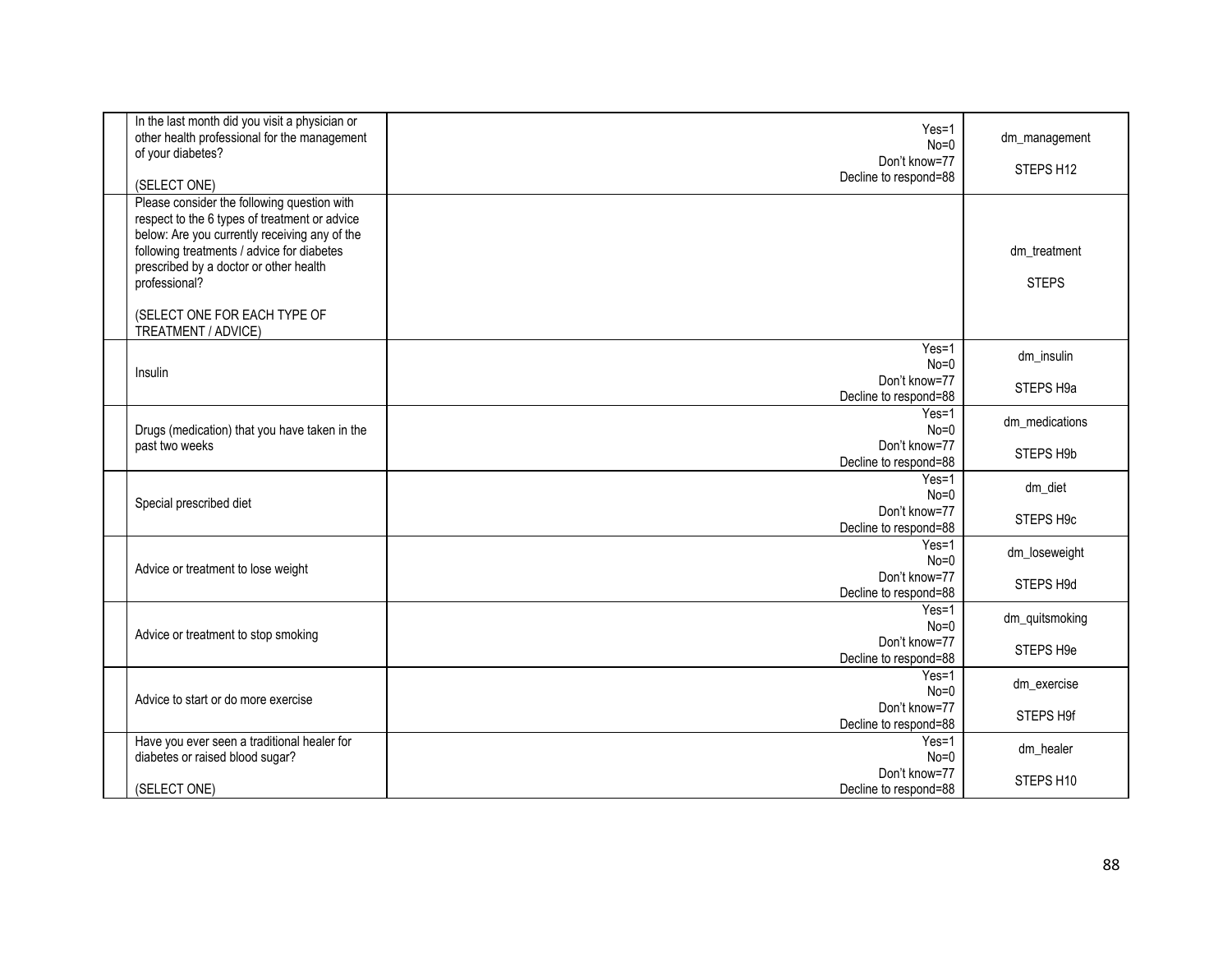| Are you currently taking any herbal or<br>traditional remedy for your diabetes?                                                                                                                                                                                                                                                                                                                                                                                                                              | $Yes=1$<br>$No=0$                                                                                                                                                                                                              | dm herbalmed                                                  |
|--------------------------------------------------------------------------------------------------------------------------------------------------------------------------------------------------------------------------------------------------------------------------------------------------------------------------------------------------------------------------------------------------------------------------------------------------------------------------------------------------------------|--------------------------------------------------------------------------------------------------------------------------------------------------------------------------------------------------------------------------------|---------------------------------------------------------------|
| (SELECT ONE)                                                                                                                                                                                                                                                                                                                                                                                                                                                                                                 | Don't know=77<br>Decline to respond=88                                                                                                                                                                                         | STEPS H11                                                     |
| Do you test your blood sugar at home?                                                                                                                                                                                                                                                                                                                                                                                                                                                                        | $Yes=1$<br>$No=0$                                                                                                                                                                                                              | dm bloodsugar home                                            |
| (SELECT ONE)                                                                                                                                                                                                                                                                                                                                                                                                                                                                                                 | Don't know=77<br>Decline to respond=88                                                                                                                                                                                         | STEPS H12                                                     |
| Do you visit the diabetes clinic or your doctor<br>for diabetes on a regular basis?                                                                                                                                                                                                                                                                                                                                                                                                                          | $Yes=1$<br>$No=0$                                                                                                                                                                                                              | dm_reg_clinicvisit                                            |
| (SELECT ONE)                                                                                                                                                                                                                                                                                                                                                                                                                                                                                                 | Don't know=77<br>Decline to respond=88                                                                                                                                                                                         | STEPS H13                                                     |
| Is there a family history of diabetes, do your<br>parents (father or mother), children, brothers, or<br>sisters suffer from diabetes?                                                                                                                                                                                                                                                                                                                                                                        | Yes=1<br>$No=0$<br>Don't know=77<br>Decline to respond=88                                                                                                                                                                      | dm_fmhx<br>STEPS H14                                          |
| (SELECT ONE)<br>Has a doctor or other health professional ever<br>told you that you had pre-diabetes mellitus,<br>otherwise known as pre-diabetes, borderline<br>diabetes, impaired fasting glucose, impaired<br>glucose tolerance, or impaired sugar tolerance?<br>Show if YES and respondent is female (c1==2):<br>Was this only when you were pregnant?<br>INTERVIEWER: Do not accept self-<br>diagnosed or diagnosed by a person who<br>is not a doctor or other health<br>professional.<br>(SELECT ONE) | $1 = Yes$<br>□<br>2=Yes, but only during pregnancy (skip to #/renalfail)<br>□<br>0=No (skip to #/renalfail)<br>$\Box$<br>$\Box$<br>77=Don'tknow (skip to #/renalfail)<br>88=Decline to respond (skip to #/renalfail)<br>$\Box$ | predm<br>declined30<br>proxy30<br><b>IHME</b><br><b>BRFSS</b> |
| In what year did you first receive this<br>diagnosis?<br>(SELECT ONE)                                                                                                                                                                                                                                                                                                                                                                                                                                        | Specify in open field text<br>Enter year (YYYY): _____<br>□<br>$\Box$<br>77=Don'tknow<br>88=Decline to respond<br>□                                                                                                            | predm_dx_yr<br><b>IHME</b>                                    |
| During the past 30 days, or since your<br>diagnosis, have you ever taken medication for<br>this condition?<br>(SELECT ONE)                                                                                                                                                                                                                                                                                                                                                                                   | 1=Yes, currently taking medication<br>$\Box$<br>2=Yes, previously took medication, but not currently<br>$\Box$<br>0=No, never took medication<br>□<br>□<br>77=Don'tknow<br>□<br>88=Decline to respond                          | predm_meds<br><b>IHME</b>                                     |
|                                                                                                                                                                                                                                                                                                                                                                                                                                                                                                              |                                                                                                                                                                                                                                |                                                               |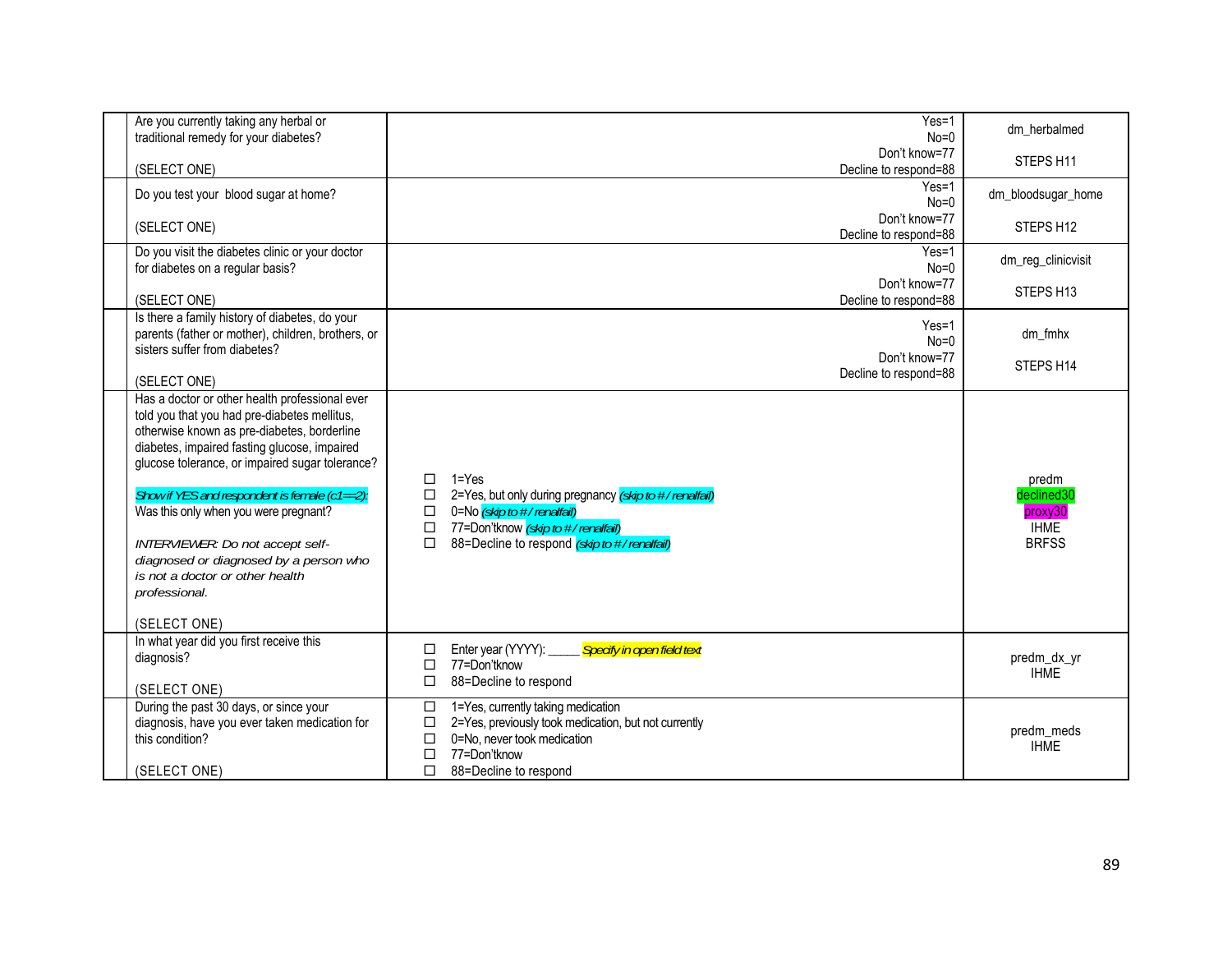| Has a doctor or other health professional ever<br>told you that you had chronic renal failure,<br>otherwise known as chronic kidney failure,<br>chronic renal disease, or chronic kidney<br>disease?<br>INTERVIEWER: Do not accept self-<br>diagnosed or diagnosed by a person who<br>is not a doctor or other health<br>professional.<br>(SELECT ONE)                        | П<br>$\Box$<br>□<br>$\Box$                | $1 = Yes$<br>0=No <i>(skip to # / hpn)</i><br>77=Don'tknow (skip to #/hpn)<br>88=Decline to respond (skip to #/hpn)                                                                                     | renalfail<br>declined31<br>proxy31<br><b>IHME</b>                                    |
|-------------------------------------------------------------------------------------------------------------------------------------------------------------------------------------------------------------------------------------------------------------------------------------------------------------------------------------------------------------------------------|-------------------------------------------|---------------------------------------------------------------------------------------------------------------------------------------------------------------------------------------------------------|--------------------------------------------------------------------------------------|
| In what year did you first receive this<br>diagnosis?<br>(SELECT ONE)                                                                                                                                                                                                                                                                                                         | □<br>$\Box$<br>□                          | Enter year (YYYY):<br>Specify in open field text<br>77=Don'tknow<br>88=Decline to respond                                                                                                               | renalfail_dx_yr<br><b>IHME</b>                                                       |
| During the past 30 days, or since your<br>diagnosis, have you ever taken medication for<br>this condition?<br>(SELECT ONE)                                                                                                                                                                                                                                                    | $\Box$<br>$\Box$<br>$\Box$<br>$\Box$<br>П | 1=Yes, currently taking medication<br>2=Yes, previously took medication, but not currently<br>0=No, never took medication<br>77=Don'tknow<br>88=Decline to respond                                      | renalfail meds<br><b>IHMF</b>                                                        |
| Have you ever had your blood pressure<br>measured by a doctor or other health<br>professional?<br>(SELECT ONE)                                                                                                                                                                                                                                                                |                                           | $Yes=1$<br>$No=0$<br>Don't know=77<br>Decline to respond=88                                                                                                                                             | bloodpressure<br>STEPS <sub>H1</sub>                                                 |
| Has a doctor or other health professional ever<br>told you that you had hypertension, otherwise<br>known as high blood pressure?<br>Show if YES and respondent is female (sex==2):<br>Was this only when you were pregnant?<br>INTERVIEWER: Do not accept self-<br>diagnosed or diagnosed by a person who<br>is not a doctor or other health<br>professional.<br>(SELECT ONE) | □<br>□<br>$\Box$<br>$\Box$<br>П           | $1 = Yes$<br>2=Yes, but only during pregnancy (skip to #/hce)<br>0=No $\overline{\left($ <i>skip to <math>\#</math> / hce)</i><br>77=Don'tknow (skip to #/hce)<br>88=Decline to respond (skip to #/hce) | hpn<br>declined32<br>proxy32<br><b>IHME</b><br><b>BRFSS</b><br>STEPS H <sub>2a</sub> |
| In what year did you first receive this<br>diagnosis?<br>(SELECT ONE)                                                                                                                                                                                                                                                                                                         | □<br>$\Box$<br>П                          | Enter year (YYYY): Specify in open field text<br>77=Don'tknow<br>88=Decline to respond                                                                                                                  | hpn_dx_yr<br><b>IHME</b>                                                             |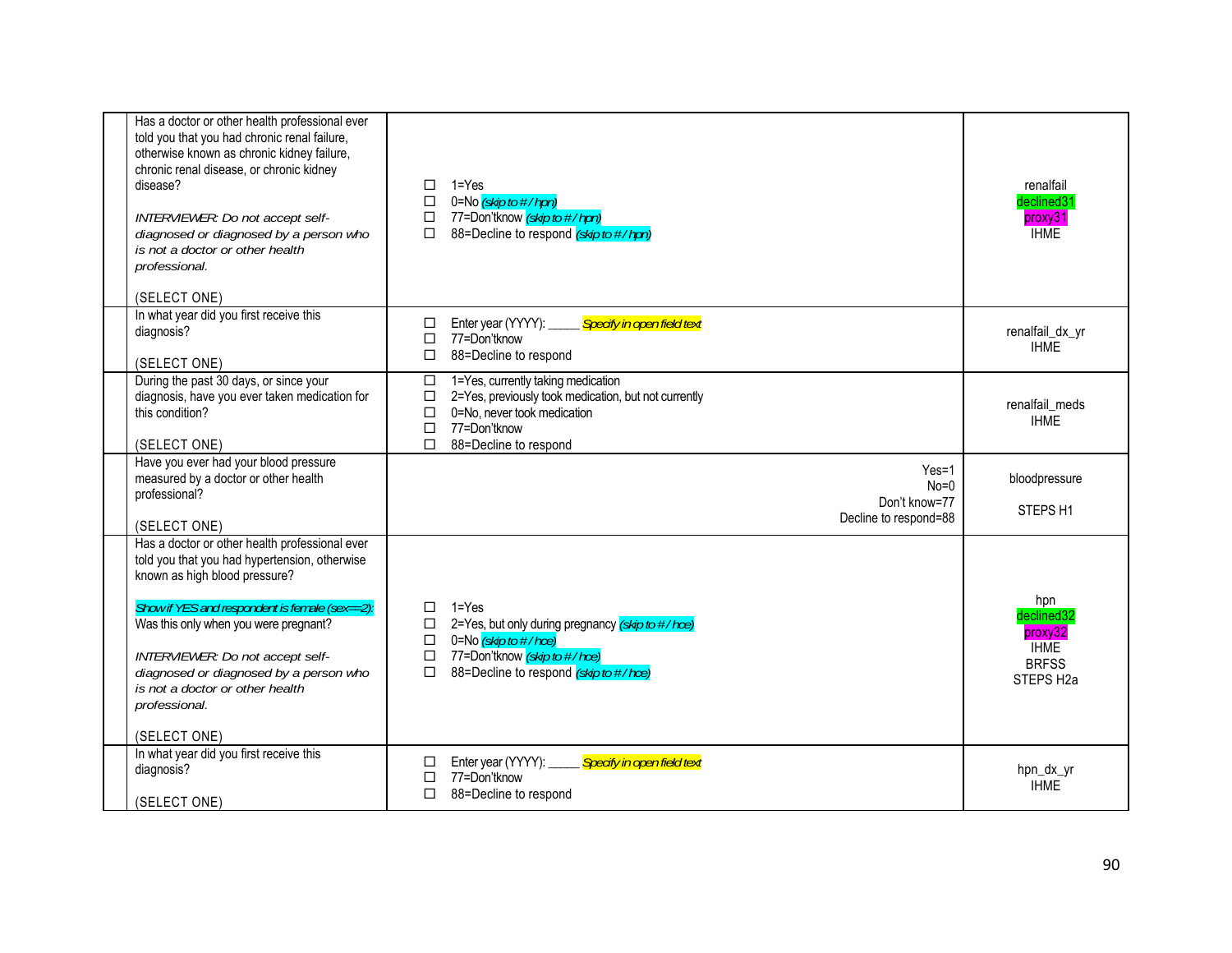| Have you been told in the past 12 months?                                                                                                                                                                                                                                                                               | $Yes=1$<br>$No=0$                                                                                                                                                                                          | hpn_dx_recent                           |
|-------------------------------------------------------------------------------------------------------------------------------------------------------------------------------------------------------------------------------------------------------------------------------------------------------------------------|------------------------------------------------------------------------------------------------------------------------------------------------------------------------------------------------------------|-----------------------------------------|
| (SELECT ONE)                                                                                                                                                                                                                                                                                                            | Don't know=77<br>Decline to respond=88                                                                                                                                                                     | STEPS H <sub>2b</sub>                   |
| During the past 30 days, or since your<br>diagnosis, have you ever taken medication for<br>this condition?<br>(SELECT ONE)                                                                                                                                                                                              | 1=Yes, currently taking medication<br>□<br>$\Box$<br>2=Yes, previously took medication, but not currently<br>0=No, never took medication<br>$\Box$<br>77=Don'tknow<br>$\Box$<br>П<br>88=Decline to respond | hpn_meds<br><b>IHME</b>                 |
| During the past 30 days, did you visit a<br>physician or a health professional for the<br>management of your blood pressure?<br>(SELECT ONE)                                                                                                                                                                            | $Yes=1$<br>$No=0$<br>Don't know=77<br>Decline to respond=88                                                                                                                                                | hpn_management<br>STEPS H11             |
| Please consider the following questions with<br>respect to the 5 types of treatment or advice<br>below: Are you currently receiving any of the<br>following treatments/advice for high blood<br>pressure prescribed by a doctor or other health<br>professional?<br>(SELECT ONE FOR EACH TYPE OF<br>TREATMENT / ADVICE) |                                                                                                                                                                                                            | hpn_treatment<br><b>STEPS</b>           |
| Drugs (medication) that you have taken in the<br>past two weeks                                                                                                                                                                                                                                                         | $Yes=1$<br>$No=0$<br>Don't know=77<br>Decline to respond=88                                                                                                                                                | hpn medications<br>STEPS H3a            |
| Advice to reduce salt intake                                                                                                                                                                                                                                                                                            | $Yes=1$<br>$No=0$<br>Don't know=77<br>Decline to respond=88                                                                                                                                                | hpn_reducesalt<br>STEPS H3b             |
| Advice or treatment to lose weight                                                                                                                                                                                                                                                                                      | $Yes=1$<br>$No=0$<br>Don't know=77<br>Decline to respond=88                                                                                                                                                | hpn_loseweight<br>STEPS H <sub>3c</sub> |
| Advice or treatment to stop smoking                                                                                                                                                                                                                                                                                     | $Yes=1$<br>$No = 0$<br>Don't know=77<br>Decline to respond=88                                                                                                                                              | hpn_quitsmoking<br>STEPS H3d            |
| Advice to start or do more exercise                                                                                                                                                                                                                                                                                     | $Yes=1$<br>$No=0$<br>Don't know=77<br>Decline to respond=88                                                                                                                                                | hpn_exercise<br>STEPS H3e               |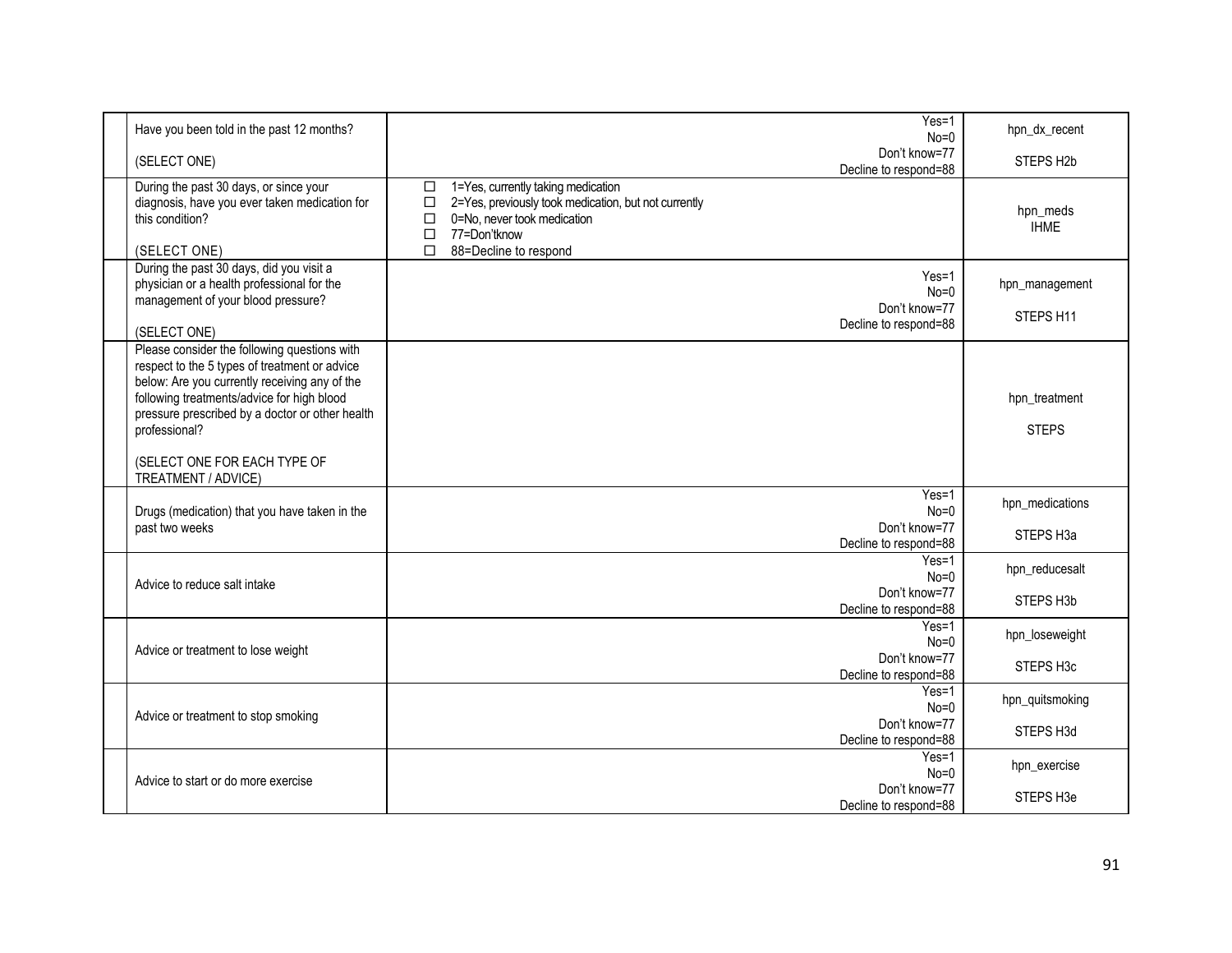| Have you ever seen a traditional healer for<br>raised blood pressure or hypertension?                                                                                                          | $Yes=1$<br>$No=0$                                                                                                                                                                                                                                                                                                                                                                                                          | hpn_healer                           |
|------------------------------------------------------------------------------------------------------------------------------------------------------------------------------------------------|----------------------------------------------------------------------------------------------------------------------------------------------------------------------------------------------------------------------------------------------------------------------------------------------------------------------------------------------------------------------------------------------------------------------------|--------------------------------------|
| (SELECT ONE)                                                                                                                                                                                   | Don't know=77<br>Decline to respond=88                                                                                                                                                                                                                                                                                                                                                                                     | STEPS H4                             |
| Are you currently taking any herbal or<br>traditional remedy for your raised blood                                                                                                             | $Yes=1$<br>$No=0$                                                                                                                                                                                                                                                                                                                                                                                                          | hpn herbalmed                        |
| pressure?<br>(SELECT ONE)                                                                                                                                                                      | Don't know=77<br>Decline to respond=88                                                                                                                                                                                                                                                                                                                                                                                     | STEPS <sub>H6</sub>                  |
| Is there a family history of hypertension or do<br>one of your parents (father or mother), children,<br>brothers or sisters suffer from high blood<br>pressure (hypertension)?<br>(SELECT ONE) | $Yes=1$<br>$No=0$<br>Don't know=77<br>Decline to respond=88                                                                                                                                                                                                                                                                                                                                                                | hpn_fmhx<br>STEPS <sub>H6</sub>      |
| Has a doctor or other health professional ever<br>told you that you had hypercholesterolemia,<br>otherwise known as high or abnormal blood<br>cholesterol?                                     | $1 = Yes$<br>□<br>$\Box$<br>0=No (skip to canev)                                                                                                                                                                                                                                                                                                                                                                           | hce<br>declined33                    |
| INTERVIEWER: Do not accept self-<br>diagnosed or diagnosed by a person who<br>is not a doctor or other health<br>professional.<br>(SELECT ONE)                                                 | 77=Don'tknow (skip to canev)<br>$\Box$<br>П<br>88=Decline to respond (skip to canev)                                                                                                                                                                                                                                                                                                                                       | proxy33<br><b>IHME</b>               |
| In what year did you first receive this<br>diagnosis?<br>(SELECT ONE)                                                                                                                          | Specify in open field text<br>Enter year (YYYY):<br>□<br>$\Box$<br>77=Don'tknow<br>□<br>88=Decline to respond                                                                                                                                                                                                                                                                                                              | hce_dx_yr<br><b>IHME</b>             |
| During the past 30 days, or since your<br>diagnosis, have you ever taken medication for<br>this condition?<br>(SELECT ONE)                                                                     | $\Box$<br>1=Yes, currently taking medication<br>2=Yes, previously took medication, but not currently<br>□<br>0=No, never took medication<br>$\Box$<br>77=Don'tknow<br>$\Box$<br>П<br>88=Decline to respond                                                                                                                                                                                                                 | hce meds<br><b>IHME</b>              |
| Has a doctor or other health professional ever<br>told you that you had cancer or a malignancy of<br>any kind?<br>(SELECT ONE)                                                                 | $Yes=1$<br>No=0 Go to meds_chron_cond (if one of the medication questions in this section==yes) or go to N1a (if no<br>medications taken in this section)<br>Don't know=77 Go to meds_chron_cond (if one of the medication questions in this section==yes) or N1a (if<br>no medications taken in this section)<br>Decline to respond=88 Go to meds_chron_cond (if one of the medication questions in this section==yes) or | canev<br><b>NHIS 2012</b><br>CAN.130 |
|                                                                                                                                                                                                | N1a (if no medications taken in this section)                                                                                                                                                                                                                                                                                                                                                                              |                                      |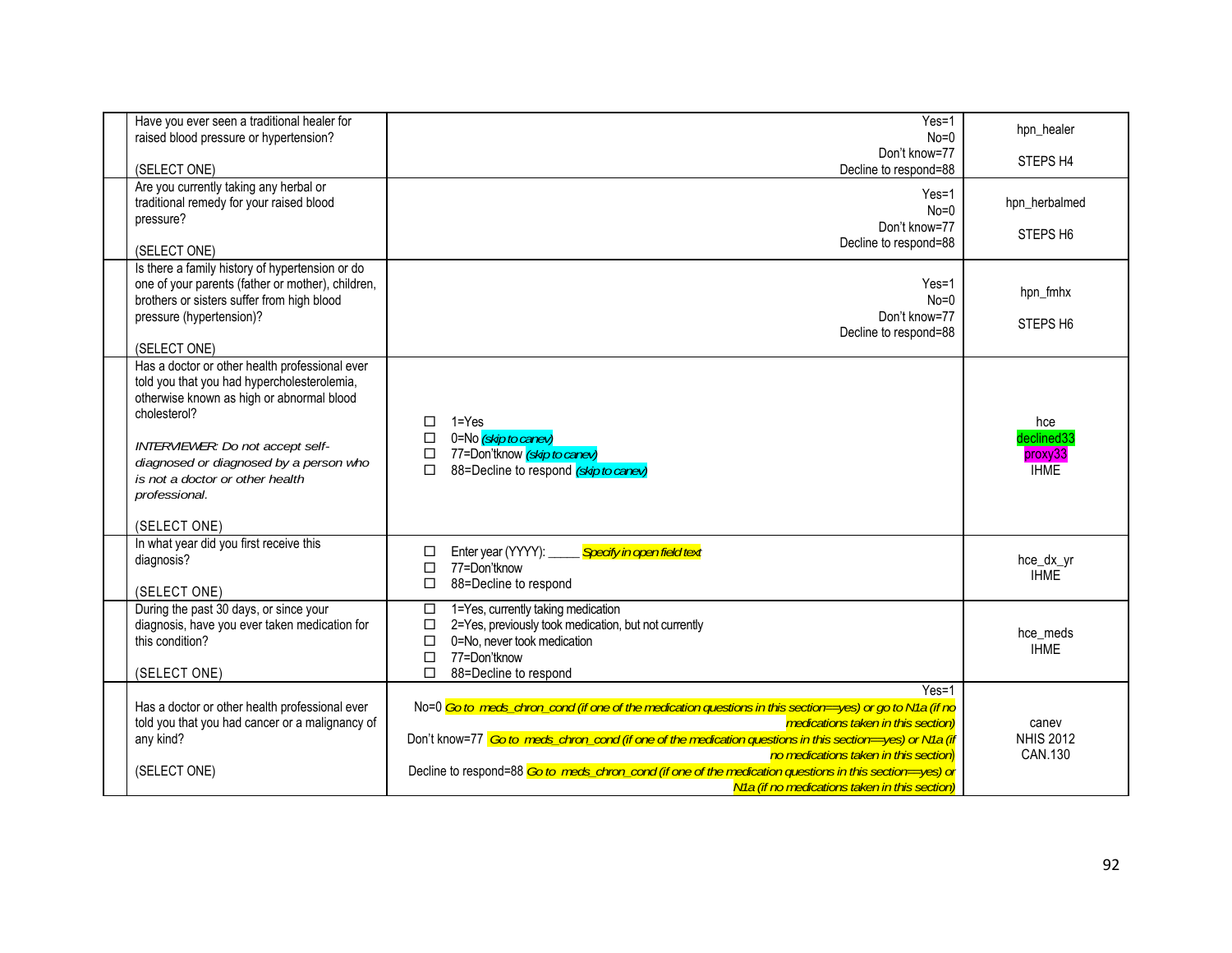| diagnosis, have you ever taken medication for<br>this condition?<br>(SELECT ONE)                                | 2=Yes, previously took medication, but not currently<br>$\Box$<br>0=No, never took medication<br>$\Box$<br>77=Don'tknow<br>$\Box$<br>88=Decline to respond<br>$\Box$                                                                                                                                                                                                                                                                                                                                                                                                   | can_meds                                      |
|-----------------------------------------------------------------------------------------------------------------|------------------------------------------------------------------------------------------------------------------------------------------------------------------------------------------------------------------------------------------------------------------------------------------------------------------------------------------------------------------------------------------------------------------------------------------------------------------------------------------------------------------------------------------------------------------------|-----------------------------------------------|
| In what year did you first receive this<br>diagnosis?<br>(SELECT ONE)<br>During the past 30 days, or since your | Enter year (YYYY): _____ Specify in open field text<br>□<br>77=Don'tknow<br>$\Box$<br>88=Decline to respond<br>□<br>1=Yes, currently taking medication<br>$\Box$                                                                                                                                                                                                                                                                                                                                                                                                       | can_dx_yr                                     |
| What kind of cancer was it?<br>Interviewer: Enter code for the first kind of<br>cancer.<br>(SELECT ONE)         | Blood=02<br>Bone=03<br>Brain=04<br>Breast=05<br>Cervix=06<br>Colon=07<br>Esophagus=08<br>Gallbladder=09<br>Kidney=10<br>Larynx-Windpipe=11<br>Leukemia=12<br>Liver=13<br>Lung=14<br>Lymphoma=15<br>Melanoma=16<br>Mouth/Tongue/Lip=17<br>Ovary=18<br>Pancreas=19<br>Prostate=20<br>Rectum=21<br>Skin (non-melanoma)=22<br>Skin (don't know what kind)=23<br>Soft tissue (muscle or fat)=24<br>Stomach=25<br>Testis=26<br>Throat-Pharynx=27<br>Thyroid=28<br>Uterus=29<br>Other, please specify=30 Specify in open text field<br>Don't know=77<br>Decline to respond=88 | cankind<br><b>NHIS 2012</b><br><b>ANC.140</b> |
|                                                                                                                 | Bladder=01                                                                                                                                                                                                                                                                                                                                                                                                                                                                                                                                                             |                                               |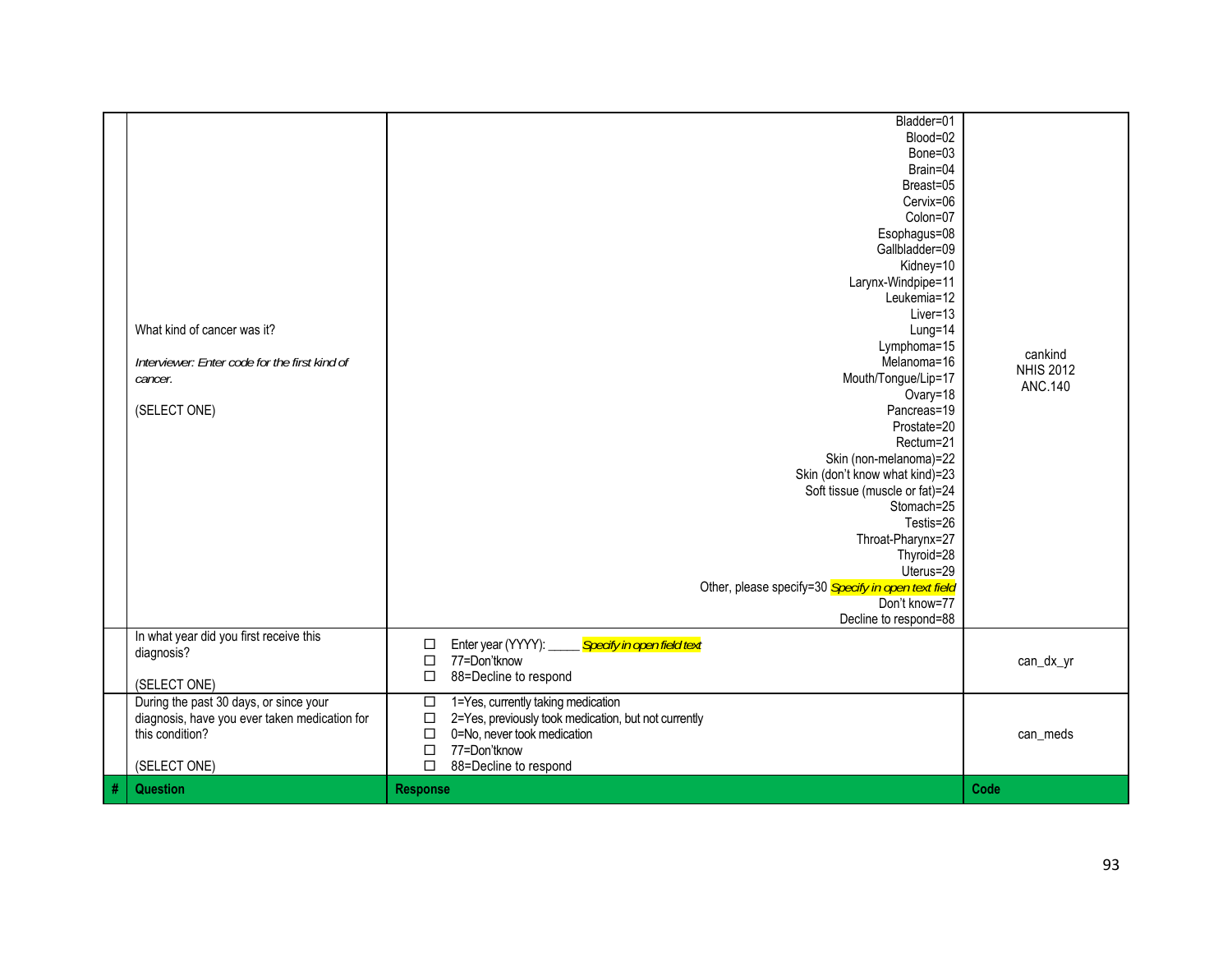| <b>Section 9: Inventory of Medications for</b><br><b>Chronic Conditions</b><br>(only shown if respondent answered yes to<br>one of the medication questions in section 8)                                                                                                                                                                                                                                                                                                                                                                                                                                                                                                                                   |                                                                                                                                                                       |                                                                |
|-------------------------------------------------------------------------------------------------------------------------------------------------------------------------------------------------------------------------------------------------------------------------------------------------------------------------------------------------------------------------------------------------------------------------------------------------------------------------------------------------------------------------------------------------------------------------------------------------------------------------------------------------------------------------------------------------------------|-----------------------------------------------------------------------------------------------------------------------------------------------------------------------|----------------------------------------------------------------|
| You have indicated that you have taken<br>medication for one or more of the conditions<br>that we just discussed. Have you taken any<br>of these medications in the past 30 days?<br>(SELECT ONE)                                                                                                                                                                                                                                                                                                                                                                                                                                                                                                           | $1 = Yes$<br>□<br>0=No If No, go to N1a<br>$\Box$<br>77=Don'tknow If Don't know, go to N1a<br>□<br>88=Decline to respond <i>If Decline to respond, go to N1a</i><br>П | meds_chron_cond                                                |
| (only shown if respondent answered yes to<br>one of the medication questions in section 8<br>& responded yes to meds_chron_cond<br>$(meds\_chron\_cond==1)$<br>Now, you will be asked specific questions about<br>each of the medications that you have taken in<br>the past 30 days for any of the chronic<br>conditions mentioned in this survey. This<br>includes any prescription medications or over-<br>the-counter medications you might have used.<br>Please gather all of these medications so we<br>may review them together. Being able to refer<br>to the information printed on the labels of your<br>medication and supplement containers will help<br>you to answer the following questions. |                                                                                                                                                                       |                                                                |
| What is the name of the medication? If you<br>have the medication container in front of you,<br>please read the name of the medication that<br>is printed on the container?<br>(SELECT ONE)                                                                                                                                                                                                                                                                                                                                                                                                                                                                                                                 | Enter name of medication:<br>verify spelling, if possible) <mark>Specify in open text field</mark><br>п<br>77=Don'tknow<br>□<br>88=Decline to respond<br>п            | med_name1<br>$\cdot$ $\cdot$<br>med name10<br><b>IHME MDCC</b> |
| What is the strength of this medication? If<br>you have the medication container in front of<br>you, please read the drug strength that is<br>printed on the container. (For example, 10mg<br>per tablet.)<br>(SELECT ONE)                                                                                                                                                                                                                                                                                                                                                                                                                                                                                  | Enter strength of medication: ____ Specify in open text field<br>□<br>77=Don'tknow<br>□<br>88=Decline to respond<br>П                                                 | med_strength1<br>med_strength10<br><b>IHME MDCC</b>            |
| What is the main reason you were prescribed<br>this medication?<br>(SELECT ONE)                                                                                                                                                                                                                                                                                                                                                                                                                                                                                                                                                                                                                             | <b>Specify in open text field</b><br>Enter reason:<br>□<br>77=Don'tknow<br>□<br>88=Decline to respond<br>П                                                            | med_reason1<br>med_reason10<br><b>IHME MDCC</b>                |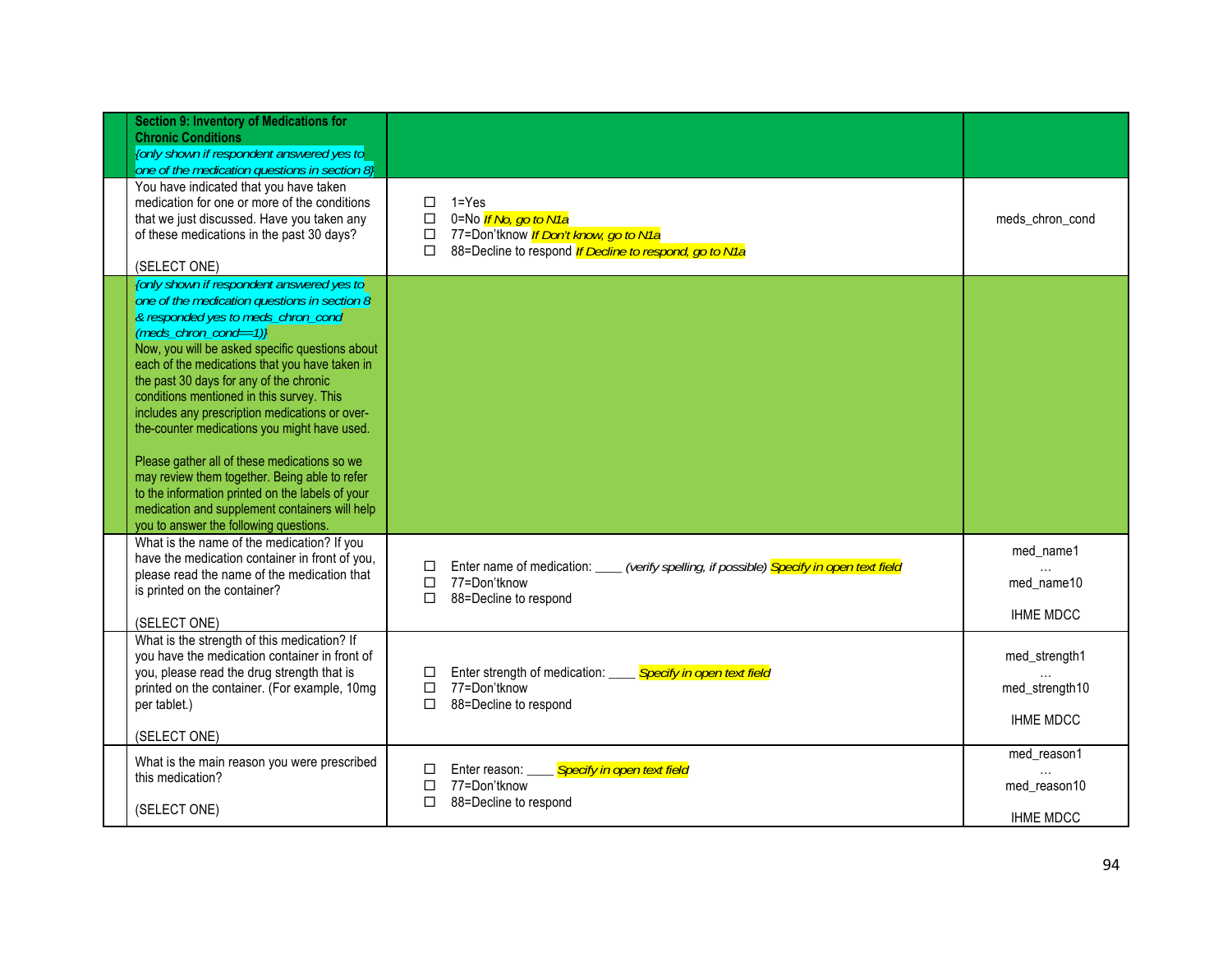| For how long have you been prescribed this<br>medication?<br>(SELECT ONE)                                                                                                                                                                                              | Specify in open text field<br>Enter number of days:<br>$\Box$<br>Enter number of weeks:<br>Specify in open text field<br>□<br>$\Box$<br>Enter number of months:<br>Specify in open text field<br><b>Specify in open text field</b><br>$\Box$<br>Enter number of years:<br>77=Don'tknow<br>$\Box$<br>88=Decline to respond<br>$\Box$<br>$\overline{\square}$<br>4=Every day                                                                                                                                                                                                                                                                                                                                                                                                                                                                         | med_dur1<br>med dur10<br><b>IHME MDCC</b>             |
|------------------------------------------------------------------------------------------------------------------------------------------------------------------------------------------------------------------------------------------------------------------------|----------------------------------------------------------------------------------------------------------------------------------------------------------------------------------------------------------------------------------------------------------------------------------------------------------------------------------------------------------------------------------------------------------------------------------------------------------------------------------------------------------------------------------------------------------------------------------------------------------------------------------------------------------------------------------------------------------------------------------------------------------------------------------------------------------------------------------------------------|-------------------------------------------------------|
| Many patients find it difficult to take all their<br>medications exactly as prescribed. In the<br>past 30 days, how often did you use this<br>medication?<br>(SELECT ONE)                                                                                              | $\Box$<br>3=Every other day<br>$\Box$<br>2=At least once a week<br>$\Box$<br>1=Less than once a week<br>$\Box$<br>0=Never<br>$\Box$<br>77=Don'tknow<br>$\Box$<br>88=Decline to respond                                                                                                                                                                                                                                                                                                                                                                                                                                                                                                                                                                                                                                                             | med_freq1<br>med_freq10<br><b>IHME MDCC</b>           |
| What are exact dosing instructions for this<br>medication? If you have the medication<br>container in front of you, please read the<br>dosing instructions that are printed on the<br>container. (For example, 1 pill twice a day.)<br>(SELECT ONE)                    | <b>Specify in open text field</b><br>Enter dosing instructions: ____<br>$\Box$<br>77=Don'tknow<br>$\Box$<br>$\Box$<br>88=Decline to respond                                                                                                                                                                                                                                                                                                                                                                                                                                                                                                                                                                                                                                                                                                        | med_doseinstr1<br>med doseinstr10<br><b>IHME MDCC</b> |
| It can be very hard to follow dosing<br>instructions exactly as prescribed. Below is a<br>list of common reasons why people may not<br>take their medications exactly as prescribed.<br>Please let me know if any of these apply to<br>you:<br>(SELECT ALL THAT APPLY) | 1=I felt better<br>$\Box$<br>2=I did not feel better<br>Л<br>3=I felt worse<br>$\Box$<br>4=Medication made me feel better<br>□<br>$\Box$<br>5=Medication did not make me feel better<br>$\Box$<br>6=Medication made me feel worse<br>$\Box$<br>7=Experienced side effects from medication<br>$\Box$<br>8=Didn't like the taste of medication<br>$\Box$<br>9=Forgot to take medication<br>10=Did not understand the dosing instructions<br>$\Box$<br>11=Medication is too expensive to take all the time<br>$\Box$<br>12=Was unable to obtain a refill prescription<br>$\Box$<br>13=Doctor or other health professional told me to stop<br>$\Box$<br>14=Other reason If Other, specify in open text field<br>$\Box$<br>95=Not applicable. I take this medication exactly as prescribed<br>$\Box$<br>77=Don'tknow<br>□<br>88=Decline to respond<br>П | med_nonadhere1<br>med nonadhere10<br><b>IHME MDCC</b> |
| Do you take another medication?<br>(SELECT ONE)                                                                                                                                                                                                                        | $1 = Yes$<br>□<br>$0 = No$<br>$\Box$<br>77=Don'tknow<br>$\Box$<br>П<br>88=Decline to respond                                                                                                                                                                                                                                                                                                                                                                                                                                                                                                                                                                                                                                                                                                                                                       | another_med1<br>another_med10<br><b>IHME MDCC</b>     |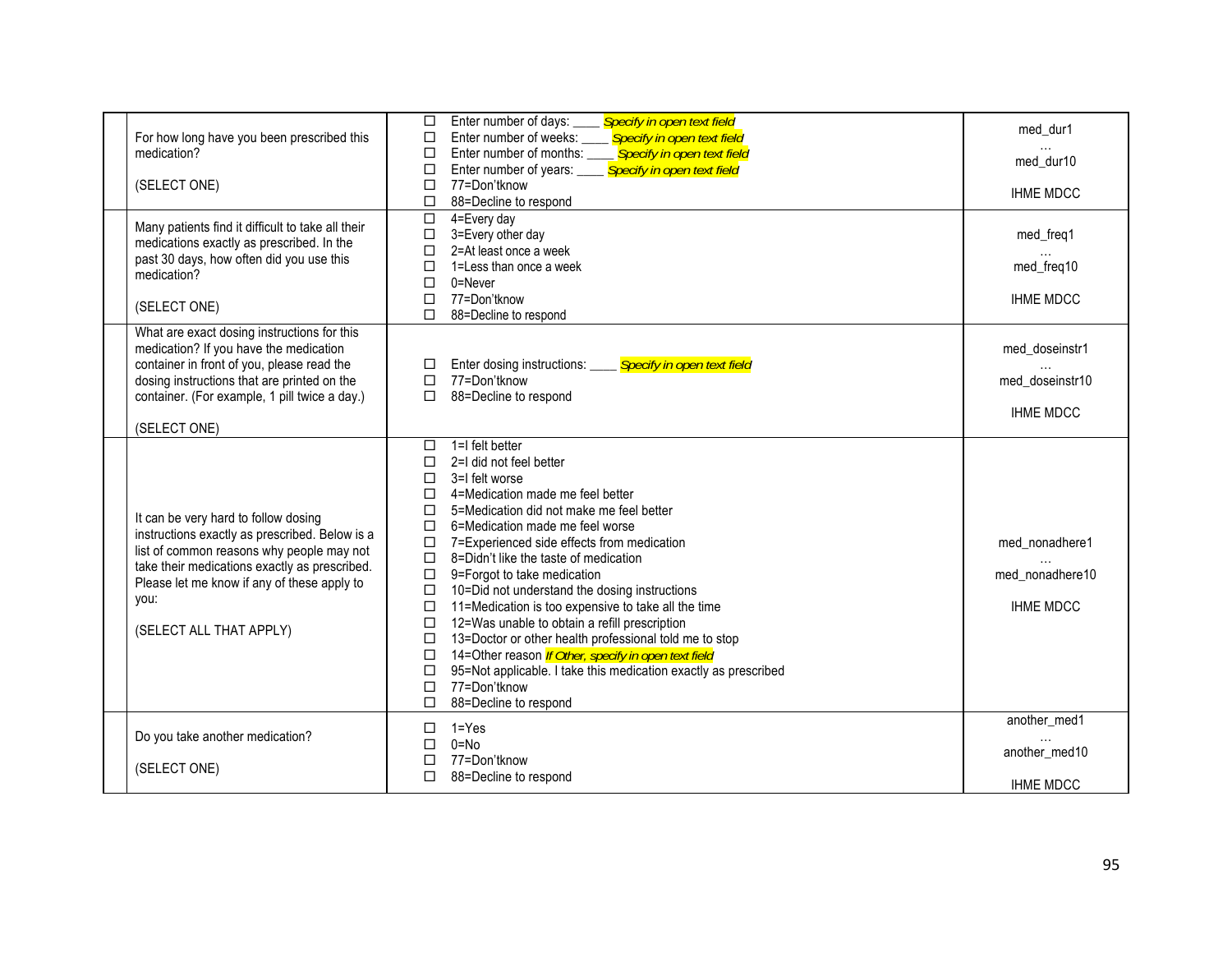|   |                                                                                      | (verify spelling, if possible)<br>$\Box$<br>Enter name of medication:                 |                          |
|---|--------------------------------------------------------------------------------------|---------------------------------------------------------------------------------------|--------------------------|
|   |                                                                                      | (verify spelling, if possible)<br>□<br>Enter name of medication:                      |                          |
|   | {SHOW IF another_med10==1}                                                           | (verify spelling, if possible)<br>□<br>Enter name of medication:                      |                          |
|   | Please list the names of any other medications                                       | (verify spelling, if possible)<br>□<br>Enter name of medication:                      | med other1               |
|   | that you used in the past 30 days. Do not                                            | (verify spelling, if possible)<br>Enter name of medication:<br>□                      |                          |
|   | include any medications that you told us about                                       | $\Box$<br>Enter name of medication:<br>(verify spelling, if possible)                 | med_other10              |
|   | before.                                                                              | (verify spelling, if possible)<br>□<br>Enter name of medication:                      |                          |
|   |                                                                                      | $\Box$<br>Enter name of medication:<br>(verify spelling, if possible)                 | <b>IHME MDCC</b>         |
|   | (SELECT ALL THAT APPLY)                                                              | Enter name of medication:<br>(verify spelling, if possible)<br>□                      |                          |
|   |                                                                                      | □<br>Enter name of medication:<br>(verify spelling, if possible)<br>77=Don'tknow<br>Л |                          |
|   |                                                                                      | □<br>88=Decline to respond                                                            |                          |
|   |                                                                                      | 1= Governmental health facility (medical center / hospital)<br>$\Box$                 |                          |
|   |                                                                                      | □<br>2=Private health insurance                                                       |                          |
|   | Who usually pays for your medications?                                               | $\Box$<br>3=Out-of-pocket                                                             |                          |
|   |                                                                                      | $\Box$<br>4=Charity / donation                                                        | med insurance            |
|   | (SELECT ONE)                                                                         | 77=Don't know<br>$\Box$                                                               |                          |
|   |                                                                                      | П<br>88=Decline to respond                                                            |                          |
|   | <b>Vitamin D</b>                                                                     |                                                                                       |                          |
|   |                                                                                      | 1=Duration in minutes<br>Specify in open text field                                   |                          |
|   | How long are you usually exposed to direct<br>sunlight during the week (in minutes)? | 77=Don't know                                                                         | sunlight<br>sunlightmins |
|   |                                                                                      | 88=Decline to respond                                                                 |                          |
|   |                                                                                      | $1 = Yes$                                                                             |                          |
|   | Do you take vitamin D supplements regularly?                                         | $0 = No$                                                                              | vitamind                 |
|   |                                                                                      | 777=Don't know                                                                        |                          |
|   |                                                                                      | 999= Decline to respond                                                               |                          |
| # | <b>Question</b>                                                                      | <b>Response</b>                                                                       | Code                     |
|   | <b>Section 10: Miscellaneous Health Behaviors</b>                                    |                                                                                       |                          |
|   | Do you know the telephone number for the Red                                         | Yes1                                                                                  |                          |
|   | Crescent?                                                                            | $No=0$                                                                                | tel_red_crescent         |
|   |                                                                                      | Don't know=77                                                                         | STEPS N1a                |
|   | (SELECT ONE)                                                                         | Decline to respond=88                                                                 |                          |
|   | What is the telephone number for the Red                                             | <b>Specify in open text field</b><br>Enter telephone number:                          | tel num red crescent     |
|   | Crescent?                                                                            | Don't know=77                                                                         |                          |
|   | (SELECT ONE)                                                                         | Decline to respond=88                                                                 | STEPS N1a                |
|   | Do you know the telephone number for the Civil                                       | Yes1                                                                                  |                          |
|   | Defense?                                                                             | $No=0$                                                                                | tel_civil_defense        |
|   |                                                                                      |                                                                                       |                          |
|   |                                                                                      | Don't know=77                                                                         | STEPS N1b                |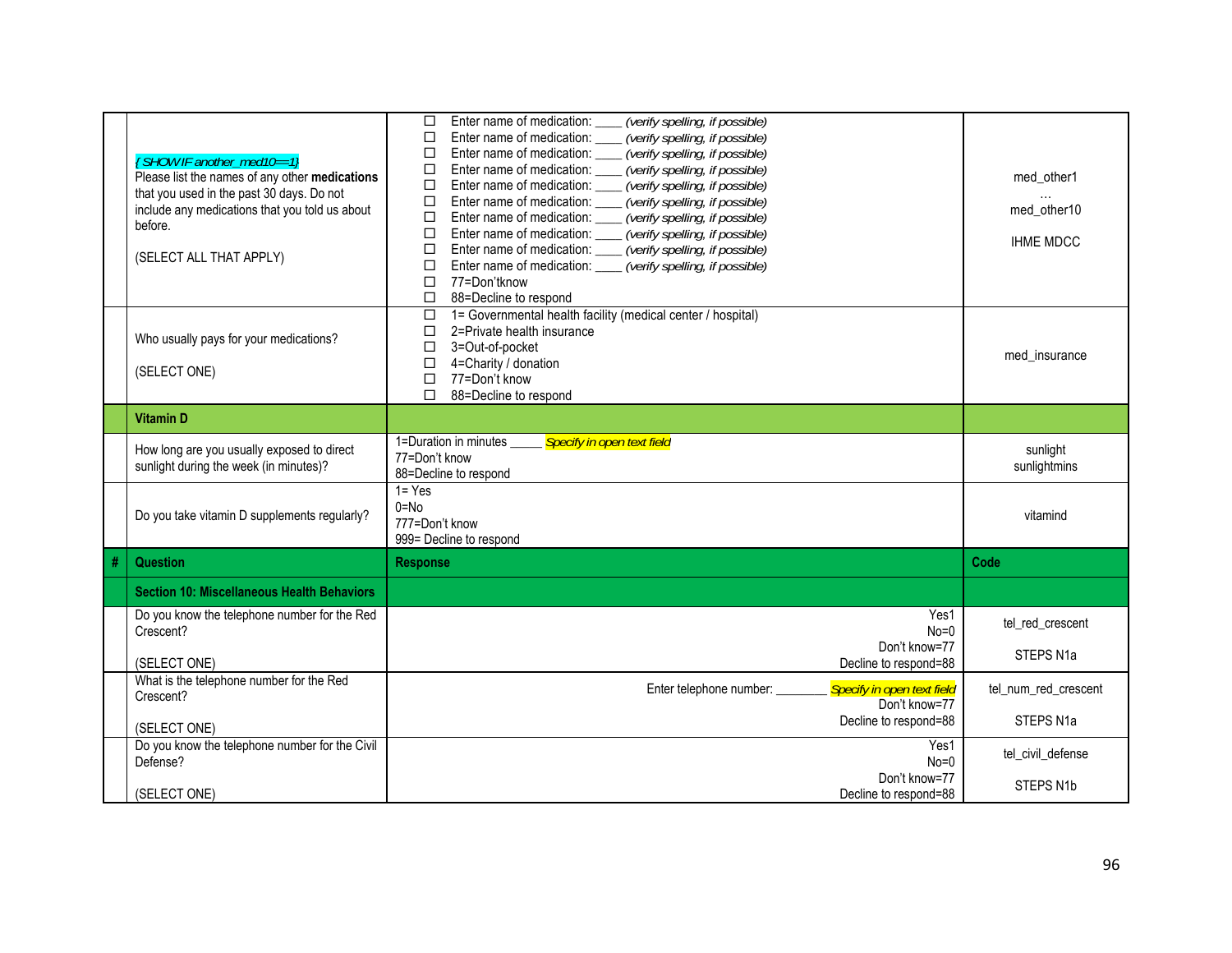| What is the telephone number for the Civil<br>Defense?       | Specify in open text field<br>Enter telephone number: ______ | tel_num_civil_defense  |
|--------------------------------------------------------------|--------------------------------------------------------------|------------------------|
|                                                              | Don't know=77                                                |                        |
| (SELECT ONE)                                                 | Decline to respond=88                                        | STEPS N1b              |
| Do you know the telephone number for the                     | Yes1                                                         | tel_traffic_police     |
| <b>Traffic Police?</b>                                       | $No=0$                                                       |                        |
|                                                              | Don't know=77                                                | STEPS N1v              |
| (SELECT ONE)<br>What is the telephone number for the Traffic | Decline to respond=88                                        |                        |
| Police?                                                      | Enter telephone number:<br>Specify in open text field        | tel_num_traffic_police |
|                                                              | Don't know=77                                                |                        |
| (SELECT ONE)                                                 | Decline to respond=88                                        | STEPS N1c              |
| If respondent is male $(c1 == 1)$ :                          | $Yes=1$                                                      | driver license         |
| Have you ever had a driving license?                         | $No=0$<br>Don't know=77                                      |                        |
| (SELECT ONE)                                                 | Decline to respond=88                                        | STEPS N <sub>2</sub>   |
|                                                              | Never=1                                                      |                        |
| If respondent is male $(c1 == 1)$ :                          | Sometimes=2                                                  |                        |
| Do you talk on your mobile while driving using               | Always=3                                                     | driving_cellphone      |
| the handset?                                                 | Don t drive=4                                                | STEPS <sub>N3</sub>    |
| (SELECT ONE)                                                 | Don't know=77                                                |                        |
|                                                              | Decline to respond=88                                        |                        |
| If respondent is male $(c1 == 1)$ :                          | Never=1                                                      |                        |
| Do you talk on your mobile while driving using               | Sometimes=2                                                  | driving_handsfree      |
| some hands free accessory?                                   | Always=3                                                     |                        |
|                                                              | Don t drive=4<br>Don't know=77                               | STEPS <sub>N4</sub>    |
| (SELECT ONE)                                                 | Decline to respond=88                                        |                        |
|                                                              | Never=1                                                      |                        |
| If respondent is male $(c1 == 1)$ :                          | Sometimes=2                                                  |                        |
| Do you follow speed limits while driving?                    | Always=3                                                     | driving_speedlimit     |
|                                                              | Don t drive=4                                                |                        |
| (SELECT ONE)                                                 | Don't know=77                                                | STEPS <sub>N5</sub>    |
|                                                              | Decline to respond=88                                        |                        |
|                                                              | Never=1                                                      |                        |
| If respondent is male $(c1 == 1)$ :                          | Sometimes=2                                                  | driving_seatbelt       |
| Do you use seatbelts while driving?                          | Always=3                                                     |                        |
|                                                              | Don t drive=4                                                | STEPS N6               |
| (SELECT ONE)                                                 | Don't know=77                                                |                        |
|                                                              | Decline to respond=88                                        |                        |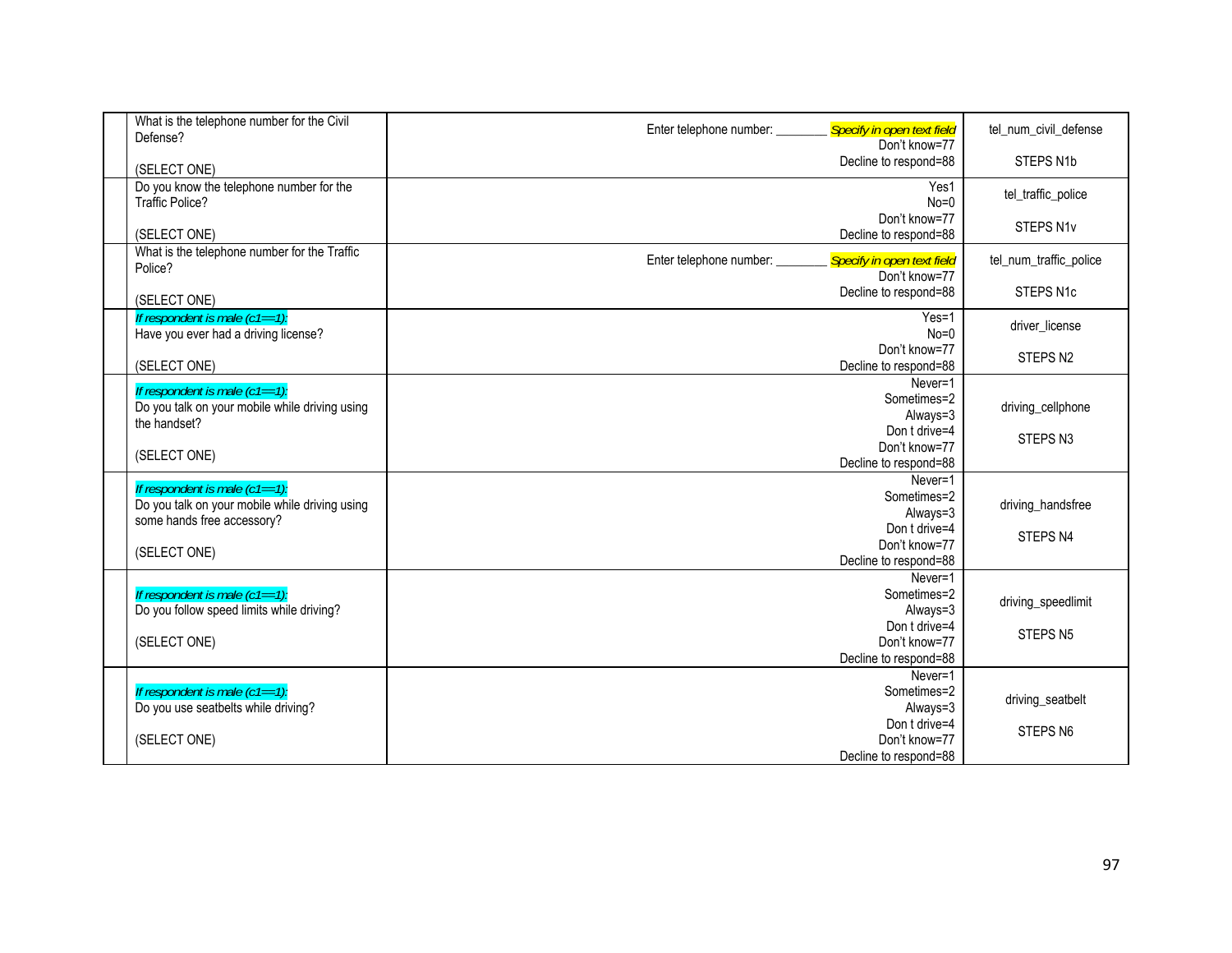| Do you use seat belt while travelling in the front<br>passenger seat?<br>(SELECT ONE) | Never=1<br>Sometimes=2<br>Always=3<br>Don't know=77         | driving_seatbelt_front<br>STEPS N7 |
|---------------------------------------------------------------------------------------|-------------------------------------------------------------|------------------------------------|
|                                                                                       | Decline to respond=88                                       |                                    |
| Do you use seat belt while travelling in the back<br>passenger seat?                  | Never=1<br>Sometimes=2<br>Always=3                          | driving_seatbelt_back              |
| (SELECT ONE)                                                                          | Don't know=77<br>Decline to respond=88                      | STEPS N8                           |
| Do you have smoke detector installed in your<br>house?                                | $Yes=1$<br>$No=0$<br>Don't know=77<br>Decline to respond=88 | house_smokedetector                |

|   | <b>Selected Adult Physical Measurements</b> |                                                                                                                                             |                                                        |
|---|---------------------------------------------|---------------------------------------------------------------------------------------------------------------------------------------------|--------------------------------------------------------|
| # | <b>Question</b>                             | <b>Response</b>                                                                                                                             | Code                                                   |
|   | <b>Section 1: Anthropometry</b>             |                                                                                                                                             |                                                        |
|   |                                             |                                                                                                                                             |                                                        |
|   | <b>Height Measurement:</b>                  |                                                                                                                                             | sec1_height                                            |
|   | Height (in centimeters)                     | Enter height (cm): Specify in open text field<br>Declined measurement or could not measure participant's height=88                          | pe_height<br>pe_heightcm<br>M <sub>3</sub><br>STEPS M3 |
|   | <b>Weight Measurement:</b>                  |                                                                                                                                             | sec1_weight                                            |
|   | Weight (in kilograms)                       | Enter weight (kg): Specify in open text field<br>Too heavy for scale=2<br>Declined measurement or could not measure participant's height=88 | pe_weight<br>weightkg<br>M <sub>4</sub><br>STEPS M4    |
|   | <b>Waist Measurement:</b>                   |                                                                                                                                             | sec1_waist_hip_thigh                                   |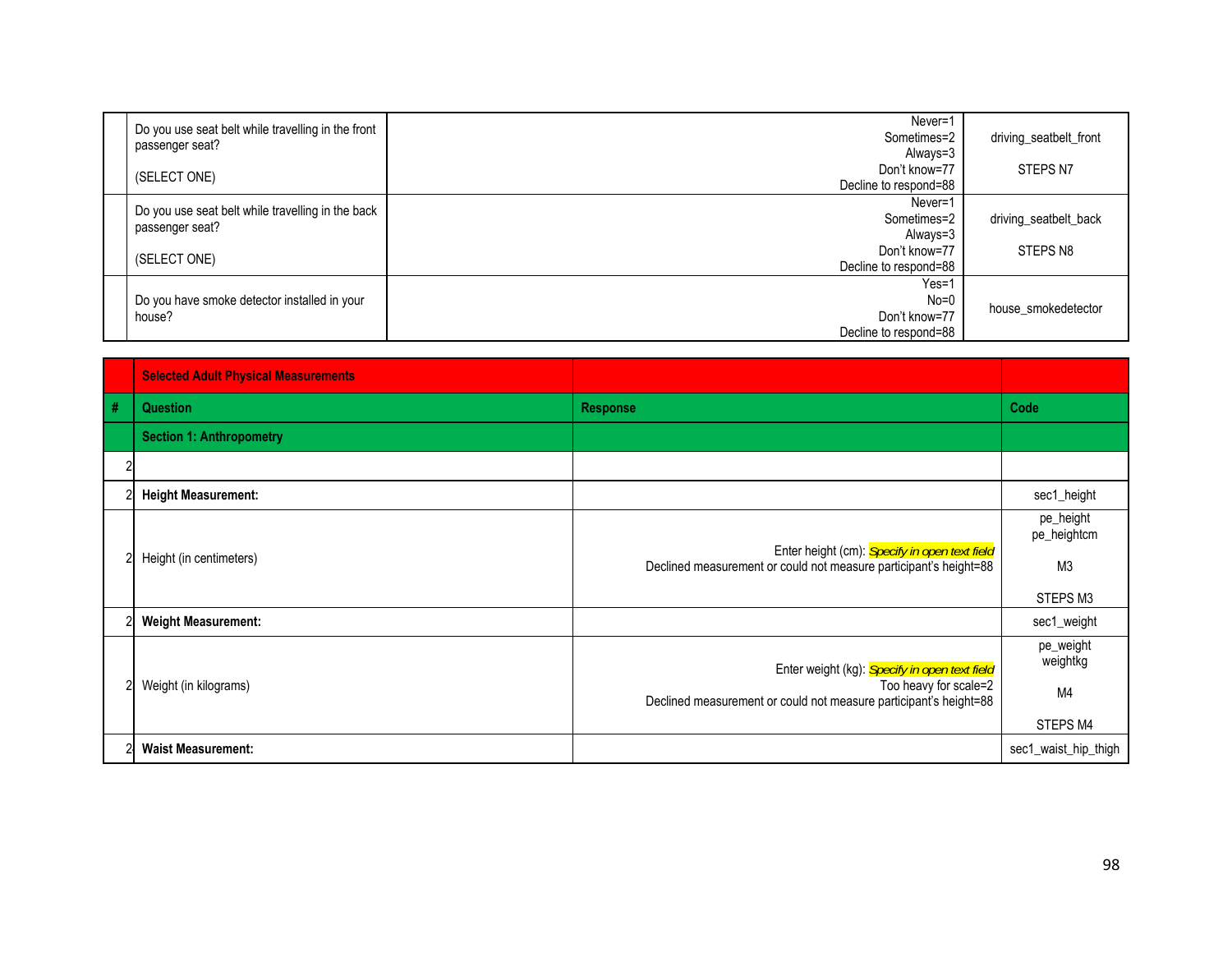| Waist circumference (in centimeters)                                                                                               | Enter waist circumference (cm): Specify in open text field<br>Waist circumference was too large to measure=2<br>Declined measurement or could not measure participant's height=888 | pe_waist<br>pe_waistcm<br>M <sub>7</sub><br>STEPS M7 |
|------------------------------------------------------------------------------------------------------------------------------------|------------------------------------------------------------------------------------------------------------------------------------------------------------------------------------|------------------------------------------------------|
| Section 2: Blood Pressure, Heart Rate, and Respiration                                                                             |                                                                                                                                                                                    |                                                      |
| <b>Blood Pressure Reading 1:</b>                                                                                                   |                                                                                                                                                                                    |                                                      |
| Please have the selected adult seated in a chair and use his/her right arm. If<br>another arm is used, please make a note of this. |                                                                                                                                                                                    | sec2_bp1                                             |
|                                                                                                                                    |                                                                                                                                                                                    | pe_sbp1<br>pe_sbp1mmhg                               |
| Systolic blood pressure                                                                                                            | Enter systolic blood pressure (mmHg): Specify in open text field<br>Declined measurement or systolic blood pressure not measured=88                                                | M <sub>11</sub> a                                    |
|                                                                                                                                    |                                                                                                                                                                                    | STEPS M11a                                           |
|                                                                                                                                    |                                                                                                                                                                                    | pe_dbp1<br>pe_dbp1mmhg                               |
| Diastolic blood pressure                                                                                                           | Enter diastolic blood pressure (mmHg): Specify in open text field<br>Declined measurement or systolic blood pressure not measured=88                                               | M11b                                                 |
|                                                                                                                                    |                                                                                                                                                                                    | STEPS M11b                                           |
| <b>Blood Pressure Reading 2:</b>                                                                                                   |                                                                                                                                                                                    |                                                      |
| Please have the selected adult seated in a chair and use his/her right arm. If<br>another arm is used, please make a note of this. |                                                                                                                                                                                    | sec2_bp2                                             |
|                                                                                                                                    |                                                                                                                                                                                    | pe_sbp2<br>pe_sbp2mmhg                               |
| Systolic blood pressure                                                                                                            | Enter systolic blood pressure (mmHg): Specify in open text field<br>Declined measurement or systolic blood pressure not measured=88                                                | M12a                                                 |
|                                                                                                                                    |                                                                                                                                                                                    | STEPS M12a                                           |
|                                                                                                                                    |                                                                                                                                                                                    | pe_dbp2<br>pe_dbp2mmhg                               |
| Diastolic blood pressure                                                                                                           | Enter diastolic blood pressure (mmHg): Specify in open text field                                                                                                                  |                                                      |
|                                                                                                                                    | Declined measurement or systolic blood pressure not measured=88                                                                                                                    | M <sub>12</sub> b                                    |
|                                                                                                                                    |                                                                                                                                                                                    | STEPS M12b                                           |
| <b>Blood Pressure Reading 3:</b>                                                                                                   |                                                                                                                                                                                    | sec2_bp3                                             |
| Please have the selected adult seated in a chair and use his/her right arm. If<br>another arm is used, please make a note of this. |                                                                                                                                                                                    |                                                      |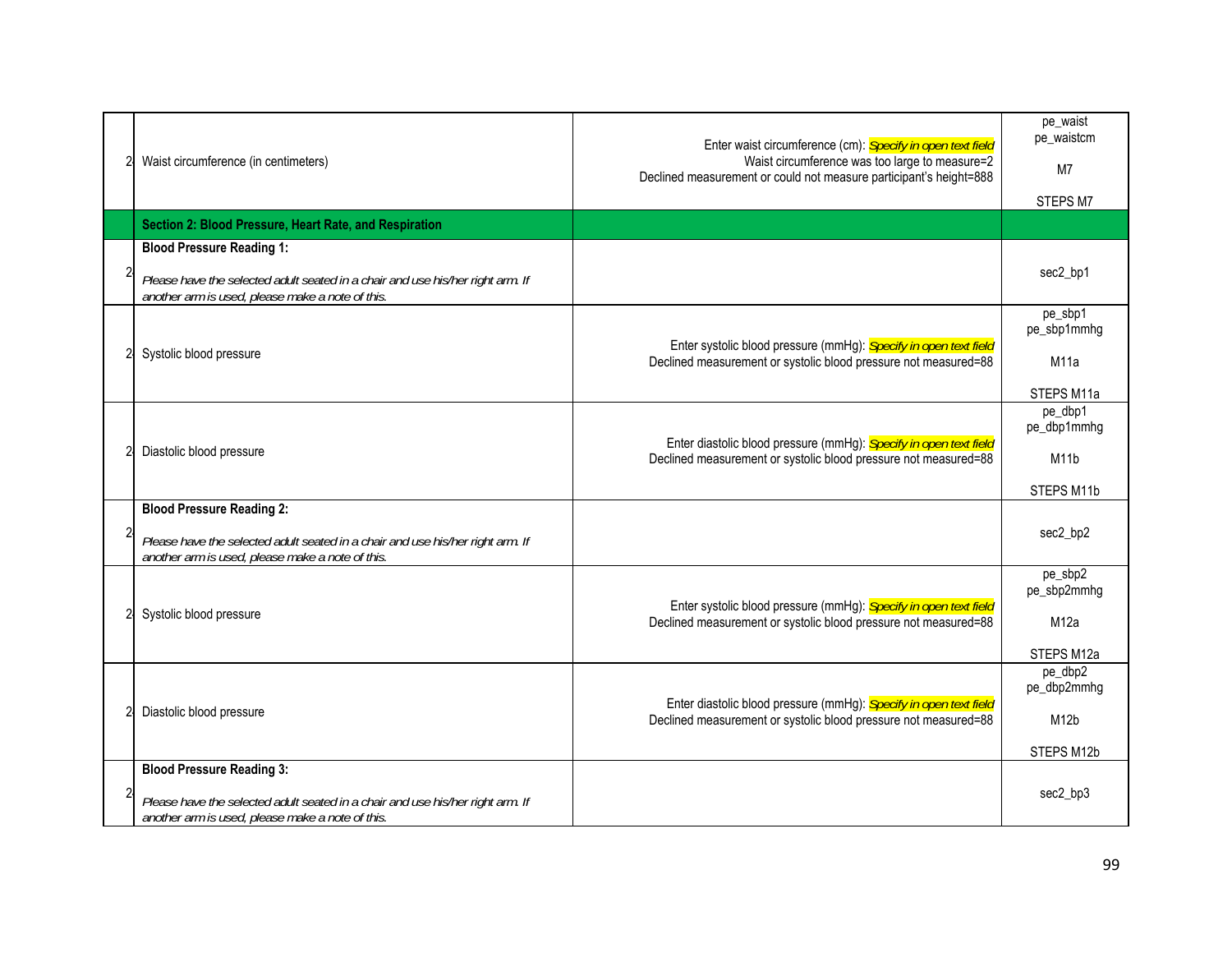| Systolic blood pressure                                                                                                                                    | Enter systolic blood pressure (mmHg): Specify in open text field  | $pe\_sbp3$<br>pe_sbp3mmhg |
|------------------------------------------------------------------------------------------------------------------------------------------------------------|-------------------------------------------------------------------|---------------------------|
|                                                                                                                                                            | Declined measurement or systolic blood pressure not measured=88   | M13a                      |
|                                                                                                                                                            |                                                                   | STEPS M13a                |
|                                                                                                                                                            |                                                                   | pe_dbp3                   |
|                                                                                                                                                            | Enter diastolic blood pressure (mmHg): Specify in open text field | pe_dbp3mmhg               |
| Diastolic blood pressure                                                                                                                                   | Declined measurement or systolic blood pressure not measured=88   | M <sub>13</sub> b         |
|                                                                                                                                                            |                                                                   | STEPS M13b                |
|                                                                                                                                                            |                                                                   | pe_bp_notes               |
| Notes on blood pressure readings, if any:                                                                                                                  | Specify in open text field                                        | M13c                      |
|                                                                                                                                                            |                                                                   | <b>IHME MDCC</b>          |
|                                                                                                                                                            |                                                                   | pe_bp_meds                |
| During the past two weeks, have you been treated for raised blood pressure with<br>drugs (medication) prescribed by a doctor or other health professional? | $Yes=1$<br>$No=0$                                                 | M14                       |
|                                                                                                                                                            | Don't know=77                                                     |                           |
| (SELECT ONE)                                                                                                                                               | Decline to respond=88                                             | STEPS M14                 |
| <b>Heart Rate Readings:</b>                                                                                                                                |                                                                   | sec2_heart_rate           |
|                                                                                                                                                            |                                                                   | pe_heart1<br>pe_heartbpm  |
| Heart rate reading 1                                                                                                                                       | Enter beats per minute: Specify in open text field                |                           |
|                                                                                                                                                            | Declined measurement or heart rate not measured=88                | M16a                      |
|                                                                                                                                                            |                                                                   | STEPS M16a                |
|                                                                                                                                                            |                                                                   | pe heart2<br>pe_heartbpm  |
| Heart rate reading 2                                                                                                                                       | Enter beats per minute: Specify in open text field                |                           |
|                                                                                                                                                            | Declined measurement or heart rate not measured=88                | M <sub>16</sub> b         |
|                                                                                                                                                            |                                                                   | STEPS M16b                |
|                                                                                                                                                            |                                                                   | pe_heart3<br>pe_heart3bpm |
| Heart rate reading 3                                                                                                                                       | Enter beats per minute: Specify in open text field                |                           |
|                                                                                                                                                            | Declined measurement or heart rate not measured=88                | M16c                      |
|                                                                                                                                                            |                                                                   | STEPS M16c                |
| <b>Respiratory Rate:</b>                                                                                                                                   |                                                                   | sec2_resp_spo2_siro       |
|                                                                                                                                                            |                                                                   |                           |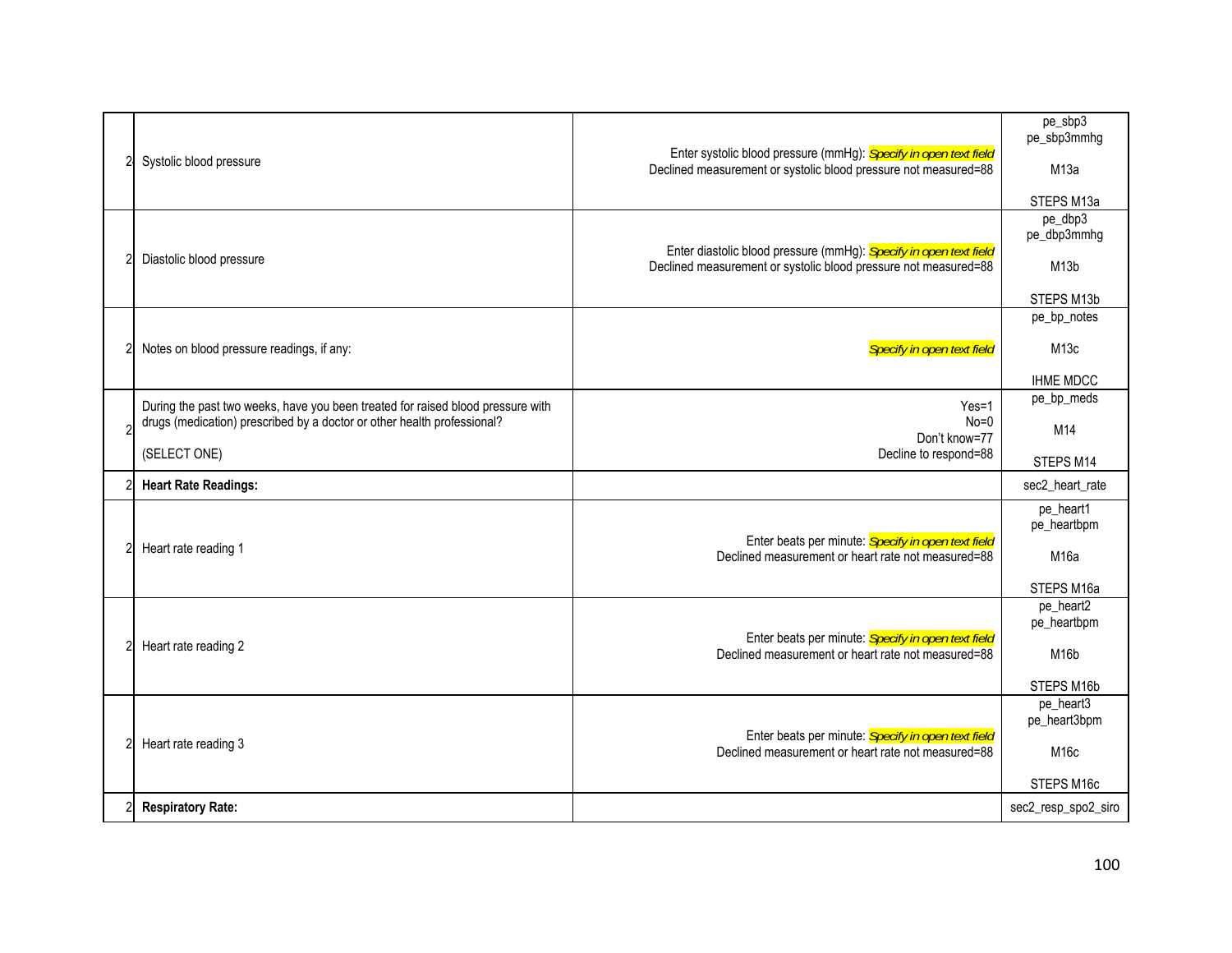|                    |                                                                                                                       | pe_respiratory   |
|--------------------|-----------------------------------------------------------------------------------------------------------------------|------------------|
| 2 Respiratory rate | Enter respiratory rate: <i>Specify in open text field</i><br>Declined measurement or respiratory rate not measured=88 | M17              |
|                    |                                                                                                                       | <b>IHME MDCC</b> |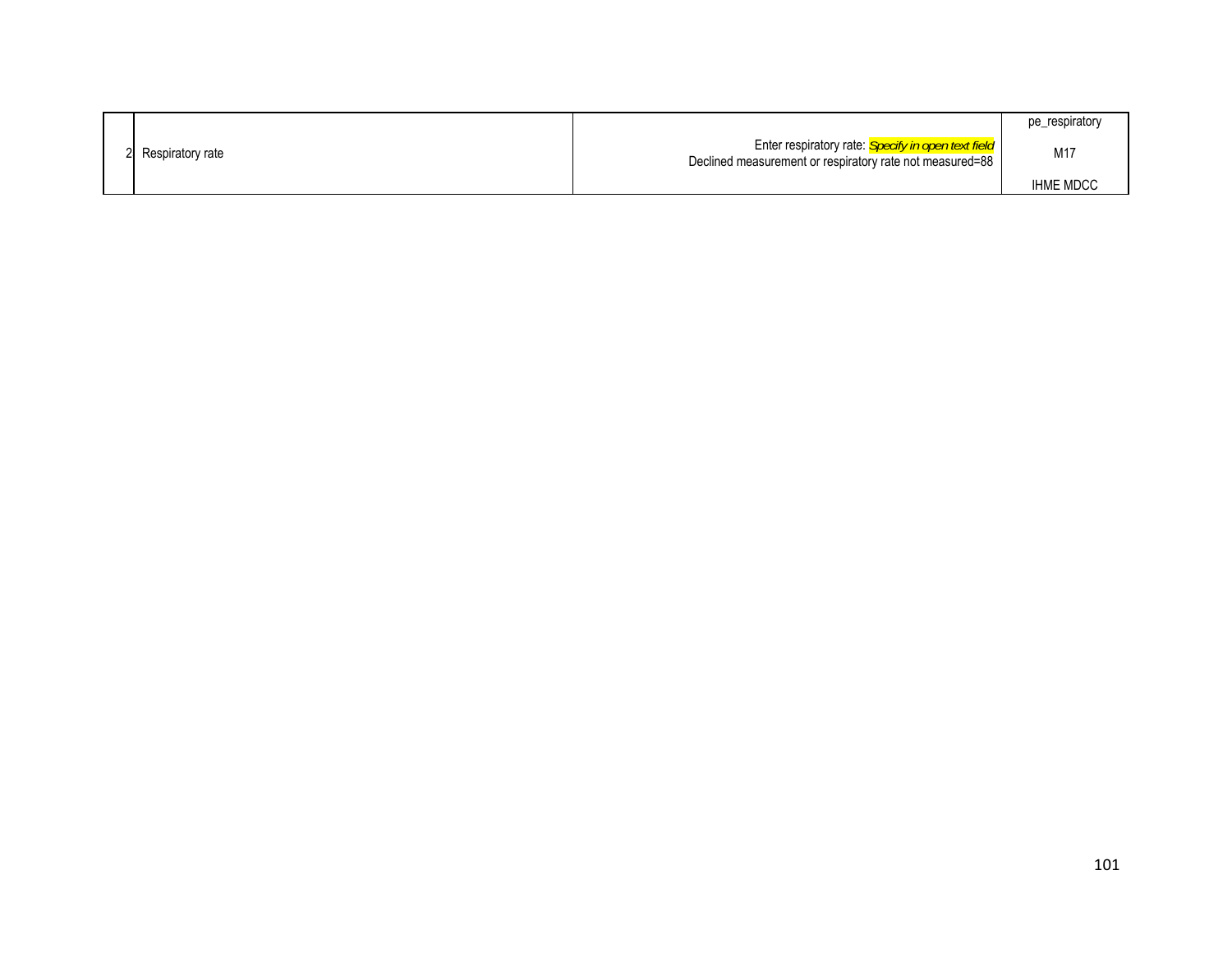**Module 3: Disposition Codes**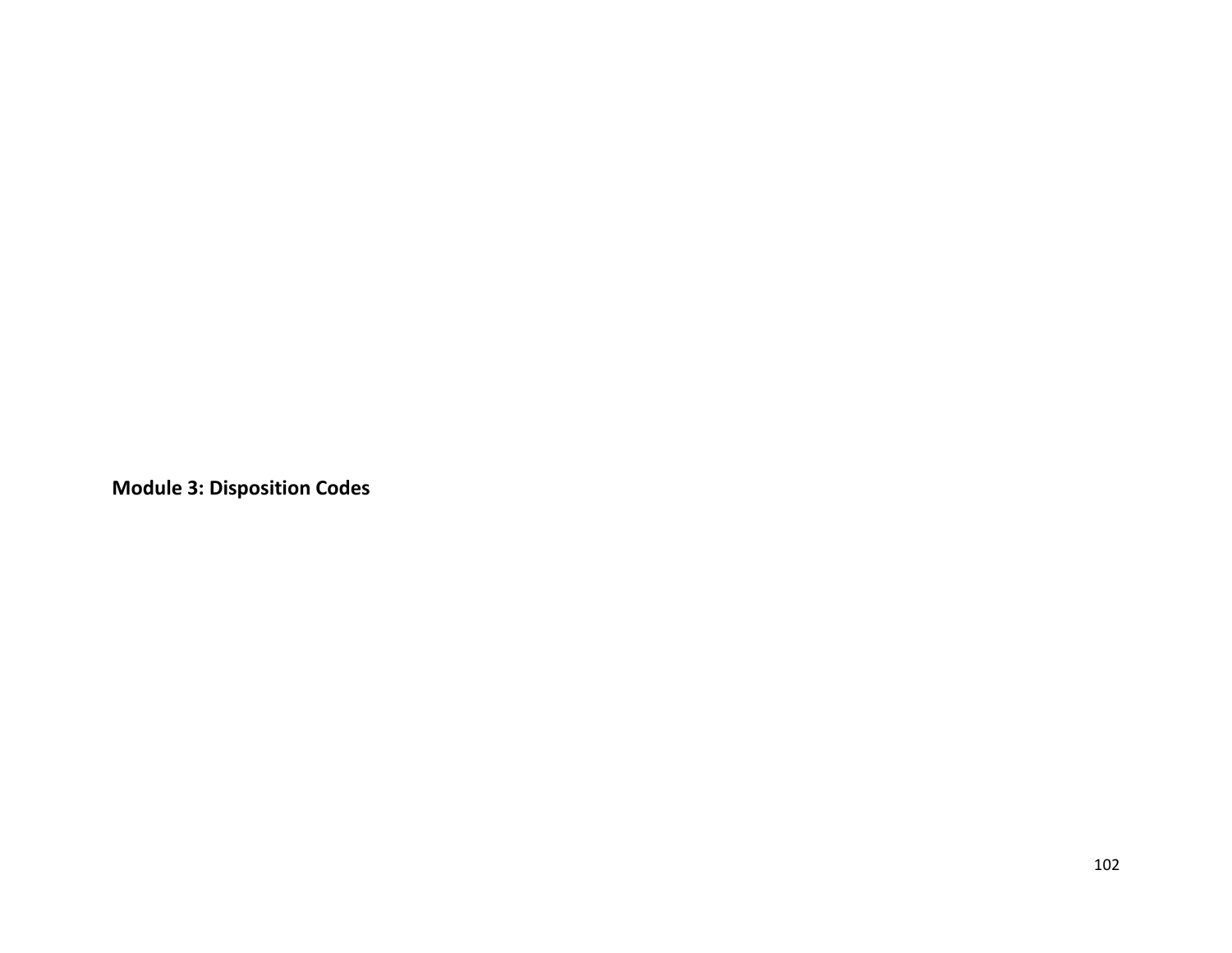## **Disposition Codes**

|   | <b>Module 3: Disposition Codes</b>                |                                                                                                                                                                                                                                                                                                                                                                                                                                                              |                                                                                                         |
|---|---------------------------------------------------|--------------------------------------------------------------------------------------------------------------------------------------------------------------------------------------------------------------------------------------------------------------------------------------------------------------------------------------------------------------------------------------------------------------------------------------------------------------|---------------------------------------------------------------------------------------------------------|
| # | <b>Question</b>                                   | <b>Response</b>                                                                                                                                                                                                                                                                                                                                                                                                                                              | Code                                                                                                    |
|   | <b>Household Contact Attempt #1</b>               |                                                                                                                                                                                                                                                                                                                                                                                                                                                              |                                                                                                         |
|   | Interviewer ID                                    | المسلمين والمسلمين والمسلمينا<br>region - team number - member                                                                                                                                                                                                                                                                                                                                                                                               | interviewer id dc1<br>interviewer id_region_dc1<br>interviewer id team dc1<br>interviewer_id_member_dc1 |
|   | Interview date of Visit 1                         | لتسليبا والمسلسل المسلسل                                                                                                                                                                                                                                                                                                                                                                                                                                     | v1 date dc<br>v1_date_year_dc<br>v1_date_month_dc<br>v1_date_year_dc                                    |
|   | End time of Visit 1                               |                                                                                                                                                                                                                                                                                                                                                                                                                                                              | v1 end time dc<br>v1_end_time_hour_dc<br>v1_end_time_min_dc                                             |
|   | Disposition Code for Household Contact Attempt #1 | 1 = Revisit requested (enter date / time): Specify in open text field<br>2 = Refusal by person who answered the door<br>$3$ = Household not the same<br>4 = Physically or mentally unable (of person who answered the door)<br>$5 = No$ one at residence<br>6 = Unable to reach / gated area<br>7 = Unable to locate address<br>$8 = Not$ a housing unit<br>$9$ = Vacant housing unit<br>$10 =$ Other<br>0 = Complete <i>Skip to interiviewer_id_finaldc</i> | hh_attempt_disposition_1                                                                                |
|   | <b>Household Contact Attempt #2</b>               |                                                                                                                                                                                                                                                                                                                                                                                                                                                              |                                                                                                         |
|   | Interviewer ID                                    | المسلمين والمسلمين والمسلمينا<br>region - team number - member                                                                                                                                                                                                                                                                                                                                                                                               | interviewer id dc2<br>interviewer id_region_dc2<br>interviewer id team dc2<br>interviewer_id_member_dc2 |
|   | Interview date of Visit 2                         | لتسليبنا والمسلسل والمسلسل                                                                                                                                                                                                                                                                                                                                                                                                                                   | v2 date dc<br>v2_date_year_dc<br>v2 date month dc<br>v2_date_year_dc                                    |
|   | End time of Visit 2                               | المسلسان المسلسا                                                                                                                                                                                                                                                                                                                                                                                                                                             | v2 end time dc<br>v2_end_time_hour_dc<br>v2_end_time_min_dc                                             |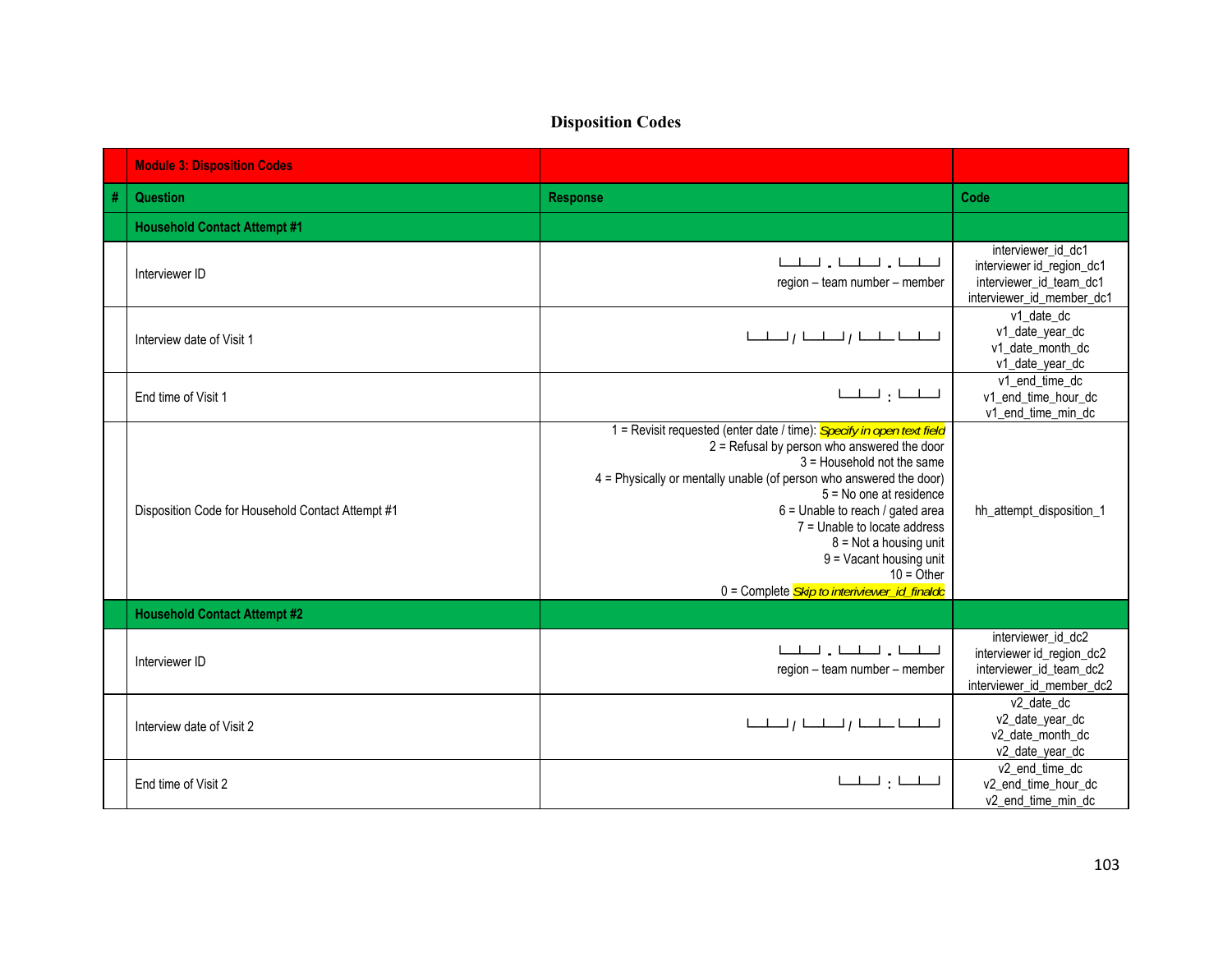| Disposition Code for Household Contact Attempt #2 | 1 = Revisit requested (enter date / time): Specify in open text field<br>2 = Refusal by person who answered the door<br>3 = Household not the same<br>4 = Physically or mentally unable (of person who answered the door)<br>5 = No one at residence<br>6 = Unable to reach / gated area<br>7 = Unable to locate address<br>$8 = Not$ a housing unit<br>9 = Vacant housing unit<br>$10 =$ Other<br>0 = Complete <i>Skip to interiviewer_id_finaldc</i>   | hh_attempt_disposition_2                                                                                |
|---------------------------------------------------|----------------------------------------------------------------------------------------------------------------------------------------------------------------------------------------------------------------------------------------------------------------------------------------------------------------------------------------------------------------------------------------------------------------------------------------------------------|---------------------------------------------------------------------------------------------------------|
| <b>Household Contact Attempt #3</b>               |                                                                                                                                                                                                                                                                                                                                                                                                                                                          |                                                                                                         |
| Interviewer ID                                    | المسلمين والمسلمين والمسلمينا<br>region - team number - member                                                                                                                                                                                                                                                                                                                                                                                           | interviewer_id_dc3<br>interviewer id_region_dc3<br>interviewer_id_team_dc3<br>interviewer_id_member_dc3 |
| Interview date of Visit 3                         | $L$ and $L$ and $L$ and $L$ and $L$ and $L$                                                                                                                                                                                                                                                                                                                                                                                                              | v3 date dc<br>v3_date_year_dc<br>v3 date month dc<br>v3_date_year_dc                                    |
| End time of Visit 3                               | لطلبا والمطلبا                                                                                                                                                                                                                                                                                                                                                                                                                                           | v3 end time dc<br>v3_end_time_hour_dc<br>v3_end_time_min_dc                                             |
| Disposition Code for Household Contact Attempt #3 | 1 = Revisit requested (enter date / time): Specify in open text field<br>2 = Refusal by person who answered the door<br>3 = Household not the same<br>4 = Physically or mentally unable (of person who answered the door)<br>5 = No one at residence<br>$6$ = Unable to reach / gated area<br>7 = Unable to locate address<br>$8 = Not$ a housing unit<br>9 = Vacant housing unit<br>$10 =$ Other<br>0 = Complete <i>Skip to interiviewer_id_finaldc</i> | hh_attempt_disposition_3                                                                                |
| <b>Household Contact Attempt #4</b>               |                                                                                                                                                                                                                                                                                                                                                                                                                                                          |                                                                                                         |
| Interviewer ID                                    | للطلبان ليطيبان ليطيبا<br>region - team number - member                                                                                                                                                                                                                                                                                                                                                                                                  | interviewer id dc4<br>interviewer id_region_dc4<br>interviewer id team dc4<br>interviewer_id_member_dc4 |
| Interview date of Visit 4                         | لتسليبا والمسلسل المسلسل                                                                                                                                                                                                                                                                                                                                                                                                                                 | v4 date dc<br>v4_date_year_dc<br>v4 date month dc<br>v4_date_year_dc                                    |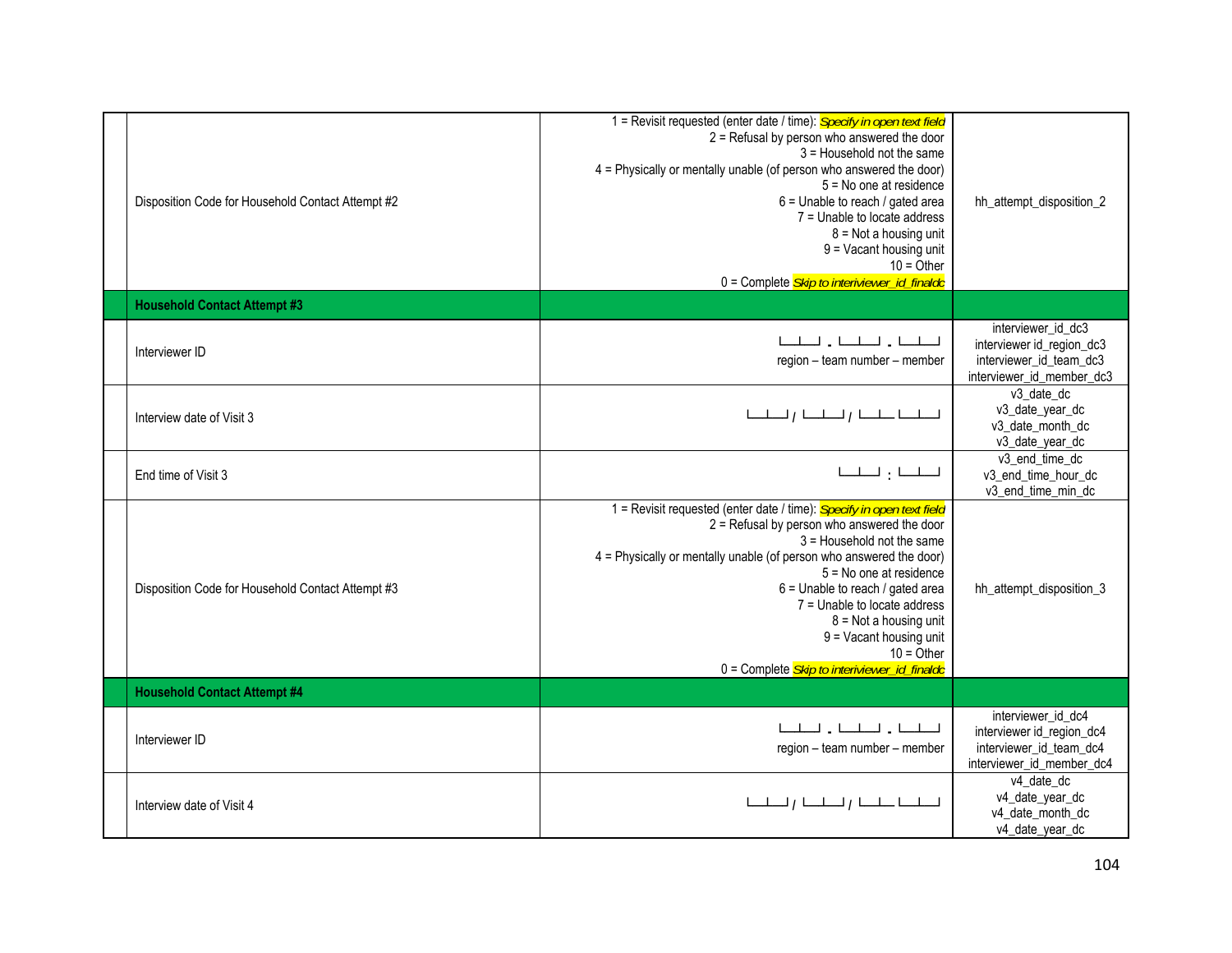| End time of Visit 4                               |                                                                                                                                                                                                                                                                                                                                                                                                                                                                    | v4 end time dc<br>v4_end_time_hour_dc<br>v4_end_time_min_dc                                             |
|---------------------------------------------------|--------------------------------------------------------------------------------------------------------------------------------------------------------------------------------------------------------------------------------------------------------------------------------------------------------------------------------------------------------------------------------------------------------------------------------------------------------------------|---------------------------------------------------------------------------------------------------------|
| Disposition Code for Household Contact Attempt #4 | 1 = Revisit requested (enter date / time): Specify in open text field<br>2 = Refusal by person who answered the door<br>3 = Household not the same<br>4 = Physically or mentally unable (of person who answered the door)<br>5 = No one at residence<br>6 = Unable to reach / gated area<br>7 = Unable to locate address<br>$8 = Not$ a housing unit<br>9 = Vacant housing unit<br>$10 = \overline{O}$ ther<br>0 = Complete <i>Skip to interiviewer_id_finaldc</i> | hh_attempt_disposition_4                                                                                |
| <b>Household Contact Attempt #5</b>               |                                                                                                                                                                                                                                                                                                                                                                                                                                                                    |                                                                                                         |
| Interviewer ID                                    | للطلبان ليطيبان ليطيبا<br>region - team number - member                                                                                                                                                                                                                                                                                                                                                                                                            | interviewer_id_dc5<br>interviewer id_region_dc5<br>interviewer_id_team_dc5<br>interviewer_id_member_dc5 |
| Interview date of Visit 5                         | لتسليبا والمسلسل المسلسل                                                                                                                                                                                                                                                                                                                                                                                                                                           | v5 date dc<br>v5_date_year_dc<br>v5_date_month_dc<br>v5_date_year_dc                                    |
| End time of Visit 5                               | لطلبا والمبلسا                                                                                                                                                                                                                                                                                                                                                                                                                                                     | v5_end_time_dc<br>v5_end_time_hour_dc<br>v5 end time min dc                                             |
| Disposition Code for Household Contact Attempt #5 | 1 = Revisit requested (enter date / time): Specify in open text field<br>2 = Refusal by person who answered the door<br>3 = Household not the same<br>4 = Physically or mentally unable (of person who answered the door)<br>$5 = No$ one at residence<br>$6$ = Unable to reach / gated area<br>7 = Unable to locate address<br>$8 = Not$ a housing unit<br>9 = Vacant housing unit<br>$10 =$ Other<br>0 = Complete <i>Skip to interiviewer_id_finaldc</i>         | hh_attempt_disposition_5                                                                                |
| <b>Household Contact Attempt #6</b>               |                                                                                                                                                                                                                                                                                                                                                                                                                                                                    |                                                                                                         |
| Interviewer ID                                    | المسلمين والمسلمين والمسلمينا<br>region - team number - member                                                                                                                                                                                                                                                                                                                                                                                                     | interviewer_id_dc6<br>interviewer id_region_dc6<br>interviewer_id_team_dc6<br>interviewer_id_member_dc6 |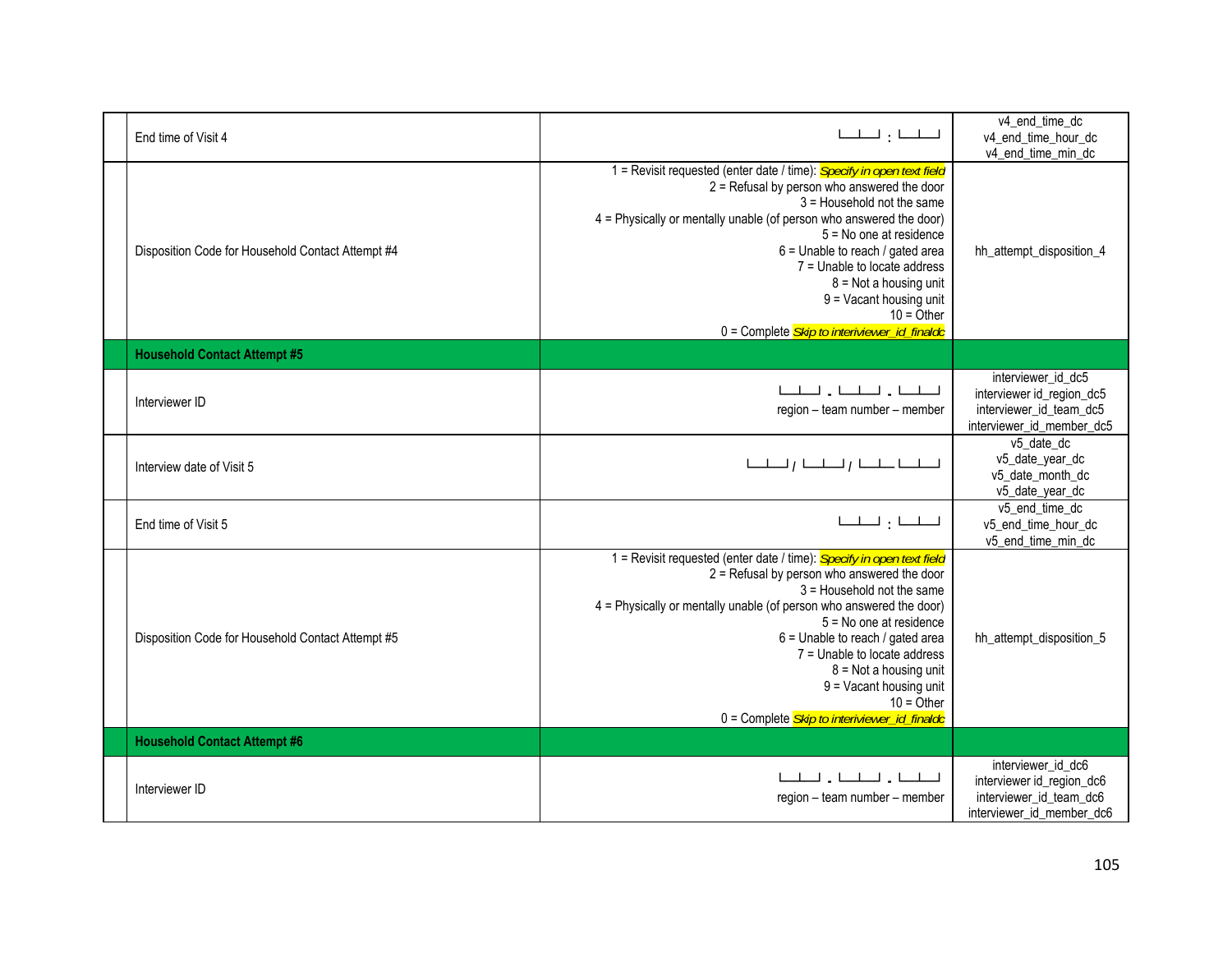| Interview date of Visit 6                                  |                                                                                                                                                                                                                                                                                                                                                                                                                                                                | v6 date dc<br>v6_date_year_dc<br>v6_date_month_dc<br>v6_date_year_dc                                                      |
|------------------------------------------------------------|----------------------------------------------------------------------------------------------------------------------------------------------------------------------------------------------------------------------------------------------------------------------------------------------------------------------------------------------------------------------------------------------------------------------------------------------------------------|---------------------------------------------------------------------------------------------------------------------------|
| End time of Visit 6                                        | $\begin{tabular}{ll} \hspace{2.5cm} \textcolor{blue}{\mathbf{L-L-l}} \end{tabular} \begin{tabular}{ll} \textcolor{blue}{\mathbf{L-L-l}} \end{tabular}$                                                                                                                                                                                                                                                                                                         | v6 end time dc<br>v6_end_time_hour_dc<br>v6_end_time_min_dc                                                               |
| Disposition Code for Household Contact Attempt #6          | 1 = Revisit requested (enter date / time): Specify in open text field<br>$2$ = Refusal by person who answered the door<br>$3$ = Household not the same<br>4 = Physically or mentally unable (of person who answered the door)<br>$5 = No$ one at residence<br>6 = Unable to reach / gated area<br>7 = Unable to locate address<br>$8 = Not$ a housing unit<br>$9 =$ Vacant housing unit<br>$10 =$ Other<br>0 = Complete <i>Skip to interiviewer_id_finaldc</i> | hh attempt disposition 6                                                                                                  |
| <b>Final Result of Interview (Final Disposition Codes)</b> |                                                                                                                                                                                                                                                                                                                                                                                                                                                                |                                                                                                                           |
| Interviewer ID                                             | للطلبان للطيبان للطب<br>region - team number - member                                                                                                                                                                                                                                                                                                                                                                                                          | interviewer id finaldc<br>interviewer id_region_finaldc<br>interviewer_id_team_finaldc<br>interviewer_id_member_finaldc   |
| Final date of interview                                    | للطلب الطلبا المطلبا الملطب                                                                                                                                                                                                                                                                                                                                                                                                                                    | final_disposition_visit_date<br>final_disposition_date_day<br>final_disposition_date_month<br>final_disposition_date_year |
| End time of final interview                                | لطلبا وليطيبا                                                                                                                                                                                                                                                                                                                                                                                                                                                  | final_disposition_end_time<br>final_disposition_time_hour<br>final_disposition_time_min                                   |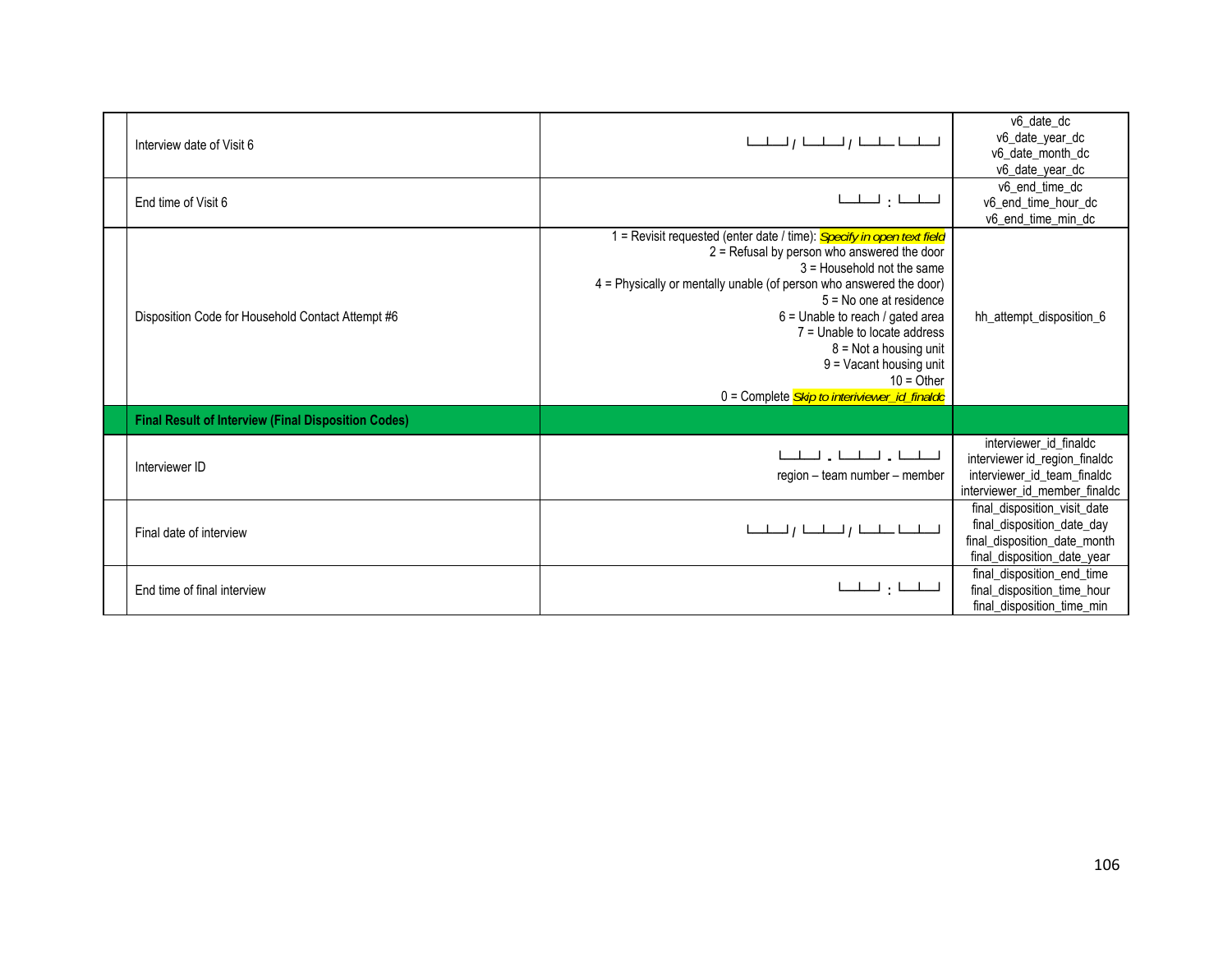| Final Result (Disposition Code) | <b>Interview</b><br>1 = Completed<br>$2$ = Partial<br>Eligible, Non-Interview<br>$3$ = Refusal<br>$4 = B$ reak-off<br>$5 = No$ one at that residence<br>$6$ = Respondent away / unavailable<br>7 = Physically or mentally unable / incompetent<br>Unknown Eligibility, Non-Interview<br>$8 =$ Unable to reach / gated area<br>9 = Unable to locate address<br>Not Eligible<br>10 = Not a housing unit<br>11 = Vacant housing unit<br>$12 =$ Other | final_disposition_code |
|---------------------------------|---------------------------------------------------------------------------------------------------------------------------------------------------------------------------------------------------------------------------------------------------------------------------------------------------------------------------------------------------------------------------------------------------------------------------------------------------|------------------------|
|---------------------------------|---------------------------------------------------------------------------------------------------------------------------------------------------------------------------------------------------------------------------------------------------------------------------------------------------------------------------------------------------------------------------------------------------------------------------------------------------|------------------------|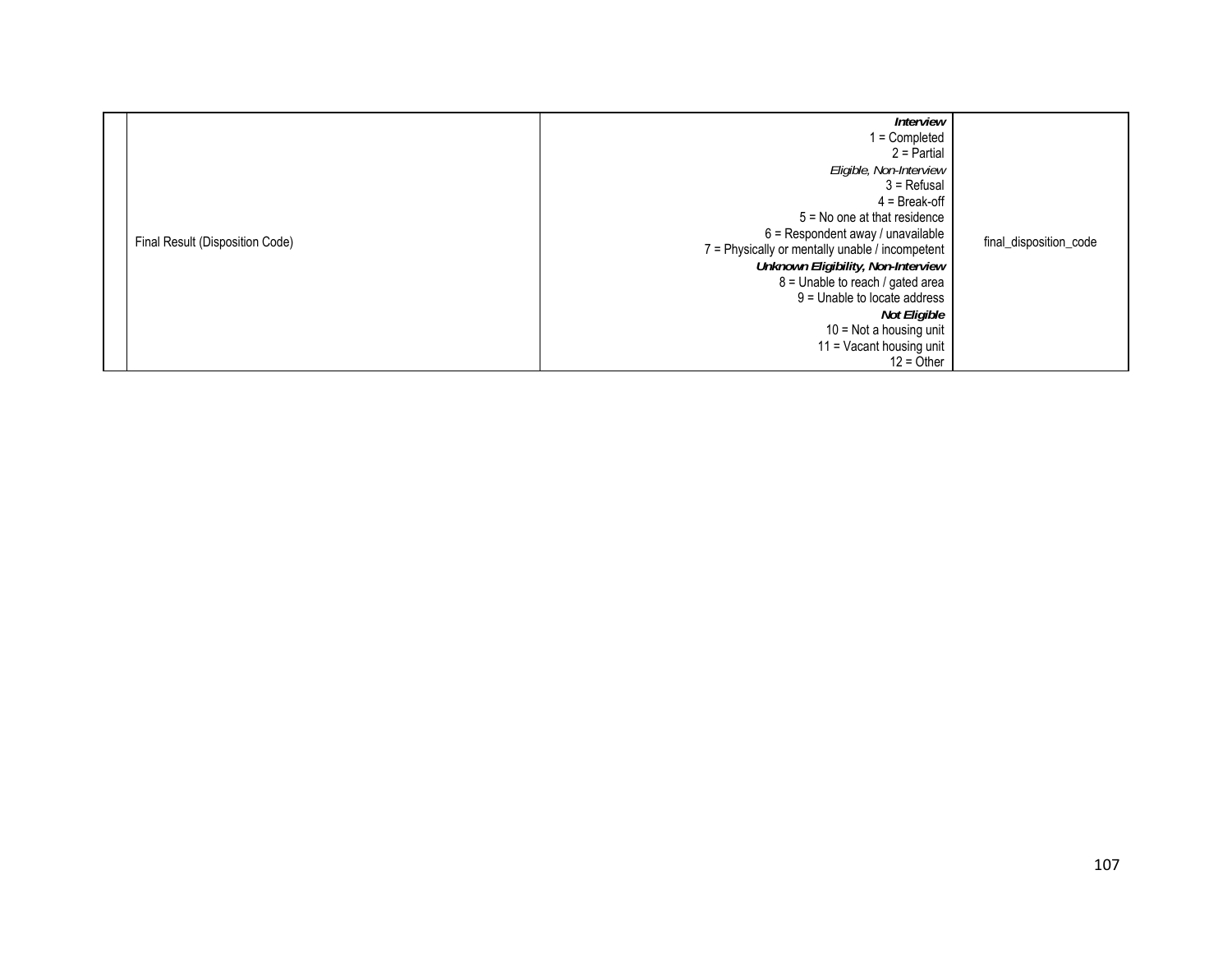**Module 4: Selected adult biochemical measurements**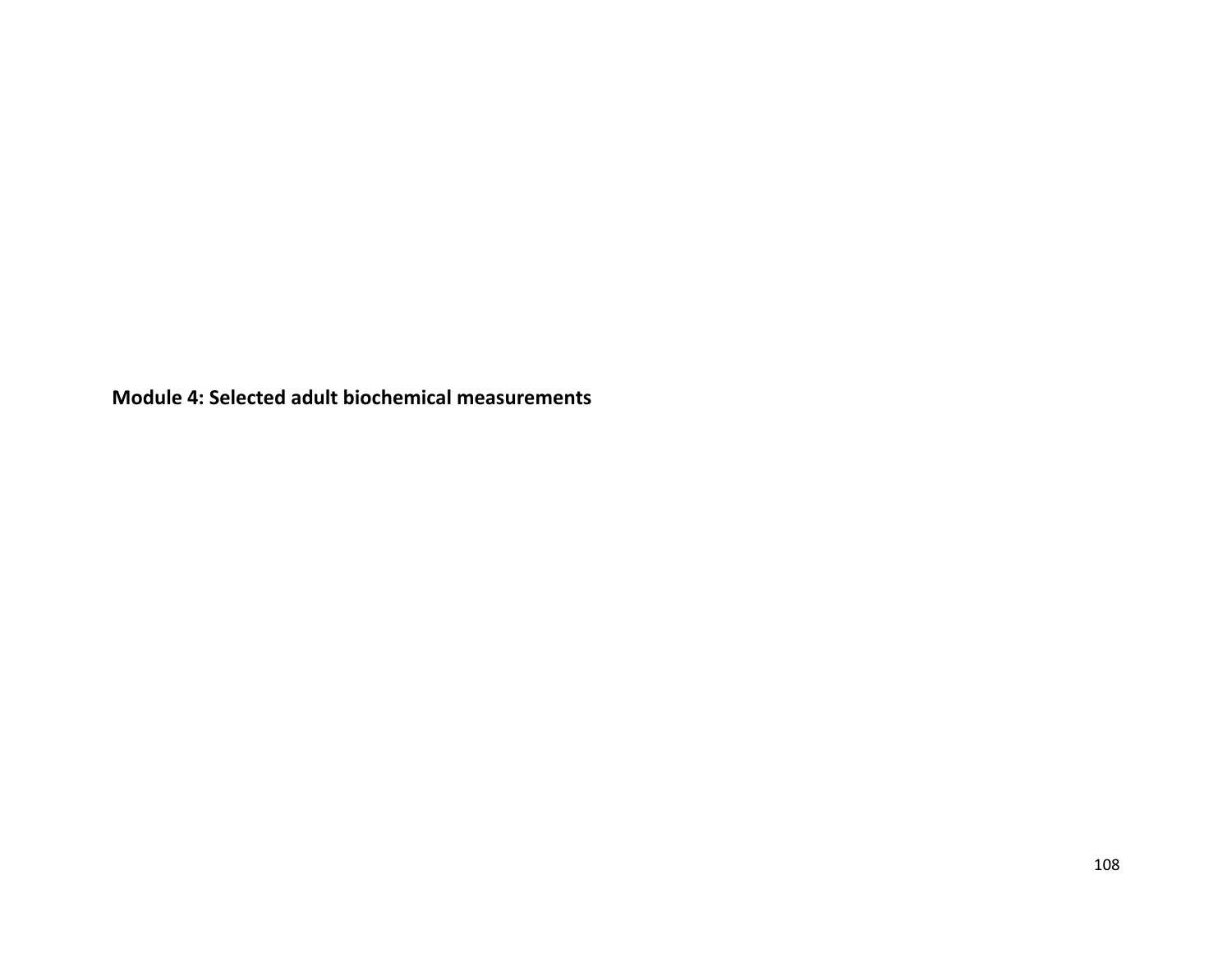## **Selected adult biochemical measurements**

|   | <b>Module 4: Selected Adult Biochemical Measurements</b>                                                                                                  |                                                                                                                         |                                                 |
|---|-----------------------------------------------------------------------------------------------------------------------------------------------------------|-------------------------------------------------------------------------------------------------------------------------|-------------------------------------------------|
| # | <b>Question</b>                                                                                                                                           | <b>Response</b>                                                                                                         | Code                                            |
|   | <b>Questions at the clinic</b>                                                                                                                            |                                                                                                                         |                                                 |
|   | Was a blood sample taken?                                                                                                                                 | Yes=1 If yes, go to blood_techid<br>$No=0$                                                                              | blood_sample                                    |
|   | If blood sample was not taken, why not?                                                                                                                   | Selected adult did not give consent=1 End survey<br>Insufficient blood=2 <b>End survey</b>                              | blood_sample_no                                 |
|   | (SELECT ONE)                                                                                                                                              | Unable to inject needle=3 <b>End survey</b><br>Other, please specify=4 If Other, specify in open text field; end survey |                                                 |
|   | Technician ID (Card Number)                                                                                                                               |                                                                                                                         | blood techid<br>STEPS B2                        |
|   | Blood sample number (taken from the test tube)                                                                                                            | $1$ $1$ $1$ $1$                                                                                                         | blood_sample_number                             |
|   | Time of day blood specimen taken (24 hour clock)                                                                                                          | Hours : minutes<br>لتبليا ولتبلينا<br>hrs<br>mins                                                                       | blood time<br>blood time hour<br>blood time min |
|   | During the past 12 hours have you had anything to eat or drink, other than<br>water?                                                                      | $Yes=1$<br>$No=0$                                                                                                       | blood eat drink                                 |
|   | (SELECT ONE)                                                                                                                                              | Don't know=77<br>Decline to respond=88                                                                                  | STEPS B1                                        |
|   | Today, have you taken insulin or other drugs (medication) that have been<br>prescribed by a doctor or other health professional for raised blood glucose? | $Yes=1$<br>$No=0$                                                                                                       | blood_dm_meds                                   |
|   | (SELECT ONE)                                                                                                                                              | Don't know=77<br>Decline to respond=88                                                                                  | STEPS B7                                        |
|   | During the past two weeks, have you been treated for raised cholesterol with<br>drugs (medication) prescribed by a doctor or other health professional?   | Yes=1<br>$No=0$                                                                                                         | blood hce meds                                  |
|   | (SELECT ONE)                                                                                                                                              | Don't know=77<br>Decline to respond=88                                                                                  | STEPS B10                                       |
|   | <b>Section 2: Blood Glucose</b>                                                                                                                           |                                                                                                                         |                                                 |
|   | HgbA1c                                                                                                                                                    | Enter HgbA1C (%): Specify in open text field<br>HgbA1C not measured=0                                                   | blood_hgba1cB6                                  |
|   |                                                                                                                                                           |                                                                                                                         | STEPS B6                                        |
|   | Vitamin D                                                                                                                                                 | Enter vitamin D (ng/mL): Specify in open text field<br>Vitamin D not measured=0                                         | blood vitd<br><b>MOHSA</b>                      |